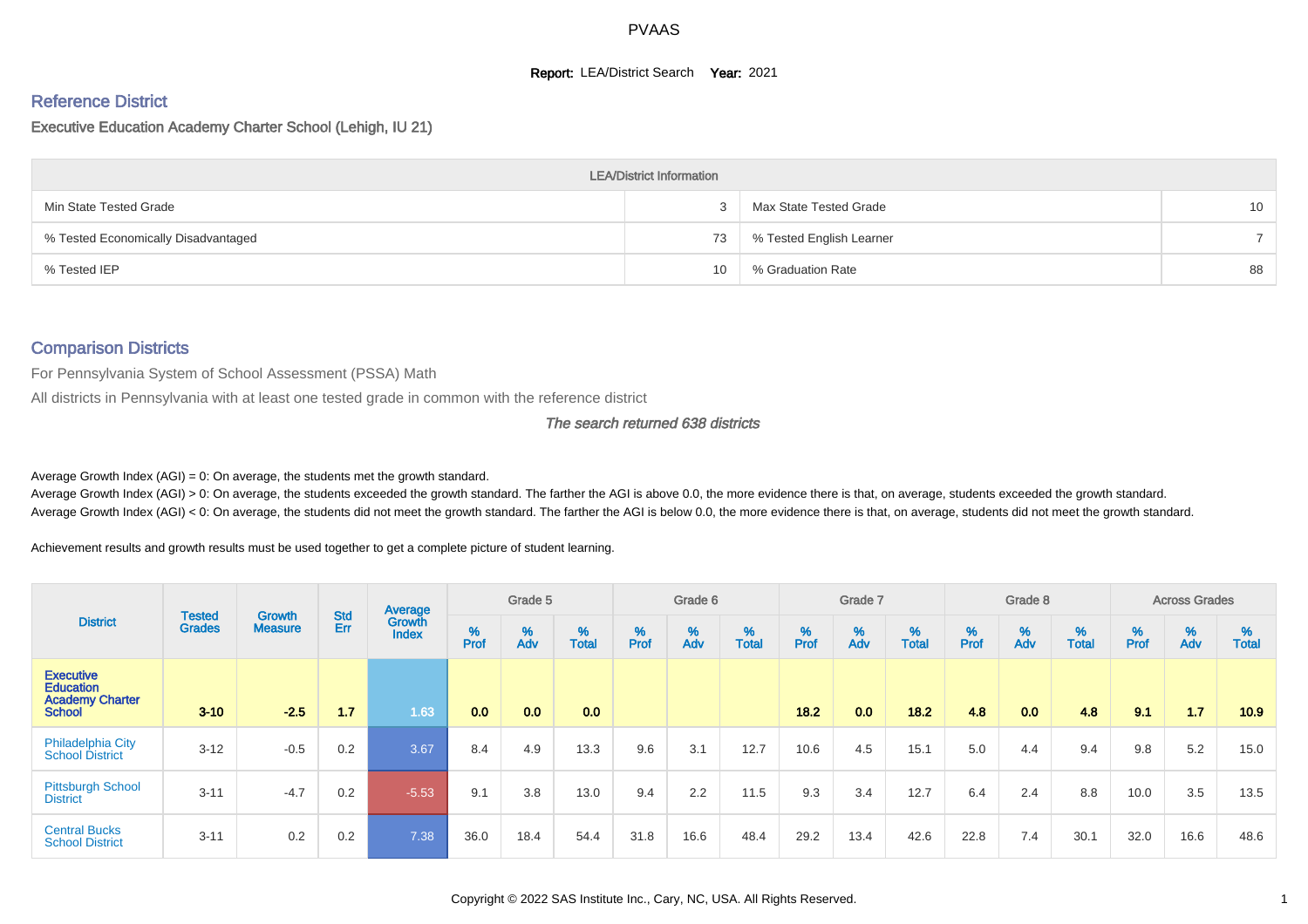|                                                                                 | <b>Tested</b> | <b>Growth</b>  | <b>Std</b> | Average                |           | Grade 5  |                      |           | Grade 6  |                   |           | Grade 7          |                   |           | Grade 8  |                   |           | <b>Across Grades</b> |                   |
|---------------------------------------------------------------------------------|---------------|----------------|------------|------------------------|-----------|----------|----------------------|-----------|----------|-------------------|-----------|------------------|-------------------|-----------|----------|-------------------|-----------|----------------------|-------------------|
| <b>District</b>                                                                 | <b>Grades</b> | <b>Measure</b> | Err        | Growth<br><b>Index</b> | %<br>Prof | %<br>Adv | $\%$<br><b>Total</b> | %<br>Prof | %<br>Adv | %<br><b>Total</b> | %<br>Prof | %<br>Adv         | %<br><b>Total</b> | %<br>Prof | %<br>Adv | %<br><b>Total</b> | %<br>Prof | %<br>Adv             | %<br><b>Total</b> |
| <b>Executive</b><br><b>Education</b><br><b>Academy Charter</b><br><b>School</b> | $3 - 10$      | $-2.5$         | 1.7        | 1.63                   | 0.0       | 0.0      | 0.0                  |           |          |                   | 18.2      | 0.0 <sub>1</sub> | 18.2              | 4.8       | 0.0      | 4.8               | 9.1       | 1.7                  | 10.9              |
| <b>North Penn School</b><br><b>District</b>                                     | $3 - 11$      | 0.9            | 0.2        | 9.59                   | 30.6      | 14.1     | 44.6                 | 25.7      | 14.1     | 39.7              | 29.4      | 8.8              | 38.2              | 25.4      | 7.7      | 33.2              | 29.6      | 14.0                 | 43.7              |
| <b>Central Dauphin</b><br><b>School District</b>                                | $3 - 11$      | $-0.5$         | 0.2        | 4.10                   | 22.0      | 11.6     | 33.6                 | 14.9      | 2.6      | 17.4              | 14.8      | 7.0              | 21.8              | 12.5      | 4.2      | 16.7              | 19.3      | 7.8                  | 27.1              |
| <b>Council Rock</b><br><b>School District</b>                                   | $3 - 11$      | $-0.6$         | 0.2        | 4.05                   | 30.5      | 16.8     | 47.3                 | 33.6      | 14.1     | 47.6              | 27.3      | 16.1             | 43.4              | 21.3      | 13.1     | 34.4              | 31.0      | 18.6                 | 49.7              |
| <b>Cumberland Valley</b><br><b>School District</b>                              | $3 - 12$      | 3.8            | 0.2        | 15.85                  | 33.5      | 27.3     | 60.8                 | 31.4      | 13.8     | 45.2              | 29.0      | 18.7             | 47.6              | 26.6      | 12.4     | 39.0              | 30.7      | 22.4                 | 53.2              |
| <b>Pennsbury School</b><br><b>District</b>                                      | $3 - 11$      | $-2.3$         | 0.3        | 0.78                   | 32.1      | 19.0     | 51.1                 | 23.0      | 10.9     | 34.0              | 19.4      | 7.0              | 26.4              | 15.8      | 9.8      | 25.6              | 26.7      | 15.5                 | 42.2              |
| <b>North Allegheny</b><br><b>School District</b>                                | $3 - 11$      | 0.3            | 0.3        | 4.51                   | 38.5      | 35.1     | 73.5                 | 35.2      | 13.4     | 48.6              | 31.8      | 23.8             | 55.6              | 25.9      | 16.5     | 42.4              | 34.1      | 26.8                 | 60.9              |
| Chambersburg<br><b>Area School</b><br><b>District</b>                           | $3 - 11$      | $-1.4$         | 0.3        | 3.43                   | 20.2      | 6.3      | 26.5                 | 14.1      | 3.8      | 17.9              | 15.1      | 4.9              | 20.0              | 11.2      | 4.5      | 15.7              | 16.9      | 5.3                  | 22.3              |
| <b>Lower Merion</b><br><b>School District</b>                                   | $3 - 11$      | 3.3            | 0.3        | 12.62                  | 27.6      | 48.2     | 75.8                 | 31.4      | 37.3     | 68.6              | 33.9      | 31.3             | 65.2              | 33.0      | 28.3     | 61.3              | 31.2      | 40.9                 | 72.2              |
| <b>Erie City School</b><br><b>District</b>                                      | $3 - 12$      | $-1.7$         | 0.3        | 1.03                   | 7.6       | 2.4      | 10.0                 | 2.9       | 0.5      | 3.4               | 5.9       | 1.6              | 7.4               | 5.2       | 0.3      | 5.5               | 6.4       | 1.4                  | 7.8               |
| <b>Lancaster School</b><br><b>District</b>                                      | $3 - 12$      | $-3.2$         | 0.3        | $-3.06$                | 8.8       | 3.0      | 11.8                 | 3.9       | 0.8      | 4.7               | 4.4       | 0.9              | 5.3               | 2.3       | 0.6      | 3.0               | 7.4       | 1.9                  | 9.3               |
| <b>Parkland School</b><br><b>District</b>                                       | $3 - 11$      | $-3.5$         | 0.3        | $-5.03$                | 33.6      | 26.4     | 60.0                 | 33.4      | 15.9     | 49.3              | 27.1      | 18.6             | 45.7              | 23.1      | 11.8     | 34.9              | 30.8      | 24.1                 | 54.9              |
| <b>Spring-Ford Area</b><br><b>School District</b>                               | $3 - 11$      | 1.6            | 0.3        | 9.56                   | 36.6      | 13.0     | 49.6                 | 33.2      | 16.5     | 49.7              | 34.3      | 16.3             | 50.6              | 23.1      | 9.8      | 32.9              | 34.2      | 19.2                 | 53.4              |
| <b>West Shore School</b><br><b>District</b>                                     | $3 - 12$      | $-1.6$         | 0.3        | $-1.96$                | 26.7      | 11.3     | 38.1                 | 24.5      | 4.3      | 28.8              | 13.5      | 7.4              | 20.9              | 16.1      | 7.2      | 23.3              | 22.8      | 10.8                 | 33.5              |
| <b>West Chester Area</b><br><b>School District</b>                              | $3 - 11$      | $-1.3$         | 0.3        | 6.72                   | 35.0      | 18.9     | 53.9                 | 29.1      | 9.5      | 38.7              | 26.7      | 11.1             | 37.8              | 22.1      | 13.0     | 35.1              | 32.0      | 17.9                 | 49.8              |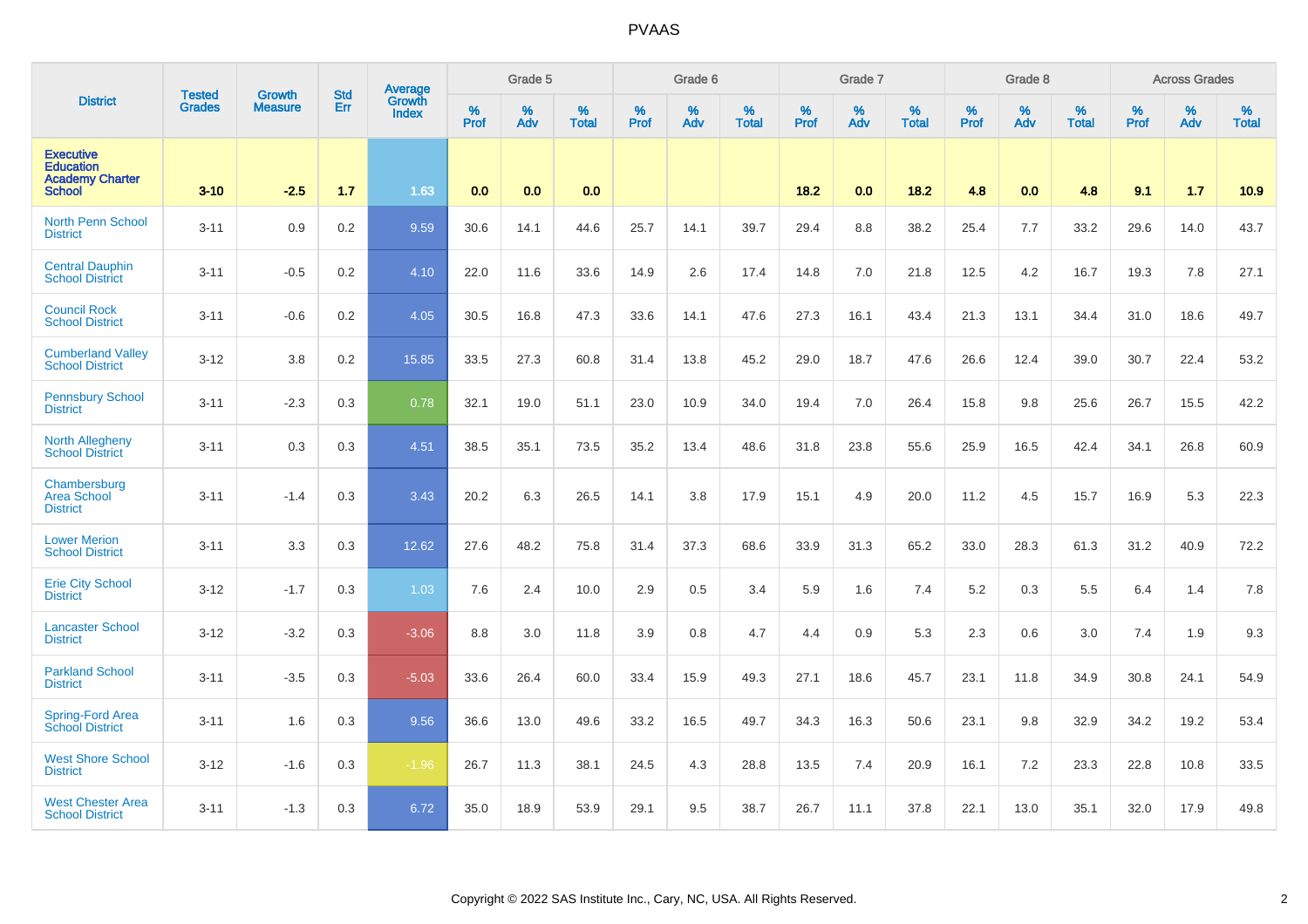|                                                                                 | <b>Tested</b> | <b>Growth</b>  | <b>Std</b> | Average                |           | Grade 5  |                      |           | Grade 6  |                   |           | Grade 7  |                   |           | Grade 8  |                   |           | <b>Across Grades</b> |                   |
|---------------------------------------------------------------------------------|---------------|----------------|------------|------------------------|-----------|----------|----------------------|-----------|----------|-------------------|-----------|----------|-------------------|-----------|----------|-------------------|-----------|----------------------|-------------------|
| <b>District</b>                                                                 | <b>Grades</b> | <b>Measure</b> | Err        | Growth<br><b>Index</b> | %<br>Prof | %<br>Adv | $\%$<br><b>Total</b> | %<br>Prof | %<br>Adv | %<br><b>Total</b> | %<br>Prof | %<br>Adv | %<br><b>Total</b> | %<br>Prof | %<br>Adv | %<br><b>Total</b> | %<br>Prof | %<br>Adv             | %<br><b>Total</b> |
| <b>Executive</b><br><b>Education</b><br><b>Academy Charter</b><br><b>School</b> | $3 - 10$      | $-2.5$         | 1.7        | 1.63                   | 0.0       | 0.0      | 0.0                  |           |          |                   | 18.2      | 0.0      | 18.2              | 4.8       | 0.0      | 4.8               | 9.1       | 1.7                  | 10.9              |
| <b>East Penn School</b><br><b>District</b>                                      | $3 - 11$      | 0.8            | 0.3        | 4.48                   | 32.6      | 12.6     | 45.2                 | 20.7      | 7.8      | 28.4              | 23.5      | 11.3     | 34.8              | 17.8      | 8.6      | 26.5              | 26.4      | 13.0                 | 39.4              |
| <b>Neshaminy School</b><br><b>District</b>                                      | $3 - 11$      | $-0.6$         | 0.3        | 4.21                   | 26.6      | 8.4      | 35.0                 | 18.4      | 3.5      | 21.9              | 21.1      | 6.5      | 27.6              | 17.0      | 5.4      | 22.4              | 24.8      | 10.8                 | 35.6              |
| <b>Seneca Valley</b><br><b>School District</b>                                  | $3 - 11$      | $-2.1$         | 0.3        | 1.45                   | 28.8      | 15.8     | 44.6                 | 33.8      | 9.8      | 43.6              | 26.6      | 12.0     | 38.5              | 18.6      | 6.0      | 24.6              | 30.0      | 14.4                 | 44.4              |
| <b>Pennridge School</b><br><b>District</b>                                      | $3 - 10$      | $-1.2$         | 0.3        | 6.80                   | 35.5      | 15.4     | 50.9                 | 19.1      | 2.9      | 22.0              | 21.4      | 13.9     | 35.3              | 21.6      | 3.4      | 25.1              | 28.5      | 12.0                 | 40.5              |
| Altoona Area<br><b>School District</b>                                          | $3 - 12$      | $-0.5$         | 0.3        | 1.50                   | 24.7      | 8.0      | 32.7                 | 17.8      | 5.2      | 23.0              | 14.6      | 4.9      | 19.5              | 15.8      | 4.3      | 20.1              | 19.6      | 6.6                  | 26.2              |
| <b>Butler Area School</b><br><b>District</b>                                    | $3 - 11$      | 0.7            | 0.3        | 9.95                   | 36.3      | 13.7     | 50.0                 | 23.1      | 5.4      | 28.5              | 15.2      | 9.0      | 24.2              | 16.4      | 9.0      | 25.4              | 25.4      | 11.6                 | 37.0              |
| <b>Haverford</b><br><b>Township School</b><br><b>District</b>                   | $3 - 11$      | $-0.7$         | 0.3        | $-0.06$                | 30.7      | 27.3     | 58.0                 | 26.4      | 15.0     | 41.4              | 28.5      | 12.8     | 41.3              | 33.9      | 15.2     | 49.1              | 31.6      | 23.1                 | 54.7              |
| <b>York City School</b><br><b>District</b>                                      | $3 - 12$      | 1.6            | 0.3        | 5.64                   | 2.5       | 1.0      | 3.5                  | 2.0       | 0.2      | 2.2               | 2.6       | 0.5      | 3.1               | 1.4       | 0.2      | 1.6               | 2.8       | 0.6                  | 3.4               |
| <b>Upper Darby</b><br><b>School District</b>                                    | $3 - 12$      | $-0.4$         | 0.3        | 5.21                   | 12.6      | 3.0      | 15.6                 | 6.9       | 0.7      | 7.6               | 5.4       | 2.9      | 8.3               | 7.5       | 1.4      | 8.8               | 10.5      | 2.2                  | 12.8              |
| <b>Souderton Area</b><br><b>School District</b>                                 | $3 - 11$      | 0.8            | 0.3        | 7.15                   | 35.8      | 26.1     | 61.9                 | 29.8      | 8.6      | 38.4              | 30.6      | 10.4     | 41.0              | 24.3      | 4.2      | 28.5              | 30.8      | 18.3                 | 49.1              |
| <b>Millcreek Township</b><br><b>School District</b>                             | $3 - 11$      | 1.1            | 0.3        | 8.82                   | 26.5      | 20.8     | 47.3                 | 23.1      | 9.4      | 32.4              | 22.1      | 14.3     | 36.4              | 21.6      | 13.0     | 34.7              | 25.4      | 15.9                 | 41.3              |
| <b>Hempfield School</b><br><b>District</b>                                      | $3 - 11$      | 3.5            | 0.3        | 11.50                  | 32.6      | 14.9     | 47.5                 | 27.8      | 18.0     | 45.8              | 22.6      | 18.5     | 41.1              | 24.4      | 18.7     | 43.1              | 27.9      | 18.3                 | 46.2              |
| <b>Hempfield Area</b><br><b>School District</b>                                 | $3 - 12$      | 2.3            | 0.3        | 7.58                   | 34.6      | 13.8     | 48.4                 | 24.6      | 14.9     | 39.6              | 30.2      | 13.5     | 43.7              | 26.8      | 10.7     | 37.5              | 30.5      | 16.4                 | 46.9              |
| <b>Abington School</b><br><b>District</b>                                       | $3 - 10$      | $-3.8$         | 0.3        | 0.35                   | 25.7      | 12.4     | 38.1                 | 30.8      | 10.8     | 41.6              | 23.9      | 6.4      | 30.2              | 14.9      | 1.1      | 15.9              | 26.9      | 10.4                 | 37.3              |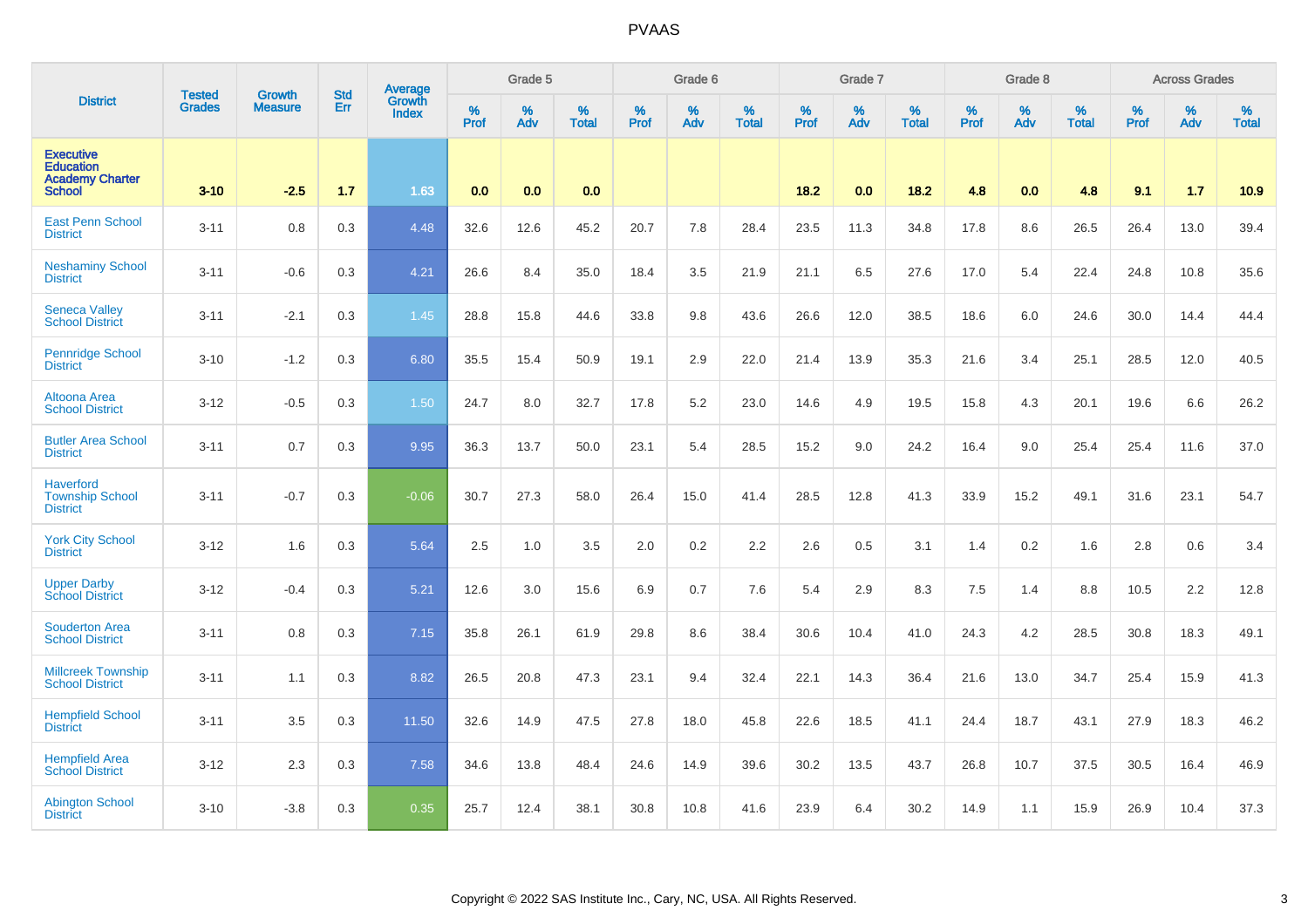|                                                                                 | <b>Tested</b> | <b>Growth</b>  | <b>Std</b> | Average<br>Growth |           | Grade 5  |                   |           | Grade 6  |                   |           | Grade 7  |                   |           | Grade 8  |                   |           | <b>Across Grades</b> |                   |
|---------------------------------------------------------------------------------|---------------|----------------|------------|-------------------|-----------|----------|-------------------|-----------|----------|-------------------|-----------|----------|-------------------|-----------|----------|-------------------|-----------|----------------------|-------------------|
| <b>District</b>                                                                 | <b>Grades</b> | <b>Measure</b> | Err        | <b>Index</b>      | %<br>Prof | %<br>Adv | %<br><b>Total</b> | %<br>Prof | %<br>Adv | %<br><b>Total</b> | %<br>Prof | %<br>Adv | %<br><b>Total</b> | %<br>Prof | %<br>Adv | %<br><b>Total</b> | %<br>Prof | %<br>Adv             | %<br><b>Total</b> |
| <b>Executive</b><br><b>Education</b><br><b>Academy Charter</b><br><b>School</b> | $3 - 10$      | $-2.5$         | 1.7        | 1.63              | 0.0       | 0.0      | 0.0               |           |          |                   | 18.2      | 0.0      | 18.2              | 4.8       | 0.0      | 4.8               | 9.1       | 1.7                  | 10.9              |
| <b>Manheim</b><br><b>Township School</b><br><b>District</b>                     | $3 - 12$      | $-0.7$         | 0.3        | 6.38              | 29.8      | 17.1     | 46.9              | 33.2      | 23.2     | 56.3              | 28.9      | 9.6      | 38.6              | 18.1      | 11.2     | 29.3              | 28.7      | 21.3                 | 49.9              |
| <b>Perkiomen Valley</b><br><b>School District</b>                               | $3 - 11$      | $-0.2$         | 0.3        | 7.20              | 35.2      | 22.4     | 57.5              | 21.5      | 11.3     | 32.7              | 27.3      | 16.9     | 44.2              | 21.6      | 7.2      | 28.7              | 30.6      | 16.6                 | 47.1              |
| Cornwall-Lebanon<br><b>School District</b>                                      | $3 - 11$      | $-0.5$         | 0.3        | 2.53              | 31.1      | 9.0      | 40.1              | 18.2      | 6.2      | 24.4              | 16.1      | 4.9      | 21.0              | 16.4      | 9.4      | 25.8              | 23.1      | 8.6                  | 31.8              |
| <b>Centennial School</b><br><b>District</b>                                     | $3 - 10$      | 1.6            | 0.3        | 5.91              | 23.7      | 5.4      | 29.1              | 18.3      | 3.0      | 21.3              | 22.2      | 5.1      | 27.4              | 13.0      | 8.2      | 21.2              | 21.7      | 6.7                  | 28.4              |
| <b>Armstrong School</b><br><b>District</b>                                      | $3 - 11$      | 0.7            | 0.3        | 11.41             | 25.3      | 10.5     | 35.8              | 26.6      | 13.3     | 39.9              | 21.4      | 4.3      | 25.7              | 20.5      | 3.8      | 24.3              | 25.7      | 9.4                  | 35.1              |
| <b>Dallastown Area</b><br><b>School District</b>                                | $3 - 11$      | 0.6            | 0.3        | 3.62              | 25.8      | 13.0     | 38.8              | 31.1      | 11.5     | 42.6              | 23.7      | 7.8      | 31.6              | 19.0      | 9.4      | 28.4              | 27.7      | 14.8                 | 42.4              |
| <b>Norwin School</b><br><b>District</b>                                         | $3 - 11$      | $-0.5$         | 0.3        | 3.82              | 31.7      | 25.2     | 56.9              | 37.2      | 20.7     | 58.0              | 42.6      | 14.9     | 57.4              | 32.4      | 5.4      | 37.7              | 36.5      | 21.0                 | 57.4              |
| <b>Central York</b><br><b>School District</b>                                   | $3 - 12$      | 7.2            | 0.3        | 21.64             | 20.2      | 10.7     | 31.0              | 23.6      | 5.8      | 29.4              | 18.8      | 6.0      | 24.8              | 13.4      | 4.5      | 17.9              | 20.9      | 7.4                  | 28.3              |
| Wissahickon<br><b>School District</b>                                           | $3 - 10$      | $-0.4$         | 0.3        | 4.99              | 32.3      | 30.1     | 62.4              | 34.5      | 16.2     | 50.7              | 31.3      | 19.5     | 50.8              | 20.0      | 17.9     | 37.9              | 30.3      | 27.2                 | 57.4              |
| <b>Bensalem</b><br><b>Township School</b><br><b>District</b>                    | $3 - 11$      | $-2.0$         | 0.3        | 0.26              | 9.4       | 4.3      | 13.7              | 13.0      | 2.3      | 15.3              | 9.8       | 4.6      | 14.3              | 8.2       | 1.9      | 10.1              | 12.0      | 3.5                  | 15.5              |
| <b>Owen J Roberts</b><br><b>School District</b>                                 | $3 - 11$      | $-3.2$         | 0.3        | $-0.55$           | 35.7      | 21.9     | 57.7              | 29.6      | 17.3     | 46.9              | 28.3      | 12.5     | 40.8              | 22.8      | 5.5      | 28.4              | 31.9      | 16.7                 | 48.6              |
| Canon-Mcmillan<br><b>School District</b>                                        | $3 - 11$      | $-1.3$         | 0.3        | 2.20              | 29.4      | 22.3     | 51.7              | 28.2      | 9.8      | 38.0              | 26.1      | 10.4     | 36.5              | 27.7      | 10.6     | 38.4              | 30.0      | 14.6                 | 44.6              |
| <b>Allentown City</b><br><b>School District</b>                                 | $3 - 12$      | $-4.5$         | 0.3        | $-9.09$           |           |          |                   | 2.0       | 0.7      | 2.8               | 2.2       | 0.3      | 2.5               |           |          |                   | 4.3       | 1.1                  | 5.4               |
| <b>Pine-Richland</b><br><b>School District</b>                                  | $3 - 11$      | $-1.8$         | 0.3        | 0.90              | 35.0      | 21.7     | 56.7              | 35.6      | 11.5     | 47.1              | 37.1      | 18.2     | 55.4              | 30.1      | 15.8     | 45.9              | 34.9      | 21.2                 | 56.1              |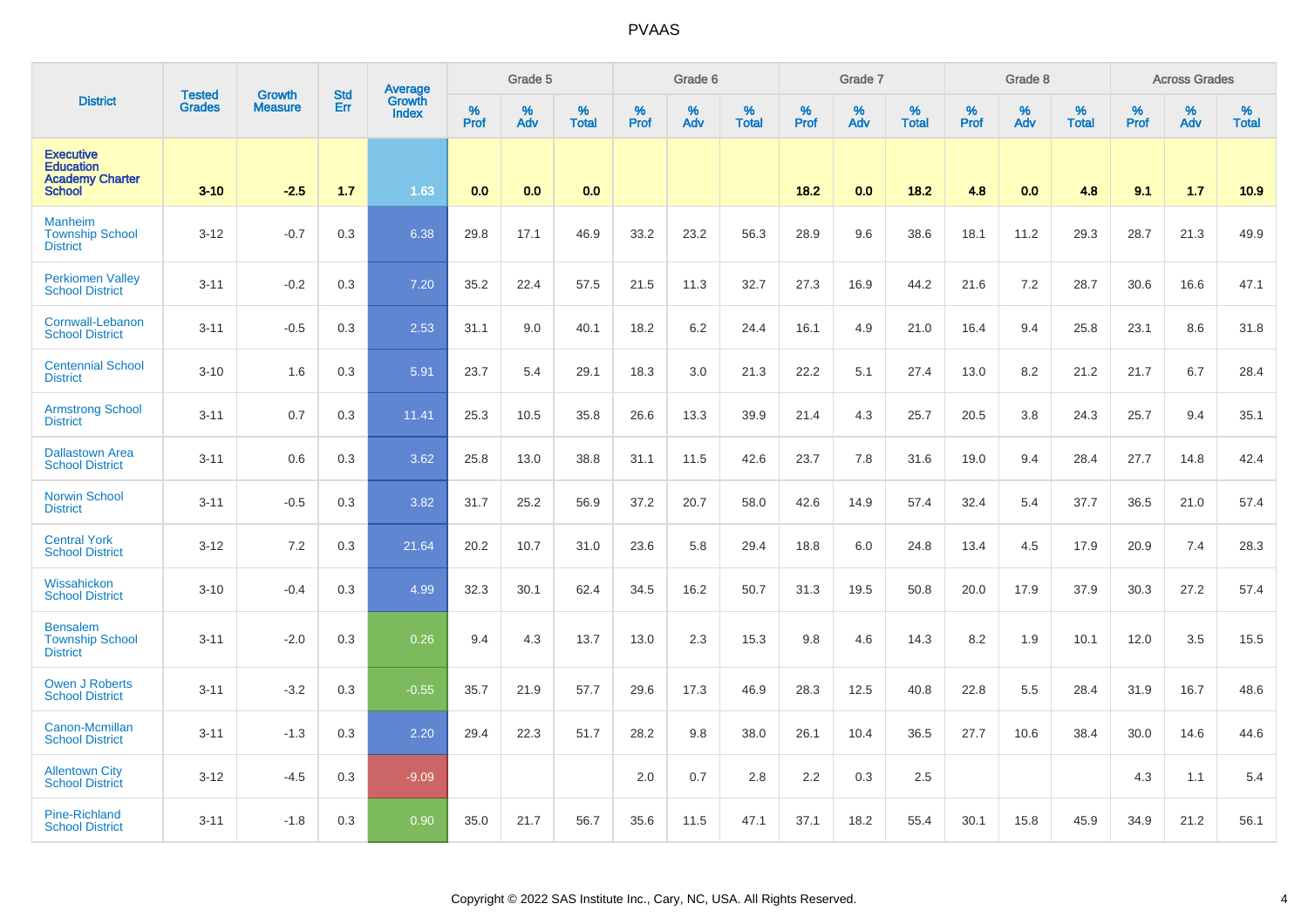|                                                                                 | <b>Tested</b> | <b>Growth</b>  | <b>Std</b> | Average<br>Growth |                     | Grade 5  |                   |                     | Grade 6  |                   |           | Grade 7  |                   |              | Grade 8  |                   |                     | <b>Across Grades</b> |                   |
|---------------------------------------------------------------------------------|---------------|----------------|------------|-------------------|---------------------|----------|-------------------|---------------------|----------|-------------------|-----------|----------|-------------------|--------------|----------|-------------------|---------------------|----------------------|-------------------|
| <b>District</b>                                                                 | <b>Grades</b> | <b>Measure</b> | Err        | <b>Index</b>      | $\%$<br><b>Prof</b> | %<br>Adv | %<br><b>Total</b> | $\%$<br><b>Prof</b> | %<br>Adv | %<br><b>Total</b> | %<br>Prof | %<br>Adv | %<br><b>Total</b> | $\%$<br>Prof | %<br>Adv | %<br><b>Total</b> | $\%$<br><b>Prof</b> | %<br>Adv             | %<br><b>Total</b> |
| <b>Executive</b><br><b>Education</b><br><b>Academy Charter</b><br><b>School</b> | $3 - 10$      | $-2.5$         | 1.7        | 1.63              | 0.0                 | 0.0      | 0.0               |                     |          |                   | 18.2      | 0.0      | 18.2              | 4.8          | 0.0      | 4.8               | 9.1                 | 1.7                  | 10.9              |
| <b>Penn Manor</b><br><b>School District</b>                                     | $3 - 11$      | 3.2            | 0.3        | 9.54              | 33.8                | 14.9     | 48.6              | 28.7                | 15.2     | 43.9              | 25.5      | 13.2     | 38.7              | 30.2         | 11.0     | 41.2              | 31.4                | 16.9                 | 48.2              |
| <b>Mifflin County</b><br><b>School District</b>                                 | $3 - 11$      | 1.8            | 0.3        | 8.99              | 26.6                | 10.4     | 37.0              | 13.8                | 4.6      | 18.4              | 10.3      | 3.8      | 14.1              | 10.7         | 1.5      | 12.2              | 17.7                | 5.5                  | 23.2              |
| <b>Harrisburg City</b><br><b>School District</b>                                | $3 - 11$      | 1.3            | 0.3        | 7.16              | 2.0                 | 0.8      | 2.8               | 2.0                 | 1.0      | 3.0               | 2.9       | 0.8      | 3.7               | 2.7          | 0.3      | 3.0               | 2.7                 | 0.7                  | 3.4               |
| <b>Williamsport Area</b><br><b>School District</b>                              | $3 - 11$      | 2.8            | 0.3        | 10.28             | 24.6                | 10.7     | 35.3              | 20.4                | 12.0     | 32.4              | 21.5      | 8.3      | 29.8              | 16.1         | 5.1      | 21.2              | 22.0                | 11.0                 | 33.1              |
| <b>Ridley School</b><br><b>District</b>                                         | $3 - 12$      | $-1.6$         | 0.3        | 0.71              | 24.4                | 10.9     | 35.3              | 16.6                | 2.2      | 18.8              | 11.2      | 6.6      | 17.8              | 12.6         | 6.5      | 19.1              | 19.6                | 9.1                  | 28.7              |
| <b>Boyertown Area</b><br><b>School District</b>                                 | $3 - 11$      | $-2.5$         | 0.3        | 1.59              | 29.0                | 8.5      | 37.4              | 24.6                | 4.6      | 29.2              | 28.2      | 14.4     | 42.6              | 24.8         | 6.0      | 30.8              | 29.1                | 9.0                  | 38.2              |
| Downingtown Area<br><b>School District</b>                                      | $3 - 11$      | $-1.3$         | 0.3        | 5.44              | 40.5                | 24.2     | 64.7              | 28.9                | 24.6     | 53.5              | 31.4      | 21.1     | 52.5              | 27.1         | 28.6     | 55.7              | 36.8                | 25.9                 | 62.7              |
| <b>Colonial School</b><br><b>District</b>                                       | $3 - 11$      | $-0.9$         | 0.3        | 2.48              | 32.7                | 27.3     | 60.0              | 35.6                | 15.3     | 50.9              | 29.4      | 16.8     | 46.2              | 21.2         | 15.0     | 36.2              | 31.5                | 21.3                 | 52.8              |
| <b>Lebanon School</b><br><b>District</b>                                        | $3 - 11$      | 0.1            | 0.3        | 4.53              | 10.8                | 2.5      | 13.2              | 5.4                 | 1.6      | 7.0               | 3.4       | 0.6      | 4.1               | 4.5          | 0.8      | 5.4               | 7.2                 | 1.6                  | 8.8               |
| <b>Methacton School</b><br><b>District</b>                                      | $3 - 11$      | $-1.5$         | 0.3        | 2.62              | 30.5                | 14.2     | 44.7              | 28.2                | 9.9      | 38.1              | 27.0      | 11.2     | 38.2              | 20.1         | 12.5     | 32.6              | 30.9                | 13.6                 | 44.5              |
| Quakertown<br><b>Community School</b><br><b>District</b>                        | $3 - 12$      | $-0.7$         | 0.3        | 3.64              | 31.8                | 16.7     | 48.5              | 31.0                | 7.5      | 38.4              | 17.8      | 8.4      | 26.2              | 21.0         | 9.1      | 30.1              | 26.2                | 12.7                 | 38.9              |
| <b>Easton Area</b><br><b>School District</b>                                    | $3 - 12$      | $-1.1$         | 0.3        | $-0.56$           | 22.4                | 5.9      | 28.3              | 14.6                | 3.3      | 17.9              | 11.0      | 6.9      | 18.0              | 10.3         | 2.2      | 12.4              | 18.5                | 8.4                  | 26.9              |
| <b>Springfield School</b><br><b>District</b>                                    | $3 - 11$      | $-3.6$         | 0.4        | $-2.60$           | 35.0                | 20.1     | 55.1              | 30.6                | 7.7      | 38.4              | 35.8      | 10.7     | 46.5              | 26.0         | 12.6     | 38.6              | 33.8                | 18.4                 | 52.2              |
| <b>Reading School</b><br><b>District</b>                                        | $3 - 11$      | 0.0            | 0.4        | 4.14              | 3.8                 | 1.2      | 5.0               | 1.5                 | 0.2      | 1.8               | 1.9       | 0.0      | 1.9               | 1.5          | 0.4      | 1.9               | 3.6                 | 1.1                  | 4.7               |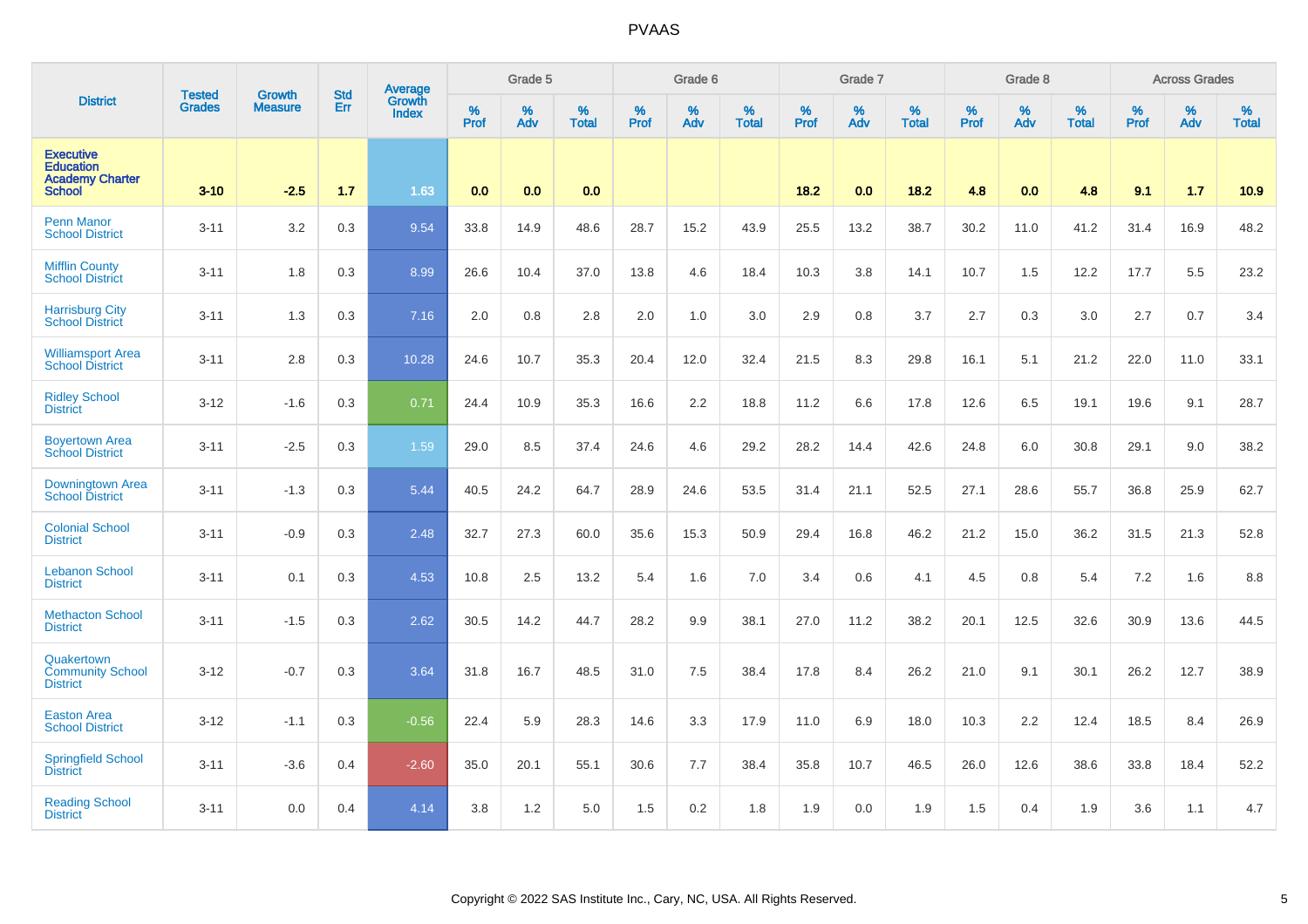|                                                                                 | <b>Tested</b> | <b>Growth</b>  | <b>Std</b> | Average                |              | Grade 5  |                   |           | Grade 6  |                   |                  | Grade 7  |                   |                  | Grade 8     |                   |                  | <b>Across Grades</b> |                   |
|---------------------------------------------------------------------------------|---------------|----------------|------------|------------------------|--------------|----------|-------------------|-----------|----------|-------------------|------------------|----------|-------------------|------------------|-------------|-------------------|------------------|----------------------|-------------------|
| <b>District</b>                                                                 | <b>Grades</b> | <b>Measure</b> | Err        | Growth<br><b>Index</b> | $\%$<br>Prof | %<br>Adv | %<br><b>Total</b> | %<br>Prof | %<br>Adv | %<br><b>Total</b> | %<br><b>Prof</b> | %<br>Adv | %<br><b>Total</b> | %<br><b>Prof</b> | $\%$<br>Adv | %<br><b>Total</b> | %<br><b>Prof</b> | %<br>Adv             | %<br><b>Total</b> |
| <b>Executive</b><br><b>Education</b><br><b>Academy Charter</b><br><b>School</b> | $3 - 10$      | $-2.5$         | 1.7        | 1.63                   | 0.0          | 0.0      | 0.0               |           |          |                   | 18.2             | 0.0      | 18.2              | 4.8              | 0.0         | 4.8               | 9.1              | 1.7                  | 10.9              |
| <b>Waynesboro Area</b><br><b>School District</b>                                | $3 - 12$      | $-0.5$         | 0.4        | 2.30                   | 25.0         | 9.2      | 34.2              | 20.4      | 10.5     | 31.0              | 19.2             | 6.0      | 25.2              | 20.1             | 4.8         | 24.8              | 22.3             | 9.3                  | 31.6              |
| <b>South Western</b><br><b>School District</b>                                  | $3-12$        | 2.8            | 0.4        | 7.84                   | 23.7         | 5.4      | 29.2              | 15.7      | 11.7     | 27.4              | 17.8             | 6.0      | 23.8              | 19.1             | 10.1        | 29.2              | 21.6             | 8.9                  | 30.4              |
| <b>North Hills School</b><br><b>District</b>                                    | $3 - 11$      | $-3.1$         | 0.4        | $-1.31$                | 34.1         | 14.0     | 48.1              | 30.1      | 11.4     | 41.5              | 28.1             | 11.5     | 39.6              | 21.9             | 9.6         | 31.5              | 30.4             | 13.8                 | 44.2              |
| <b>Bristol Township</b><br><b>School District</b>                               | $3 - 11$      | $-4.1$         | 0.4        | $-1.98$                | 12.4         | 2.9      | 15.3              | 2.7       | 0.7      | 3.4               | 7.5              | 1.1      | 8.6               | 3.8              | 0.4         | 4.2               | 10.6             | 2.1                  | 12.7              |
| State College Area<br><b>School District</b>                                    | $3 - 11$      | 0.6            | 0.4        | 6.90                   | 29.6         | 33.7     | 63.3              | 27.4      | 15.3     | 42.7              | 28.9             | 16.3     | 45.2              | 20.8             | 8.9         | 29.7              | 29.0             | 27.0                 | 56.1              |
| Mt Lebanon<br><b>School District</b>                                            | $3 - 11$      | $-2.1$         | 0.4        | 4.72                   | 39.7         | 34.6     | 74.3              | 42.0      | 15.7     | 57.7              | 32.6             | 20.7     | 53.3              | 31.6             | 17.4        | 49.1              | 36.2             | 29.4                 | 65.5              |
| <b>Avon Grove</b><br><b>School District</b>                                     | $3 - 10$      | 0.8            | 0.4        | 5.13                   | 28.6         | 23.2     | 51.8              | 30.5      | 19.3     | 49.8              | 35.4             | 20.3     | 55.7              | 27.6             | 14.2        | 41.8              | 30.8             | 18.2                 | 49.0              |
| Mechanicsburg<br><b>Area School</b><br><b>District</b>                          | $3 - 11$      | $-1.3$         | 0.4        | 1.94                   | 27.0         | 14.7     | 41.8              | 16.3      | 2.8      | 19.1              | 20.3             | 5.4      | 25.8              | 14.5             | 4.6         | 19.1              | 24.3             | 10.0                 | 34.2              |
| <b>Ephrata Area</b><br><b>School District</b>                                   | $3 - 11$      | 0.9            | 0.4        | 5.20                   | 34.6         | 12.9     | 47.5              | 24.8      | 8.0      | 32.8              | 18.0             | 4.2      | 22.2              | 18.9             | 4.3         | 23.1              | 25.6             | 12.5                 | 38.1              |
| <b>Warwick School</b><br><b>District</b>                                        | $3 - 11$      | 4.0            | 0.4        | 10.87                  | 35.6         | 9.6      | 45.2              | 30.7      | 6.4      | 37.0              | 22.5             | 7.2      | 29.7              | 13.2             | 3.6         | 16.8              | 25.6             | 9.8                  | 35.4              |
| Hatboro-Horsham<br><b>School District</b>                                       | $3 - 11$      | 0.6            | 0.4        | 1.72                   | 26.2         | 8.5      | 34.7              | 30.0      | 11.1     | 41.1              | 20.8             | 5.2      | 26.0              | 19.7             | 5.7         | 25.4              | 25.9             | 8.7                  | 34.6              |
| <b>Red Lion Area</b><br><b>School District</b>                                  | $3 - 11$      | 1.0            | 0.4        | 5.19                   | 24.8         | 8.9      | 33.7              | 20.6      | 5.3      | 25.9              | 16.7             | 9.1      | 25.8              | 14.5             | 6.6         | 21.0              | 23.3             | 8.6                  | 31.9              |
| <b>Conewago Valley</b><br><b>School District</b>                                | $3 - 12$      | 1.2            | 0.4        | 6.92                   | 26.3         | 8.6      | 35.0              | 29.9      | 10.6     | 40.5              | 19.9             | 3.8      | 23.6              | 17.4             | 1.1         | 18.4              | 25.3             | 8.6                  | 33.9              |
| <b>Garnet Valley</b><br><b>School District</b>                                  | $3 - 10$      | $-2.1$         | 0.4        | $-2.57$                | 26.5         | 22.8     | 49.3              | 30.8      | 18.2     | 49.0              | 28.0             | 20.7     | 48.7              | 21.5             | 10.3        | 31.8              | 29.2             | 18.6                 | 47.8              |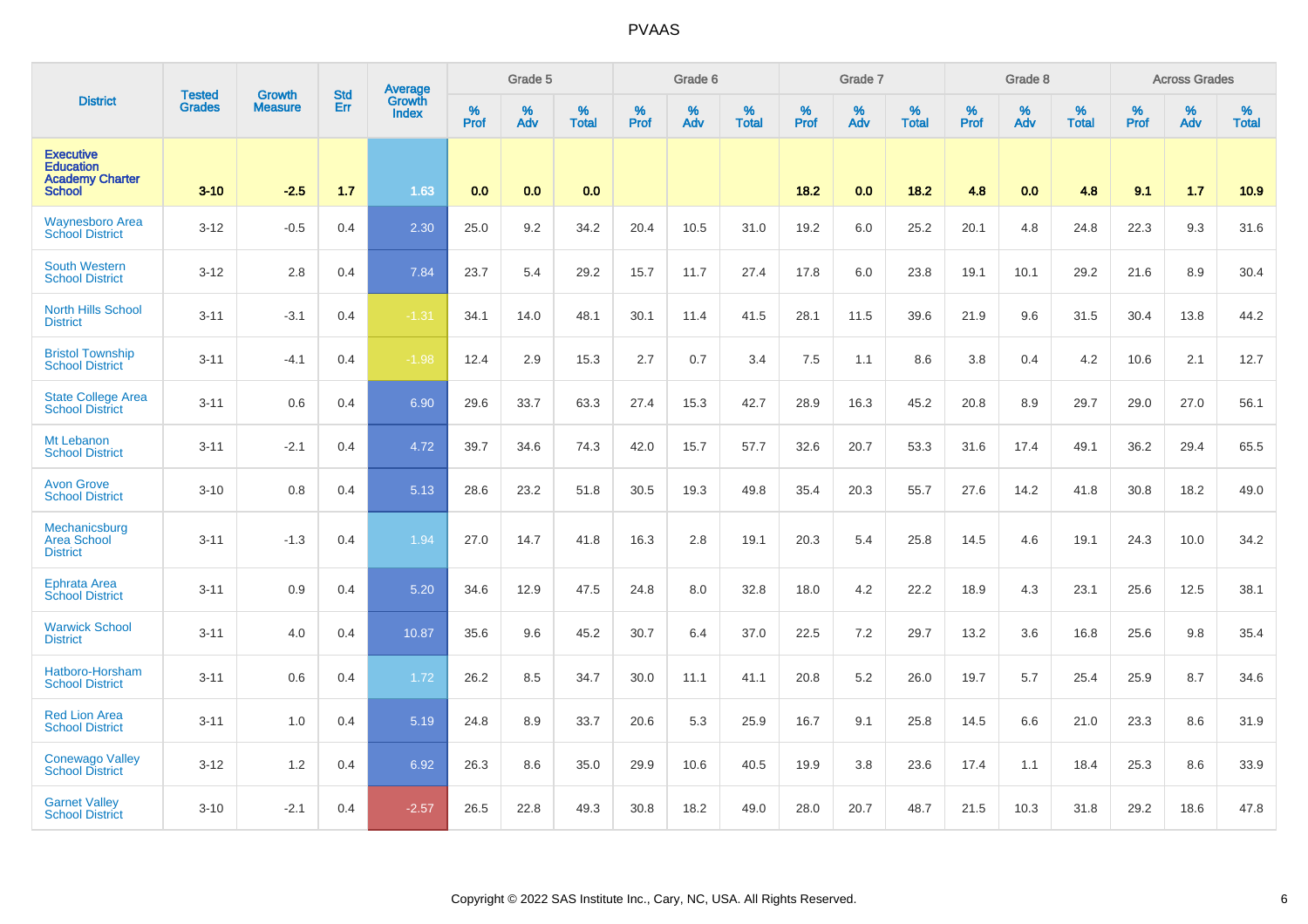|                                                                                 | <b>Tested</b> | <b>Growth</b>  | <b>Std</b> | <b>Average</b>         |                  | Grade 5  |                   |           | Grade 6  |                   |           | Grade 7  |                   |           | Grade 8  |                   |           | <b>Across Grades</b> |                   |
|---------------------------------------------------------------------------------|---------------|----------------|------------|------------------------|------------------|----------|-------------------|-----------|----------|-------------------|-----------|----------|-------------------|-----------|----------|-------------------|-----------|----------------------|-------------------|
| <b>District</b>                                                                 | <b>Grades</b> | <b>Measure</b> | Err        | Growth<br><b>Index</b> | %<br><b>Prof</b> | %<br>Adv | %<br><b>Total</b> | %<br>Prof | %<br>Adv | %<br><b>Total</b> | %<br>Prof | %<br>Adv | %<br><b>Total</b> | %<br>Prof | %<br>Adv | %<br><b>Total</b> | %<br>Prof | %<br>Adv             | %<br><b>Total</b> |
| <b>Executive</b><br><b>Education</b><br><b>Academy Charter</b><br><b>School</b> | $3 - 10$      | $-2.5$         | 1.7        | 1.63                   | 0.0              | 0.0      | 0.0               |           |          |                   | 18.2      | 0.0      | 18.2              | 4.8       | 0.0      | 4.8               | 9.1       | 1.7                  | 10.9              |
| <b>Shaler Area</b><br><b>School District</b>                                    | $3 - 11$      | $-6.1$         | 0.4        | 1.00                   | 26.2             | 5.8      | 32.0              | 12.6      | 1.9      | 14.5              | 22.1      | 5.5      | 27.7              | 19.6      | 5.2      | 24.8              | 23.3      | 7.8                  | 31.2              |
| <b>Whitehall-Coplay</b><br><b>School District</b>                               | $3 - 11$      | $-3.3$         | 0.4        | $-2.64$                | 23.4             | 6.6      | 30.0              | 12.7      | 1.9      | 14.7              | 11.1      | 2.5      | 13.6              | 10.5      | 3.2      | 13.7              | 18.5      | 4.9                  | 23.5              |
| <b>Peters Township</b><br><b>School District</b>                                | $3 - 11$      | 0.5            | 0.4        | 5.86                   | 37.8             | 32.6     | 70.4              | 35.7      | 24.9     | 60.6              | 33.1      | 29.1     | 62.2              | 35.1      | 13.0     | 48.2              | 35.8      | 30.6                 | 66.3              |
| <b>Connellsville Area</b><br><b>School District</b>                             | $3 - 11$      | $-3.8$         | 0.4        | $-0.77$                | 19.0             | 7.5      | 26.5              | 10.8      | 3.6      | 14.3              | 9.5       | 2.4      | 11.9              | 9.4       | 2.2      | 11.6              | 15.5      | 4.5                  | 20.0              |
| <b>Bethlehem Area</b><br><b>School District</b>                                 | $3 - 11$      | 0.4            | 0.4        | 3.53                   | 16.6             | 11.7     | 28.3              | 13.0      | 2.9      | 15.9              | 14.3      | 5.3      | 19.6              | 9.9       | 3.9      | 13.8              | 18.1      | 8.8                  | 26.8              |
| <b>South Fayette</b><br><b>Township School</b><br><b>District</b>               | $3 - 11$      | 0.2            | 0.4        | 6.88                   | 37.5             | 23.5     | 61.0              | 40.8      | 18.4     | 59.2              | 35.5      | 24.3     | 59.8              | 30.9      | 20.9     | 51.8              | 35.4      | 28.3                 | 63.7              |
| <b>Great Valley</b><br><b>School District</b>                                   | $3 - 11$      | 0.1            | 0.4        | 2.46                   | 31.0             | 24.2     | 55.2              | 38.1      | 8.6      | 46.6              | 26.8      | 17.2     | 44.1              | 26.4      | 17.4     | 43.8              | 31.1      | 20.1                 | 51.2              |
| <b>Unionville-Chadds</b><br><b>Ford School</b><br><b>District</b>               | $3 - 11$      | 0.5            | 0.4        | 5.10                   | 38.8             | 29.9     | 68.7              | 38.4      | 17.1     | 55.5              | 37.6      | 16.8     | 54.5              | 29.8      | 24.9     | 54.7              | 36.9      | 27.5                 | 64.4              |
| <b>Nazareth Area</b><br><b>School District</b>                                  | $3 - 11$      | $-2.2$         | 0.4        | 3.03                   | 30.3             | 13.0     | 43.3              | 27.3      | 13.5     | 40.8              | 27.8      | 6.8      | 34.6              | 17.3      | 3.5      | 20.9              | 28.9      | 10.3                 | 39.2              |
| <b>Conestoga Valley</b><br><b>School District</b>                               | $3 - 11$      | 4.8            | 0.4        | 12.76                  | 21.3             | 12.6     | 33.8              | 24.9      | 7.7      | 32.7              | 20.4      | 14.0     | 34.4              | 23.0      | 13.5     | 36.5              | 24.2      | 13.5                 | 37.8              |
| <b>Upper Saint Clair</b><br><b>School District</b>                              | $3 - 11$      | 3.0            | 0.4        | 7.98                   | 36.3             | 35.5     | 71.8              | 40.8      | 27.3     | 68.1              | 33.3      | 35.5     | 68.8              | 31.1      | 30.4     | 61.5              | 36.7      | 35.6                 | 72.3              |
| <b>Warren County</b><br><b>School District</b>                                  | $3 - 11$      | 2.7            | 0.4        | 7.14                   | 21.0             | 7.4      | 28.4              | 15.7      | 3.7      | 19.3              | 12.0      | 0.7      | 12.6              | 13.8      | 2.9      | 16.7              | 17.7      | 4.3                  | 22.0              |
| <b>Moon Area School</b><br><b>District</b>                                      | $3 - 11$      | $-2.5$         | 0.4        | $-1.68$                | 32.1             | 15.8     | 48.0              | 26.9      | 9.1      | 36.0              | 28.0      | 11.5     | 39.4              | 20.6      | 10.9     | 31.5              | 29.3      | 16.9                 | 46.2              |
| <b>Fox Chapel Area</b><br><b>School District</b>                                | $3 - 11$      | 1.4            | 0.4        | 5.89                   | 35.9             | 45.1     | 81.0              | 31.9      | 28.4     | 60.2              | 32.7      | 30.2     | 62.9              | 28.3      | 27.6     | 55.8              | 30.3      | 40.6                 | 70.9              |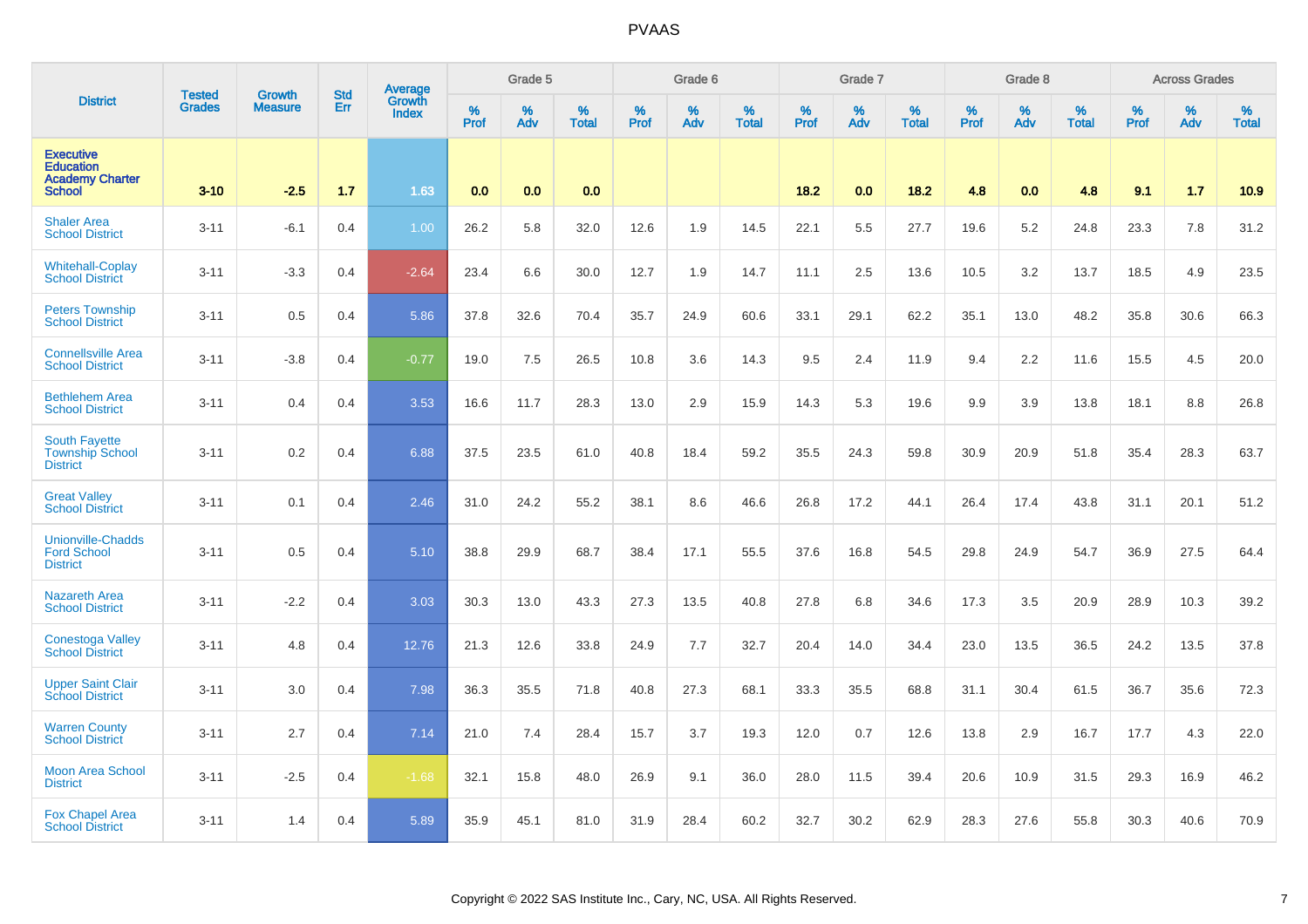|                                                                                 |                                | <b>Growth</b>  | <b>Std</b> | Average                |           | Grade 5  |                   |           | Grade 6  |                   |           | Grade 7  |                   |           | Grade 8  |                   |           | <b>Across Grades</b> |                   |
|---------------------------------------------------------------------------------|--------------------------------|----------------|------------|------------------------|-----------|----------|-------------------|-----------|----------|-------------------|-----------|----------|-------------------|-----------|----------|-------------------|-----------|----------------------|-------------------|
| <b>District</b>                                                                 | <b>Tested</b><br><b>Grades</b> | <b>Measure</b> | Err        | Growth<br><b>Index</b> | %<br>Prof | %<br>Adv | %<br><b>Total</b> | %<br>Prof | %<br>Adv | %<br><b>Total</b> | %<br>Prof | %<br>Adv | %<br><b>Total</b> | %<br>Prof | %<br>Adv | %<br><b>Total</b> | %<br>Prof | %<br>Adv             | %<br><b>Total</b> |
| <b>Executive</b><br><b>Education</b><br><b>Academy Charter</b><br><b>School</b> | $3 - 10$                       | $-2.5$         | 1.7        | 1.63                   | 0.0       | 0.0      | 0.0               |           |          |                   | 18.2      | 0.0      | 18.2              | 4.8       | 0.0      | 4.8               | 9.1       | 1.7                  | 10.9              |
| <b>Keystone Central</b><br><b>School District</b>                               | $3 - 11$                       | 1.5            | 0.4        | 3.98                   | 18.6      | 8.5      | 27.1              | 20.9      | 8.6      | 29.5              | 10.9      | 3.3      | 14.1              | 10.5      | 2.2      | 12.6              | 19.2      | 8.0                  | 27.2              |
| <b>Carlisle Area</b><br><b>School District</b>                                  | $3 - 11$                       | 0.5            | 0.4        | 3.54                   | 22.0      | 8.3      | 30.3              | 20.5      | 3.3      | 23.8              | 18.9      | 7.6      | 26.5              | 11.6      | 5.6      | 17.1              | 21.3      | 7.2                  | 28.5              |
| Penn-Trafford<br><b>School District</b>                                         | $3 - 11$                       | $-3.6$         | 0.4        | 3.72                   | 40.3      | 24.6     | 64.9              | 36.1      | 20.9     | 57.0              | 33.3      | 18.7     | 52.0              | 19.3      | 3.7      | 23.0              | 34.4      | 21.1                 | 55.5              |
| <b>Dubois Area</b><br><b>School District</b>                                    | $3 - 11$                       | 2.1            | 0.4        | 5.38                   | 22.4      | 11.0     | 33.3              | 21.6      | 8.3      | 29.9              | 18.7      | 5.9      | 24.5              | 14.1      | 5.2      | 19.4              | 22.6      | 11.7                 | 34.2              |
| <b>Muhlenberg</b><br><b>School District</b>                                     | $3 - 10$                       | $-7.3$         | 0.4        | $-6.59$                | 8.1       | 0.5      | 8.5               | 2.5       | 0.8      | 3.4               | 6.9       | 1.2      | 8.0               | 7.5       | 0.7      | 8.2               | 7.0       | 1.0                  | 8.0               |
| <b>Dover Area School</b><br><b>District</b>                                     | $3 - 12$                       | $-1.9$         | 0.4        | 0.24                   | 24.5      | 8.2      | 32.7              | 24.5      | 3.6      | 28.1              | 22.4      | 9.0      | 31.4              | 14.1      | $6.2\,$  | 20.3              | 24.8      | 10.2                 | 35.0              |
| <b>Delaware Valley</b><br><b>School District</b>                                | $3 - 11$                       | 0.1            | 0.4        | 4.58                   | 26.1      | 11.6     | 37.8              | 19.0      | 8.6      | 27.6              | 21.8      | 8.2      | 30.0              | 17.9      | 3.4      | 21.3              | 25.0      | 9.4                  | 34.4              |
| <b>Baldwin-Whitehall</b><br><b>School District</b>                              | $3 - 11$                       | $-5.8$         | 0.4        | $-2.93$                | 24.7      | 6.6      | 31.4              | 18.6      | 1.2      | 19.8              | 16.0      | 1.6      | 17.7              | 11.5      | 2.1      | 13.6              | 22.2      | 6.8                  | 29.0              |
| <b>Norristown Area</b><br><b>School District</b>                                | $3 - 12$                       | $-2.3$         | 0.4        | 0.04                   | 10.2      | 0.6      | 10.8              | 9.0       | 1.1      | 10.0              | 9.3       | 1.3      | 10.7              | 7.4       | 3.0      | 10.4              | 11.0      | 1.9                  | 13.0              |
| Palmyra Area<br><b>School District</b>                                          | $3 - 11$                       | 0.0            | 0.4        | 5.60                   | 36.2      | 17.5     | 53.8              | 27.2      | 8.3      | 35.4              | 25.5      | 12.2     | 37.6              | 29.8      | 12.2     | 42.0              | 31.5      | 15.7                 | 47.2              |
| <b>Rose Tree Media</b><br><b>School District</b>                                | $3 - 10$                       | $-1.7$         | 0.4        | $-0.25$                | 29.7      | 19.6     | 49.3              | 31.4      | 15.3     | 46.7              | 31.6      | 20.9     | 52.4              | 18.4      | 13.9     | 32.3              | 31.5      | 20.2                 | 51.8              |
| <b>Spring Grove Area</b><br><b>School District</b>                              | $3 - 11$                       | $-1.9$         | 0.4        | 1.46                   | 30.9      | 11.5     | 42.4              | 31.2      | 15.8     | 47.0              | 23.2      | 11.2     | 34.4              | 5.2       | 3.2      | 8.4               | 26.1      | 15.4                 | 41.5              |
| <b>Coatesville Area</b><br><b>School District</b>                               | $3 - 11$                       | $-0.5$         | 0.4        | 1.87                   | 14.8      | 4.8      | 19.6              | 8.5       | 0.0      | 8.5               | 8.9       | 1.3      | 10.1              | 6.9       | 0.5      | 7.4               | 10.9      | 3.9                  | 14.8              |
| <b>Trinity Area School</b><br><b>District</b>                                   | $3 - 11$                       | $-4.0$         | 0.4        | 3.77                   | 35.4      | 13.4     | 48.9              | 20.9      | 3.2      | 24.1              | 21.5      | 8.0      | 29.5              | 15.3      | 3.2      | 18.6              | 25.6      | 9.6                  | 35.2              |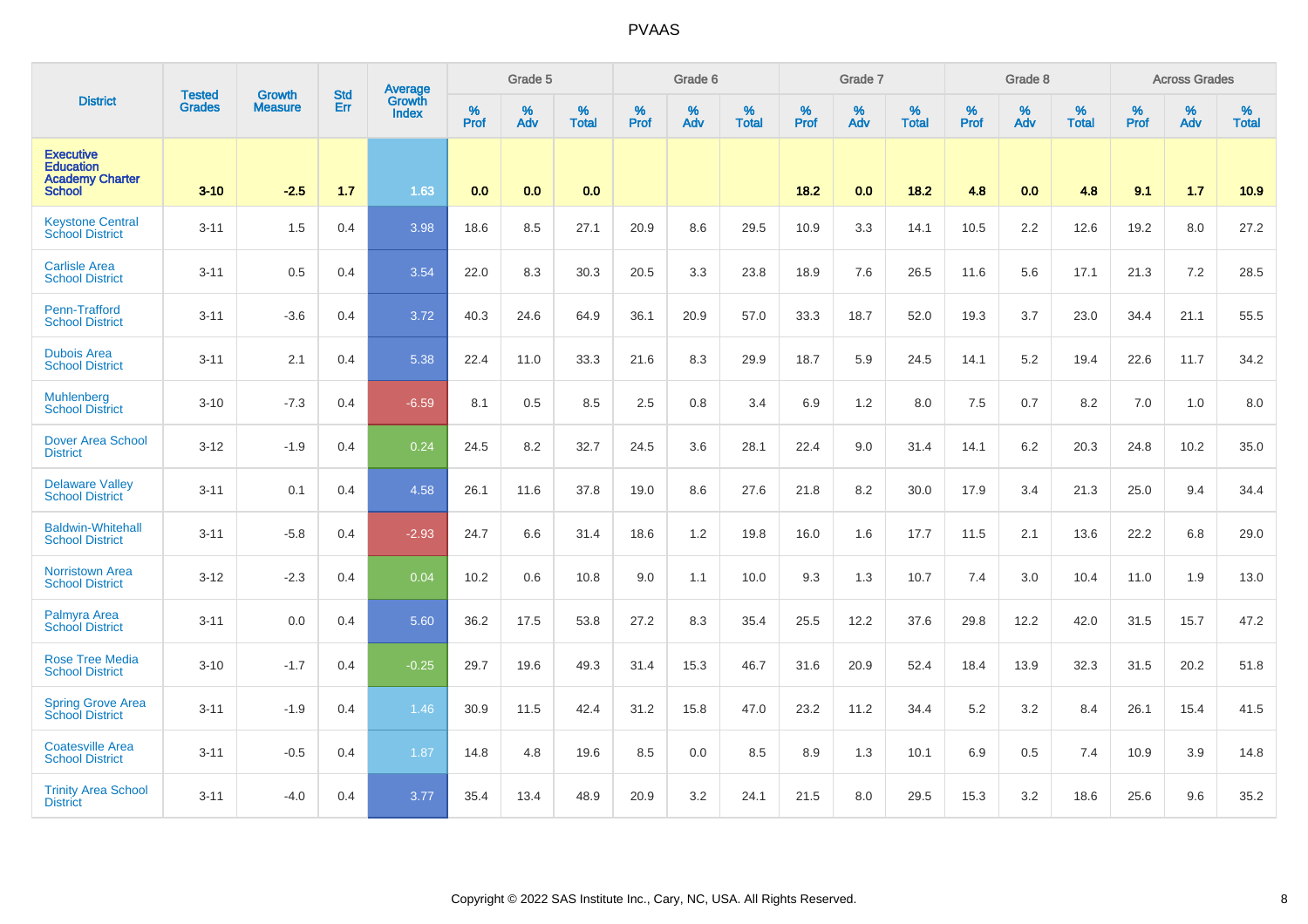|                                                                                 | <b>Tested</b> | <b>Growth</b>  | <b>Std</b> | Average                |                  | Grade 5  |                   |           | Grade 6  |                   |           | Grade 7  |                   |           | Grade 8  |                   |           | <b>Across Grades</b> |                   |
|---------------------------------------------------------------------------------|---------------|----------------|------------|------------------------|------------------|----------|-------------------|-----------|----------|-------------------|-----------|----------|-------------------|-----------|----------|-------------------|-----------|----------------------|-------------------|
| <b>District</b>                                                                 | <b>Grades</b> | <b>Measure</b> | Err        | Growth<br><b>Index</b> | %<br><b>Prof</b> | %<br>Adv | %<br><b>Total</b> | %<br>Prof | %<br>Adv | %<br><b>Total</b> | %<br>Prof | %<br>Adv | %<br><b>Total</b> | %<br>Prof | %<br>Adv | %<br><b>Total</b> | %<br>Prof | %<br>Adv             | %<br><b>Total</b> |
| <b>Executive</b><br><b>Education</b><br><b>Academy Charter</b><br><b>School</b> | $3 - 10$      | $-2.5$         | 1.7        | 1.63                   | 0.0              | 0.0      | 0.0               |           |          |                   | 18.2      | 0.0      | 18.2              | 4.8       | 0.0      | 4.8               | 9.1       | 1.7                  | 10.9              |
| Kennett<br>Consolidated<br><b>School District</b>                               | $3 - 11$      | 1.3            | 0.4        | 6.12                   | 29.8             | 15.1     | 44.9              | 20.2      | 8.3      | 28.5              | 20.2      | 11.6     | 31.7              | 10.9      | 6.9      | 17.8              | 22.4      | 12.3                 | 34.7              |
| <b>Exeter Township</b><br><b>School District</b>                                | $3 - 11$      | 2.9            | 0.4        | 7.68                   | 28.6             | 10.1     | 38.7              | 26.9      | 9.0      | 35.9              | 23.5      | 6.7      | 30.2              | 19.9      | 8.5      | 28.4              | 25.7      | 9.5                  | 35.3              |
| <b>Hollidaysburg Area</b><br><b>School District</b>                             | $3 - 11$      | 2.9            | 0.4        | 8.32                   | 33.2             | 16.0     | 49.2              | 26.4      | 12.8     | 39.2              | 27.3      | 14.7     | 42.0              | 23.2      | 8.0      | 31.2              | 28.7      | 12.7                 | 41.4              |
| <b>Shippensburg Area</b><br><b>School District</b>                              | $3 - 11$      | $-3.6$         | 0.4        | 1.09                   | 18.3             | 13.7     | 32.0              | 12.9      | 4.2      | 17.0              | 13.4      | 2.4      | 15.8              | 13.6      | 4.0      | 17.7              | 17.3      | 7.6                  | 24.9              |
| <b>West Jefferson</b><br><b>Hills School District</b>                           | $3 - 11$      | $-1.1$         | 0.4        | 3.34                   | 35.0             | 17.5     | 52.5              | 24.8      | 3.3      | 28.0              | 22.8      | 6.3      | 29.1              | 21.7      | 4.4      | 26.1              | 30.8      | 13.4                 | 44.3              |
| <b>Governor Mifflin</b><br><b>School District</b>                               | $3 - 11$      | $-1.6$         | 0.4        | 2.23                   | 20.4             | 9.3      | 29.6              | 18.8      | 4.8      | 23.6              | 20.6      | 3.2      | 23.7              | 11.2      | 2.2      | 13.4              | 20.0      | 7.5                  | 27.4              |
| <b>Crawford Central</b><br><b>School District</b>                               | $3 - 11$      | 1.9            | 0.4        | 4.77                   | 24.2             | 7.9      | 32.1              | 15.7      | 3.8      | 19.6              | 16.7      | 3.7      | 20.4              | 9.0       | 2.6      | 11.6              | 18.4      | 5.5                  | 23.8              |
| <b>Greater Latrobe</b><br><b>School District</b>                                | $3 - 11$      | 1.6            | 0.4        | 8.54                   | 36.4             | 15.5     | 51.9              | 37.0      | 5.3      | 42.3              | 32.2      | 18.5     | 50.7              | 23.4      | 8.0      | 31.4              | 34.1      | 15.0                 | 49.1              |
| <b>Lower Dauphin</b><br><b>School District</b>                                  | $3 - 11$      | $-1.8$         | 0.4        | 2.03                   | 29.8             | 22.8     | 52.6              | 23.7      | 4.8      | 28.5              | 22.0      | 6.4      | 28.4              | 18.6      | 9.5      | 28.0              | 25.6      | 14.4                 | 39.9              |
| <b>West Allegheny</b><br>School District                                        | $3 - 12$      | 1.0            | 0.4        | 10.83                  | 32.7             | 40.9     | 73.6              | 33.6      | 21.4     | 55.0              | 27.5      | 20.6     | 48.1              | 23.4      | 11.2     | 34.6              | 31.3      | 30.8                 | 62.1              |
| Elizabethtown<br><b>Area School</b><br><b>District</b>                          | $3 - 12$      | 0.2            | 0.4        | 10.73                  | 29.9             | 22.6     | 52.6              | 22.2      | 10.9     | 33.1              | 20.8      | 2.8      | 23.7              | 20.8      | 3.3      | 24.1              | 26.7      | 14.6                 | 41.2              |
| <b>Upper Dublin</b><br><b>School District</b>                                   | $3 - 12$      | 0.6            | 0.4        | 2.59                   | 41.8             | 29.3     | 71.1              | 38.5      | 24.8     | 63.3              | 30.8      | 29.7     | 60.5              | 24.1      | 14.8     | 38.9              | 35.7      | 29.8                 | 65.5              |
| <b>Hazleton Area</b><br><b>School District</b>                                  | $3 - 11$      | $-0.5$         | 0.4        | 1.77                   | 5.8              | 1.7      | 7.5               | 5.2       | 1.1      | 6.3               | 2.8       | 0.5      | 3.3               | 6.6       | 0.6      | 7.1               | 6.4       | 1.2                  | 7.7               |
| Northeastern York<br><b>School District</b>                                     | $3 - 11$      | 1.4            | 0.4        | 3.99                   | 32.1             | 13.8     | 46.0              | 21.2      | 8.1      | 29.3              | 21.9      | 6.0      | 27.9              | 29.2      | 15.0     | 44.1              | 27.8      | 13.2                 | 41.0              |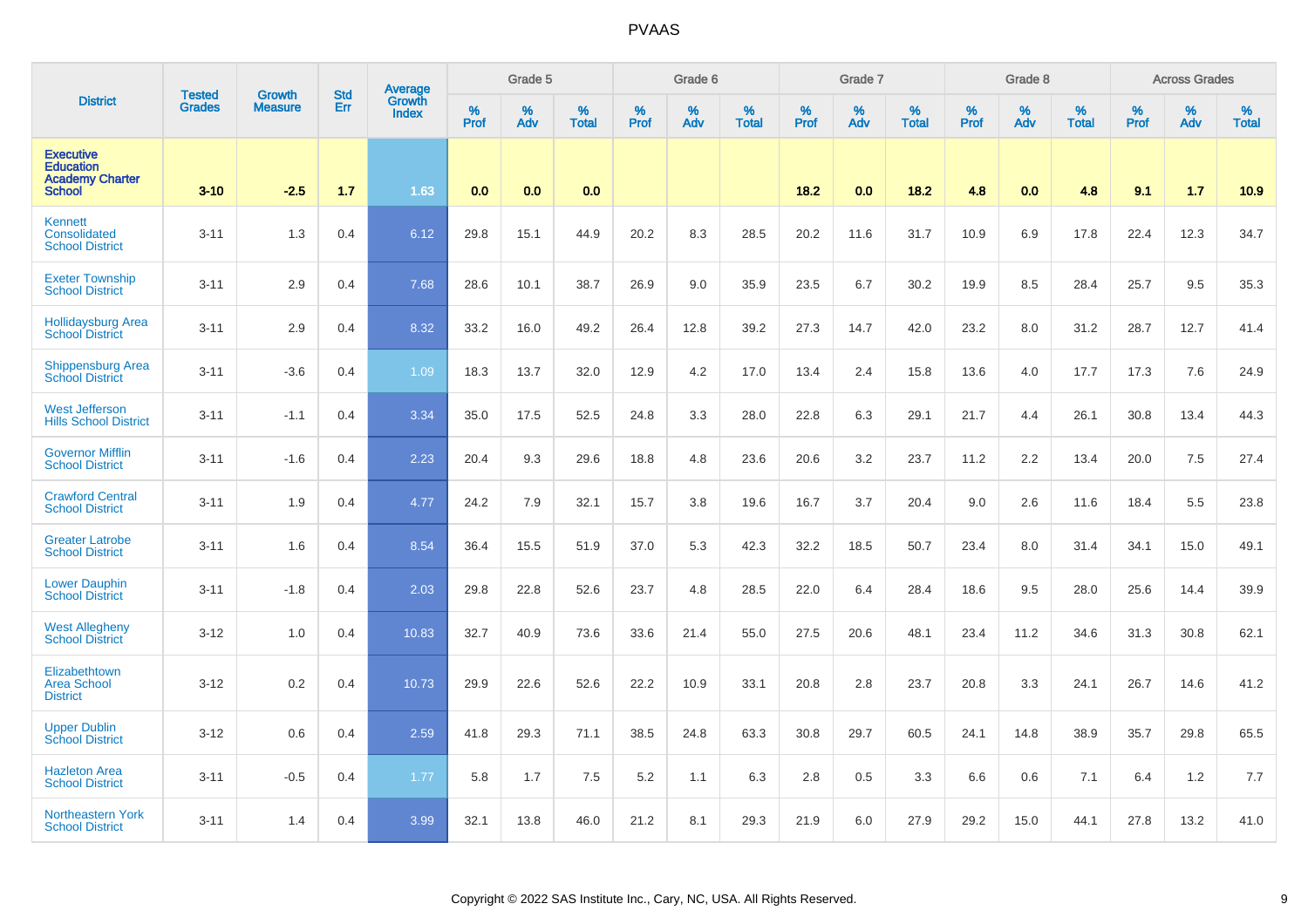|                                                                                 | <b>Tested</b> | <b>Growth</b>  | <b>Std</b> | Average                |                     | Grade 5  |                   |           | Grade 6  |                   |                  | Grade 7  |                   |                  | Grade 8  |                   |           | <b>Across Grades</b> |                   |
|---------------------------------------------------------------------------------|---------------|----------------|------------|------------------------|---------------------|----------|-------------------|-----------|----------|-------------------|------------------|----------|-------------------|------------------|----------|-------------------|-----------|----------------------|-------------------|
| <b>District</b>                                                                 | Grades        | <b>Measure</b> | Err        | Growth<br><b>Index</b> | $\%$<br><b>Prof</b> | %<br>Adv | %<br><b>Total</b> | %<br>Prof | %<br>Adv | %<br><b>Total</b> | %<br><b>Prof</b> | %<br>Adv | %<br><b>Total</b> | %<br><b>Prof</b> | %<br>Adv | %<br><b>Total</b> | %<br>Prof | %<br>Adv             | %<br><b>Total</b> |
| <b>Executive</b><br><b>Education</b><br><b>Academy Charter</b><br><b>School</b> | $3 - 10$      | $-2.5$         | 1.7        | 1.63                   | 0.0                 | 0.0      | 0.0               |           |          |                   | 18.2             | 0.0      | 18.2              | 4.8              | 0.0      | 4.8               | 9.1       | 1.7                  | 10.9              |
| <b>Bethel Park School</b><br><b>District</b>                                    | $3 - 11$      | $-0.2$         | 0.4        | 1.45                   | 31.6                | 17.7     | 49.3              | 27.0      | 17.1     | 44.1              | 29.6             | 13.0     | 42.6              | 27.1             | 8.9      | 36.0              | 30.4      | 17.5                 | 48.0              |
| <b>Northern York</b><br><b>County School</b><br><b>District</b>                 | $3 - 11$      | 1.3            | 0.4        | 6.31                   | 26.3                | 11.1     | 37.4              | 24.5      | 8.2      | 32.7              | 20.4             | 5.3      | 25.7              | 10.9             | 0.9      | 11.8              | 23.2      | 8.9                  | 32.1              |
| <b>Plum Borough</b><br><b>School District</b>                                   | $3 - 11$      | $-3.1$         | 0.4        | 3.08                   | 34.5                | 8.4      | 42.9              | 32.3      | 19.5     | 51.8              | 22.5             | 13.0     | 35.5              | 17.6             | 4.3      | 21.9              | 28.8      | 15.8                 | 44.6              |
| <b>Phoenixville Area</b><br><b>School District</b>                              | $3 - 11$      | $-3.6$         | 0.4        | 4.13                   | 37.1                | 16.7     | 53.8              | 17.6      | 8.6      | 26.1              | 18.6             | 3.8      | 22.5              | 13.4             | 3.6      | 17.0              | 25.5      | 11.8                 | 37.3              |
| <b>Stroudsburg Area</b><br><b>School District</b>                               | $3 - 11$      | $-0.2$         | 0.4        | 3.95                   | 17.5                | 9.2      | 26.8              | 18.8      | 4.9      | 23.8              | 21.6             | 2.7      | 24.3              | 15.4             | 1.8      | 17.1              | 20.2      | 6.4                  | 26.6              |
| <b>Chartiers Valley</b><br><b>School District</b>                               | $3 - 11$      | $-2.3$         | 0.4        | 1.51                   | 33.8                | 14.7     | 48.5              | 16.8      | 5.3      | 22.1              | 15.6             | 7.4      | 22.9              | 10.8             | 4.2      | 15.1              | 23.4      | 11.6                 | 35.0              |
| <b>Gateway School</b><br><b>District</b>                                        | $3 - 11$      | $-4.4$         | 0.4        | $-2.08$                | 15.3                | 7.4      | 22.7              | 16.5      | 7.1      | 23.6              | 14.6             | 4.2      | 18.8              | 16.2             | 6.9      | 23.2              | 21.5      | 9.7                  | 31.2              |
| <b>Upper Perkiomen</b><br><b>School District</b>                                | $3 - 11$      | 2.0            | 0.4        | 6.80                   | 26.0                | 11.8     | 37.8              | 23.0      | 6.1      | 29.1              | 28.0             | 11.6     | 39.6              | 22.9             | 10.0     | 32.8              | 24.8      | 10.4                 | 35.1              |
| <b>Cocalico School</b><br><b>District</b>                                       | $3 - 11$      | 2.0            | 0.4        | 5.70                   | 27.4                | 17.4     | 44.8              | 25.2      | 17.5     | 42.7              | 27.3             | 4.0      | 31.3              | 22.2             | 6.2      | 28.4              | 28.3      | 12.1                 | 40.4              |
| <b>Solanco School</b><br><b>District</b>                                        | $3 - 11$      | 0.3            | 0.4        | 2.53                   | 21.5                | 5.0      | 26.5              | 12.6      | 5.6      | 18.1              | 17.0             | 7.4      | 24.4              | 11.9             | 2.9      | 14.8              | 20.0      | 7.2                  | 27.1              |
| Greencastle-Antrim<br><b>School District</b>                                    | $3 - 11$      | $-0.1$         | 0.4        | 2.26                   | 28.2                | 15.8     | 44.1              | 31.2      | 8.1      | 39.3              | 24.8             | 7.8      | 32.6              | 18.7             | 5.6      | 24.4              | 26.8      | 11.4                 | 38.2              |
| <b>Franklin Regional</b><br><b>School District</b>                              | $3 - 11$      | 0.3            | 0.4        | 1.98                   | 39.6                | 22.0     | 61.7              | 33.2      | 19.3     | 52.5              | 27.9             | 18.3     | 46.2              | 25.8             | 8.1      | 33.9              | 31.7      | 25.0                 | 56.7              |
| <b>Penn-Delco School</b><br><b>District</b>                                     | $3 - 11$      | $-4.5$         | 0.4        | $-1.99$                | 31.7                | 11.9     | 43.6              | 20.2      | 6.6      | 26.8              | 22.0             | 6.8      | 28.8              | 10.9             | 1.6      | 12.5              | 25.2      | 8.0                  | 33.2              |
| <b>Upper Moreland</b><br><b>Township School</b><br><b>District</b>              | $3 - 11$      | $-0.1$         | 0.4        | 4.58                   | 28.5                | 10.6     | 39.1              | 16.1      | 10.8     | 26.9              | 21.7             | 10.6     | 32.3              | 18.9             | 12.1     | 31.1              | 23.9      | 11.6                 | 35.5              |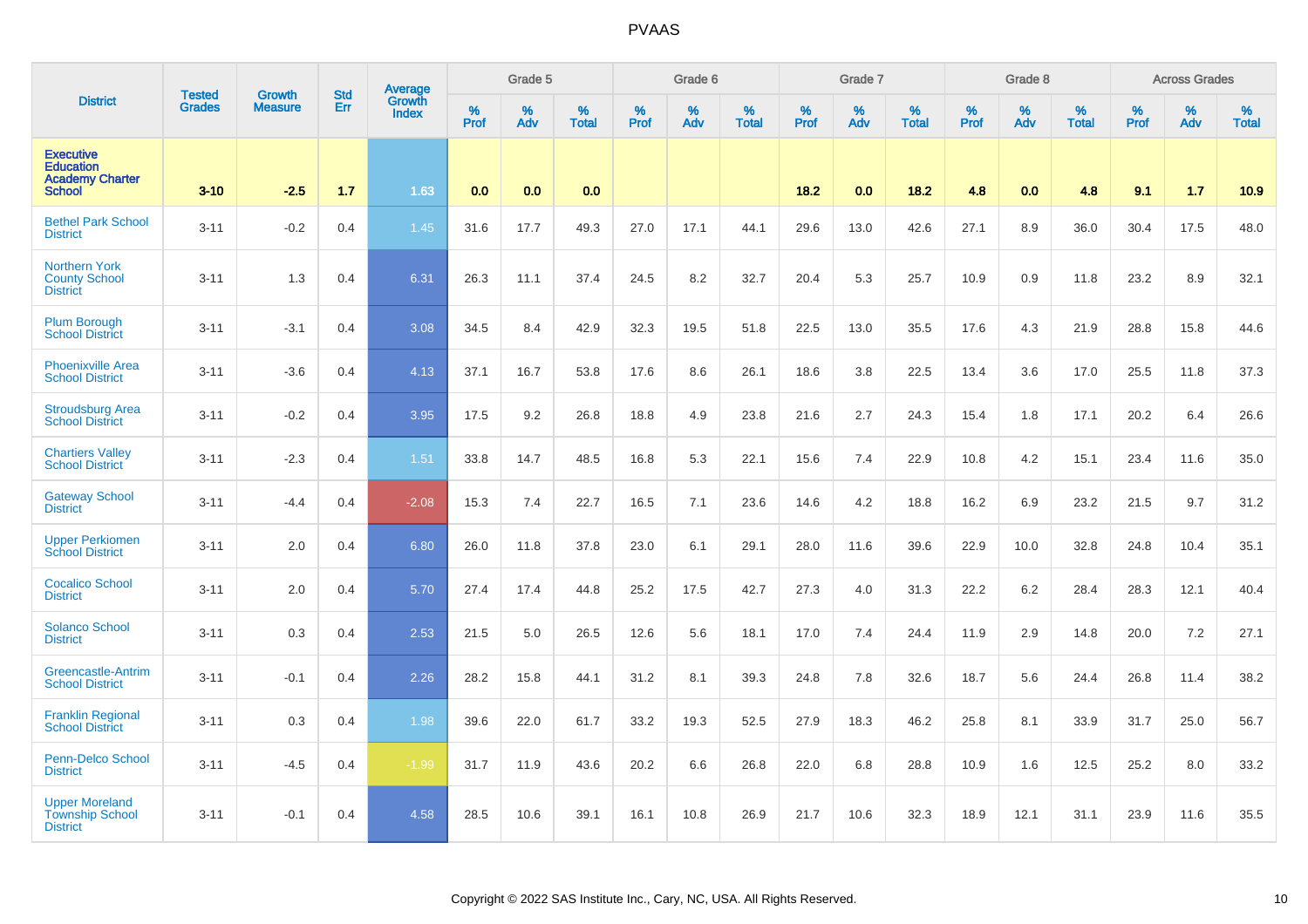|                                                                                 |                                |                          | <b>Std</b> | <b>Average</b>         |              | Grade 5  |                   |           | Grade 6  |                   |           | Grade 7  |                   |           | Grade 8  |                      |           | <b>Across Grades</b> |                   |
|---------------------------------------------------------------------------------|--------------------------------|--------------------------|------------|------------------------|--------------|----------|-------------------|-----------|----------|-------------------|-----------|----------|-------------------|-----------|----------|----------------------|-----------|----------------------|-------------------|
| <b>District</b>                                                                 | <b>Tested</b><br><b>Grades</b> | Growth<br><b>Measure</b> | Err        | Growth<br><b>Index</b> | $\%$<br>Prof | %<br>Adv | %<br><b>Total</b> | %<br>Prof | %<br>Adv | %<br><b>Total</b> | %<br>Prof | %<br>Adv | %<br><b>Total</b> | %<br>Prof | %<br>Adv | $\%$<br><b>Total</b> | %<br>Prof | %<br>Adv             | %<br><b>Total</b> |
| <b>Executive</b><br><b>Education</b><br><b>Academy Charter</b><br><b>School</b> | $3 - 10$                       | $-2.5$                   | 1.7        | 1.63                   | 0.0          | 0.0      | 0.0               |           |          |                   | 18.2      | 0.0      | 18.2              | 4.8       | 0.0      | 4.8                  | 9.1       | 1.7                  | 10.9              |
| <b>Gettysburg Area</b><br><b>School District</b>                                | $3 - 11$                       | 1.3                      | 0.4        | 5.96                   | 36.4         | 17.3     | 53.7              | 22.0      | 12.0     | 34.0              | 15.9      | 5.7      | 21.6              | 21.4      | 7.3      | 28.6                 | 25.4      | 14.7                 | 40.1              |
| <b>Interboro School</b><br><b>District</b>                                      | $3 - 12$                       | $-3.0$                   | 0.4        | 0.02                   | 13.5         | 2.2      | 15.8              | 11.8      | 2.4      | 14.2              | 14.4      | 3.4      | 17.8              | 10.7      | 2.1      | 12.8                 | 16.4      | 3.1                  | 19.6              |
| <b>New Castle Area</b><br><b>School District</b>                                | $3 - 12$                       | $-0.5$                   | 0.4        | 2.63                   | 4.3          | 0.5      | 4.8               | 3.3       | 1.9      | 5.2               | 7.7       | 1.4      | 9.1               | 3.3       | 0.9      | 4.2                  | 4.4       | 1.1                  | 5.5               |
| Wallingford-<br><b>Swarthmore</b><br><b>School District</b>                     | $3 - 10$                       | 0.4                      | 0.4        | 8.13                   | 38.3         | 33.9     | 72.2              | 29.9      | 20.5     | 50.4              | 27.6      | 17.6     | 45.3              | 29.4      | 14.7     | 44.2                 | 33.9      | 27.8                 | 61.7              |
| Tredyffrin-<br><b>Easttown School</b><br><b>District</b>                        | $3 - 10$                       | 1.9                      | 0.4        | 4.37                   | 36.2         | 36.2     | 72.4              | 36.8      | 28.2     | 65.0              | 32.6      | 33.0     | 65.7              | 26.4      | 40.3     | 66.7                 | 33.6      | 38.6                 | 72.2              |
| <b>Radnor Township</b><br><b>School District</b>                                | $3 - 12$                       | 4.4                      | 0.4        | 11.22                  | 34.0         | 41.4     | 75.4              | 41.7      | 25.4     | 67.1              | 34.3      | 31.8     | 66.2              | 35.0      | 21.5     | 56.5                 | 36.8      | 31.8                 | 68.6              |
| <b>Oxford Area</b><br><b>School District</b>                                    | $3 - 11$                       | 2.0                      | 0.4        | 10.25                  | 24.0         | 8.0      | 32.0              | 28.3      | 7.3      | 35.6              | 20.2      | 9.9      | 30.0              | 11.5      | 5.5      | 17.0                 | 21.8      | 8.2                  | 30.0              |
| <b>Shikellamy School</b><br><b>District</b>                                     | $3 - 10$                       | 2.8                      | 0.4        | 6.42                   | 24.3         | 11.4     | 35.7              | 18.3      | 8.4      | 26.7              | 18.0      | 7.7      | 25.8              | 11.5      | 7.8      | 19.3                 | 21.2      | 9.8                  | 31.0              |
| <b>Kiski Area School</b><br><b>District</b>                                     | $3 - 11$                       | $-4.9$                   | 0.4        | $-1.08$                | 15.4         | 5.6      | 21.0              | 11.1      | 1.8      | 13.0              | 22.9      | 5.0      | 27.9              | 9.6       | 2.8      | 12.4                 | 20.2      | 7.5                  | 27.7              |
| <b>Mars Area School</b><br><b>District</b>                                      | $3 - 10$                       | 0.5                      | 0.4        | 6.45                   | 31.3         | 20.9     | 52.2              | 32.6      | 24.5     | 57.1              | 23.8      | 16.5     | 40.4              | 24.5      | 6.4      | 30.8                 | 32.3      | 21.1                 | 53.4              |
| <b>Pleasant Valley</b><br><b>School District</b>                                | $3 - 11$                       | $-2.3$                   | 0.4        | 2.77                   | 20.4         | 6.2      | 26.6              | 17.4      | 2.3      | 19.7              | 23.2      | 3.5      | 26.8              | 8.3       | 3.2      | 11.5                 | 20.4      | 5.0                  | 25.4              |
| <b>Marple Newtown</b><br><b>School District</b>                                 | $3 - 11$                       | $-3.4$                   | 0.4        | $-1.81$                | 36.2         | 21.4     | 57.6              | 31.7      | 20.2     | 51.9              | 27.1      | 8.3      | 35.4              | 20.5      | 6.0      | 26.5                 | 32.9      | 20.2                 | 53.1              |
| <b>Twin Valley School</b><br><b>District</b>                                    | $3 - 12$                       | 1.9                      | 0.4        | 5.97                   | 37.8         | 14.0     | 51.9              | 28.6      | 8.2      | 36.9              | 29.5      | 15.0     | 44.5              | 24.9      | 11.2     | 36.1                 | 32.2      | 17.8                 | 50.0              |
| Lampeter-<br><b>Strasburg School</b><br><b>District</b>                         | $3 - 12$                       | $-0.2$                   | 0.4        | 3.38                   | 38.6         | 13.5     | 52.2              | 32.4      | 4.9      | 37.2              | 36.0      | 7.1      | 43.2              | 22.6      | 10.6     | 33.2                 | 34.5      | 12.8                 | 47.4              |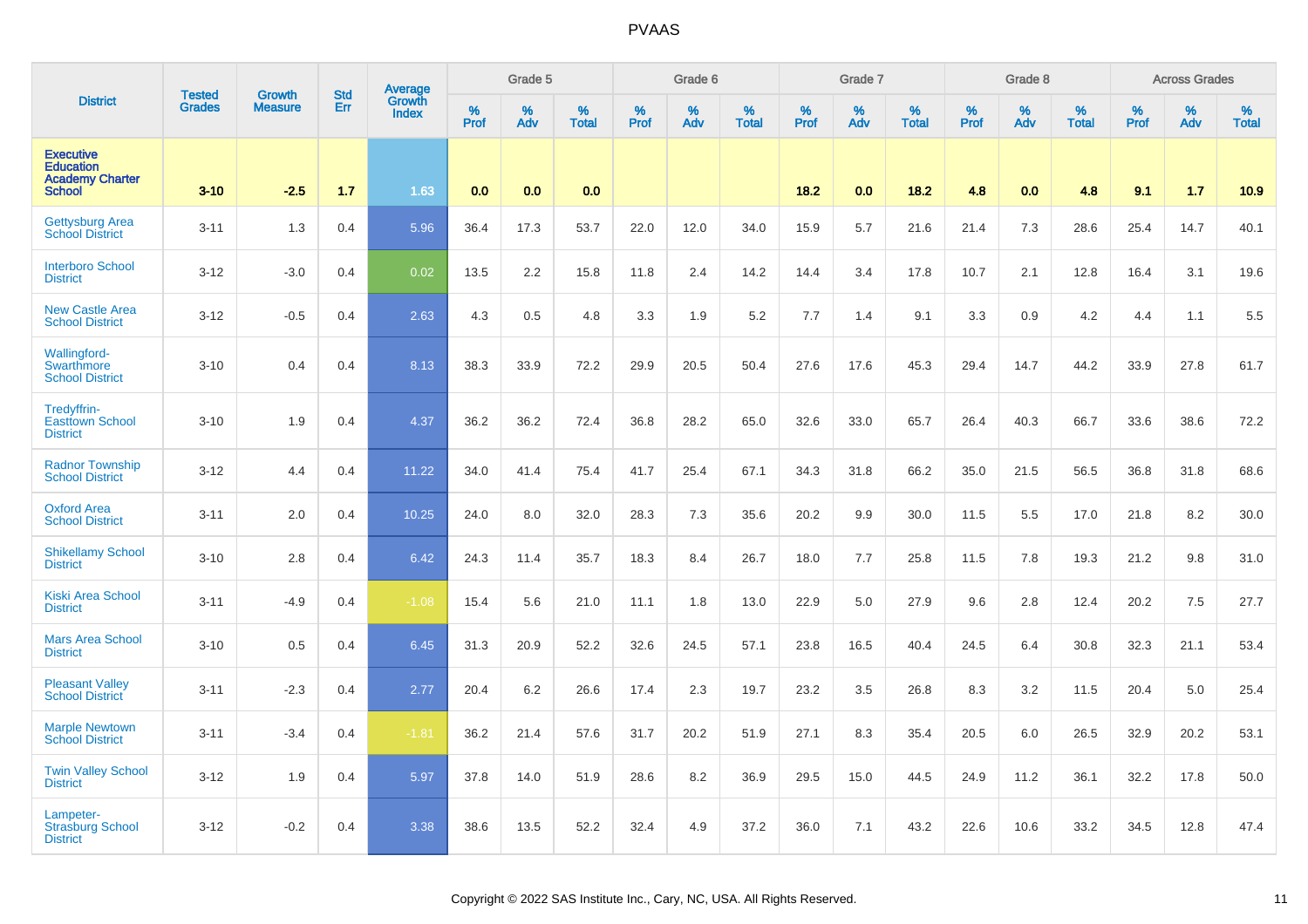|                                                                                 | <b>Tested</b> | <b>Growth</b>  | <b>Std</b> | Average<br>Growth |           | Grade 5  |                   |           | Grade 6  |                   |           | Grade 7  |                   |           | Grade 8  |                   |           | <b>Across Grades</b> |                   |
|---------------------------------------------------------------------------------|---------------|----------------|------------|-------------------|-----------|----------|-------------------|-----------|----------|-------------------|-----------|----------|-------------------|-----------|----------|-------------------|-----------|----------------------|-------------------|
| <b>District</b>                                                                 | <b>Grades</b> | <b>Measure</b> | Err        | <b>Index</b>      | %<br>Prof | %<br>Adv | %<br><b>Total</b> | %<br>Prof | %<br>Adv | %<br><b>Total</b> | %<br>Prof | %<br>Adv | %<br><b>Total</b> | %<br>Prof | %<br>Adv | %<br><b>Total</b> | %<br>Prof | %<br>Adv             | %<br><b>Total</b> |
| <b>Executive</b><br><b>Education</b><br><b>Academy Charter</b><br><b>School</b> | $3 - 10$      | $-2.5$         | 1.7        | 1.63              | 0.0       | 0.0      | 0.0               |           |          |                   | 18.2      | 0.0      | 18.2              | 4.8       | 0.0      | 4.8               | 9.1       | 1.7                  | 10.9              |
| <b>Collegium Charter</b><br>School                                              | $3 - 10$      | $-1.0$         | 0.4        | 2.29              | 15.6      | 3.0      | 18.6              | 10.6      | 1.1      | 11.6              | 8.0       | 2.3      | 10.3              | 7.6       | 2.8      | 10.3              | 14.4      | 3.4                  | 17.8              |
| <b>Indiana Area</b><br><b>School District</b>                                   | $3 - 11$      | 1.8            | 0.4        | 7.21              | 29.3      | 17.7     | 47.0              | 23.9      | 11.7     | 35.5              | 36.0      | 10.3     | 46.3              | 23.2      | 14.2     | 37.4              | 30.1      | 15.1                 | 45.2              |
| <b>Penncrest School</b><br><b>District</b>                                      | $3 - 11$      | 1.8            | 0.4        | 4.21              | 19.7      | 6.2      | 25.8              | 21.6      | 1.8      | 23.4              | 17.5      | 5.0      | 22.5              | 17.1      | 3.5      | 20.6              | 22.0      | 5.3                  | 27.3              |
| <b>Eastern Lancaster</b><br><b>County School</b><br><b>District</b>             | $3 - 12$      | 1.1            | 0.4        | 4.40              | 23.8      | 8.3      | 32.0              | 14.7      | 3.1      | 17.8              | 15.7      | 3.6      | 19.3              | 16.7      | 5.9      | 22.6              | 21.1      | 6.7                  | 27.8              |
| <b>West York Area</b><br><b>School District</b>                                 | $3 - 12$      | 2.3            | 0.4        | 5.18              | 19.9      | 5.6      | 25.5              | 14.8      | 4.8      | 19.6              | 15.0      | 5.8      | 20.9              | 16.3      | 4.2      | 20.5              | 19.8      | 5.9                  | 25.6              |
| <b>Upper Merion Area</b><br><b>School District</b>                              | $3 - 11$      | $-1.3$         | 0.4        | 3.72              | 34.4      | 16.7     | 51.1              | 27.9      | 11.7     | 39.6              | 26.4      | 7.1      | 33.5              | 11.7      | 7.8      | 19.4              | 26.8      | 17.0                 | 43.8              |
| <b>Montour School</b><br><b>District</b>                                        | $3 - 11$      | 5.0            | 0.4        | 11.10             | 31.8      | 25.1     | 57.0              | 30.6      | 24.5     | 55.1              | 26.3      | 30.1     | 56.5              | 26.6      | 30.6     | 57.3              | 31.2      | 26.8                 | 58.1              |
| <b>Hampton Township</b><br><b>School District</b>                               | $3 - 11$      | 0.5            | 0.4        | 5.96              | 33.5      | 35.2     | 68.7              | 30.6      | 12.9     | 43.6              | 33.3      | 26.9     | 60.2              | 33.0      | 21.4     | 54.3              | 33.4      | 29.9                 | 63.3              |
| <b>Southern Lehigh</b><br><b>School District</b>                                | $3 - 11$      | $-1.1$         | 0.4        | 2.10              | 33.9      | 21.0     | 54.8              | 28.3      | 16.8     | 45.1              | 40.2      | 13.1     | 53.3              | 32.0      | 12.7     | 44.8              | 35.0      | 20.7                 | 55.8              |
| <b>Manheim Central</b><br><b>School District</b>                                | $3 - 11$      | 2.8            | 0.4        | 9.93              | 25.4      | 7.6      | 33.0              | 23.6      | 5.8      | 29.3              | 15.0      | 5.2      | 20.2              | 20.9      | 6.2      | 27.1              | 22.8      | 9.4                  | 32.2              |
| <b>Pottsgrove School</b><br><b>District</b>                                     | $3 - 11$      | $-3.5$         | 0.4        | $-0.89$           | 27.2      | 6.5      | 33.7              | 10.2      | 5.4      | 15.6              | 21.6      | 4.1      | 25.7              | 9.8       | 1.6      | 11.4              | 19.2      | 4.4                  | 23.5              |
| <b>Wyoming Valley</b><br><b>West School</b><br><b>District</b>                  | $3 - 11$      | $-0.6$         | 0.5        | 1.83              | 9.2       | 2.7      | 11.9              | 13.8      | 2.1      | 15.9              | 10.8      | 0.0      | 10.8              | 10.5      | 2.9      | 13.4              | 11.8      | 2.4                  | 14.3              |
| <b>Daniel Boone Area</b><br><b>School District</b>                              | $3 - 12$      | $-1.1$         | 0.5        | 3.78              | 27.2      | 11.1     | 38.3              | 28.7      | 6.6      | 35.4              | 18.6      | 7.8      | 26.4              | 13.8      | 2.4      | 16.2              | 25.4      | 7.1                  | 32.4              |
| <b>Donegal School</b><br><b>District</b>                                        | $3-12$        | 3.0            | 0.5        | 6.51              | 18.1      | 9.9      | 28.0              | 22.5      | 3.2      | 25.7              | 12.4      | 14.8     | 27.2              | 16.6      | 9.5      | 26.0              | 19.7      | 10.6                 | 30.3              |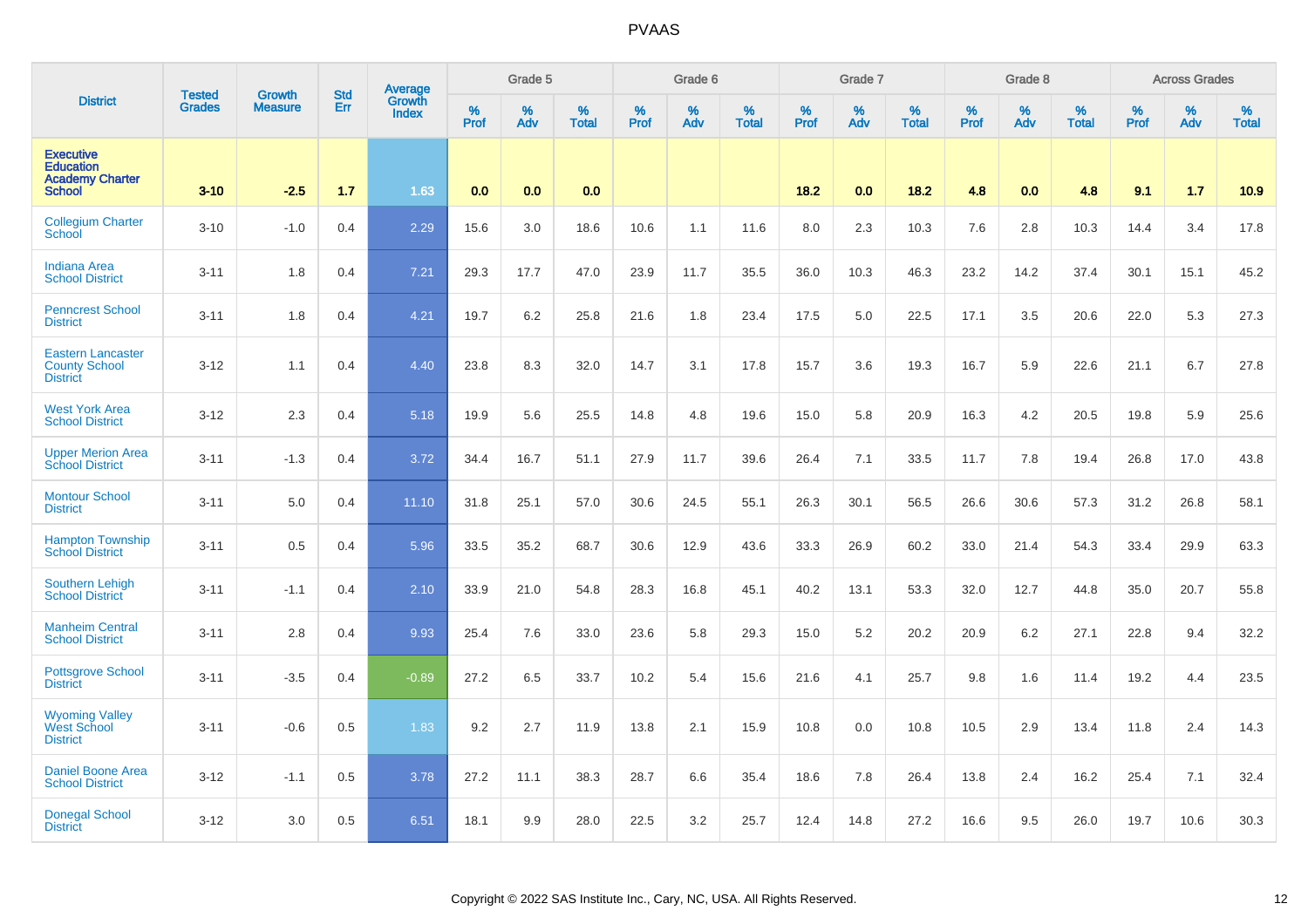|                                                                                 |                                |                                 | <b>Std</b> | Average                |              | Grade 5  |                   |           | Grade 6  |                   |           | Grade 7  |                   |           | Grade 8  |                   |           | <b>Across Grades</b> |                   |
|---------------------------------------------------------------------------------|--------------------------------|---------------------------------|------------|------------------------|--------------|----------|-------------------|-----------|----------|-------------------|-----------|----------|-------------------|-----------|----------|-------------------|-----------|----------------------|-------------------|
| <b>District</b>                                                                 | <b>Tested</b><br><b>Grades</b> | <b>Growth</b><br><b>Measure</b> | Err        | Growth<br><b>Index</b> | $\%$<br>Prof | %<br>Adv | %<br><b>Total</b> | %<br>Prof | %<br>Adv | %<br><b>Total</b> | %<br>Prof | %<br>Adv | %<br><b>Total</b> | %<br>Prof | %<br>Adv | %<br><b>Total</b> | %<br>Prof | %<br>Adv             | %<br><b>Total</b> |
| <b>Executive</b><br><b>Education</b><br><b>Academy Charter</b><br><b>School</b> | $3 - 10$                       | $-2.5$                          | 1.7        | 1.63                   | 0.0          | 0.0      | 0.0               |           |          |                   | 18.2      | 0.0      | 18.2              | 4.8       | 0.0      | 4.8               | 9.1       | $1.7$                | 10.9              |
| <b>Conrad Weiser</b><br><b>Area School</b><br><b>District</b>                   | $3 - 11$                       | $-1.9$                          | 0.5        | 2.69                   | 15.3         | 1.8      | 17.2              | 18.5      | 2.6      | 21.2              | 15.6      | 1.6      | 17.2              | 9.4       | 3.0      | 12.3              | 17.9      | 5.0                  | 23.0              |
| <b>Tuscarora School</b><br><b>District</b>                                      | $3 - 11$                       | $-2.4$                          | 0.5        | 3.82                   | 16.5         | 7.4      | 23.9              | 11.3      | 2.7      | 14.0              | 13.4      | 4.5      | 17.9              | 11.0      | 2.1      | 13.1              | 17.7      | 6.0                  | 23.6              |
| <b>Southern York</b><br><b>County School</b><br><b>District</b>                 | $3 - 11$                       | $-0.3$                          | 0.5        | 7.16                   | 25.6         | 7.0      | 32.7              | 36.1      | 8.9      | 45.0              | 18.8      | 5.4      | 24.3              | 11.5      | 3.0      | 14.5              | 25.1      | 8.0                  | 33.0              |
| <b>Abington Heights</b><br><b>School District</b>                               | $3 - 11$                       | $-1.7$                          | 0.5        | 0.31                   | 29.2         | 13.3     | 42.5              | 21.1      | 6.7      | 27.8              | 31.5      | 7.9      | 39.4              |           |          |                   | 30.5      | 14.3                 | 44.8              |
| <b>Greensburg Salem</b><br><b>School District</b>                               | $3 - 11$                       | $-3.8$                          | 0.5        | $-1.81$                | 31.1         | 7.9      | 39.0              | 12.0      | 1.2      | 13.2              | 16.5      | 3.8      | 20.3              | 17.6      | 4.6      | 22.2              | 20.7      | 7.4                  | 28.2              |
| <b>South Eastern</b><br><b>School District</b>                                  | $3 - 11$                       | 1.8                             | 0.5        | 5.70                   | 21.6         | 15.9     | 37.5              | 25.4      | 14.4     | 39.9              | 20.8      | 3.9      | 24.7              | 20.4      | 5.2      | 25.6              | 26.2      | 11.6                 | 37.7              |
| <b>Albert Gallatin</b><br><b>Area School</b><br><b>District</b>                 | $3 - 11$                       | $-1.4$                          | 0.5        | 0.97                   | 19.0         | 10.2     | 29.3              | 18.6      | 1.6      | 20.2              | 12.8      | 2.8      | 15.6              | 14.8      | 2.0      | 16.8              | 17.4      | 4.9                  | 22.3              |
| <b>Ringgold School</b><br><b>District</b>                                       | $3 - 11$                       | $-4.9$                          | 0.5        | $-3.96$                | 13.5         | 1.8      | 15.3              | 5.7       | 0.0      | 5.7               | 8.3       | 1.2      | 9.5               | 6.4       | 0.5      | 6.9               | 12.7      | 1.7                  | 14.4              |
| <b>Juniata County</b><br><b>School District</b>                                 | $3 - 12$                       | $-0.1$                          | 0.5        | 1.50                   | 19.4         | 5.3      | 24.7              | 11.1      | 3.7      | 14.8              | 13.1      | 2.2      | 15.3              | 11.9      | 1.8      | 13.7              | 16.9      | 4.3                  | 21.2              |
| <b>William Penn</b><br><b>School District</b>                                   | $3 - 12$                       | 1.5                             | 0.5        | 5.98                   | 7.8          | 1.9      | 9.7               | 2.2       | 0.0      | 2.2               | 3.0       | 0.6      | 3.6               | 5.6       | 1.2      | 6.9               | 6.3       | 1.6                  | 7.9               |
| <b>Bellefonte Area</b><br><b>School District</b>                                | $3 - 11$                       | 3.1                             | 0.5        | 7.49                   | 32.7         | 22.0     | 54.8              | 31.6      | 7.3      | 39.0              | 23.4      | 5.5      | 29.0              | 14.8      | 9.9      | 24.8              | 28.6      | 15.7                 | 44.3              |
| <b>Wilkes-Barre Area</b><br><b>School District</b>                              | $3 - 11$                       | $-0.9$                          | 0.5        | 1.33                   | 8.1          | 1.7      | 9.8               | 10.1      | 4.4      | 14.5              | 6.0       | 1.8      | 7.8               | 3.1       | 1.3      | 4.4               | 9.8       | 3.0                  | 12.7              |
| <b>East Stroudsburg</b><br><b>Area School</b><br><b>District</b>                | $3 - 11$                       | $-4.6$                          | 0.5        | $-0.82$                | 19.0         | 5.3      | 24.3              | 8.8       | 1.6      | 10.4              | 9.7       | 3.0      | 12.7              | 7.7       | 1.9      | 9.7               | 16.0      | 4.5                  | 20.5              |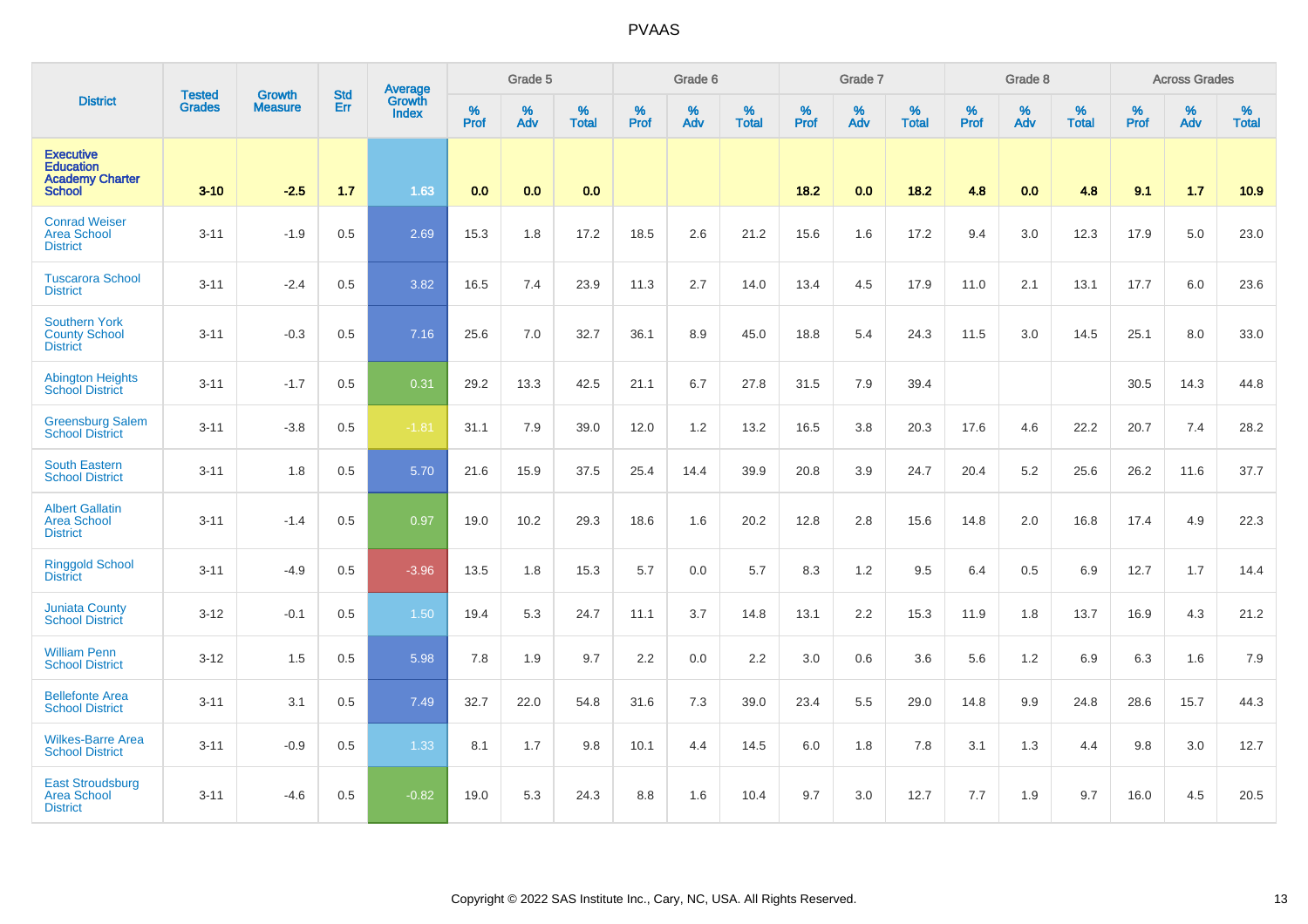|                                                                                 | <b>Tested</b> | Growth         | <b>Std</b> | <b>Average</b><br>Growth |           | Grade 5  |                   |           | Grade 6  |                   |           | Grade 7  |                   |           | Grade 8  |                   |           | <b>Across Grades</b> |                   |
|---------------------------------------------------------------------------------|---------------|----------------|------------|--------------------------|-----------|----------|-------------------|-----------|----------|-------------------|-----------|----------|-------------------|-----------|----------|-------------------|-----------|----------------------|-------------------|
| <b>District</b>                                                                 | <b>Grades</b> | <b>Measure</b> | Err        | <b>Index</b>             | %<br>Prof | %<br>Adv | %<br><b>Total</b> | %<br>Prof | %<br>Adv | %<br><b>Total</b> | %<br>Prof | %<br>Adv | %<br><b>Total</b> | %<br>Prof | %<br>Adv | %<br><b>Total</b> | %<br>Prof | %<br>Adv             | %<br><b>Total</b> |
| <b>Executive</b><br><b>Education</b><br><b>Academy Charter</b><br><b>School</b> | $3 - 10$      | $-2.5$         | 1.7        | 1.63                     | 0.0       | 0.0      | 0.0               |           |          |                   | 18.2      | 0.0      | 18.2              | 4.8       | 0.0      | 4.8               | 9.1       | 1.7                  | 10.9              |
| <b>Selinsgrove Area</b><br><b>School District</b>                               | $3 - 12$      | 4.7            | 0.5        | 11.20                    | 26.0      | 6.1      | 32.0              | 32.0      | 17.0     | 49.0              | 26.4      | 18.7     | 45.2              | 25.6      | 10.5     | 36.1              | 25.8      | 14.6                 | 40.4              |
| <b>Mckeesport Area</b><br><b>School District</b>                                | $3 - 12$      | $-0.2$         | 0.5        | 1.94                     | 8.9       | 3.0      | 11.9              | 3.9       | 0.0      | 3.9               | 1.0       | 0.0      | 1.0               | 1.0       | 0.0      | 1.0               | 7.7       | 2.1                  | 9.7               |
| Susquehanna<br><b>Township School</b><br><b>District</b>                        | $3 - 12$      | $-3.4$         | 0.5        | 0.05                     | 13.7      | 3.7      | 17.4              | 3.0       | 0.5      | 3.5               | 6.2       | 2.3      | 8.5               | 9.8       | 0.5      | 10.3              | 11.5      | 3.0                  | 14.4              |
| <b>Eastern York</b><br><b>School District</b>                                   | $3 - 11$      | $-0.5$         | 0.5        | $-0.16$                  | 29.5      | 11.0     | 40.5              | 23.5      | 6.0      | 29.5              | 23.2      | 14.1     | 37.3              | 17.3      | 9.7      | 27.0              | 24.8      | 10.7                 | 35.4              |
| <b>Lower Moreland</b><br><b>Township School</b><br><b>District</b>              | $3 - 11$      | 2.2            | 0.5        | 4.65                     | 27.3      | 27.3     | 54.6              | 38.8      | 19.4     | 58.2              | 30.7      | 17.2     | 47.8              | 25.1      | 15.0     | 40.1              | 32.4      | 17.7                 | 50.0              |
| <b>Elizabeth Forward</b><br><b>School District</b>                              | $3 - 11$      | $-1.6$         | 0.5        | 2.70                     | 29.4      | 11.4     | 40.8              | 29.6      | 10.5     | 40.1              | 21.6      | 5.2      | 26.8              | 16.8      | 2.9      | 19.6              | 27.0      | 11.3                 | 38.3              |
| Eastern Lebanon<br><b>County School</b><br><b>District</b>                      | $3 - 11$      | $-3.3$         | 0.5        | 2.09                     | 19.8      | 7.9      | 27.7              | 9.1       | 0.6      | 9.7               | 13.1      | 3.1      | 16.2              | 8.9       | 1.8      | 10.6              | 17.0      | 5.0                  | 22.0              |
| <b>Scranton School</b><br><b>District</b>                                       | $3 - 12$      | $-3.3$         | 0.5        | $-1.47$                  | 10.4      | 0.8      | 11.2              | 2.1       | 1.3      | 3.4               | 3.7       | 1.1      | 4.8               | 3.4       | 2.3      | 5.7               | 7.0       | 1.7                  | 8.6               |
| Esperanza<br><b>Academy Charter</b><br><b>School</b>                            | $4 - 11$      | 2.8            | 0.5        | 5.89                     |           |          |                   | 1.5       | 0.0      | 1.5               | 4.2       | 0.0      | 4.2               | 0.5       | 0.0      | 0.5               | 1.8       | 0.0                  | 1.8               |
| Pennsylvania<br><b>Cyber Charter</b><br>School                                  | $3 - 11$      | 1.9            | 0.5        | 4.83                     | 14.1      | 4.9      | 19.0              | 10.8      | 3.4      | 14.2              | 11.7      | 3.5      | 15.2              | 6.5       | 1.6      | 8.1               | 12.6      | 4.4                  | 17.1              |
| <b>Penn Hills School</b><br><b>District</b>                                     | $3 - 11$      | $-4.0$         | 0.5        | 1.96                     | 4.7       | 1.8      | 6.4               | 2.7       | 0.7      | 3.4               | 2.1       | 1.6      | 3.7               | 3.4       | 0.0      | 3.4               | 6.8       | 2.1                  | 8.9               |
| <b>Springfield</b><br><b>Township School</b><br><b>District</b>                 | $3 - 11$      | 1.7            | 0.5        | 5.78                     | 31.3      | 12.3     | 43.6              | 26.9      | 11.1     | 38.0              | 28.4      | 21.9     | 50.3              | 31.7      | 17.2     | 49.0              | 33.1      | 15.4                 | 48.5              |
| <b>Wilson School</b><br><b>District</b>                                         | $3 - 12$      | $-3.7$         | 0.5        | $-3.10$                  | 27.9      | 12.6     | 40.5              | 24.6      | 4.2      | 28.8              | 19.9      | 7.0      | 26.9              | 13.0      | 9.8      | 22.8              | 28.3      | 14.3                 | 42.6              |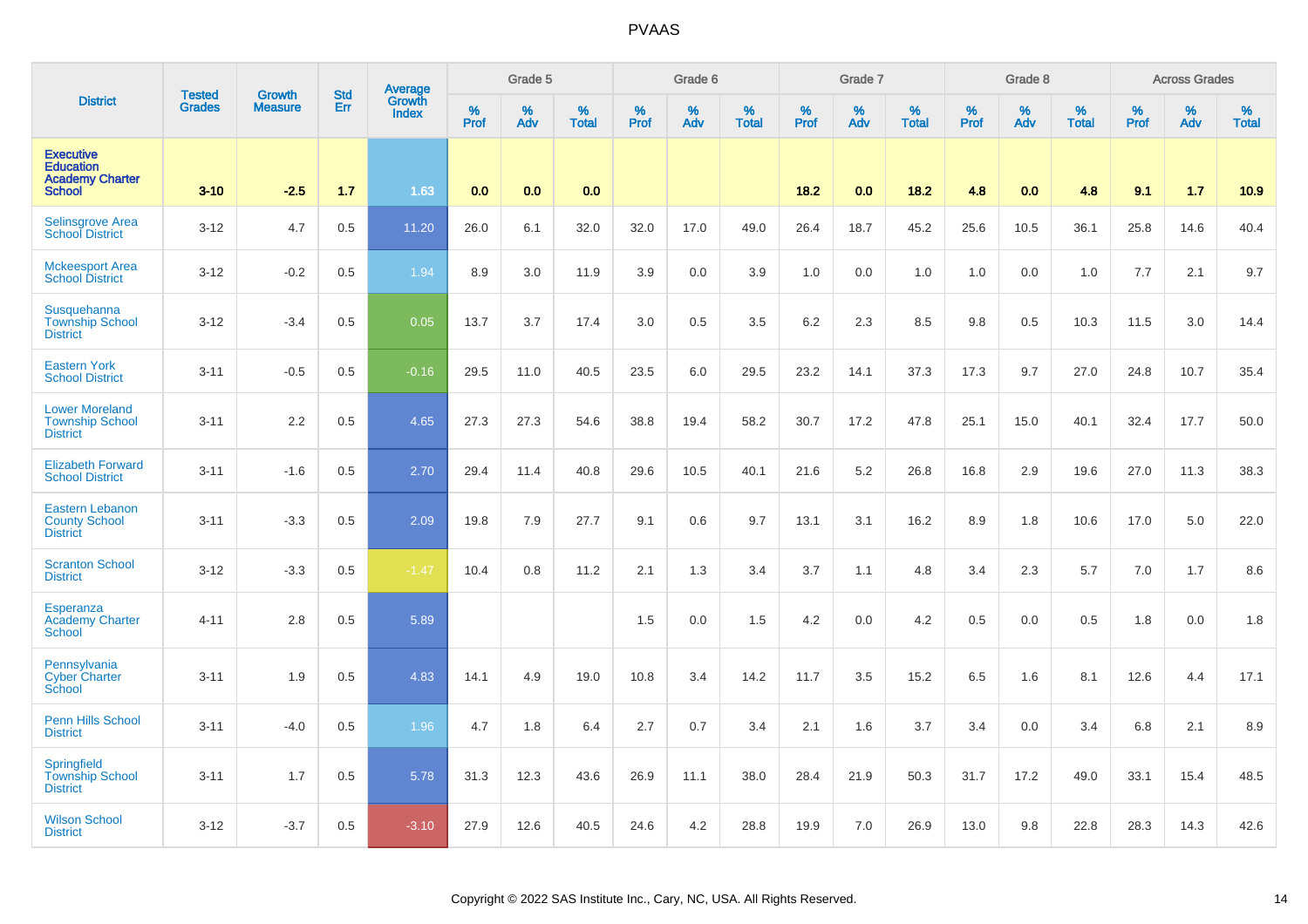|                                                                                 | <b>Tested</b> | <b>Growth</b>  | <b>Std</b> | Average<br>Growth |           | Grade 5  |                   |           | Grade 6  |                   |           | Grade 7  |                   |           | Grade 8  |                   |           | <b>Across Grades</b> |                   |
|---------------------------------------------------------------------------------|---------------|----------------|------------|-------------------|-----------|----------|-------------------|-----------|----------|-------------------|-----------|----------|-------------------|-----------|----------|-------------------|-----------|----------------------|-------------------|
| <b>District</b>                                                                 | <b>Grades</b> | <b>Measure</b> | Err        | <b>Index</b>      | %<br>Prof | %<br>Adv | %<br><b>Total</b> | %<br>Prof | %<br>Adv | %<br><b>Total</b> | %<br>Prof | %<br>Adv | %<br><b>Total</b> | %<br>Prof | %<br>Adv | %<br><b>Total</b> | %<br>Prof | %<br>Adv             | %<br><b>Total</b> |
| <b>Executive</b><br><b>Education</b><br><b>Academy Charter</b><br><b>School</b> | $3 - 10$      | $-2.5$         | 1.7        | 1.63              | 0.0       | 0.0      | 0.0               |           |          |                   | 18.2      | 0.0      | 18.2              | 4.8       | 0.0      | 4.8               | 9.1       | 1.7                  | 10.9              |
| Pennsylvania<br><b>Leadership Charter</b><br><b>School</b>                      | $3 - 11$      | $-1.4$         | 0.5        | 2.15              | 24.7      | 11.5     | 36.2              | 24.9      | 6.4      | 31.2              | 13.4      | 19.6     | 33.0              | 16.7      | 6.2      | 22.9              | 23.9      | 12.4                 | 36.4              |
| <b>East Pennsboro</b><br><b>Area School</b><br><b>District</b>                  | $3 - 11$      | $-2.6$         | 0.5        | 1.39              | 24.8      | 3.0      | 27.8              | 9.9       | 3.7      | 13.7              | 11.8      | 2.4      | 14.1              | 10.3      | 4.2      | 14.6              | 18.3      | $6.2\,$              | 24.5              |
| <b>Blue Mountain</b><br><b>School District</b>                                  | $3 - 10$      | 0.1            | 0.5        | 3.24              | 33.3      | 19.2     | 52.6              | 24.3      | 0.6      | 24.8              | 16.3      | 10.1     | 26.4              | 20.3      | 6.1      | 26.4              | 27.5      | 11.1                 | 38.6              |
| <b>West Mifflin Area</b><br><b>School District</b>                              | $3 - 12$      | $-8.5$         | 0.5        | $-2.29$           | 18.4      | 5.7      | 24.1              | 6.8       | 0.7      | 7.4               | 6.7       | 0.0      | 6.7               | 5.5       | 0.0      | 5.5               | 11.1      | 2.8                  | 13.9              |
| <b>West Perry School</b><br><b>District</b>                                     | $3 - 11$      | 2.7            | 0.5        | 6.23              | 22.5      | 15.9     | 38.4              | 20.9      | 5.7      | 26.6              | 14.0      | 6.7      | 20.7              | 15.2      | 8.5      | 23.6              | 21.6      | 10.7                 | 32.3              |
| <b>Bradford Area</b><br><b>School District</b>                                  | $3 - 12$      | 4.4            | 0.5        | 9.21              | 33.5      | 10.2     | 43.7              | 23.4      | 8.8      | 32.2              | 18.9      | 13.9     | 32.8              | 27.8      | 7.6      | 35.4              | 26.9      | 11.3                 | 38.3              |
| <b>Big Spring School</b><br><b>District</b>                                     | $3 - 11$      | $-1.2$         | 0.5        | 0.68              | 26.7      | 13.0     | 39.7              | 22.0      | 3.8      | 25.8              | 20.9      | 6.7      | 27.6              | 10.9      | 3.3      | 14.1              | 24.6      | 10.4                 | 35.0              |
| <b>York Suburban</b><br><b>School District</b>                                  | $3 - 11$      | $-1.0$         | 0.5        | 6.95              | 28.6      | 23.2     | 51.7              | 17.1      | 6.5      | 23.6              | 23.6      | 15.3     | 38.9              | 20.6      | 9.2      | 29.9              | 27.3      | 17.9                 | 45.3              |
| <b>Harbor Creek</b><br><b>School District</b>                                   | $3 - 11$      | $-3.0$         | 0.5        | 0.88              | 35.1      | 17.5     | 52.6              | 35.8      | 14.2     | 50.0              | 25.9      | 13.3     | 39.2              | 20.8      | 7.1      | 27.9              | 32.8      | 17.9                 | 50.6              |
| <b>Jersey Shore Area</b><br>School District                                     | $3 - 11$      | 1.3            | 0.5        | 4.52              | 24.0      | 10.8     | 34.7              | 32.5      | 7.1      | 39.7              | 22.6      | 6.9      | 29.6              | 18.1      | 1.6      | 19.8              | 27.4      | 10.1                 | 37.6              |
| <b>Blackhawk School</b><br><b>District</b>                                      | $3 - 11$      | $-1.6$         | 0.5        | 4.57              | 38.0      | 8.8      | 46.7              | 28.3      | 8.8      | 37.1              | 27.3      | 7.4      | 34.8              | 13.5      | 1.7      | 15.2              | 28.7      | 9.2                  | 37.8              |
| <b>Wayne Highlands</b><br><b>School District</b>                                | $3 - 11$      | 2.2            | 0.5        | 4.54              | 36.4      | 14.3     | 50.7              | 31.5      | 11.4     | 43.0              | 25.6      | 14.3     | 39.9              | 27.6      | 4.9      | 32.5              | 29.9      | 16.0                 | 46.0              |
| <b>Fort Leboeuf</b><br><b>School District</b>                                   | $3 - 11$      | $-0.7$         | 0.5        | 1.49              | 33.8      | 31.2     | 64.9              | 25.7      | 18.8     | 44.4              | 21.6      | 14.4     | 35.9              | 22.6      | 11.6     | 34.2              | 28.5      | 22.7                 | 51.2              |
| <b>General Mclane</b><br><b>School District</b>                                 | $3 - 11$      | 3.9            | 0.5        | 7.89              | 36.9      | 15.4     | 52.4              | 27.3      | 12.4     | 39.8              | 25.8      | 23.1     | 49.0              | 26.9      | 7.7      | 34.6              | 30.2      | 16.6                 | 46.8              |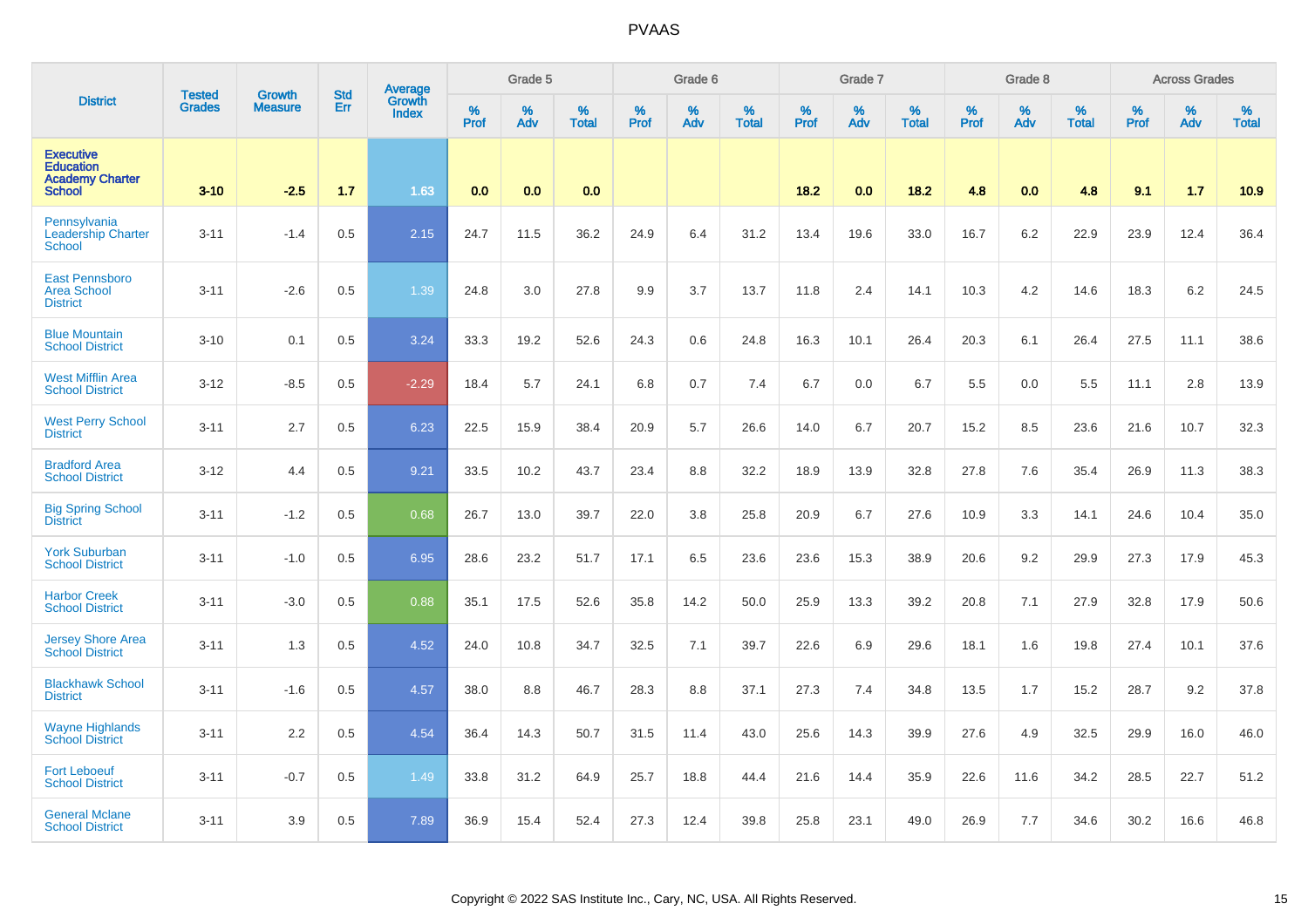|                                                                                 | <b>Tested</b> | <b>Growth</b>  | <b>Std</b> | <b>Average</b><br>Growth |                     | Grade 5  |                   |           | Grade 6  |                   |           | Grade 7  |                   |           | Grade 8  |                   |           | <b>Across Grades</b> |                   |
|---------------------------------------------------------------------------------|---------------|----------------|------------|--------------------------|---------------------|----------|-------------------|-----------|----------|-------------------|-----------|----------|-------------------|-----------|----------|-------------------|-----------|----------------------|-------------------|
| <b>District</b>                                                                 | <b>Grades</b> | <b>Measure</b> | Err        | <b>Index</b>             | $\%$<br><b>Prof</b> | %<br>Adv | %<br><b>Total</b> | %<br>Prof | %<br>Adv | %<br><b>Total</b> | %<br>Prof | %<br>Adv | %<br><b>Total</b> | %<br>Prof | %<br>Adv | %<br><b>Total</b> | %<br>Prof | %<br>Adv             | %<br><b>Total</b> |
| <b>Executive</b><br><b>Education</b><br><b>Academy Charter</b><br><b>School</b> | $3 - 10$      | $-2.5$         | 1.7        | 1.63                     | 0.0                 | 0.0      | 0.0               |           |          |                   | 18.2      | 0.0      | 18.2              | 4.8       | 0.0      | 4.8               | 9.1       | 1.7                  | 10.9              |
| <b>Berwick Area</b><br><b>School District</b>                                   | $3 - 11$      | $-3.7$         | 0.5        | $-0.18$                  | 17.8                | 6.3      | 24.1              | 18.3      | 3.0      | 21.3              | 16.8      | 3.2      | 20.0              | 12.0      | 2.0      | 14.0              | 20.4      | 9.0                  | 29.4              |
| <b>Bangor Area</b><br><b>School District</b>                                    | $3 - 12$      | 4.2            | 0.5        | 8.44                     | 20.3                | 24.8     | 45.1              | 26.7      | 14.0     | 40.7              | 20.4      | 13.6     | 34.0              | 23.2      | 6.0      | 29.1              | 27.2      | 17.9                 | 45.2              |
| <b>Danville Area</b><br><b>School District</b>                                  | $3 - 11$      | 1.2            | 0.5        | 7.01                     | 33.8                | 25.6     | 59.4              | 26.4      | 8.3      | 34.7              | 24.5      | 14.6     | 39.1              | 19.6      | 9.8      | 29.4              | 27.8      | 17.7                 | 45.5              |
| Wallenpaupack<br>Area School<br><b>District</b>                                 | $3 - 11$      | 0.7            | 0.5        | 7.55                     | 27.0                | 6.1      | 33.1              | 11.1      | 3.7      | 14.8              | 30.6      | 8.2      | 38.8              | 13.2      | 3.5      | 16.7              | 24.0      | 7.0                  | 31.1              |
| <b>Greater Johnstown</b><br><b>School District</b>                              | $3 - 11$      | $-1.7$         | 0.5        | 2.59                     | 5.9                 | 0.7      | 6.6               | 4.8       | 0.0      | 4.8               | 7.4       | 0.0      | 7.4               | 0.6       | 0.6      | 1.3               | 6.8       | 1.2                  | 8.0               |
| <b>Laurel Highlands</b><br><b>School District</b>                               | $3 - 11$      | $-4.3$         | 0.5        | $-1.98$                  | 13.3                | 5.7      | 19.0              | 9.7       | 7.1      | 16.8              | 11.0      | 3.9      | 15.0              | 12.6      | 4.8      | 17.5              | 17.1      | 7.0                  | 24.1              |
| <b>Northern Lebanon</b><br><b>School District</b>                               | $3 - 11$      | $-3.8$         | 0.5        | $-1.80$                  | 30.5                | 8.6      | 39.1              | 12.8      | 0.8      | 13.6              | 8.1       | 2.7      | 10.8              | 7.2       | 0.6      | 7.8               | 19.9      | 7.9                  | 27.9              |
| <b>Lehighton Area</b><br><b>School District</b>                                 | $3 - 11$      | 3.8            | 0.5        | 7.54                     | 23.0                | 5.9      | 29.0              | 26.0      | 4.1      | 30.1              | 12.0      | 5.7      | 17.7              | 14.7      | 1.8      | 16.6              | 23.4      | 5.4                  | 28.8              |
| <b>Fleetwood Area</b><br><b>School District</b>                                 | $3 - 10$      | $-1.9$         | 0.5        | 0.68                     | 21.5                | 3.7      | 25.2              | 19.9      | 4.0      | 23.8              | 20.7      | 4.8      | 25.5              | 21.4      | 2.5      | 23.9              | 21.9      | 5.2                  | 27.1              |
| Northwestern<br><b>Lehigh School</b><br><b>District</b>                         | $3 - 11$      | 0.6            | 0.5        | 3.03                     | 26.0                | 11.0     | 37.0              | 28.7      | 9.3      | 38.0              | 25.2      | 8.4      | 33.6              | 20.4      | 15.9     | 36.3              | 26.4      | 10.7                 | 37.2              |
| <b>Pottstown School</b><br><b>District</b>                                      | $3 - 12$      | $-5.0$         | 0.5        | $-2.29$                  | 6.0                 | 3.6      | 9.5               | 2.1       | 0.0      | 2.1               | 5.3       | 0.7      | 5.9               | 5.6       | 0.0      | 5.6               | 6.5       | 1.2                  | 7.7               |
| <b>Pottsville Area</b><br><b>School District</b>                                | $3 - 12$      | $-0.7$         | 0.5        | 1.25                     | 21.4                | 12.2     | 33.6              | 17.6      | 4.7      | 22.3              | 14.2      | 4.3      | 18.5              | 16.1      | 2.4      | 18.4              | 18.0      | 6.0                  | 23.9              |
| <b>Crestwood School</b><br><b>District</b>                                      | $3 - 11$      | $-2.8$         | 0.5        | 3.04                     | 19.1                | 5.6      | 24.7              | 24.3      | 7.7      | 32.0              | 21.0      | 8.7      | 29.7              | 19.0      | 6.6      | 25.6              | 23.4      | 8.3                  | 31.7              |
| <b>Hermitage School</b><br><b>District</b>                                      | $3 - 12$      | 1.0            | 0.5        | 4.16                     | 39.7                | 7.8      | 47.5              | 34.3      | 21.7     | 55.9              | 30.8      | 19.6     | 50.4              | 26.2      | 4.1      | 30.3              | 33.8      | 16.8                 | 50.6              |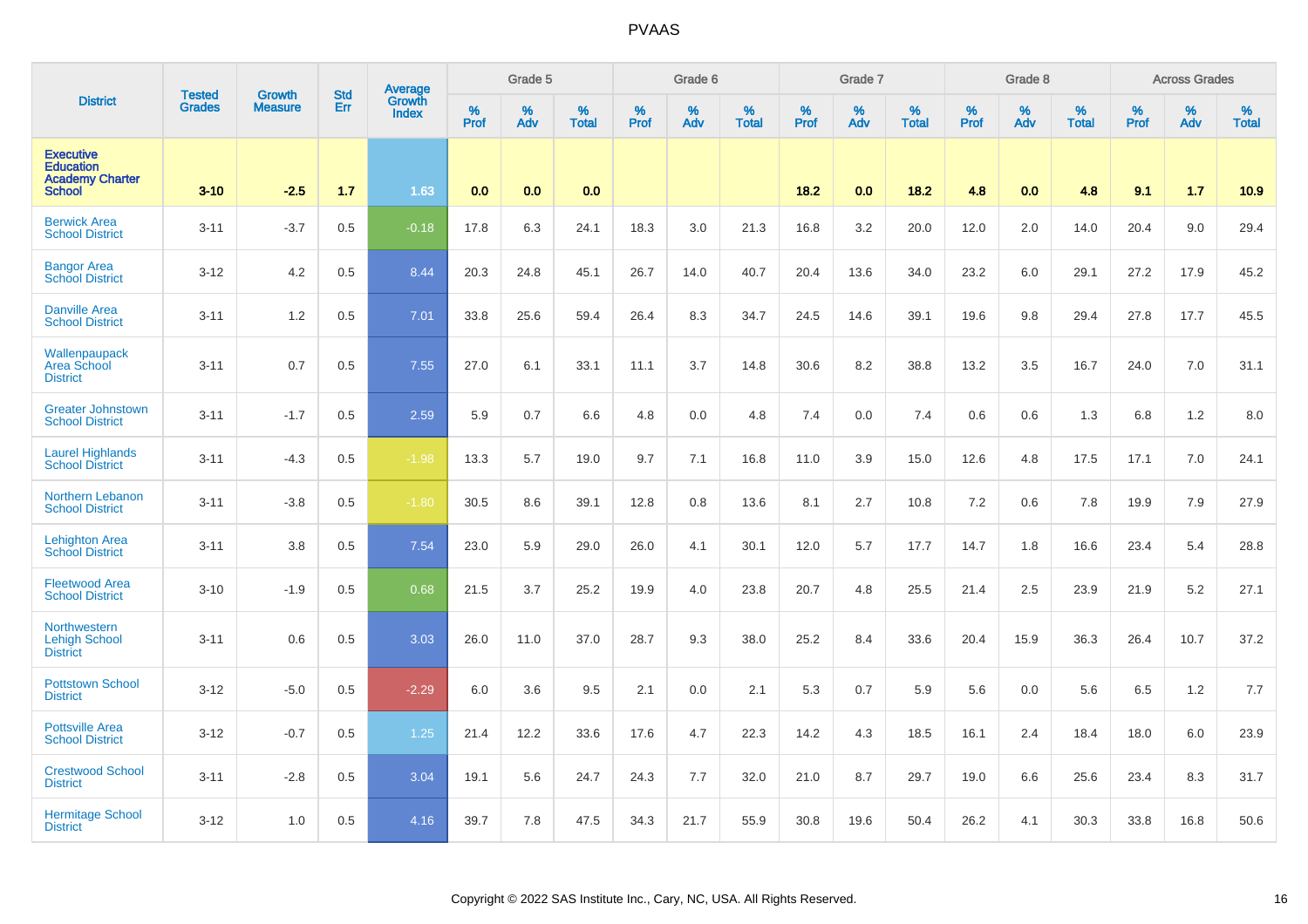|                                                                                 | <b>Tested</b> | <b>Growth</b>  | <b>Std</b> | Average                |           | Grade 5  |                      |           | Grade 6  |                   |           | Grade 7  |                   |           | Grade 8  |                   |           | <b>Across Grades</b> |                   |
|---------------------------------------------------------------------------------|---------------|----------------|------------|------------------------|-----------|----------|----------------------|-----------|----------|-------------------|-----------|----------|-------------------|-----------|----------|-------------------|-----------|----------------------|-------------------|
| <b>District</b>                                                                 | <b>Grades</b> | <b>Measure</b> | Err        | Growth<br><b>Index</b> | %<br>Prof | %<br>Adv | $\%$<br><b>Total</b> | %<br>Prof | %<br>Adv | %<br><b>Total</b> | %<br>Prof | %<br>Adv | %<br><b>Total</b> | %<br>Prof | %<br>Adv | %<br><b>Total</b> | %<br>Prof | %<br>Adv             | %<br><b>Total</b> |
| <b>Executive</b><br><b>Education</b><br><b>Academy Charter</b><br><b>School</b> | $3 - 10$      | $-2.5$         | 1.7        | 1.63                   | 0.0       | 0.0      | 0.0                  |           |          |                   | 18.2      | 0.0      | 18.2              | 4.8       | 0.0      | 4.8               | 9.1       | 1.7                  | 10.9              |
| <b>Central Columbia</b><br><b>School District</b>                               | $3 - 12$      | 3.8            | 0.5        | 7.42                   | 30.5      | 25.2     | 55.6                 | 28.2      | 25.2     | 53.3              | 32.6      | 14.9     | 47.5              | 30.6      | 20.1     | 50.7              | 32.6      | 22.1                 | 54.7              |
| <b>Hamburg Area</b><br><b>School District</b>                                   | $3 - 11$      | $-0.0$         | 0.5        | 1.79                   | 29.1      | 6.4      | 35.5                 | 28.4      | 2.4      | 30.7              | 10.1      | 3.8      | 13.8              | 9.9       | 2.1      | 12.1              | 20.9      | 6.6                  | 27.5              |
| <b>Highlands School</b><br><b>District</b>                                      | $3 - 11$      | 0.4            | 0.5        | 2.41                   | 20.4      | 4.6      | 25.0                 | 16.6      | 1.4      | 17.9              | 28.5      | 4.9      | 33.3              | 13.2      | 8.6      | 21.8              | 20.4      | 5.9                  | 26.3              |
| <b>Northern Tioga</b><br><b>School District</b>                                 | $3-12$        | 3.4            | 0.5        | 10.12                  | 22.7      | 5.2      | 27.9                 | 32.2      | 4.2      | 36.4              | 16.8      | 2.6      | 19.4              | 23.8      | 6.2      | 30.0              | 25.9      | 7.0                  | 32.8              |
| <b>Central Valley</b><br><b>School District</b>                                 | $3 - 10$      | $-3.2$         | 0.5        | 2.71                   | 24.6      | 4.9      | 29.6                 | 22.1      | 2.2      | 24.3              | 20.3      | 7.2      | 27.4              | 20.4      | 8.0      | 28.5              | 26.6      | 9.0                  | 35.6              |
| <b>Woodland Hills</b><br><b>School District</b>                                 | $3 - 12$      | $-6.1$         | 0.5        | $-2.24$                | 5.7       | 5.1      | 10.8                 | 4.8       | 1.4      | 6.2               | 8.7       | 2.9      | 11.6              | 2.3       | 3.0      | 5.3               | 7.9       | 2.7                  | 10.6              |
| <b>Dallas School</b><br><b>District</b>                                         | $3 - 11$      | $-5.7$         | 0.5        | 5.42                   | 43.8      | 15.6     | 59.4                 | 24.3      | 2.8      | 27.1              | 18.1      | 6.3      | 24.4              | 17.9      | 0.0      | 17.9              | 30.9      | 12.9                 | 43.8              |
| <b>North Schuylkill</b><br><b>School District</b>                               | $3 - 11$      | 0.5            | 0.5        | 4.31                   | 8.2       | 3.0      | 11.2                 | 4.8       | 0.8      | 5.6               | 5.8       | 3.9      | 9.7               | 11.8      | 6.7      | 18.5              | 12.1      | 4.1                  | 16.1              |
| <b>South Butler</b><br><b>County School</b><br><b>District</b>                  | $3 - 10$      | 0.6            | 0.5        | 3.34                   | 35.1      | 12.8     | 48.0                 | 22.9      | 5.0      | 27.9              | 21.2      | 11.4     | 32.6              | 13.3      | 1.6      | 14.8              | 27.0      | 11.2                 | 38.3              |
| <b>South Middleton</b><br><b>School District</b>                                | $3 - 11$      | $-1.1$         | 0.5        | 2.74                   | 28.8      | 22.7     | 51.5                 | 23.8      | 4.0      | 27.8              | 20.7      | 7.1      | 27.8              | 16.8      | 9.2      | 26.0              | 25.9      | 15.1                 | 41.0              |
| <b>Wilson Area</b><br><b>School District</b>                                    | $3 - 11$      | $-11.7$        | 0.5        | $-9.46$                | 17.1      | 5.9      | 23.0                 | 16.4      | 5.7      | 22.1              | 14.4      | 3.8      | 18.1              | 6.7       | 3.0      | 9.7               | 17.4      | 6.4                  | 23.7              |
| <b>Shamokin Area</b><br><b>School District</b>                                  | $3 - 11$      | $-2.1$         | 0.5        | 0.50                   | 17.1      | 4.3      | 21.4                 | 8.8       | 2.9      | 11.8              | 10.3      | 0.7      | 11.0              | 8.4       | 3.9      | 12.3              | 12.1      | 4.8                  | 16.9              |
| <b>Titusville Area</b><br><b>School District</b>                                | $3 - 11$      | $-1.7$         | 0.5        | 0.12                   | 28.5      | 13.8     | 42.3                 | 18.9      | 4.2      | 23.1              | 18.0      | 3.9      | 21.9              | 8.0       | 3.6      | 11.6              | 21.8      | 10.0                 | 31.8              |
| <b>Avonworth School</b><br><b>District</b>                                      | $3 - 10$      | 2.8            | 0.5        | 5.25                   | 33.8      | 25.5     | 59.3                 | 37.7      | 12.3     | 50.0              | 31.5      | 13.8     | 45.4              | 35.8      | 14.2     | 50.0              | 35.2      | 20.0                 | 55.2              |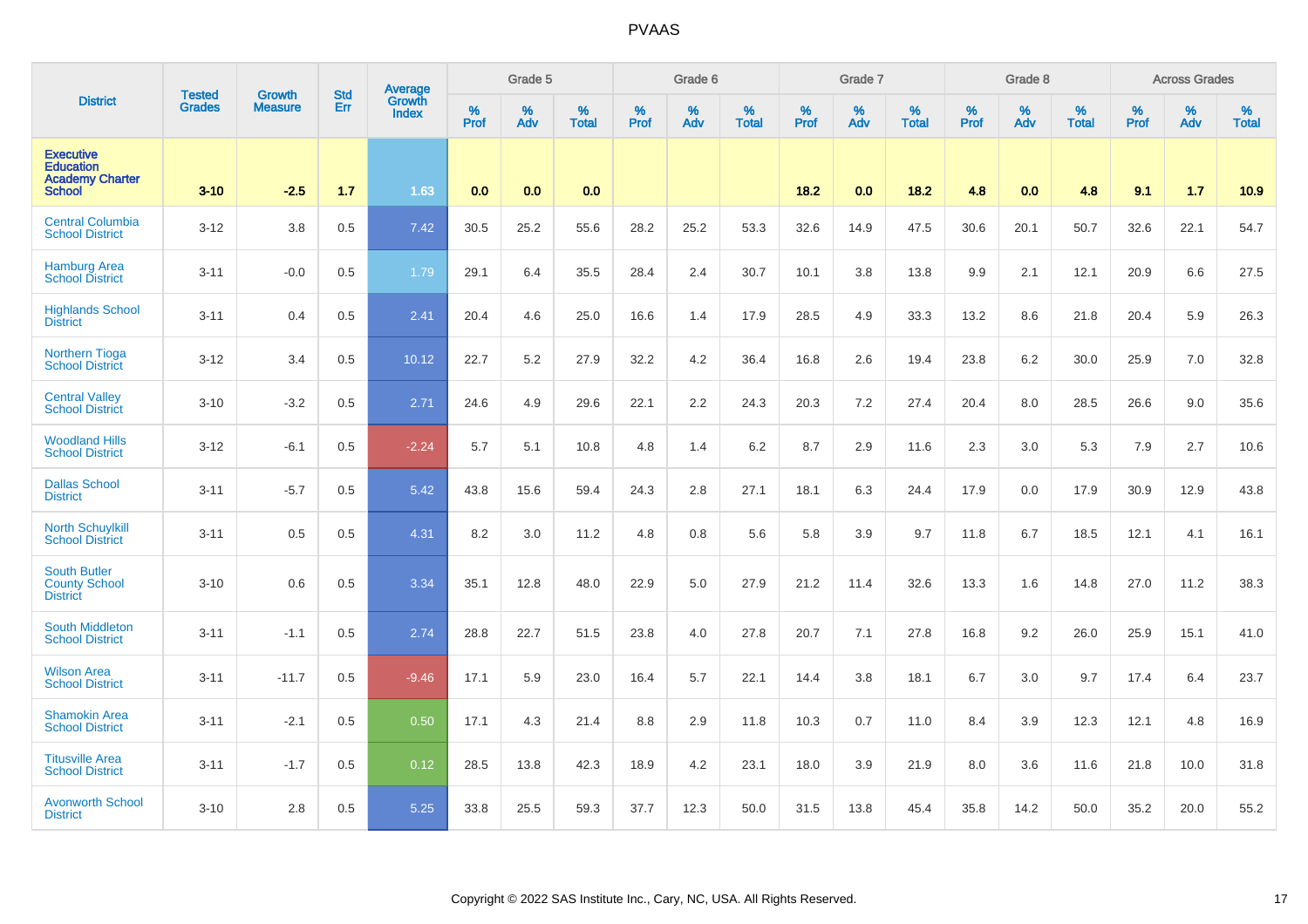|                                                                                 | <b>Tested</b> |                                 | <b>Std</b> | Average                |                  | Grade 5  |                   |           | Grade 6  |                   |           | Grade 7         |                   |                  | Grade 8  |                   |                  | <b>Across Grades</b> |                   |
|---------------------------------------------------------------------------------|---------------|---------------------------------|------------|------------------------|------------------|----------|-------------------|-----------|----------|-------------------|-----------|-----------------|-------------------|------------------|----------|-------------------|------------------|----------------------|-------------------|
| <b>District</b>                                                                 | <b>Grades</b> | <b>Growth</b><br><b>Measure</b> | Err        | Growth<br><b>Index</b> | %<br><b>Prof</b> | %<br>Adv | %<br><b>Total</b> | %<br>Prof | %<br>Adv | %<br><b>Total</b> | %<br>Prof | %<br><b>Adv</b> | %<br><b>Total</b> | %<br><b>Prof</b> | %<br>Adv | %<br><b>Total</b> | %<br><b>Prof</b> | %<br>Adv             | %<br><b>Total</b> |
| <b>Executive</b><br><b>Education</b><br><b>Academy Charter</b><br><b>School</b> | $3 - 10$      | $-2.5$                          | 1.7        | 1.63                   | 0.0              | 0.0      | 0.0               |           |          |                   | 18.2      | 0.0             | 18.2              | 4.8              | 0.0      | 4.8               | 9.1              | 1.7                  | 10.9              |
| <b>Montoursville Area</b><br><b>School District</b>                             | $3 - 12$      | $-1.9$                          | 0.5        | $-0.02$                | 31.1             | 12.9     | 43.9              | 28.8      | 8.0      | 36.8              | 25.2      | 6.7             | 31.8              | 19.9             | 8.5      | 28.4              | 28.2             | 11.2                 | 39.4              |
| <b>Tunkhannock Area</b><br><b>School District</b>                               | $3 - 11$      | 1.2                             | 0.5        | 3.18                   | 19.8             | 8.8      | 28.7              | 22.7      | 2.3      | 25.0              | 12.6      | 5.5             | 18.1              | 14.7             | 1.4      | 16.1              | 18.1             | 5.2                  | 23.3              |
| <b>Fairview School</b><br><b>District</b>                                       | $3 - 11$      | $-0.6$                          | 0.5        | 3.58                   | 31.8             | 12.7     | 44.4              | 24.8      | 11.3     | 36.1              | 29.4      | 11.6            | 41.1              | 30.8             | 12.0     | 42.9              | 32.4             | 15.4                 | 47.7              |
| <b>Conneaut School</b><br><b>District</b>                                       | $3 - 12$      | 3.7                             | 0.5        | 6.95                   | 21.8             | 7.5      | 29.3              | 23.8      | 9.8      | 33.6              | 19.4      | 6.7             | 26.1              | 17.9             | 3.4      | 21.4              | 24.4             | 10.4                 | 34.8              |
| <b>Sharon City School</b><br><b>District</b>                                    | $3 - 11$      | $-0.3$                          | 0.5        | 1.32                   | 14.1             | 2.1      | 16.2              | 13.9      | 4.1      | 18.0              | 6.0       | 1.7             | 7.8               | 5.9              | 1.5      | 7.4               | 12.0             | 2.8                  | 14.8              |
| <b>North East School</b><br><b>District</b>                                     | $3 - 11$      | 1.4                             | 0.5        | 2.92                   | 33.3             | 9.4      | 42.7              | 23.1      | 9.7      | 32.8              | 26.4      | 9.3             | 35.7              | 31.4             | 13.1     | 44.5              | 29.8             | 12.1                 | 41.8              |
| <b>Clearfield Area</b><br><b>School District</b>                                | $3 - 10$      | $-3.9$                          | 0.5        | $-2.41$                | 16.5             | 3.3      | 19.8              | 4.7       | 1.6      | 6.3               | 9.3       | 0.8             | 10.1              | 6.3              | 3.5      | 9.8               | 12.1             | 2.5                  | 14.6              |
| <b>Slippery Rock Area</b><br><b>School District</b>                             | $3 - 11$      | 1.4                             | 0.5        | 3.52                   | 37.0             | 20.5     | 57.5              | 28.6      | 26.3     | 54.9              | 26.4      | 13.2            | 39.7              | 26.2             | 10.3     | 36.5              | 32.4             | 20.5                 | 53.0              |
| <b>Middletown Area</b><br><b>School District</b>                                | $3 - 11$      | $-1.6$                          | 0.5        | 0.08                   | 19.5             | 5.0      | 24.5              | 6.1       | 0.8      | 6.9               | 16.1      | 9.8             | 25.9              | 11.8             | 2.0      | 13.7              | 18.4             | 7.5                  | 25.9              |
| <b>Quaker Valley</b><br><b>School District</b>                                  | $3 - 11$      | 0.6                             | 0.5        | 4.37                   | 36.4             | 23.6     | 60.0              | 32.5      | 20.8     | 53.3              | 36.4      | 11.2            | 47.6              | 26.5             | 7.6      | 34.1              | 34.0             | 24.3                 | 58.3              |
| <b>Freeport Area</b><br><b>School District</b>                                  | $3 - 10$      | 0.9                             | 0.5        | 6.32                   | 30.5             | 9.9      | 40.5              | 26.6      | 15.3     | 41.9              | 34.3      | 12.7            | 47.0              | 19.1             | 9.9      | 29.0              | 29.3             | 13.4                 | 42.8              |
| <b>Oil City Area</b><br><b>School District</b>                                  | $3 - 11$      | $-3.7$                          | 0.5        | 0.74                   | 15.5             | 2.8      | 18.3              | 7.9       | 0.8      | 8.7               | 10.2      | 2.4             | 12.6              | 3.8              | 0.0      | 3.8               | 13.2             | 2.5                  | 15.8              |
| <b>Hanover Public</b><br><b>School District</b>                                 | $3 - 11$      | $-2.3$                          | 0.5        | $-0.22$                | 24.4             | 4.6      | 29.0              | 19.7      | 2.2      | 21.9              | 17.8      | 5.4             | 23.3              | 11.4             | 4.9      | 16.3              | 20.4             | 9.6                  | 30.0              |
| <b>Lehigh Valley</b><br>Academy Regional<br><b>Charter School</b>               | $3 - 11$      | $-3.0$                          | 0.5        | $-1.04$                | 22.5             | 7.5      | 30.0              | 16.4      | 3.1      | 19.5              | 7.4       | 1.8             | 9.3               | 5.5              | 0.9      | 6.4               | 17.4             | 4.4                  | 21.8              |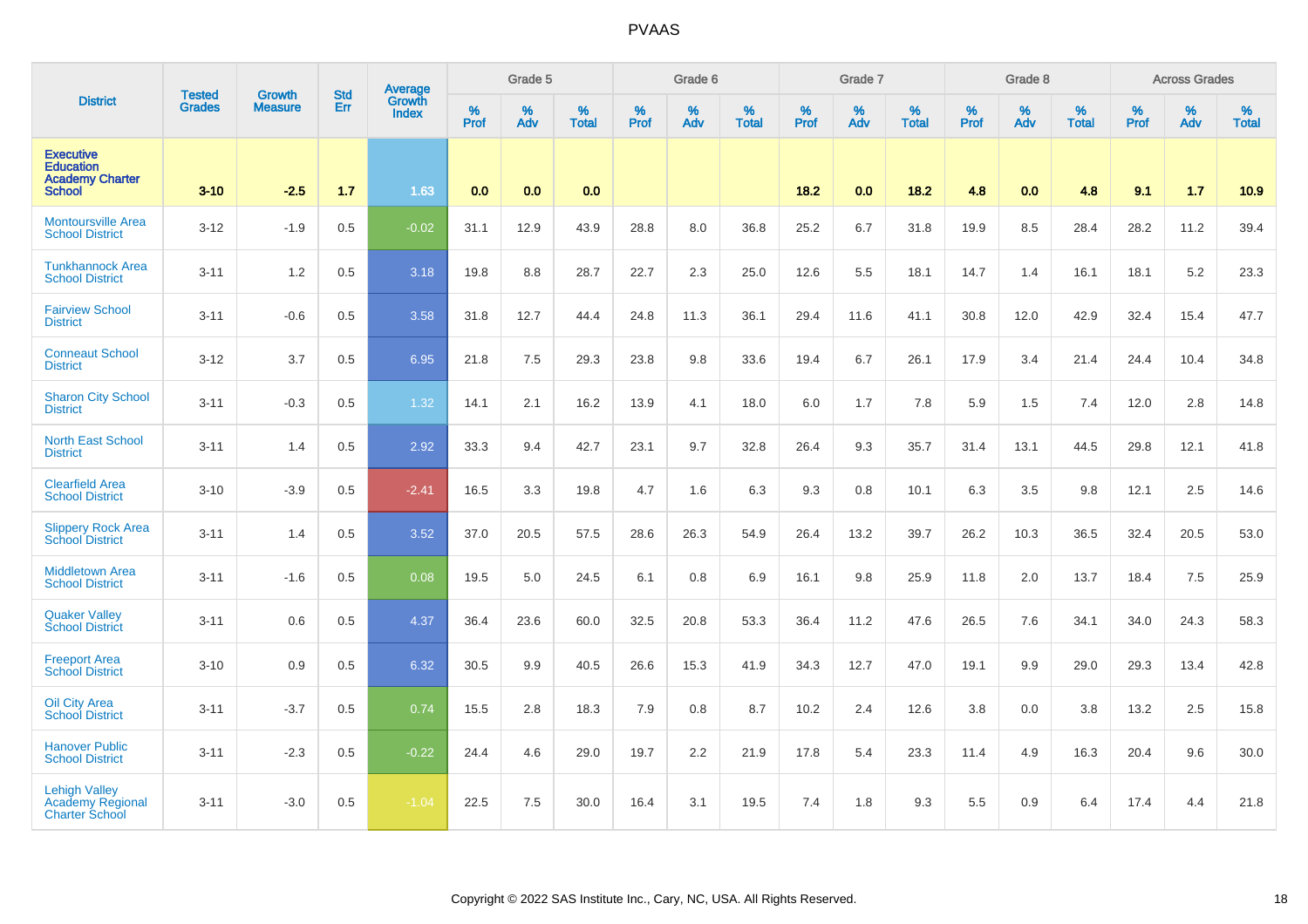|                                                                                 | <b>Tested</b> | <b>Growth</b>  | <b>Std</b> | Average                |           | Grade 5  |                   |           | Grade 6  |                   |           | Grade 7  |                   |           | Grade 8  |                   |           | <b>Across Grades</b> |                   |
|---------------------------------------------------------------------------------|---------------|----------------|------------|------------------------|-----------|----------|-------------------|-----------|----------|-------------------|-----------|----------|-------------------|-----------|----------|-------------------|-----------|----------------------|-------------------|
| <b>District</b>                                                                 | <b>Grades</b> | <b>Measure</b> | Err        | Growth<br><b>Index</b> | %<br>Prof | %<br>Adv | %<br><b>Total</b> | %<br>Prof | %<br>Adv | %<br><b>Total</b> | %<br>Prof | %<br>Adv | %<br><b>Total</b> | %<br>Prof | %<br>Adv | %<br><b>Total</b> | %<br>Prof | %<br>Adv             | %<br><b>Total</b> |
| <b>Executive</b><br><b>Education</b><br><b>Academy Charter</b><br><b>School</b> | $3 - 10$      | $-2.5$         | 1.7        | 1.63                   | 0.0       | 0.0      | 0.0               |           |          |                   | 18.2      | 0.0      | 18.2              | 4.8       | 0.0      | 4.8               | 9.1       | 1.7                  | 10.9              |
| <b>Somerset Area</b><br><b>School District</b>                                  | $3 - 11$      | 0.0            | 0.5        | 4.78                   | 27.4      | 11.1     | 38.5              | 28.2      | 9.2      | 37.4              | 20.4      | 9.5      | 29.9              | 24.5      | 4.9      | 29.4              | 26.3      | 10.2                 | 36.6              |
| <b>Saucon Valley</b><br><b>School District</b>                                  | $3 - 11$      | 6.7            | 0.5        | 12.55                  | 32.0      | 25.4     | 57.4              | 33.6      | 11.0     | 44.5              | 31.1      | 12.1     | 43.2              | 32.8      | 16.0     | 48.8              | 31.2      | 18.8                 | 50.0              |
| <b>Corry Area School</b><br><b>District</b>                                     | $3 - 11$      | $-1.0$         | 0.5        | 0.08                   | 25.4      | 7.9      | 33.3              | 25.2      | 3.6      | 28.8              | 17.4      | 5.1      | 22.5              | 15.8      | 1.4      | 17.1              | 23.2      | 7.5                  | 30.7              |
| <b>Spring Cove</b><br><b>School District</b>                                    | $3 - 11$      | 0.9            | 0.5        | 5.97                   | 18.5      | 8.4      | 26.9              | 15.1      | 4.8      | 19.8              | 11.0      | 3.9      | 15.0              | 12.7      | 4.0      | 16.7              | 20.0      | 7.4                  | 27.4              |
| <b>Hopewell Area</b><br><b>School District</b>                                  | $3 - 11$      | $-1.6$         | 0.5        | 4.04                   | 31.1      | 8.2      | 39.3              | 28.6      | 11.8     | 40.3              | 18.7      | 4.5      | 23.1              | 12.5      | 2.5      | 15.0              | 23.5      | 8.4                  | 32.0              |
| <b>Tamaqua Area</b><br><b>School District</b>                                   | $3 - 12$      | 2.4            | 0.5        | 6.23                   | 28.7      | 9.3      | 38.0              | 18.6      | 1.6      | 20.2              | 19.7      | 7.2      | 27.0              | 11.4      | 2.1      | 13.5              | 22.6      | 5.9                  | 28.4              |
| <b>Saint Marys Area</b><br><b>School District</b>                               | $3 - 11$      | $-2.5$         | 0.5        | $-0.36$                | 35.6      | 8.7      | 44.4              | 21.8      | 1.6      | 23.4              | 10.0      | 5.4      | 15.4              | 13.3      | 1.3      | 14.7              | 24.9      | 7.3                  | 32.3              |
| <b>Franklin Area</b><br><b>School District</b>                                  | $3 - 11$      | 0.9            | 0.5        | 5.84                   | 22.0      | 7.1      | 29.1              | 25.8      | 3.1      | 28.9              | 10.1      | 4.2      | 14.3              | 8.2       | 0.7      | 8.9               | 19.0      | 4.3                  | 23.2              |
| <b>Mount Pleasant</b><br><b>Area School</b><br><b>District</b>                  | $3 - 11$      | $-5.7$         | 0.5        | $-0.96$                | 18.0      | 1.6      | 19.7              | 12.8      | 2.4      | 15.2              | 12.7      | 2.8      | 15.5              | 7.4       | 0.8      | 8.3               | 18.3      | 4.3                  | 22.6              |
| <b>Athens Area</b><br><b>School District</b>                                    | $3 - 11$      | 3.8            | 0.5        | 7.01                   | 31.2      | 6.2      | 37.5              | 28.2      | 5.9      | 34.1              | 22.2      | 5.2      | 27.4              | 19.3      | 10.7     | 30.0              | 26.5      | 8.2                  | 34.6              |
| <b>Forest Hills School</b><br><b>District</b>                                   | $3 - 11$      | 0.8            | 0.5        | 4.44                   | 34.1      | 21.2     | 55.3              | 20.8      | 3.3      | 24.2              | 18.6      | 5.6      | 24.2              | 10.6      | 3.2      | 13.8              | 24.0      | 11.0                 | 35.1              |
| <b>Huntingdon Area</b><br><b>School District</b>                                | $3 - 11$      | 9.5            | 0.5        | 17.36                  | 23.7      | 13.2     | 36.8              | 17.8      | 10.2     | 28.0              | 18.0      | 4.3      | 22.3              | 13.6      | 4.8      | 18.4              | 19.7      | 9.1                  | 28.8              |
| <b>Milton Area School</b><br><b>District</b>                                    | $3 - 11$      | 0.2            | 0.5        | 2.24                   | 24.4      | 11.8     | 36.1              | 17.3      | 3.2      | 20.5              | 20.2      | 7.5      | 27.6              | 19.8      | 12.7     | 32.5              | 22.0      | 8.8                  | 30.9              |
| <b>Schuylkill Valley</b><br><b>School District</b>                              | $3 - 11$      | $-1.0$         | 0.5        | 3.23                   | 24.8      | 8.5      | 33.3              | 25.6      | 5.8      | 31.4              | 15.3      | 9.9      | 25.2              | 8.2       | 2.7      | 10.9              | 21.3      | 7.6                  | 29.0              |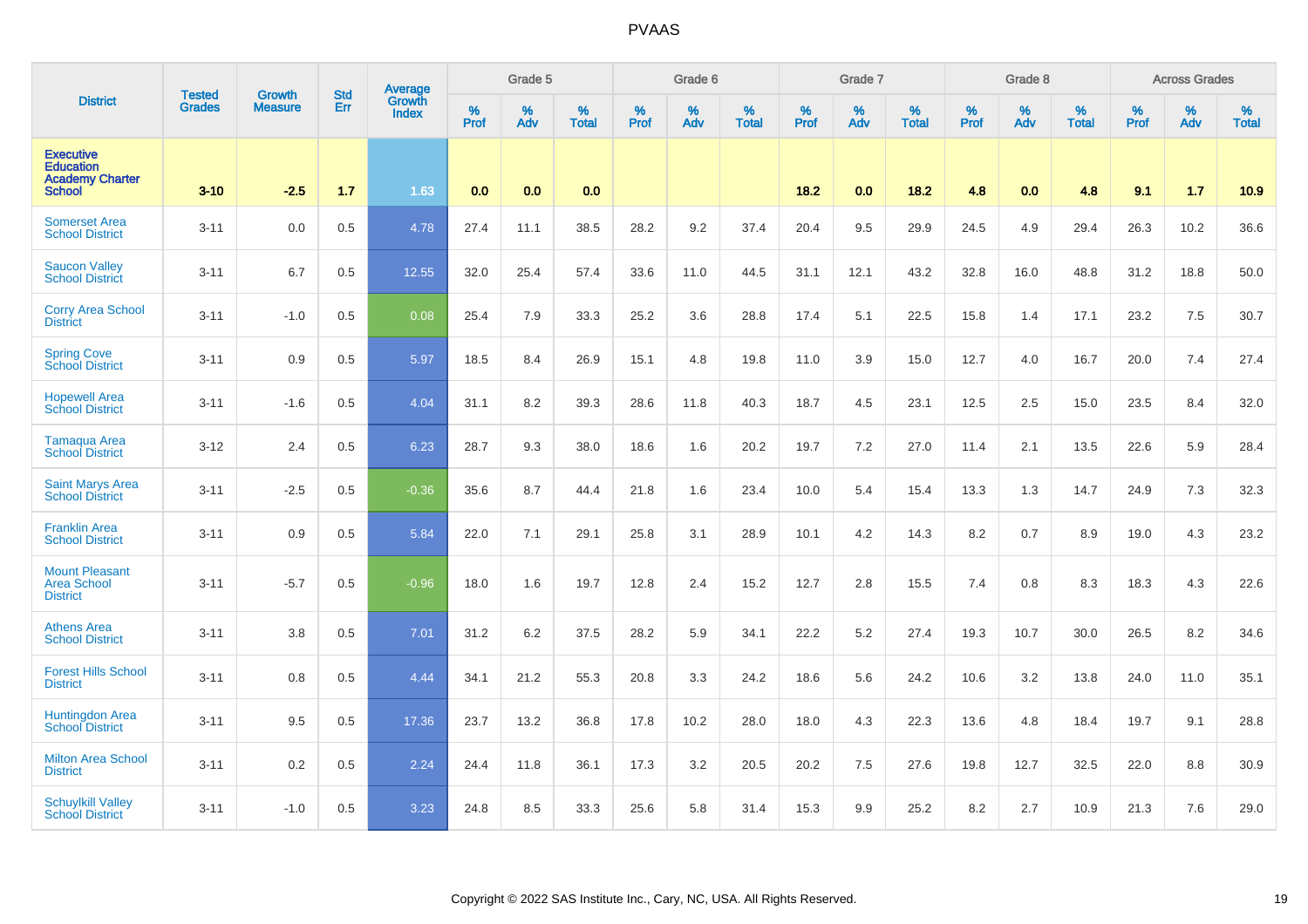|                                                                                 | <b>Tested</b> | <b>Growth</b>  | <b>Std</b> | Average                |           | Grade 5  |                      |           | Grade 6  |                   |           | Grade 7  |                   |           | Grade 8  |                   |           | <b>Across Grades</b> |                   |
|---------------------------------------------------------------------------------|---------------|----------------|------------|------------------------|-----------|----------|----------------------|-----------|----------|-------------------|-----------|----------|-------------------|-----------|----------|-------------------|-----------|----------------------|-------------------|
| <b>District</b>                                                                 | <b>Grades</b> | <b>Measure</b> | Err        | Growth<br><b>Index</b> | %<br>Prof | %<br>Adv | $\%$<br><b>Total</b> | %<br>Prof | %<br>Adv | %<br><b>Total</b> | %<br>Prof | %<br>Adv | %<br><b>Total</b> | %<br>Prof | %<br>Adv | %<br><b>Total</b> | %<br>Prof | %<br>Adv             | %<br><b>Total</b> |
| <b>Executive</b><br><b>Education</b><br><b>Academy Charter</b><br><b>School</b> | $3 - 10$      | $-2.5$         | 1.7        | 1.63                   | 0.0       | 0.0      | 0.0                  |           |          |                   | 18.2      | 0.0      | 18.2              | 4.8       | 0.0      | 4.8               | 9.1       | 1.7                  | 10.9              |
| <b>Tyrone Area</b><br><b>School District</b>                                    | $3 - 12$      | $-0.7$         | 0.5        | 4.35                   | 18.0      | 3.8      | 21.8                 | 12.4      | 4.6      | 17.0              | 18.0      | 2.5      | 20.5              | 12.4      | 5.3      | 17.7              | 20.5      | 8.1                  | 28.6              |
| <b>Lewisburg Area</b><br><b>School District</b>                                 | $3 - 11$      | 6.7            | 0.6        | 12.13                  | 33.6      | 28.3     | 62.0                 | 40.0      | 24.2     | 64.2              | 33.1      | 29.4     | 62.5              | 17.9      | 31.3     | 49.2              | 31.0      | 30.1                 | 61.1              |
| <b>Mid Valley School</b><br><b>District</b>                                     | $3 - 10$      | 1.5            | 0.6        | 5.23                   | 22.9      | 10.4     | 33.3                 | 15.0      | 2.4      | 17.3              | 15.3      | 0.0      | 15.3              | 6.7       | 0.7      | 7.4               | 17.5      | 4.6                  | 22.0              |
| <b>Deer Lakes School</b><br><b>District</b>                                     | $3 - 11$      | 1.8            | 0.6        | 7.57                   | 21.1      | 6.5      | 27.6                 | 24.4      | 10.6     | 35.0              | 25.4      | 19.2     | 44.6              | 24.5      | 3.9      | 28.4              | 26.2      | 10.7                 | 36.9              |
| <b>Avon Grove</b><br><b>Charter School</b>                                      | $3 - 11$      | 1.8            | 0.6        | 4.32                   | 22.1      | 6.6      | 28.7                 | 29.9      | 11.7     | 41.6              | 27.2      | 9.8      | 37.0              | 13.9      | 2.0      | 15.8              | 24.3      | 10.2                 | 34.6              |
| Midd-West School<br><b>District</b>                                             | $3 - 11$      | 4.5            | 0.6        | 8.11                   | 29.8      | 11.2     | 41.0                 | 35.1      | 9.9      | 45.0              | 18.2      | 14.1     | 32.3              | 21.6      | 8.0      | 29.6              | 27.0      | 9.8                  | 36.8              |
| <b>Yough School</b><br><b>District</b>                                          | $3 - 10$      | $-4.9$         | 0.6        | $-3.11$                | 19.1      | 5.3      | 24.4                 | 17.8      | 5.2      | 23.0              | 16.5      | 1.0      | 17.5              | 6.6       | 0.8      | 7.4               | 19.1      | 4.3                  | 23.4              |
| <b>East Lycoming</b><br>School District                                         | $3 - 11$      | 2.6            | 0.6        | 7.47                   | 36.1      | 23.5     | 59.7                 | 26.2      | 26.2     | 52.3              | 26.4      | 20.7     | 47.1              | 27.9      | 14.8     | 42.6              | 31.5      | 19.5                 | 51.0              |
| Punxsutawney<br><b>Area School</b><br><b>District</b>                           | $3 - 11$      | 4.6            | 0.6        | 8.24                   | 37.0      | 6.5      | 43.5                 | 36.3      | 10.6     | 46.9              | 22.4      | 4.8      | 27.2              | 20.5      | 7.1      | 27.6              | 27.8      | 11.1                 | 38.8              |
| <b>Littlestown Area</b><br><b>School District</b>                               | $3 - 11$      | 1.5            | 0.6        | 5.61                   | 18.6      | 2.6      | 21.2                 | 16.3      | 1.6      | 17.9              | 14.0      | 4.7      | 18.7              | 21.0      | 4.0      | 25.0              | 23.5      | 4.6                  | 28.1              |
| <b>Agora Cyber</b><br><b>Charter School</b>                                     | $3 - 11$      | $-0.3$         | 0.6        | 3.62                   | 9.8       | 2.0      | 11.8                 | 7.8       | 0.7      | 8.5               | 6.2       | 2.1      | 8.3               | 3.3       | 1.3      | 4.6               | 9.7       | 2.4                  | 12.1              |
| <b>Upper Adams</b><br><b>School District</b>                                    | $3 - 11$      | 1.7            | 0.6        | 5.68                   | 30.0      | 9.2      | 39.2                 | 18.0      | 7.7      | 25.6              | 18.1      | 1.9      | 20.0              | 11.4      | 3.8      | 15.3              | 22.6      | 6.3                  | 28.9              |
| <b>Southeast Delco</b><br><b>School District</b>                                | $3 - 10$      | $-0.4$         | 0.6        | 4.21                   | 3.3       | 1.7      | 5.0                  | 1.8       | 0.0      | 1.8               | 3.0       | 0.8      | 3.8               | 6.9       | 0.8      | 7.7               | 5.7       | 0.7                  | 6.3               |
| <b>Beaver Area</b><br><b>School District</b>                                    | $3 - 10$      | $-4.4$         | 0.6        | 1.92                   | 36.2      | 23.8     | 60.0                 | 37.3      | 28.8     | 66.1              | 22.6      | 13.0     | 35.6              | 17.1      | 7.2      | 24.3              | 29.2      | 25.6                 | 54.8              |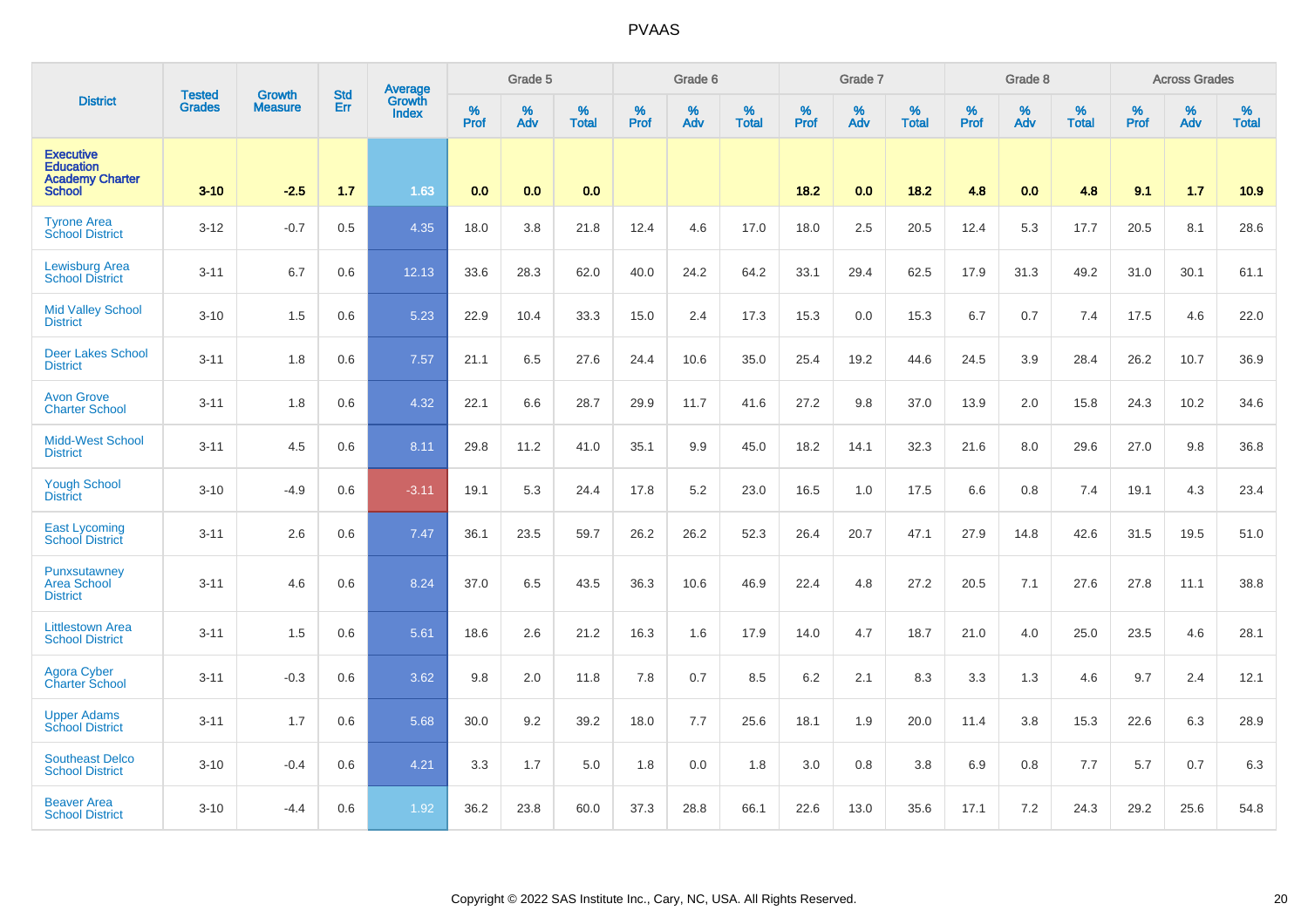|                                                                                 |                                |                          | <b>Std</b> | Average                |           | Grade 5  |                   |           | Grade 6  |                   |           | Grade 7  |                   |           | Grade 8  |                   |           | <b>Across Grades</b> |                   |
|---------------------------------------------------------------------------------|--------------------------------|--------------------------|------------|------------------------|-----------|----------|-------------------|-----------|----------|-------------------|-----------|----------|-------------------|-----------|----------|-------------------|-----------|----------------------|-------------------|
| <b>District</b>                                                                 | <b>Tested</b><br><b>Grades</b> | Growth<br><b>Measure</b> | Err        | Growth<br><b>Index</b> | %<br>Prof | %<br>Adv | %<br><b>Total</b> | %<br>Prof | %<br>Adv | %<br><b>Total</b> | %<br>Prof | %<br>Adv | %<br><b>Total</b> | %<br>Prof | %<br>Adv | %<br><b>Total</b> | %<br>Prof | %<br>Adv             | %<br><b>Total</b> |
| <b>Executive</b><br><b>Education</b><br><b>Academy Charter</b><br><b>School</b> | $3 - 10$                       | $-2.5$                   | 1.7        | 1.63                   | 0.0       | 0.0      | 0.0               |           |          |                   | 18.2      | 0.0      | 18.2              | 4.8       | 0.0      | 4.8               | 9.1       | 1.7                  | 10.9              |
| <b>Octorara Area</b><br><b>School District</b>                                  | $3 - 11$                       | $-2.8$                   | 0.6        | 1.31                   | 25.9      | 6.5      | 32.4              | 17.5      | 4.2      | 21.7              | 13.9      | 0.0      | 13.9              | 10.2      | 0.0      | 10.2              | 21.2      | 4.1                  | 25.4              |
| <b>Bermudian Springs</b><br><b>School District</b>                              | $3 - 11$                       | 0.4                      | 0.6        | 2.79                   | 22.1      | 12.4     | 34.5              | 17.5      | 3.9      | 21.4              | 20.5      | 5.1      | 25.6              | 11.1      | 4.3      | 15.4              | 19.0      | 9.1                  | 28.1              |
| <b>Bedford Area</b><br><b>School District</b>                                   | $3 - 11$                       | 3.8                      | 0.6        | 7.33                   | 34.4      | 4.2      | 38.7              | 32.2      | 7.8      | 40.0              | 25.4      | 8.8      | 34.2              | 24.2      | 7.8      | 32.0              | 31.3      | 10.5                 | 41.7              |
| <b>Pine Grove Area</b><br><b>School District</b>                                | $3 - 11$                       | $-2.2$                   | 0.6        | 0.60                   | 23.2      | 4.2      | 27.4              | 19.7      | 3.4      | 23.1              | 17.1      | 0.8      | 17.9              | 20.9      | 0.8      | 21.7              | 24.6      | 7.8                  | 32.4              |
| <b>North Pocono</b><br><b>School District</b>                                   | $3 - 11$                       | $-3.6$                   | 0.6        | 0.08                   | 34.1      | 6.2      | 40.3              | 12.8      | 1.8      | 14.7              | 24.2      | 8.3      | 32.5              | 19.3      | 7.9      | 27.2              | 27.9      | 10.4                 | 38.3              |
| <b>Wyomissing Area</b><br><b>School District</b>                                | $3-12$                         | $-3.5$                   | 0.6        | 1.22                   | 32.2      | 13.6     | 45.8              | 30.0      | 7.3      | 37.3              | 12.3      | 6.6      | 18.8              | 13.6      | 6.4      | 20.0              | 25.7      | 12.9                 | 38.6              |
| <b>Derry Area School</b><br><b>District</b>                                     | $3 - 11$                       | $-0.6$                   | 0.6        | 4.16                   | 21.3      | 14.8     | 36.1              | 32.5      | 13.0     | 45.5              | 11.9      | 6.8      | 18.6              | 10.2      | 6.5      | 16.7              | 23.2      | 13.2                 | 36.4              |
| <b>Keystone Oaks</b><br><b>School District</b>                                  | $3 - 11$                       | $-3.0$                   | 0.6        | 0.82                   | 26.0      | 20.3     | 46.3              | 19.5      | 11.5     | 31.0              | 19.5      | 10.6     | 30.1              | 17.5      | 12.3     | 29.8              | 25.2      | 15.8                 | 41.0              |
| <b>Ambridge Area</b><br><b>School District</b>                                  | $3 - 12$                       | $-3.4$                   | 0.6        | $-0.98$                | 17.8      | 5.1      | 22.9              | 13.2      | 0.9      | 14.2              | 11.9      | 0.8      | 12.7              | 10.7      | 0.8      | 11.6              | 15.7      | 5.2                  | 20.8              |
| Pocono Mountain<br><b>School District</b>                                       | $3-12$                         | $-3.0$                   | 0.6        | 0.33                   | 23.9      | 8.1      | 32.0              | 12.4      | 4.3      | 16.7              | 10.6      | 3.5      | 14.2              | 7.8       | 2.9      | 10.8              | 18.3      | 6.6                  | 24.9              |
| <b>Central Cambria</b><br><b>School District</b>                                | $3 - 11$                       | 2.5                      | 0.6        | 4.43                   | 32.5      | 14.5     | 47.0              | 19.5      | 8.0      | 27.4              | 20.2      | 8.8      | 29.0              | 16.5      | 10.2     | 26.8              | 23.8      | 11.4                 | 35.1              |
| <b>Grove City Area</b><br><b>School District</b>                                | $3 - 12$                       | $-0.0$                   | 0.6        | 1.93                   | 21.8      | 16.8     | 38.6              | 29.0      | 12.1     | 41.1              | 28.1      | 13.2     | 41.2              | 19.5      | 8.5      | 28.0              | 27.6      | 16.8                 | 44.3              |
| <b>Mifflinburg Area</b><br><b>School District</b>                               | $3 - 11$                       | 2.1                      | 0.6        | 5.49                   | 32.0      | 12.0     | 44.0              | 29.7      | 4.5      | 34.2              | 17.4      | 8.3      | 25.6              | 25.2      | 7.8      | 33.0              | 29.9      | 8.8                  | 38.6              |
| <b>Jim Thorpe Area</b><br><b>School District</b>                                | $3 - 11$                       | $-2.3$                   | 0.6        | 0.76                   | 14.1      | 1.0      | 15.2              | 12.3      | 0.9      | 13.2              | 9.2       | 8.5      | 17.7              | 10.0      | 1.5      | 11.5              | 14.9      | 4.3                  | 19.2              |
| <b>Susquenita School</b><br><b>District</b>                                     | $3 - 11$                       | 1.6                      | 0.6        | 3.26                   | 23.8      | 15.6     | 39.3              | 15.4      | 5.8      | 21.2              | 19.2      | 5.0      | 24.2              | 12.3      | 5.7      | 17.9              | 23.0      | 9.7                  | 32.7              |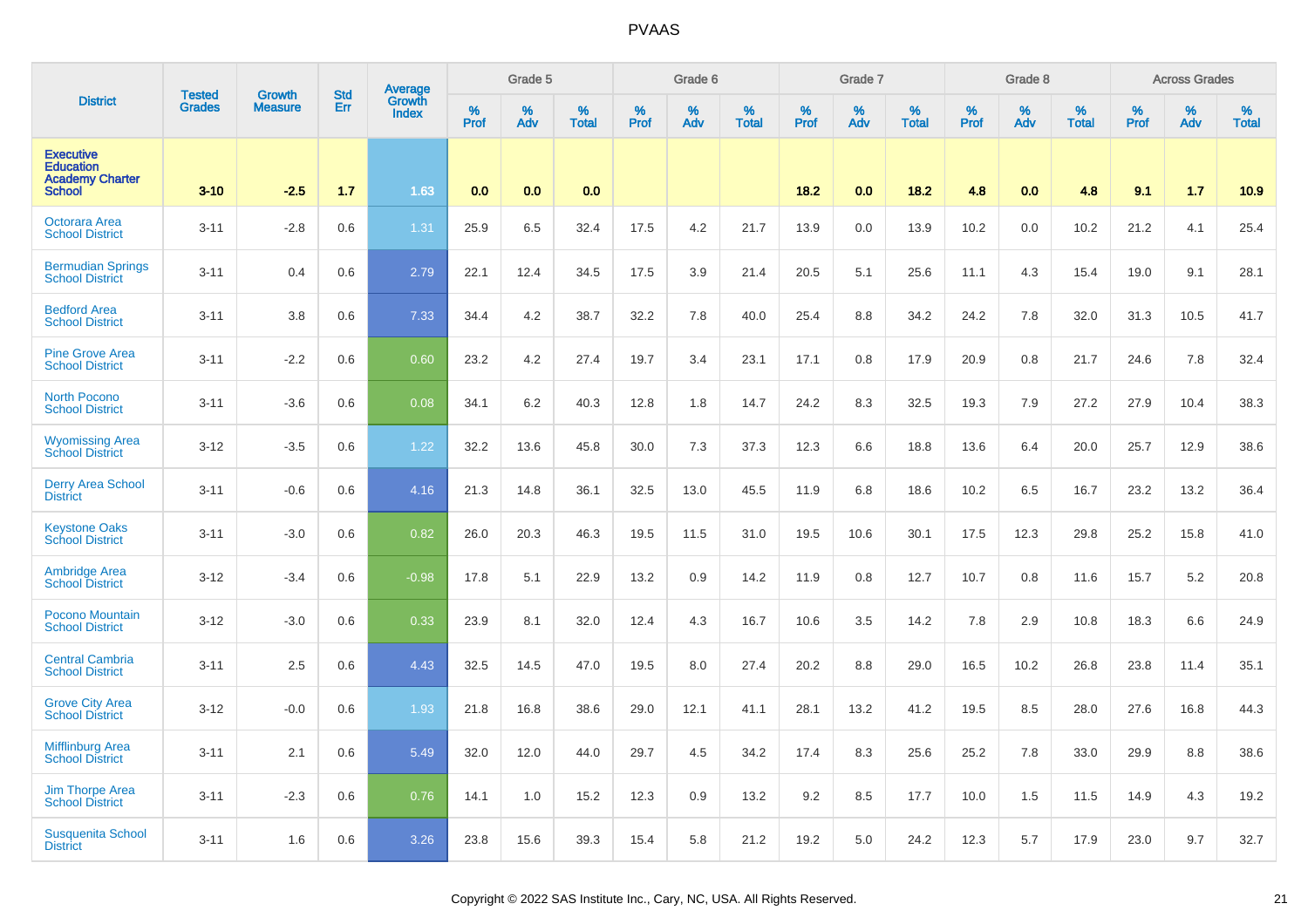|                                                                                 | <b>Tested</b> |                          | <b>Std</b> | Average                |              | Grade 5  |                   |           | Grade 6  |                   |           | Grade 7  |                   |           | Grade 8  |                      |           | <b>Across Grades</b> |                   |
|---------------------------------------------------------------------------------|---------------|--------------------------|------------|------------------------|--------------|----------|-------------------|-----------|----------|-------------------|-----------|----------|-------------------|-----------|----------|----------------------|-----------|----------------------|-------------------|
| <b>District</b>                                                                 | <b>Grades</b> | Growth<br><b>Measure</b> | Err        | Growth<br><b>Index</b> | $\%$<br>Prof | %<br>Adv | %<br><b>Total</b> | %<br>Prof | %<br>Adv | %<br><b>Total</b> | %<br>Prof | %<br>Adv | %<br><b>Total</b> | %<br>Prof | %<br>Adv | $\%$<br><b>Total</b> | %<br>Prof | %<br>Adv             | %<br><b>Total</b> |
| <b>Executive</b><br><b>Education</b><br><b>Academy Charter</b><br><b>School</b> | $3 - 10$      | $-2.5$                   | 1.7        | 1.63                   | 0.0          | 0.0      | 0.0               |           |          |                   | 18.2      | 0.0      | 18.2              | 4.8       | 0.0      | 4.8                  | 9.1       | 1.7                  | 10.9              |
| <b>Towanda Area</b><br><b>School District</b>                                   | $3 - 11$      | 2.2                      | 0.6        | 7.65                   | 22.7         | 15.1     | 37.8              | 22.6      | 11.3     | 34.0              | 14.5      | 7.7      | 22.2              | 17.1      | 8.6      | 25.6                 | 19.2      | 10.3                 | 29.5              |
| <b>Ellwood City Area</b><br><b>School District</b>                              | $3 - 11$      | $-1.7$                   | 0.6        | 1.08                   | 20.6         | 7.8      | 28.4              | 19.0      | 2.6      | 21.6              | 21.7      | 2.5      | 24.2              | 5.5       | 2.8      | 8.3                  | 17.5      | 4.7                  | 22.2              |
| Lake-Lehman<br><b>School District</b>                                           | $3 - 11$      | 2.9                      | 0.6        | 5.69                   | 30.6         | 9.9      | 40.5              | 21.0      | 6.7      | 27.6              | 23.7      | 6.1      | 29.8              | 14.2      | 4.4      | 18.6                 | 26.3      | 6.7                  | 33.1              |
| <b>Mcguffey School</b><br><b>District</b>                                       | $3 - 11$      | $-2.0$                   | 0.6        | 2.55                   | 25.9         | 2.8      | 28.7              | 13.7      | 2.0      | 15.7              | 4.7       | 0.0      | 4.7               | 5.6       | 3.2      | 8.9                  | 17.6      | 5.0                  | 22.6              |
| <b>Penn Cambria</b><br><b>School District</b>                                   | $3 - 11$      | $-1.7$                   | 0.6        | 3.05                   | 23.8         | 1.8      | 25.7              | 20.6      | 2.0      | 22.6              | 12.3      | 0.0      | 12.3              | 11.8      | 1.6      | 13.4                 | 18.9      | 3.5                  | 22.5              |
| Philipsburg-<br>Osceola Area<br><b>School District</b>                          | $3 - 11$      | $-4.9$                   | 0.6        | 0.04                   | 35.5         | 10.5     | 46.0              | 27.8      | 7.4      | 35.2              | 23.0      | 3.2      | 26.2              | 15.6      | 5.2      | 20.8                 | 27.5      | 12.4                 | 40.0              |
| <b>Southern Tioga</b><br><b>School District</b>                                 | $3 - 11$      | 0.3                      | 0.6        | 3.78                   | 23.7         | 1.0      | 24.7              | 17.9      | 1.9      | 19.8              | 8.0       | 2.2      | 10.2              | 10.8      | 2.5      | 13.3                 | 18.0      | 4.1                  | 22.1              |
| <b>Bald Eagle Area</b><br><b>School District</b>                                | $3 - 11$      | 2.6                      | 0.6        | 4.48                   | 35.2         | 14.8     | 50.0              | 25.7      | 8.9      | 34.6              | 17.0      | 6.8      | 23.7              | 15.0      | 10.6     | 25.7                 | 25.1      | 13.7                 | 38.8              |
| <b>MaST Community</b><br><b>Charter School</b>                                  | $3 - 10$      | $-8.7$                   | 0.6        | $-3.76$                | 30.0         | 3.0      | 33.0              | 20.0      | 3.8      | 23.8              | 24.3      | 3.9      | 28.2              | 17.5      | 1.9      | 19.4                 | 23.1      | 3.6                  | 26.7              |
| <b>Greater Nanticoke</b><br><b>Area School</b><br><b>District</b>               | $3 - 12$      | $-0.5$                   | 0.6        | 4.36                   | 13.6         | 2.7      | 16.4              | 2.6       | 0.0      | 2.6               | 3.6       | 0.0      | 3.6               | 4.2       | 1.7      | 5.9                  | 7.6       | 2.0                  | 9.6               |
| Cheltenham<br><b>School District</b>                                            | $3 - 11$      | $-1.7$                   | 0.6        | 1.03                   | 19.8         | 16.7     | 36.5              | 21.7      | 4.7      | 26.4              | 26.7      | 11.0     | 37.7              | 12.1      | 3.3      | 15.4                 | 23.0      | 11.2                 | 34.2              |
| <b>Central Greene</b><br><b>School District</b>                                 | $3 - 11$      | $-1.8$                   | 0.6        | 2.52                   | 16.5         | 2.9      | 19.4              | 17.1      | 0.0      | 17.1              | 11.7      | 5.8      | 17.5              | 9.3       | 0.9      | 10.2                 | 14.7      | 3.7                  | 18.4              |
| <b>Girard School</b><br><b>District</b>                                         | $3 - 11$      | 0.0                      | 0.6        | 2.99                   | 33.9         | 15.2     | 49.1              | 27.4      | 13.7     | 41.0              | 22.7      | 20.9     | 43.6              | 15.6      | 5.5      | 21.1                 | 25.6      | 18.0                 | 43.6              |
| <b>Chester</b><br><b>Community</b><br><b>Charter School</b>                     | $3 - 8$       | 3.5                      | 0.6        | 6.06                   | 0.7          | 0.7      | 1.5               | 3.6       | 0.0      | 3.6               | 3.2       | 1.1      | 4.3               | 2.6       | 0.0      | 2.6                  | 2.1       | 0.4                  | 2.5               |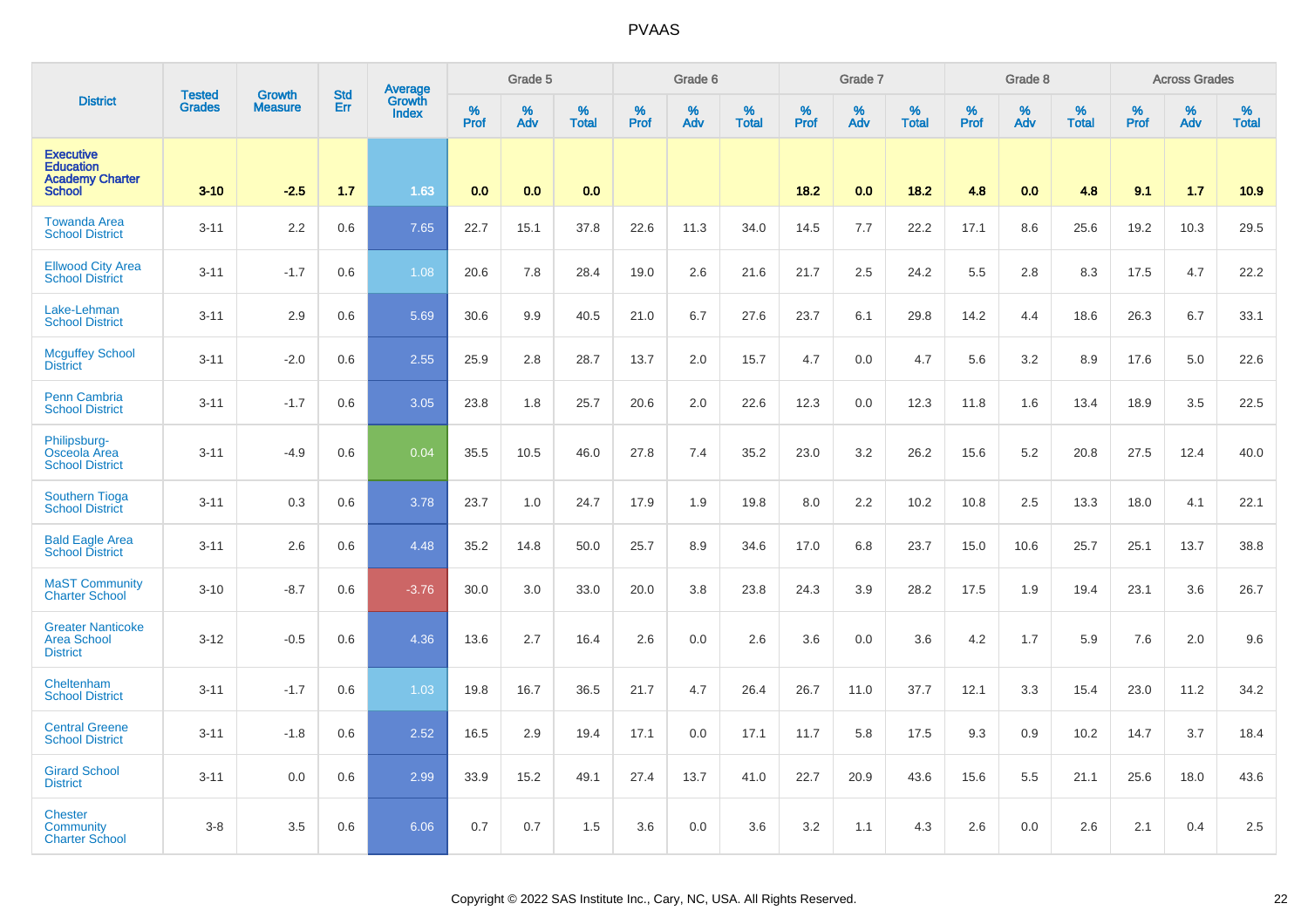|                                                                                 | <b>Tested</b> | <b>Growth</b>  | <b>Std</b> | <b>Average</b><br>Growth |                     | Grade 5  |                   |                  | Grade 6  |                   |                  | Grade 7  |                   |                  | Grade 8     |                   |                  | <b>Across Grades</b> |                   |
|---------------------------------------------------------------------------------|---------------|----------------|------------|--------------------------|---------------------|----------|-------------------|------------------|----------|-------------------|------------------|----------|-------------------|------------------|-------------|-------------------|------------------|----------------------|-------------------|
| <b>District</b>                                                                 | <b>Grades</b> | <b>Measure</b> | Err        | <b>Index</b>             | $\%$<br><b>Prof</b> | %<br>Adv | %<br><b>Total</b> | %<br><b>Prof</b> | %<br>Adv | %<br><b>Total</b> | %<br><b>Prof</b> | %<br>Adv | %<br><b>Total</b> | %<br><b>Prof</b> | $\%$<br>Adv | %<br><b>Total</b> | %<br><b>Prof</b> | %<br>Adv             | %<br><b>Total</b> |
| <b>Executive</b><br><b>Education</b><br><b>Academy Charter</b><br><b>School</b> | $3 - 10$      | $-2.5$         | 1.7        | 1.63                     | 0.0                 | 0.0      | 0.0               |                  |          |                   | 18.2             | 0.0      | 18.2              | 4.8              | 0.0         | 4.8               | 9.1              | 1.7                  | 10.9              |
| Loyalsock<br><b>Township School</b><br><b>District</b>                          | $3 - 12$      | 3.7            | 0.6        | 7.24                     | 33.0                | 18.3     | 51.3              | 32.6             | 10.2     | 42.9              | 23.4             | 9.4      | 32.8              | 27.0             | 9.0         | 36.0              | 31.1             | 13.2                 | 44.4              |
| John B. Stetson<br><b>Charter School</b>                                        | $5-8$         | 0.5            | 0.6        | 4.84                     | 1.6                 | 0.0      | 1.6               | 0.8              | 0.0      | 0.8               | 0.0              | 0.0      | 0.0               | 0.0              | 0.0         | 0.0               | 0.4              | 0.0                  | 0.4               |
| <b>Mount Carmel</b><br><b>Area School</b><br><b>District</b>                    | $3 - 11$      | 0.2            | 0.6        | 3.89                     | 10.8                | 2.7      | 13.5              | 12.5             | 7.1      | 19.6              | 13.6             | 3.6      | 17.3              | 8.8              | 2.6         | 11.5              | 12.2             | 4.5                  | 16.7              |
| <b>Panther Valley</b><br><b>School District</b>                                 | $3-12$        | 0.8            | 0.6        | 5.00                     | 11.5                | 1.9      | 13.5              | 10.2             | 1.7      | 11.9              | 11.1             | 1.8      | 13.0              | 4.7              | 0.0         | 4.7               | 12.1             | 1.6                  | 13.6              |
| Southmoreland<br><b>School District</b>                                         | $3 - 11$      | $-3.6$         | 0.6        | 3.41                     | 12.6                | 4.2      | 16.8              | 15.6             | 3.7      | 19.3              | 11.1             | 2.8      | 13.9              | 10.5             | 1.0         | 11.4              | 17.8             | 4.1                  | 21.9              |
| <b>Pequea Valley</b><br><b>School District</b>                                  | $3 - 11$      | 2.4            | 0.6        | 6.27                     | 15.6                | 6.4      | 22.0              | 14.0             | 2.2      | 16.1              | 11.7             | 2.3      | 14.1              | 13.1             | 2.0         | 15.2              | 16.9             | 3.8                  | 20.7              |
| <b>Richland School</b><br><b>District</b>                                       | $3 - 11$      | 3.8            | 0.6        | 6.45                     | 40.8                | 21.4     | 62.1              | 40.4             | 10.6     | 51.1              | 39.8             | 10.9     | 50.8              | 25.5             | 13.2        | 38.7              | 36.6             | 16.5                 | 53.1              |
| <b>Brookville Area</b><br><b>School District</b>                                | $3 - 11$      | 4.3            | 0.6        | 11.53                    | 16.8                | 13.9     | 30.7              | 28.1             | 16.8     | 44.9              | 13.8             | 2.4      | 16.3              | 19.4             | 9.3         | 28.7              | 21.6             | 9.4                  | 31.0              |
| <b>Palmerton Area</b><br><b>School District</b>                                 | $3 - 11$      | 3.0            | 0.6        | 9.28                     | 27.7                | 15.7     | 43.4              | 30.6             | 9.3      | 39.8              | 20.8             | 6.2      | 26.9              | 17.9             | 4.7         | 22.6              | 24.8             | 8.0                  | 32.8              |
| <b>Wyoming Area</b><br><b>School District</b>                                   | $3 - 10$      | $-7.7$         | 0.6        | $-1.00$                  | 22.1                | 8.8      | 31.0              | 4.8              | 1.0      | 5.8               | 9.3              | 3.1      | 12.4              | 7.4              | 1.8         | 9.3               | 14.1             | 4.3                  | 18.4              |
| <b>Wellsboro Area</b><br><b>School District</b>                                 | $3 - 11$      | 3.0            | 0.6        | 6.61                     | 30.4                | 7.0      | 37.4              | 16.2             | 5.0      | 21.2              | 20.5             | 13.7     | 34.2              | 24.5             | 13.3        | 37.8              | 24.3             | 8.8                  | 33.1              |
| <b>Riverside School</b><br><b>District</b>                                      | $3 - 11$      | 4.3            | 0.6        | 7.08                     | 18.6                | 7.8      | 26.5              | 13.1             | 7.1      | 20.2              | 16.5             | 13.6     | 30.1              | 16.4             | 4.6         | 20.9              | 19.2             | 7.7                  | 27.0              |
| <b>Penns Valley Area</b><br><b>School District</b>                              | $3 - 12$      | 5.2            | 0.6        | 10.29                    | 43.9                | 18.4     | 62.2              | 38.8             | 17.5     | 56.3              | 25.7             | 9.5      | 35.2              | 16.0             | 9.4         | 25.5              | 32.5             | 14.3                 | 46.8              |
| <b>Belle Vernon Area</b><br><b>School District</b>                              | $3 - 11$      | $-1.7$         | 0.6        | 1.65                     | 22.5                | 6.3      | 28.8              | 27.6             | 7.8      | 35.3              | 11.0             | 0.9      | 11.9              | 10.6             | 2.4         | 12.9              | 22.3             | 6.8                  | 29.0              |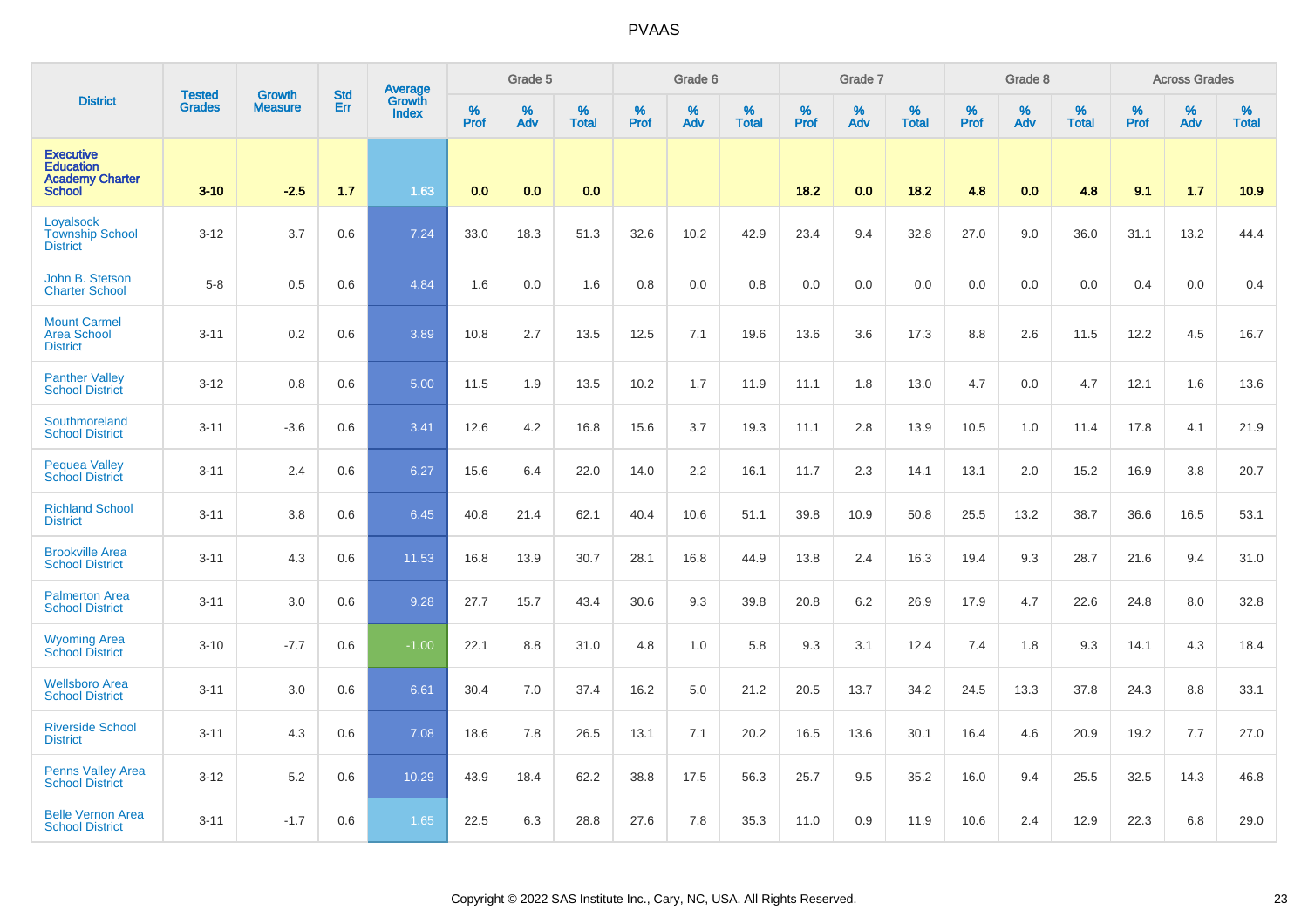|                                                                                                   | <b>Tested</b> | Growth         | <b>Std</b> | Average                |           | Grade 5  |                   |           | Grade 6  |                   |           | Grade 7  |                   |           | Grade 8  |                   |           | <b>Across Grades</b> |                   |
|---------------------------------------------------------------------------------------------------|---------------|----------------|------------|------------------------|-----------|----------|-------------------|-----------|----------|-------------------|-----------|----------|-------------------|-----------|----------|-------------------|-----------|----------------------|-------------------|
| <b>District</b>                                                                                   | <b>Grades</b> | <b>Measure</b> | Err        | Growth<br><b>Index</b> | %<br>Prof | %<br>Adv | %<br><b>Total</b> | %<br>Prof | %<br>Adv | %<br><b>Total</b> | %<br>Prof | %<br>Adv | %<br><b>Total</b> | %<br>Prof | %<br>Adv | %<br><b>Total</b> | %<br>Prof | %<br>Adv             | %<br><b>Total</b> |
| <b>Executive</b><br><b>Education</b><br><b>Academy Charter</b><br><b>School</b>                   | $3 - 10$      | $-2.5$         | 1.7        | 1.63                   | 0.0       | 0.0      | 0.0               |           |          |                   | 18.2      | 0.0      | 18.2              | 4.8       | 0.0      | 4.8               | 9.1       | 1.7                  | 10.9              |
| <b>Troy Area School</b><br><b>District</b>                                                        | $3 - 10$      | $-1.8$         | 0.6        | 0.45                   | 11.1      | 4.0      | 15.2              | 4.0       | 4.0      | 8.0               | 14.1      | 0.0      | 14.1              | 6.8       | 0.8      | 7.7               | 11.9      | 2.1                  | 14.0              |
| <b>Cambria Heights</b><br><b>School District</b>                                                  | $3 - 10$      | $-2.3$         | 0.6        | $-0.70$                | 23.3      | 4.4      | 27.8              | 16.8      | 0.0      | 16.8              | 13.5      | 1.0      | 14.6              | 4.4       | 0.9      | 5.3               | 18.3      | 2.8                  | 21.2              |
| <b>Oley Valley School</b><br><b>District</b>                                                      | $3 - 11$      | 0.7            | 0.6        | 2.38                   | 19.8      | 5.0      | 24.8              | 30.8      | 11.2     | 42.1              | 19.0      | 7.8      | 26.7              | 12.8      | 2.3      | 15.1              | 25.2      | 6.6                  | 31.8              |
| <b>Uniontown Area</b><br><b>School District</b>                                                   | $3 - 11$      | $-4.0$         | 0.6        | $-0.51$                | 17.1      | 3.8      | 21.0              | 18.7      | 3.7      | 22.4              | 6.5       | 0.9      | 7.5               | 0.0       | 0.0      | 0.0               | 15.0      | 4.4                  | 19.3              |
| <b>Karns City Area</b><br><b>School District</b>                                                  | $3 - 11$      | 3.6            | 0.6        | 5.98                   | 23.6      | 9.0      | 32.6              | 29.6      | 1.1      | 30.7              | 22.4      | 3.4      | 25.9              | 16.8      | 3.7      | 20.6              | 24.0      | 3.2                  | 27.2              |
| <b>Mohawk Area</b><br><b>School District</b>                                                      | $3 - 11$      | 1.9            | 0.6        | 3.98                   | 26.2      | 4.8      | 31.1              | 19.2      | 13.8     | 33.0              | 27.4      | 11.8     | 39.2              | 22.8      | 8.7      | 31.5              | 27.0      | 10.4                 | 37.4              |
| <b>The Philadelphia</b><br><b>Charter School for</b><br><b>Arts and Sciences</b><br>at HR Edmunds | $3 - 8$       | 1.7            | 0.6        | 4.09                   | 6.4       | 0.0      | 6.4               | 0.0       | 0.0      | 0.0               | 2.1       | 0.0      | 2.1               | 2.2       | 0.0      | 2.2               | 2.1       | 0.2                  | 2.3               |
| <b>Western Wayne</b><br><b>School District</b>                                                    | $3 - 11$      | $-2.5$         | 0.6        | 0.99                   | 28.3      | 9.4      | 37.7              | 18.7      | 0.9      | 19.6              | 21.6      | 2.9      | 24.5              | 14.1      | 5.4      | 19.6              | 23.6      | 9.6                  | 33.2              |
| <b>South Park School</b><br><b>District</b>                                                       | $3 - 11$      | 3.3            | 0.6        | 5.37                   | 33.3      | 11.9     | 45.2              | 27.8      | 11.3     | 39.2              | 21.8      | 16.8     | 38.7              | 24.0      | 8.6      | 32.7              | 28.8      | 10.4                 | 39.2              |
| <b>Tulpehocken Area</b><br><b>School District</b>                                                 | $3 - 12$      | $-1.2$         | 0.6        | 1.70                   | 29.9      | 18.4     | 48.3              | 15.7      | 11.8     | 27.4              | 18.4      | 5.8      | 24.3              | 14.3      | 2.7      | 17.0              | 21.6      | 11.0                 | 32.6              |
| Northwestern<br><b>School District</b>                                                            | $3 - 11$      | $-6.8$         | 0.6        | $-3.84$                | 34.7      | 6.3      | 41.0              | 21.8      | 1.2      | 23.0              | 16.8      | 7.5      | 24.3              | 9.1       | 1.8      | 10.9              | 25.1      | 6.0                  | 31.1              |
| <b>New Brighton Area</b><br><b>School District</b>                                                | $3 - 11$      | $-2.4$         | 0.6        | 1.31                   | 18.0      | 1.1      | 19.1              | 7.9       | 0.0      | 7.9               | 8.9       | 3.0      | 11.9              | 4.8       | 1.0      | 5.8               | 11.1      | 1.9                  | 13.0              |
| <b>Big Beaver Falls</b><br>Area School<br><b>District</b>                                         | $3 - 11$      | $-1.7$         | 0.6        | 1.44                   | 19.6      | 2.0      | 21.6              | 5.4       | 0.9      | 6.4               | 8.3       | 1.0      | 9.4               | 1.0       | 1.0      | 2.1               | 12.5      | 1.1                  | 13.6              |
| <b>Charleroi School</b><br><b>District</b>                                                        | $3 - 11$      | $-4.8$         | 0.6        | 2.44                   | 10.8      | 1.0      | 11.8              | 13.1      | 0.0      | 13.1              | 8.5       | 3.8      | 12.3              | 11.6      | 1.0      | 12.6              | 12.5      | 2.4                  | 14.9              |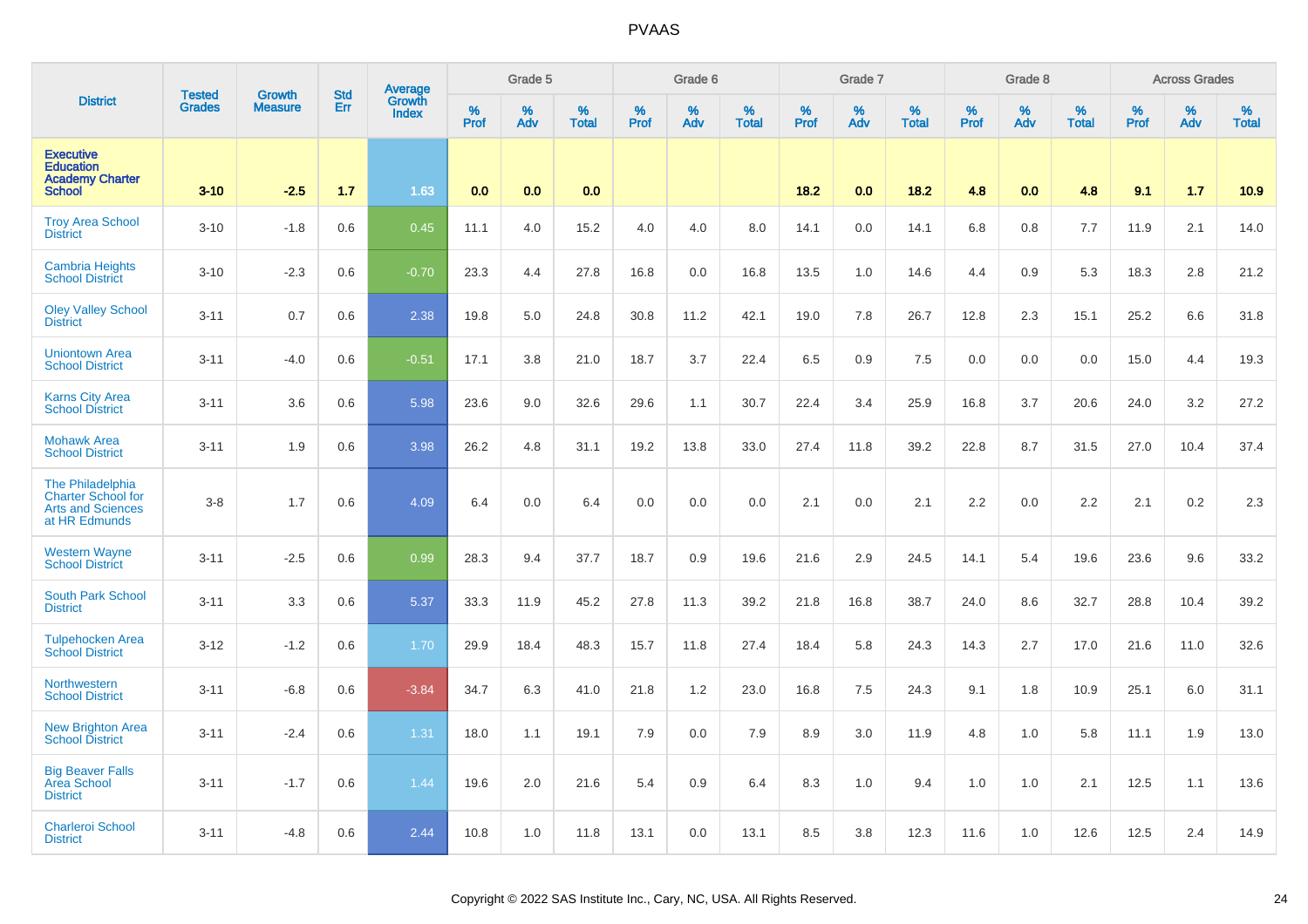|                                                                                 |                                |                                 | <b>Std</b> | Average                       |              | Grade 5  |                   |           | Grade 6  |                   |           | Grade 7  |                   |           | Grade 8  |                   |           | <b>Across Grades</b> |                   |
|---------------------------------------------------------------------------------|--------------------------------|---------------------------------|------------|-------------------------------|--------------|----------|-------------------|-----------|----------|-------------------|-----------|----------|-------------------|-----------|----------|-------------------|-----------|----------------------|-------------------|
| <b>District</b>                                                                 | <b>Tested</b><br><b>Grades</b> | <b>Growth</b><br><b>Measure</b> | Err        | <b>Growth</b><br><b>Index</b> | $\%$<br>Prof | %<br>Adv | %<br><b>Total</b> | %<br>Prof | %<br>Adv | %<br><b>Total</b> | %<br>Prof | %<br>Adv | %<br><b>Total</b> | %<br>Prof | %<br>Adv | %<br><b>Total</b> | %<br>Prof | %<br>Adv             | %<br><b>Total</b> |
| <b>Executive</b><br><b>Education</b><br><b>Academy Charter</b><br><b>School</b> | $3 - 10$                       | $-2.5$                          | 1.7        | 1.63                          | 0.0          | 0.0      | 0.0               |           |          |                   | 18.2      | 0.0      | 18.2              | 4.8       | 0.0      | 4.8               | 9.1       | $1.7$                | 10.9              |
| New Hope-<br>Solebury School<br><b>District</b>                                 | $3 - 11$                       | 4.2                             | 0.6        | 6.75                          | 40.4         | 25.5     | 66.0              | 41.2      | 11.8     | 52.9              | 25.5      | 17.0     | 42.6              | 37.6      | 19.3     | 56.9              | 36.8      | 21.0                 | 57.8              |
| Pen Argyl Area<br><b>School District</b>                                        | $3 - 12$                       | 0.7                             | 0.6        | 1.46                          | 27.3         | 12.5     | 39.8              | 26.8      | 0.0      | 26.8              | 17.1      | 5.4      | 22.5              | 14.8      | 5.9      | 20.8              | 23.5      | 8.4                  | 32.0              |
| <b>Palisades School</b><br><b>District</b>                                      | $3 - 11$                       | 1.0                             | 0.6        | 4.66                          | 33.3         | 16.7     | 50.0              | 27.6      | 4.1      | 31.6              | 32.4      | 6.9      | 39.2              | 19.3      | 1.1      | 20.4              | 31.4      | 13.6                 | 45.0              |
| <b>Wattsburg Area</b><br><b>School District</b>                                 | $3 - 11$                       | 4.1                             | 0.6        | 6.55                          | 25.0         | 18.2     | 43.2              | 27.2      | 17.4     | 44.6              | 19.6      | 7.6      | 27.2              | 31.7      | 12.9     | 44.6              | 26.7      | 12.5                 | 39.2              |
| <b>Riverside Beaver</b><br><b>County School</b><br><b>District</b>              | $3 - 11$                       | 1.0                             | 0.6        | 4.05                          | 21.9         | 12.5     | 34.4              | 23.8      | 4.0      | 27.7              | 22.8      | 10.1     | 32.9              | 25.5      | 3.2      | 28.7              | 28.3      | 10.4                 | 38.7              |
| <b>Warrior Run</b><br><b>School District</b>                                    | $3 - 11$                       | $-0.7$                          | 0.6        | 1.21                          | 29.0         | 17.1     | 46.0              | 25.7      | 1.8      | 27.5              | 16.8      | 11.2     | 28.0              | 15.6      | 12.2     | 27.8              | 23.2      | 10.7                 | 34.0              |
| Annville-Cleona<br><b>School District</b>                                       | $3 - 12$                       | 0.4                             | 0.6        | 3.81                          | 33.8         | 12.5     | 46.2              | 16.7      | 2.1      | 18.8              | 29.1      | 11.8     | 40.9              | 27.8      | 9.3      | 37.0              | 27.5      | 9.4                  | 36.9              |
| <b>Chestnut Ridge</b><br><b>School District</b>                                 | $3 - 12$                       | 4.2                             | 0.6        | 7.56                          | 30.4         | 6.5      | 37.0              | 22.2      | 3.7      | 25.9              | 36.8      | 4.2      | 41.0              | 18.4      | 10.2     | 28.6              | 26.7      | 9.7                  | 36.4              |
| <b>Bloomsburg Area</b><br><b>School District</b>                                | $3 - 10$                       | 1.2                             | 0.6        | 3.43                          | 25.0         | 13.0     | 38.0              | 16.7      | 3.3      | 20.0              | 14.7      | 3.9      | 18.6              | 16.8      | 9.9      | 26.7              | 21.5      | 8.7                  | 30.2              |
| <b>Maritime Academy</b><br><b>Charter School</b>                                | $3 - 10$                       | $-3.7$                          | 0.6        | 1.10                          | 3.5          | 1.2      | 4.7               | 1.2       | 3.6      | 4.8               | 7.9       | 5.6      | 13.5              | 3.3       | 0.0      | 3.3               | 4.6       | 2.1                  | 6.7               |
| New Kensington-<br><b>Arnold School</b><br><b>District</b>                      | $3 - 11$                       | $-1.9$                          | 0.6        | 6.23                          | 9.1          | 0.9      | 10.0              | 12.5      | 5.8      | 18.3              | 4.4       | 0.0      | 4.4               | 1.2       | 0.0      | 1.2               | 11.4      | 2.6                  | 14.0              |
| <b>Blairsville-</b><br><b>Saltsburg School</b><br><b>District</b>               | $3 - 11$                       | $-2.7$                          | 0.6        | 2.20                          | 28.9         | 20.6     | 49.5              | 15.4      | 9.9      | 25.3              | 19.4      | 8.2      | 27.6              | 18.8      | 8.2      | 27.1              | 22.2      | 12.6                 | 34.8              |
| <b>Freire Charter</b><br><b>School</b>                                          | $5 - 11$                       | 1.2                             | 0.6        | 3.54                          | 0.0          | 0.0      | 0.0               | 1.5       | 0.0      | 1.5               | 3.0       | 0.0      | 3.0               | 7.6       | 0.0      | 7.6               | 3.3       | 0.0                  | 3.3               |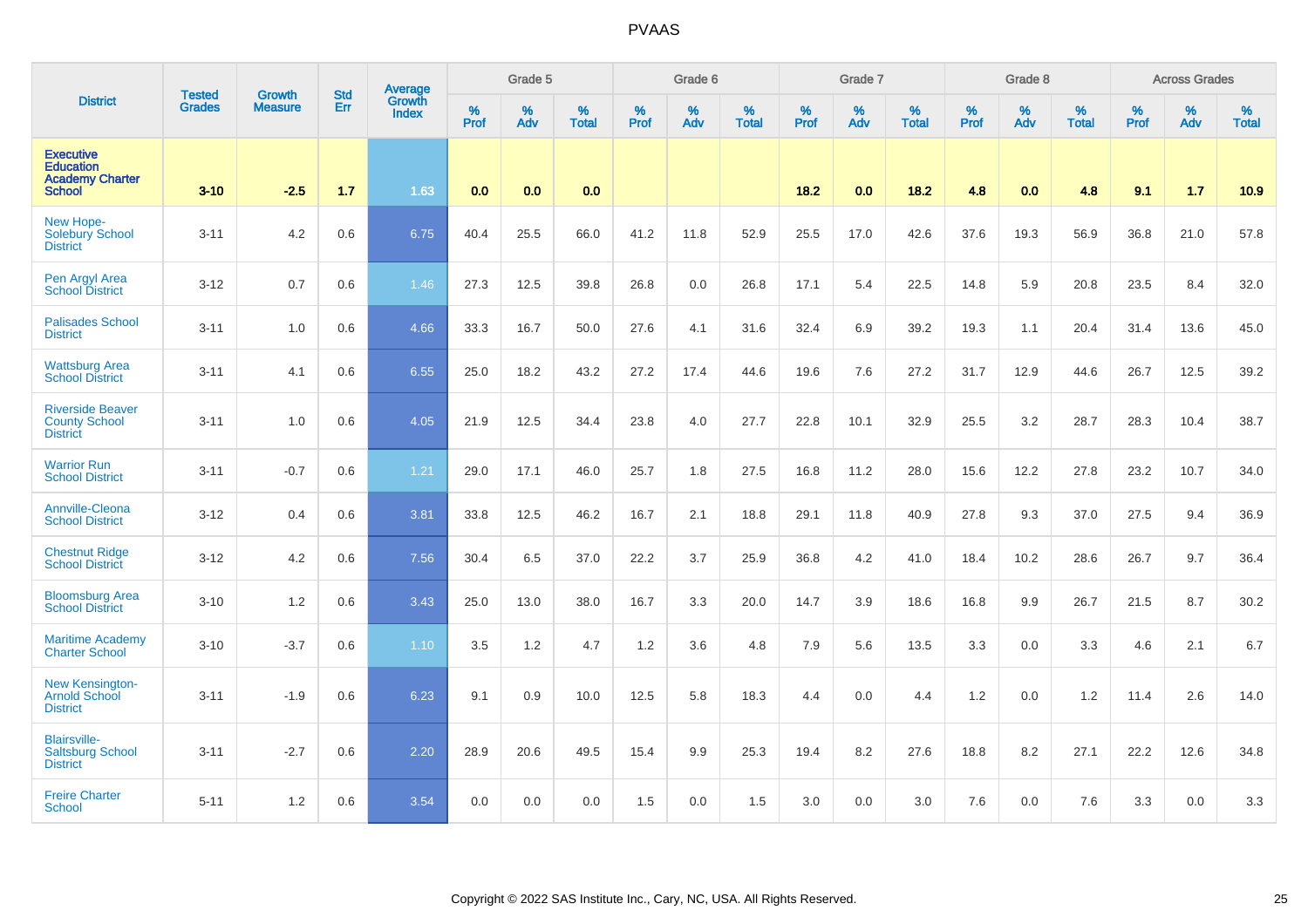|                                                                                 | <b>Tested</b> | Growth         | <b>Std</b> | <b>Average</b><br>Growth |           | Grade 5  |                   |           | Grade 6  |                   |           | Grade 7  |                   |           | Grade 8  |                   |           | <b>Across Grades</b> |                   |
|---------------------------------------------------------------------------------|---------------|----------------|------------|--------------------------|-----------|----------|-------------------|-----------|----------|-------------------|-----------|----------|-------------------|-----------|----------|-------------------|-----------|----------------------|-------------------|
| <b>District</b>                                                                 | <b>Grades</b> | <b>Measure</b> | Err        | <b>Index</b>             | %<br>Prof | %<br>Adv | %<br><b>Total</b> | %<br>Prof | %<br>Adv | %<br><b>Total</b> | %<br>Prof | %<br>Adv | %<br><b>Total</b> | %<br>Prof | %<br>Adv | %<br><b>Total</b> | %<br>Prof | %<br>Adv             | %<br><b>Total</b> |
| <b>Executive</b><br><b>Education</b><br><b>Academy Charter</b><br><b>School</b> | $3 - 10$      | $-2.5$         | 1.7        | 1.63                     | 0.0       | 0.0      | 0.0               |           |          |                   | 18.2      | 0.0      | 18.2              | 4.8       | 0.0      | 4.8               | 9.1       | 1.7                  | 10.9              |
| <b>Westmont Hilltop</b><br><b>School District</b>                               | $3 - 11$      | 2.7            | 0.6        | 6.24                     | 28.0      | 11.0     | 39.0              | 18.4      | 8.2      | 26.5              | 22.2      | 6.2      | 28.4              | 26.1      | 8.7      | 34.8              | 24.1      | 11.7                 | 35.7              |
| <b>Wyalusing Area</b><br><b>School District</b>                                 | $3 - 12$      | 1.6            | 0.6        | 7.67                     | 12.0      | 4.8      | 16.9              | 17.8      | 4.0      | 21.8              | 14.6      | 7.9      | 22.5              | 9.6       | 1.0      | 10.6              | 16.5      | 5.1                  | 21.5              |
| Salisbury<br><b>Township School</b><br><b>District</b>                          | $3 - 11$      | $-2.3$         | 0.6        | 0.96                     | 14.9      | 8.5      | 23.4              | 14.3      | 2.2      | 16.5              | 13.0      | 1.1      | 14.1              | 17.2      | 3.4      | 20.7              | 18.4      | 6.3                  | 24.7              |
| <b>Bellwood-Antis</b><br><b>School District</b>                                 | $3 - 10$      | 2.2            | 0.6        | 5.68                     | 18.9      | 4.4      | 23.3              | 12.4      | 9.0      | 21.4              | 29.4      | 15.3     | 44.7              | 14.1      | 6.5      | 20.6              | 21.6      | 9.9                  | 31.5              |
| <b>Lakeland School</b><br><b>District</b>                                       | $3 - 11$      | $-2.1$         | 0.6        | 0.56                     | 29.3      | 2.7      | 32.0              | 25.5      | 6.4      | 31.9              | 26.9      | 4.8      | 31.7              | 5.7       | 0.0      | 5.7               | 24.0      | 5.5                  | 29.5              |
| <b>First Philadelphia</b><br>Preparatory<br><b>Charter School</b>               | $3 - 8$       | $-2.3$         | 0.6        | 1.67                     | 1.2       | 0.0      | 1.2               | 1.1       | 0.0      | 1.1               | 1.3       | 0.0      | 1.3               | 4.0       | 0.0      | 4.0               | 2.4       | 0.0                  | 2.4               |
| Pennsylvania<br><b>Virtual Charter</b><br><b>School</b>                         | $3 - 11$      | 3.5            | 0.6        | 6.19                     | 20.8      | 3.8      | 24.5              | 17.6      | 3.3      | 20.9              | 10.1      | 6.1      | 16.2              | 14.8      | 5.7      | 20.4              | 18.4      | 5.2                  | 23.5              |
| <b>Carbondale Area</b><br><b>School District</b>                                | $3 - 10$      | 1.1            | 0.6        | 5.95                     | 10.3      | 1.2      | 11.5              | 4.2       | 0.0      | 4.2               | 4.8       | 3.6      | 8.4               | 13.9      | 0.0      | 13.9              | 9.4       | 0.8                  | 10.1              |
| <b>South Williamsport</b><br><b>Area School</b><br><b>District</b>              | $3 - 10$      | $-0.6$         | 0.6        | 3.18                     | 20.4      | 1.1      | 21.5              | 25.8      | 4.5      | 30.3              | 15.5      | 2.4      | 17.9              | 15.1      | 0.0      | 15.1              | 20.2      | 2.8                  | 23.0              |
| Catasauqua Area<br><b>School District</b>                                       | $3 - 12$      | 1.1            | 0.6        | 2.87                     | 12.0      | 5.4      | 17.4              | 22.7      | 4.0      | 26.7              | 9.8       | 4.9      | 14.7              | 8.9       | 3.3      | 12.2              | 15.4      | 4.4                  | 19.8              |
| <b>Northern Lehigh</b><br><b>School District</b>                                | $3 - 12$      | $-2.6$         | 0.7        | 0.19                     | 22.7      | 6.2      | 28.9              | 13.8      | 0.0      | 13.8              | 15.0      | 1.7      | 16.7              | 12.5      | 0.0      | 12.5              | 18.6      | 3.9                  | 22.5              |
| <b>Southern Columbia</b><br><b>Area School</b><br><b>District</b>               | $3 - 11$      | 1.8            | 0.7        | 7.30                     | 34.7      | 9.7      | 44.4              | 18.8      | 5.2      | 24.0              | 29.0      | 14.0     | 43.0              | 15.4      | 2.2      | 17.6              | 28.0      | 10.6                 | 38.6              |
| <b>Marion Center</b><br><b>Area School</b><br><b>District</b>                   | $3 - 10$      | 0.9            | 0.7        | 5.76                     | 24.4      | 7.7      | 32.0              | 37.2      | 11.8     | 49.0              | 19.0      | 10.7     | 29.8              | 22.6      | 8.6      | 31.2              | 27.9      | 10.6                 | 38.4              |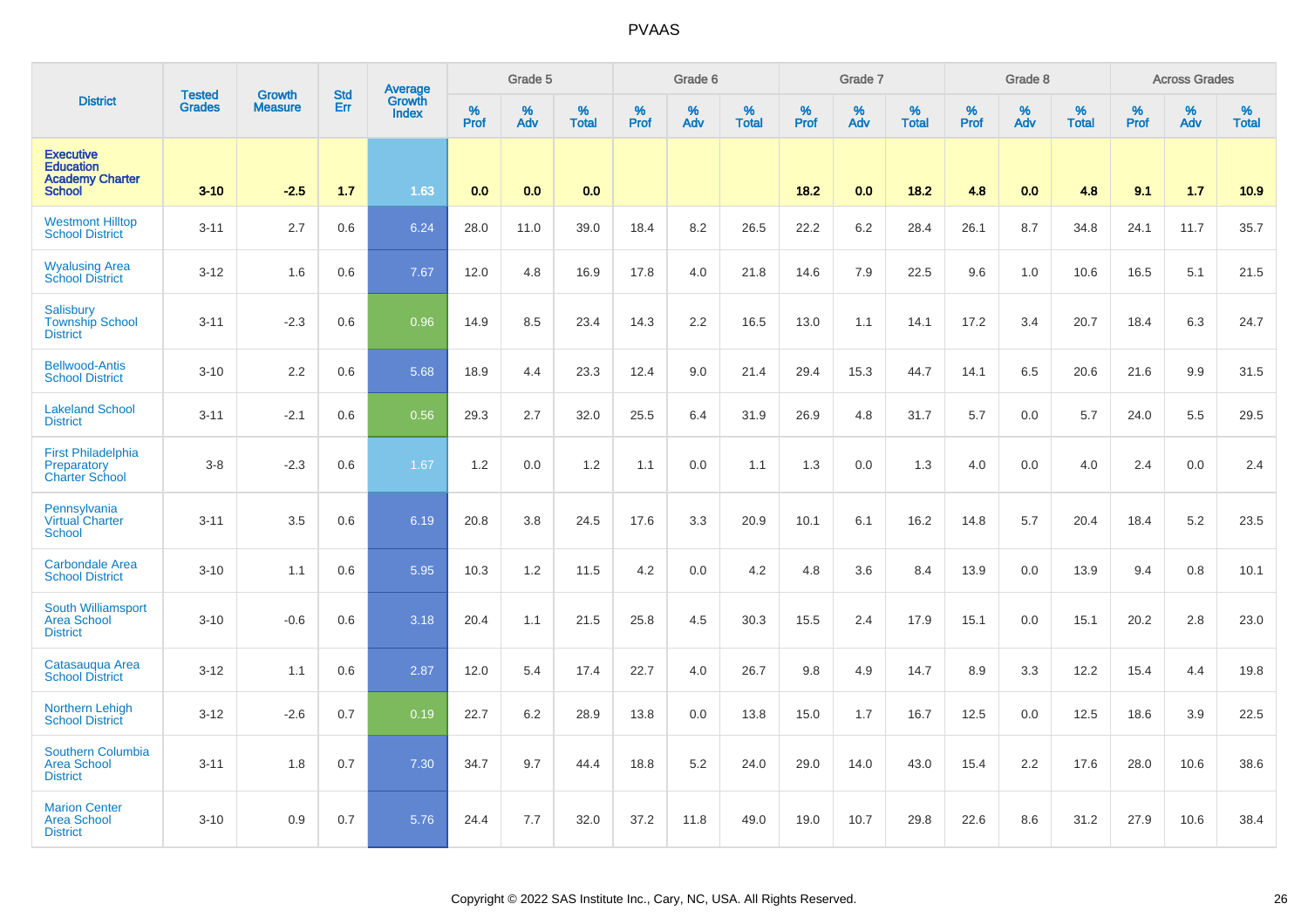|                                                                                 | <b>Tested</b> | <b>Growth</b>  | <b>Std</b> | Average<br>Growth |           | Grade 5  |                   |           | Grade 6  |                   |           | Grade 7  |                   |                  | Grade 8  |                   |           | <b>Across Grades</b> |                   |
|---------------------------------------------------------------------------------|---------------|----------------|------------|-------------------|-----------|----------|-------------------|-----------|----------|-------------------|-----------|----------|-------------------|------------------|----------|-------------------|-----------|----------------------|-------------------|
| <b>District</b>                                                                 | <b>Grades</b> | <b>Measure</b> | Err        | <b>Index</b>      | %<br>Prof | %<br>Adv | %<br><b>Total</b> | %<br>Prof | %<br>Adv | %<br><b>Total</b> | %<br>Prof | %<br>Adv | %<br><b>Total</b> | %<br><b>Prof</b> | %<br>Adv | %<br><b>Total</b> | %<br>Prof | %<br>Adv             | %<br><b>Total</b> |
| <b>Executive</b><br><b>Education</b><br><b>Academy Charter</b><br><b>School</b> | $3 - 10$      | $-2.5$         | 1.7        | 1.63              | 0.0       | 0.0      | 0.0               |           |          |                   | 18.2      | 0.0      | 18.2              | 4.8              | 0.0      | 4.8               | 9.1       | 1.7                  | 10.9              |
| <b>Elk Lake School</b><br><b>District</b>                                       | $3 - 11$      | 1.9            | 0.7        | 7.96              | 17.5      | 3.8      | 21.2              | 35.8      | 12.6     | 48.4              | 11.4      | 3.4      | 14.8              | 8.5              | 4.9      | 13.4              | 21.4      | 7.2                  | 28.5              |
| <b>Greenville Area</b><br><b>School District</b>                                | $3 - 11$      | 0.3            | 0.7        | 2.17              | 34.4      | 4.4      | 38.9              | 19.2      | 5.1      | 24.4              | 16.7      | 5.9      | 22.6              | 10.0             | 2.5      | 12.5              | 23.6      | 5.4                  | 29.1              |
| <b>Camp Hill School</b><br><b>District</b>                                      | $3 - 12$      | $-2.0$         | 0.7        | $-0.33$           | 40.7      | 27.2     | 67.9              | 24.0      | 4.0      | 28.0              | 17.6      | 9.9      | 27.5              | 22.0             | 3.7      | 25.7              | 30.7      | 15.4                 | 46.1              |
| <b>Freedom Area</b><br><b>School District</b>                                   | $3 - 11$      | $-0.8$         | 0.7        | 1.59              | 13.6      | 3.7      | 17.3              | 21.4      | 2.4      | 23.8              | 18.6      | 2.9      | 21.6              | 10.7             | 1.3      | 12.0              | 17.8      | 3.7                  | 21.6              |
| <b>Northampton Area</b><br><b>School District</b>                               | $3 - 11$      | $-3.1$         | 0.7        | 0.02              | 28.5      | 9.3      | 37.8              | 23.7      | 5.3      | 29.0              | 18.7      | 5.3      | 24.0              | 13.3             | 1.7      | 15.0              | 29.6      | 9.8                  | 39.4              |
| 21st Century Cyber<br>Charter School                                            | $6 - 12$      | $-3.4$         | 0.7        | $-1.54$           |           |          |                   | 19.1      | 9.1      | 28.2              | 21.6      | 6.0      | 27.6              | 11.3             | 3.3      | 14.7              | 17.0      | 5.8                  | 22.8              |
| <b>Richard Allen</b><br>Preparatory<br><b>Charter School</b>                    | $5 - 8$       | 0.8            | 0.7        | 3.33              | 0.0       | 0.0      | 0.0               | 1.0       | 0.0      | 1.0               | 1.8       | 0.9      | 2.7               | 0.9              | 0.0      | 0.9               | 1.1       | 0.3                  | 1.4               |
| <b>Iroquois School</b><br><b>District</b>                                       | $3 - 11$      | 2.5            | 0.7        | 5.99              | 36.7      | 10.1     | 46.8              | 20.7      | 17.1     | 37.8              | 11.5      | 9.4      | 20.8              | 21.0             | 6.0      | 27.0              | 23.5      | 11.1                 | 34.6              |
| <b>Carlynton School</b><br><b>District</b>                                      | $3 - 11$      | $-1.3$         | 0.7        | 0.95              | 16.3      | 10.9     | 27.2              | 35.7      | 7.1      | 42.9              | 9.5       | 3.8      | 13.3              | 11.7             | 0.0      | 11.7              | 20.9      | 6.7                  | 27.6              |
| <b>Dunmore School</b><br><b>District</b>                                        | $3 - 11$      | $-0.4$         | 0.7        | 1.48              | 26.4      | 9.7      | 36.1              | 20.9      | 2.2      | 23.1              | 10.4      | 0.9      | 11.3              | 9.5              | 3.6      | 13.1              | 18.9      | 6.1                  | 25.0              |
| <b>Ligonier Valley</b><br><b>School District</b>                                | $3 - 11$      | $-3.6$         | 0.7        | 1.35              | 14.6      | 3.7      | 18.3              | 16.5      | 0.0      | 16.5              | 12.3      | 0.0      | 12.3              | 6.9              | 0.0      | 6.9               | 17.2      | 2.9                  | 20.0              |
| <b>Everett Area</b><br><b>School District</b>                                   | $3 - 11$      | $-1.4$         | 0.7        | 1.92              | 27.6      | 6.9      | 34.5              | 19.8      | 2.3      | 22.1              | 13.9      | 1.0      | 14.8              | 10.7             | 6.7      | 17.3              | 19.7      | 5.5                  | 25.2              |
| <b>Neshannock</b><br><b>Township School</b><br><b>District</b>                  | $3 - 10$      | $-3.2$         | 0.7        | 0.96              | 26.7      | 15.6     | 42.2              | 30.9      | 13.2     | 44.1              | 20.0      | 7.0      | 27.0              | 15.6             | 3.9      | 19.5              | 23.6      | 9.2                  | 32.8              |
| <b>Mount Union Area</b><br><b>School District</b>                               | $3 - 10$      | 3.0            | 0.7        | 5.20              | 11.7      | 4.3      | 16.0              | 12.4      | 0.0      | 12.4              | 13.4      | 2.4      | 15.8              | 0.0              | 1.2      | 1.2               | 12.2      | 3.3                  | 15.5              |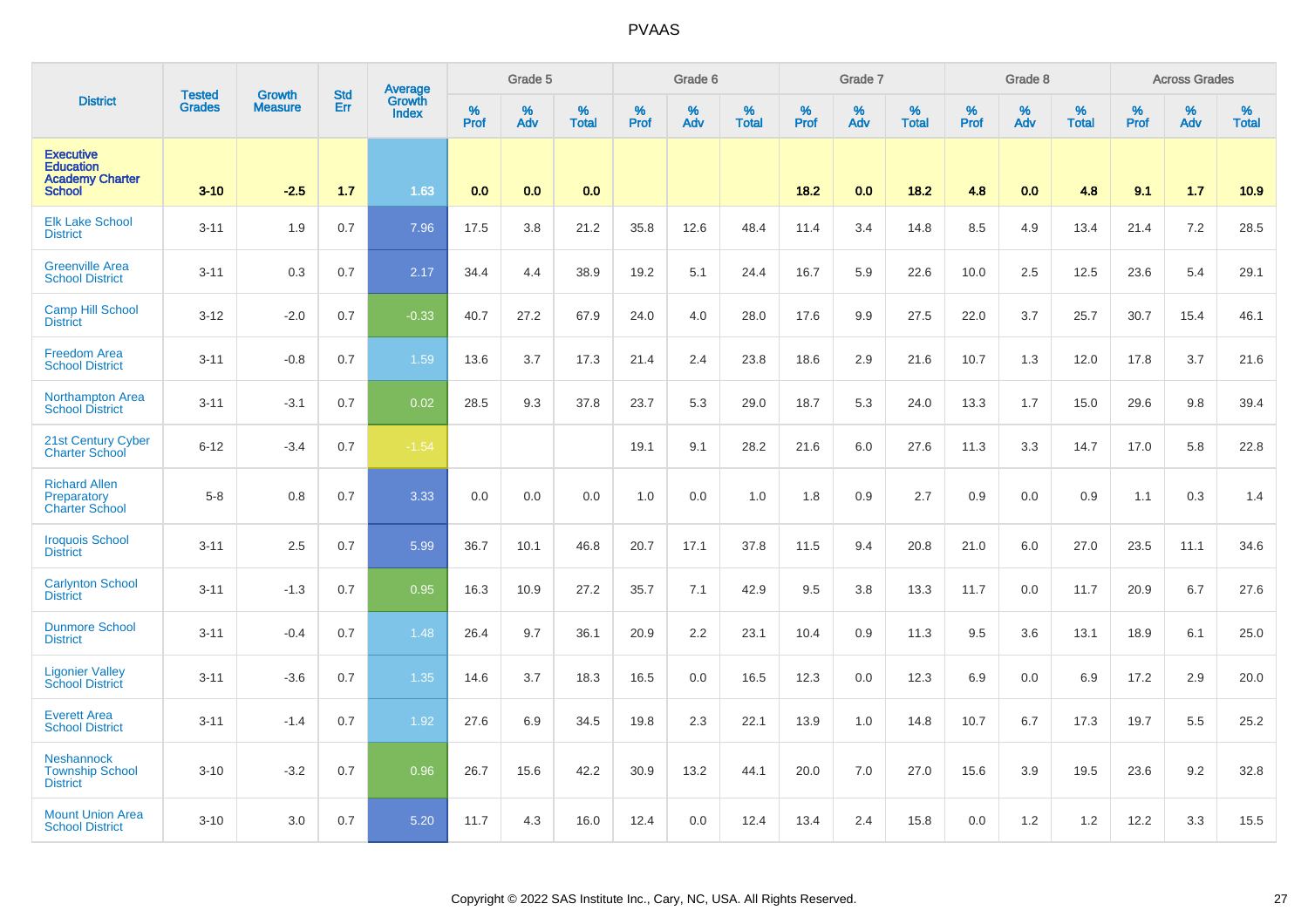|                                                                                 |                                |                                 | <b>Std</b> | Average                       |              | Grade 5  |                   |           | Grade 6  |                   |           | Grade 7  |                   |           | Grade 8  |                   |           | <b>Across Grades</b> |                   |
|---------------------------------------------------------------------------------|--------------------------------|---------------------------------|------------|-------------------------------|--------------|----------|-------------------|-----------|----------|-------------------|-----------|----------|-------------------|-----------|----------|-------------------|-----------|----------------------|-------------------|
| <b>District</b>                                                                 | <b>Tested</b><br><b>Grades</b> | <b>Growth</b><br><b>Measure</b> | Err        | <b>Growth</b><br><b>Index</b> | $\%$<br>Prof | %<br>Adv | %<br><b>Total</b> | %<br>Prof | %<br>Adv | %<br><b>Total</b> | %<br>Prof | %<br>Adv | %<br><b>Total</b> | %<br>Prof | %<br>Adv | %<br><b>Total</b> | %<br>Prof | %<br>Adv             | %<br><b>Total</b> |
| <b>Executive</b><br><b>Education</b><br><b>Academy Charter</b><br><b>School</b> | $3 - 10$                       | $-2.5$                          | 1.7        | 1.63                          | 0.0          | 0.0      | 0.0               |           |          |                   | 18.2      | 0.0      | 18.2              | 4.8       | 0.0      | 4.8               | 9.1       | $1.7$                | 10.9              |
| <b>East Allegheny</b><br><b>School District</b>                                 | $3 - 11$                       | $-3.9$                          | 0.7        | $-0.28$                       | 9.1          | 3.4      | 12.5              | 8.5       | 2.4      | 11.0              | 13.8      | 0.0      | 13.8              | 5.8       | 0.0      | 5.8               | 9.0       | 2.1                  | 11.1              |
| Wissahickon<br><b>Charter School</b>                                            | $3-8$                          | $-0.8$                          | 0.7        | 4.54                          | 0.0          | 0.0      | 0.0               | 2.4       | 0.0      | 2.4               | 3.7       | 0.0      | 3.7               | 1.5       | 0.0      | 1.5               | 4.0       | $0.2\,$              | 4.2               |
| Environmental<br><b>Charter School At</b><br><b>Frick Park</b>                  | $3-9$                          | $-0.2$                          | 0.7        | 3.70                          | 18.2         | 10.4     | 28.6              | 17.0      | 4.3      | 21.3              | 16.3      | 10.9     | 27.2              | 10.0      | 4.3      | 14.3              | 22.6      | 13.4                 | 36.0              |
| <b>Schuylkill Haven</b><br>Area School<br><b>District</b>                       | $3 - 11$                       | $-3.0$                          | 0.7        | 2.62                          | 11.9         | 1.2      | 13.1              | 4.9       | 1.2      | 6.2               | 20.0      | 4.2      | 24.2              | 5.8       | 0.0      | 5.8               | 17.6      | 5.5                  | 23.1              |
| <b>Cranberry Area</b><br><b>School District</b>                                 | $3 - 12$                       | 0.9                             | 0.7        | 2.03                          | 27.3         | 10.4     | 37.7              | 26.0      | 2.1      | 28.1              | 14.7      | 3.2      | 17.9              | 18.7      | 2.7      | 21.3              | 22.6      | 3.9                  | 26.5              |
| <b>Moniteau School</b><br><b>District</b>                                       | $3 - 11$                       | $-2.7$                          | 0.7        | $-0.13$                       | 32.5         | 8.4      | 41.0              | 22.9      | 8.4      | 31.3              | 11.0      | 2.4      | 13.4              | 11.1      | 0.0      | 11.1              | 23.7      | 9.2                  | 32.9              |
| Washington<br><b>School District</b>                                            | $3 - 11$                       | $-2.6$                          | 0.7        | $-0.09$                       | 13.5         | 2.9      | 16.4              | 5.2       | 2.1      | 7.2               | 15.0      | $1.2$    | 16.2              | 0.0       | 1.5      | 1.5               | 11.8      | 3.4                  | 15.2              |
| <b>MaST Community</b><br>Charter School II                                      | $3 - 10$                       | $-8.4$                          | 0.7        | $-4.62$                       | 5.0          | 2.0      | 6.9               | 7.2       | 1.0      | 8.2               | 8.9       | 2.0      | 10.9              |           |          |                   | 12.6      | 3.2                  | 15.8              |
| Pennsylvania<br><b>Distance Learning</b><br><b>Charter School</b>               | $3 - 12$                       | $-1.7$                          | 0.7        | 0.39                          | 6.5          | 0.0      | 6.5               | 1.3       | 0.0      | 1.3               | 4.6       | $1.2\,$  | 5.8               | 2.3       | 0.0      | 2.3               | 5.4       | 0.4                  | 5.8               |
| Independence<br><b>Charter School</b>                                           | $3 - 8$                        | 1.4                             | 0.7        | 5.93                          | 13.7         | 4.1      | 17.8              | 26.8      | 4.9      | 31.7              | 21.0      | 4.9      | 25.9              | 24.1      | 8.6      | 32.8              | 19.7      | 7.2                  | 26.9              |
| <b>Universal Institute</b><br><b>Charter School</b>                             | $3 - 8$                        | $-2.3$                          | 0.7        | 0.12                          | 1.5          | 0.0      | 1.5               | 1.3       | 0.0      | 1.3               | 0.0       | 0.0      | 0.0               | 2.3       | 0.0      | 2.3               | 1.7       | 0.2                  | 2.0               |
| <b>Universal</b><br><b>Creighton Charter</b><br>School                          | $3-8$                          | 1.1                             | 0.7        | 2.15                          | 11.9         | 1.2      | 13.1              | 3.5       | 1.2      | 4.7               | 7.7       | 6.2      | 13.8              | 4.7       | 4.7      | 9.4               | 8.6       | 4.4                  | 13.1              |
| <b>Bristol Borough</b><br><b>School District</b>                                | $3 - 12$                       | $-2.4$                          | 0.7        | $-0.27$                       | 21.3         | 2.7      | 24.0              | 17.8      | 7.8      | 25.6              | 15.0      | 1.2      | 16.2              | 7.6       | 1.3      | 8.9               | 16.2      | 4.2                  | 20.3              |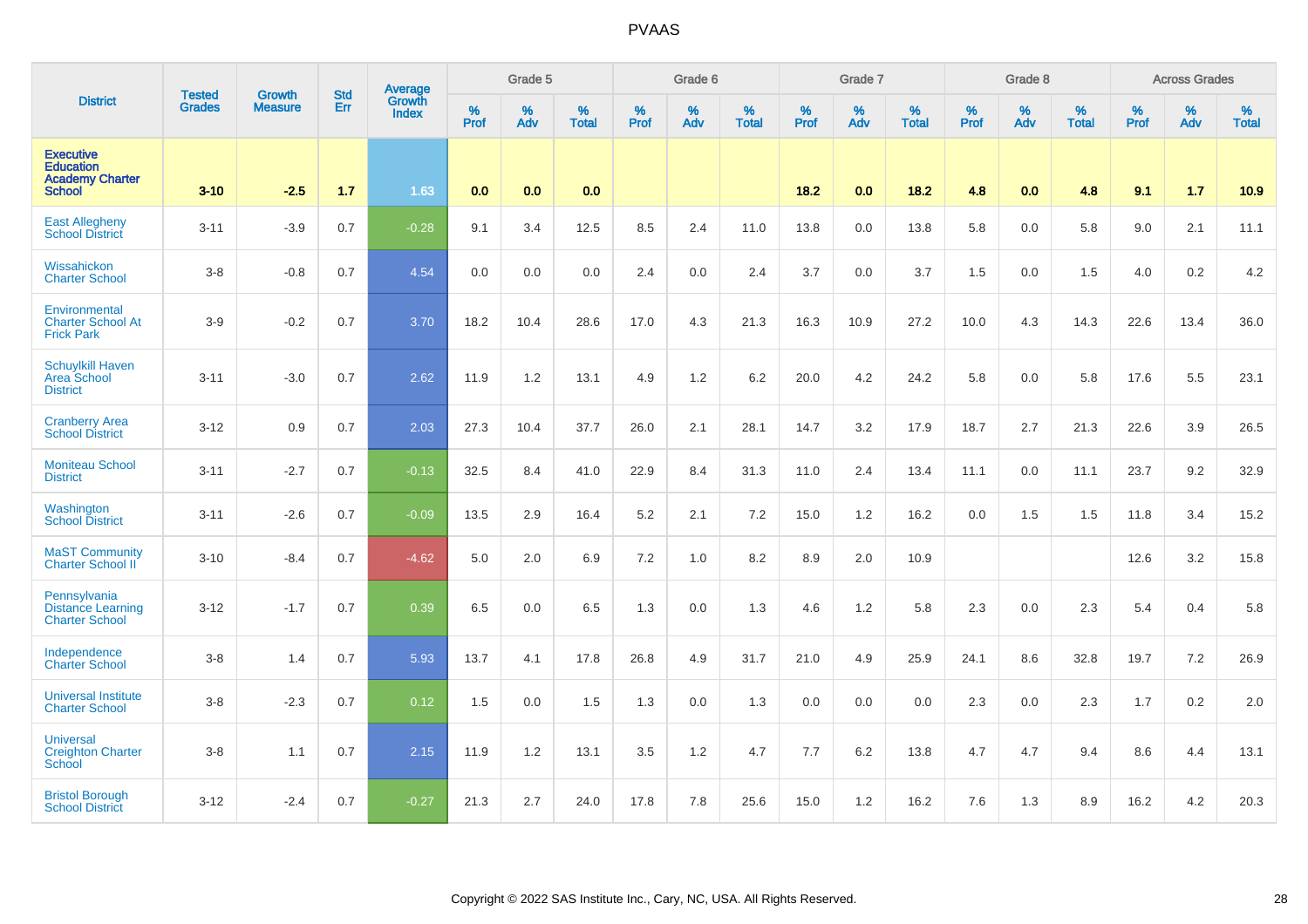|                                                                                 | <b>Tested</b> |                                 | <b>Std</b> | Average                |              | Grade 5  |                   |           | Grade 6  |                   |           | Grade 7  |                   |           | Grade 8  |                   |           | <b>Across Grades</b> |                   |
|---------------------------------------------------------------------------------|---------------|---------------------------------|------------|------------------------|--------------|----------|-------------------|-----------|----------|-------------------|-----------|----------|-------------------|-----------|----------|-------------------|-----------|----------------------|-------------------|
| <b>District</b>                                                                 | <b>Grades</b> | <b>Growth</b><br><b>Measure</b> | Err        | Growth<br><b>Index</b> | $\%$<br>Prof | %<br>Adv | %<br><b>Total</b> | %<br>Prof | %<br>Adv | %<br><b>Total</b> | %<br>Prof | %<br>Adv | %<br><b>Total</b> | %<br>Prof | %<br>Adv | %<br><b>Total</b> | %<br>Prof | %<br>Adv             | %<br><b>Total</b> |
| <b>Executive</b><br><b>Education</b><br><b>Academy Charter</b><br><b>School</b> | $3 - 10$      | $-2.5$                          | 1.7        | 1.63                   | 0.0          | 0.0      | 0.0               |           |          |                   | 18.2      | 0.0      | 18.2              | 4.8       | 0.0      | 4.8               | 9.1       | $1.7$                | 10.9              |
| <b>Shenango Area</b><br><b>School District</b>                                  | $3 - 11$      | 0.1                             | 0.7        | 4.17                   | 25.0         | 7.1      | 32.1              | 40.4      | 8.8      | 49.1              | 16.5      | 1.0      | 17.5              | 14.4      | 1.1      | 15.6              | 22.5      | 7.6                  | 30.1              |
| Apollo-Ridge<br><b>School District</b>                                          | $3 - 12$      | $-2.9$                          | 0.7        | $-0.77$                | 18.8         | 0.0      | 18.8              | 12.0      | 1.2      | 13.2              | 8.5       | 1.2      | 9.8               | 10.4      | 2.6      | 13.0              | 14.8      | 3.0                  | 17.7              |
| <b>Southern</b><br><b>Huntingdon County</b><br><b>School District</b>           | $3 - 11$      | $-2.5$                          | 0.7        | $-0.14$                | 18.8         | 10.1     | 29.0              | 9.0       | 1.3      | 10.3              | 10.1      | 1.1      | 11.2              | 6.1       | 0.0      | 6.1               | 15.5      | 3.9                  | 19.4              |
| <b>Burrell School</b><br><b>District</b>                                        | $3 - 11$      | $-3.1$                          | 0.7        | 1.18                   | 22.5         | 1.8      | 24.3              | 15.4      | 3.8      | 19.2              | 21.5      | 7.6      | 29.1              | 17.2      | 0.0      | 17.2              | 25.3      | 6.1                  | 31.4              |
| Renaissance<br><b>Academy Charter</b><br><b>School</b>                          | $3 - 11$      | $-5.7$                          | 0.7        | $-3.32$                | 16.7         | 11.1     | 27.8              | 19.2      | 4.1      | 23.3              | 20.0      | 1.3      | 21.3              | 10.1      | 7.2      | 17.4              | 18.7      | 5.7                  | 24.4              |
| <b>Chartiers-Houston</b><br><b>School District</b>                              | $3 - 10$      | $-2.5$                          | 0.7        | 1.15                   | 25.6         | 12.2     | 37.8              | 35.1      | 2.6      | 37.7              | 20.5      | 1.3      | 21.8              | 18.3      | 5.6      | 23.9              | 28.7      | 8.2                  | 36.9              |
| <b>Steelton-Highspire</b><br><b>School District</b>                             | $3 - 11$      | 2.5                             | 0.7        | 4.46                   | 2.9          | 0.0      | 2.9               | 0.0       | 0.0      | 0.0               | 0.0       | 0.0      | 0.0               | 0.0       | 0.0      | 0.0               | 0.8       | 0.4                  | 1.3               |
| <b>Bentworth School</b><br><b>District</b>                                      | $3 - 11$      | $-1.7$                          | 0.7        | 1.37                   | 29.9         | 7.8      | 37.7              | 9.6       | 0.0      | 9.6               | 16.9      | 7.8      | 24.7              | 21.2      | 1.5      | 22.7              | 22.6      | 9.6                  | 32.3              |
| <b>Windber Area</b><br><b>School District</b>                                   | $3 - 11$      | $-1.8$                          | 0.7        | 2.80                   | 28.8         | 20.0     | 48.8              | 20.9      | 9.0      | 29.8              | 14.7      | 9.3      | 24.0              | 28.6      | 13.1     | 41.7              | 24.4      | 15.1                 | 39.6              |
| <b>North Star School</b><br><b>District</b>                                     | $3 - 11$      | $-2.8$                          | 0.7        | $-0.18$                | 12.5         | 12.5     | 25.0              | 23.4      | 4.7      | 28.1              | 11.1      | 1.4      | 12.5              | 14.1      | 2.2      | 16.3              | 22.6      | 10.0                 | 32.6              |
| <b>Brockway Area</b><br><b>School District</b>                                  | $3 - 11$      | 2.7                             | 0.7        | 9.15                   | 35.4         | 17.7     | 53.2              | 29.4      | 36.8     | 66.2              | 22.5      | 7.5      | 30.0              | 20.8      | 5.6      | 26.4              | 28.7      | 18.6                 | 47.4              |
| <b>Brentwood</b><br><b>Borough School</b><br><b>District</b>                    | $3 - 11$      | $-2.3$                          | 0.7        | 3.94                   | 25.6         | 4.6      | 30.2              | 8.5       | 2.4      | 11.0              | 9.2       | 0.0      | 9.2               | 19.4      | 1.4      | 20.8              | 19.6      | 5.3                  | 24.9              |
| <b>Lindley Academy</b><br><b>Charter School At</b><br><b>Birney</b>             | $3 - 8$       | $-3.0$                          | 0.7        | 0.43                   | 1.3          | 0.0      | 1.3               | 2.6       | 0.0      | 2.6               | 0.0       | 0.0      | 0.0               | 0.0       | 1.6      | 1.6               | 1.0       | 0.3                  | 1.3               |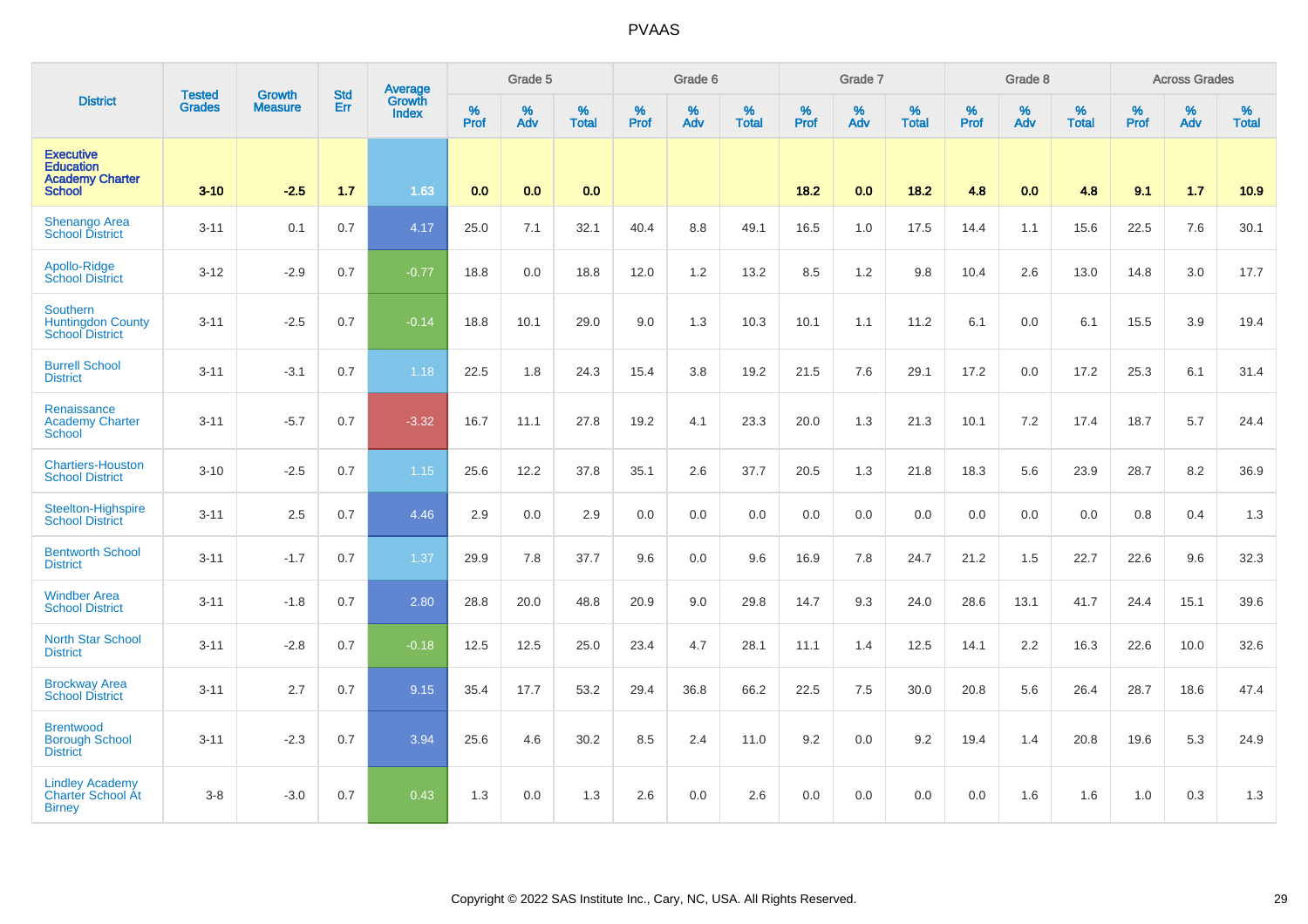|                                                                                 | <b>Tested</b> | <b>Growth</b>  | <b>Std</b> | <b>Average</b><br>Growth |                     | Grade 5  |                   |                  | Grade 6  |                   |                  | Grade 7  |                   |                  | Grade 8  |                   |                  | <b>Across Grades</b> |                   |
|---------------------------------------------------------------------------------|---------------|----------------|------------|--------------------------|---------------------|----------|-------------------|------------------|----------|-------------------|------------------|----------|-------------------|------------------|----------|-------------------|------------------|----------------------|-------------------|
| <b>District</b>                                                                 | <b>Grades</b> | <b>Measure</b> | Err        | <b>Index</b>             | $\%$<br><b>Prof</b> | %<br>Adv | %<br><b>Total</b> | %<br><b>Prof</b> | %<br>Adv | %<br><b>Total</b> | %<br><b>Prof</b> | %<br>Adv | %<br><b>Total</b> | %<br><b>Prof</b> | %<br>Adv | %<br><b>Total</b> | %<br><b>Prof</b> | %<br>Adv             | %<br><b>Total</b> |
| <b>Executive</b><br><b>Education</b><br><b>Academy Charter</b><br><b>School</b> | $3 - 10$      | $-2.5$         | 1.7        | 1.63                     | 0.0                 | 0.0      | 0.0               |                  |          |                   | 18.2             | 0.0      | 18.2              | 4.8              | 0.0      | 4.8               | 9.1              | 1.7                  | 10.9              |
| Northwood<br><b>Academy Charter</b><br><b>School</b>                            | $3-8$         | $-3.7$         | 0.7        | $-0.69$                  | 6.6                 | 1.3      | 7.9               | 5.2              | 0.0      | 5.2               | 8.7              | 1.4      | 10.1              | 10.7             | 1.8      | 12.5              | 6.3              | 0.9                  | 7.2               |
| <b>Montrose Area</b><br><b>School District</b>                                  | $3 - 10$      | 1.4            | 0.7        | 4.16                     | 19.4                | 19.4     | 38.8              | 27.2             | 4.4      | 31.5              | 25.0             | 4.4      | 29.4              | 14.5             | 2.4      | 16.9              | 24.4             | 7.4                  | 31.8              |
| <b>Chichester School</b><br><b>District</b>                                     | $3 - 11$      | $-3.7$         | 0.7        | 1.84                     | 6.7                 | 1.1      | 7.9               | 6.8              | 2.7      | 9.5               | 5.0              | 6.2      | 11.2              | 4.2              | 0.0      | 4.2               | 9.0              | 3.2                  | 12.2              |
| <b>Redbank Valley</b><br><b>School District</b>                                 | $3 - 11$      | $-2.5$         | 0.7        | 1.94                     | 34.3                | 20.0     | 54.3              | 12.7             | 0.0      | 12.7              | 19.5             | 9.2      | 28.7              | 9.5              | 0.0      | 9.5               | 21.8             | 10.1                 | 31.9              |
| <b>Steel Valley</b><br><b>School District</b>                                   | $3 - 11$      | $-2.8$         | 0.7        | 4.51                     | 12.0                | 2.4      | 14.5              | 11.3             | 6.4      | 17.7              | 18.1             | 4.8      | 22.9              | 9.5              | 4.0      | 13.5              | 18.3             | 7.3                  | 25.6              |
| <b>Laurel School</b><br><b>District</b>                                         | $3 - 11$      | $-0.4$         | 0.7        | 1.59                     | 25.7                | 5.4      | 31.1              | 23.9             | 12.7     | 36.6              | 29.5             | 5.1      | 34.6              | 18.8             | 8.7      | 27.5              | 28.6             | 13.6                 | 42.2              |
| <b>Burgettstown Area</b><br><b>School District</b>                              | $3 - 11$      | $-6.3$         | 0.7        | $-3.35$                  | 16.9                | 2.6      | 19.5              | 15.4             | 0.0      | 15.4              | 3.6              | 2.4      | 6.0               | 9.3              | 4.0      | 13.3              | 15.1             | 3.7                  | 18.9              |
| <b>Line Mountain</b><br><b>School District</b>                                  | $3 - 11$      | $-0.5$         | 0.7        | 0.25                     | 19.7                | 12.1     | 31.8              | 15.3             | 2.8      | 18.1              | 13.3             | 6.1      | 19.4              | 9.9              | 2.8      | 12.7              | 17.8             | 7.7                  | 25.5              |
| <b>Union City Area</b><br><b>School District</b>                                | $3 - 12$      | 0.2            | 0.7        | 1.91                     | 18.8                | 8.7      | 27.5              | 19.4             | 11.3     | 30.6              | 23.4             | 3.9      | 27.3              | 10.1             | 5.6      | 15.7              | 21.6             | 9.8                  | 31.4              |
| <b>School Lane</b><br><b>Charter School</b>                                     | $3 - 11$      | $-4.8$         | 0.7        | 0.49                     | 26.9                | 7.5      | 34.3              | 11.9             | 1.7      | 13.6              | 7.0              | 2.8      | 9.9               | 18.8             | 3.1      | 21.9              | 21.0             | 6.5                  | 27.5              |
| <b>Muncy School</b><br><b>District</b>                                          | $3 - 11$      | 2.4            | 0.7        | 5.81                     | 36.7                | 8.3      | 45.0              | 32.5             | 14.3     | 46.8              | 29.0             | 15.9     | 44.9              | 23.3             | 6.7      | 30.0              | 31.5             | 13.1                 | 44.6              |
| <b>West Oak Lane</b><br><b>Charter School</b>                                   | $3-8$         | 0.7            | 0.7        | 1.55                     | 2.6                 | 1.3      | 3.8               | 6.1              | 0.0      | 6.1               | 6.9              | 1.4      | 8.3               | 0.0              | 1.9      | 1.9               | 6.1              | 0.7                  | 6.8               |
| Philadelphia<br><b>Academy Charter</b><br><b>School</b>                         | $3 - 11$      | $-2.5$         | 0.7        | 0.18                     | 22.1                | 6.5      | 28.6              | 25.0             | 7.9      | 32.9              | 13.2             | 19.1     | 32.4              | 22.2             | 16.7     | 38.9              | 24.3             | 9.8                  | 34.2              |
| <b>Brownsville Area</b><br><b>School District</b>                               | $3-12$        | $-0.6$         | 0.7        | 1.53                     | 17.3                | 4.0      | 21.3              | 7.2              | 1.2      | 8.4               | 6.4              | 1.3      | 7.7               | 4.2              | 1.4      | 5.6               | 10.2             | 1.5                  | 11.7              |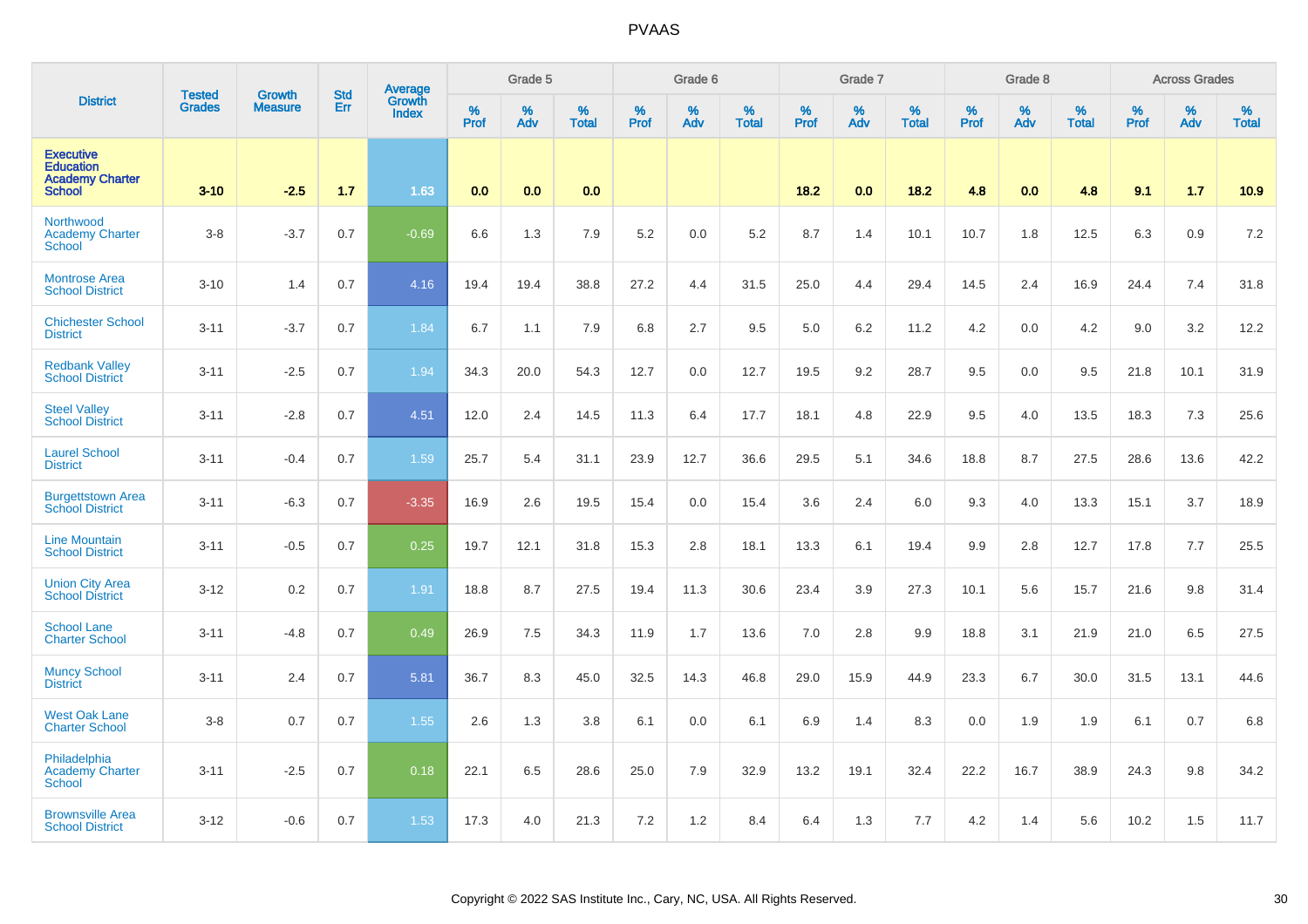|                                                                                 | <b>Tested</b> | <b>Growth</b>  | <b>Std</b> | <b>Average</b><br>Growth |                  | Grade 5  |                   |                  | Grade 6  |                   |                  | Grade 7  |                   |                  | Grade 8     |                   |                  | <b>Across Grades</b> |                   |
|---------------------------------------------------------------------------------|---------------|----------------|------------|--------------------------|------------------|----------|-------------------|------------------|----------|-------------------|------------------|----------|-------------------|------------------|-------------|-------------------|------------------|----------------------|-------------------|
| <b>District</b>                                                                 | <b>Grades</b> | <b>Measure</b> | Err        | <b>Index</b>             | %<br><b>Prof</b> | %<br>Adv | %<br><b>Total</b> | %<br><b>Prof</b> | %<br>Adv | %<br><b>Total</b> | %<br><b>Prof</b> | %<br>Adv | %<br><b>Total</b> | %<br><b>Prof</b> | $\%$<br>Adv | %<br><b>Total</b> | %<br><b>Prof</b> | %<br>Adv             | %<br><b>Total</b> |
| <b>Executive</b><br><b>Education</b><br><b>Academy Charter</b><br><b>School</b> | $3 - 10$      | $-2.5$         | 1.7        | 1.63                     | 0.0              | 0.0      | 0.0               |                  |          |                   | 18.2             | 0.0      | 18.2              | 4.8              | 0.0         | 4.8               | 9.1              | 1.7                  | 10.9              |
| <b>Kane Area School</b><br><b>District</b>                                      | $3 - 10$      | 3.7            | 0.7        | 6.38                     | 21.1             | 19.7     | 40.8              | 14.1             | 3.1      | 17.2              | 29.8             | 17.9     | 47.8              | 6.1              | 1.2         | 7.3               | 21.5             | 9.0                  | 30.4              |
| <b>Carmichaels Area</b><br><b>School District</b>                               | $3 - 10$      | $-5.5$         | 0.7        | 1.91                     | 13.8             | 1.2      | 15.0              | 1.5              | 0.0      | 1.5               | 3.0              | 3.0      | 6.0               | 6.8              | 0.0         | 6.8               | 11.3             | 2.2                  | 13.4              |
| <b>Minersville Area</b><br><b>School District</b>                               | $3 - 11$      | $-0.9$         | 0.7        | 4.90                     | 9.6              | 4.1      | 13.7              | 20.8             | 2.6      | 23.4              | 10.4             | 0.0      | 10.4              | 2.7              | 1.3         | 4.0               | 15.1             | 3.2                  | 18.3              |
| <b>Upper Dauphin</b><br>Area School<br><b>District</b>                          | $3 - 11$      | 1.0            | 0.7        | 6.60                     | 9.7              | 4.8      | 14.5              | 18.3             | 8.4      | 26.8              | 18.9             | 6.8      | 25.7              | 24.3             | 7.1         | 31.4              | 22.1             | 9.5                  | 31.6              |
| Philadelphia<br><b>Performing Arts</b><br><b>Charter School</b>                 | $3-9$         | $-0.4$         | 0.7        | 4.01                     | 19.2             | 9.0      | 28.2              | 19.6             | 3.6      | 23.2              | 23.0             | 14.9     | 37.9              | 18.0             | 8.0         | 26.0              | 25.2             | 9.7                  | 34.9              |
| <b>Blue Ridge School</b><br><b>District</b>                                     | $3 - 11$      | $-1.1$         | 0.7        | 2.21                     | 23.3             | 5.5      | 28.8              | 14.9             | 0.0      | 14.9              | 25.8             | 3.2      | 29.0              | 12.9             | 4.3         | 17.1              | 23.5             | 4.1                  | 27.7              |
| <b>Chester-Upland</b><br><b>School District</b>                                 | $3 - 11$      | 0.1            | 0.7        | 2.70                     | 3.7              | 0.0      | 3.7               | 2.6              | 1.3      | 3.9               | 0.0              | 0.0      | 0.0               | 0.0              | 0.0         | 0.0               | 3.1              | 0.4                  | 3.4               |
| <b>New Foundations</b><br><b>Charter School</b>                                 | $3 - 11$      | $-1.5$         | 0.7        | 2.37                     | 18.5             | 5.6      | 24.1              | 6.4              | 0.0      | 6.4               | 21.3             | 3.3      | 24.6              | 13.1             | 2.4         | 15.5              | 17.1             | 2.9                  | 20.0              |
| <b>Propel Charter</b><br>School-Montour                                         | $3 - 10$      | $-2.8$         | 0.7        | 1.07                     | 4.9              | 1.6      | 6.6               | 4.6              | 0.0      | 4.6               | 3.1              | 0.0      | 3.1               | 3.2              | 0.0         | 3.2               | 4.8              | 1.6                  | 6.4               |
| <b>Bethlehem-Center</b><br><b>School District</b>                               | $3 - 10$      | $-6.4$         | 0.7        | $-0.87$                  | 5.6              | 1.4      | 6.9               | 0.0              | 0.0      | 0.0               | 4.0              | 0.0      | 4.0               | 3.2              | 1.6         | 4.8               | 9.6              | 3.9                  | 13.6              |
| <b>Tussey Mountain</b><br><b>School District</b>                                | $3 - 12$      | 0.2            | 0.7        | 2.41                     | 20.7             | 1.7      | 22.4              | 12.4             | 0.0      | 12.4              | 11.3             | 3.2      | 14.5              | 12.5             | 1.4         | 13.9              | 16.3             | 5.5                  | 21.8              |
| <b>Sayre Area School</b><br><b>District</b>                                     | $3 - 11$      | 1.9            | 0.7        | 6.31                     | 21.3             | 6.6      | 27.9              | 36.2             | 5.0      | 41.2              | 21.4             | 3.6      | 25.0              | 13.4             | 0.0         | 13.4              | 25.9             | 6.1                  | 32.0              |
| <b>Mercer Area</b><br><b>School District</b>                                    | $3 - 11$      | $-1.2$         | 0.7        | 2.42                     | 32.8             | 15.5     | 48.3              | 35.3             | 8.8      | 44.1              | 25.0             | 11.8     | 36.8              | 18.7             | 4.0         | 22.7              | 29.0             | 12.7                 | 41.7              |
| Lackawanna Trail<br><b>School District</b>                                      | $3 - 10$      | 1.4            | 0.7        | 3.97                     | 21.8             | 9.1      | 30.9              | 34.3             | 10.4     | 44.8              | 12.7             | 11.3     | 23.9              | 11.8             | 6.6         | 18.4              | 24.2             | 11.5                 | 35.8              |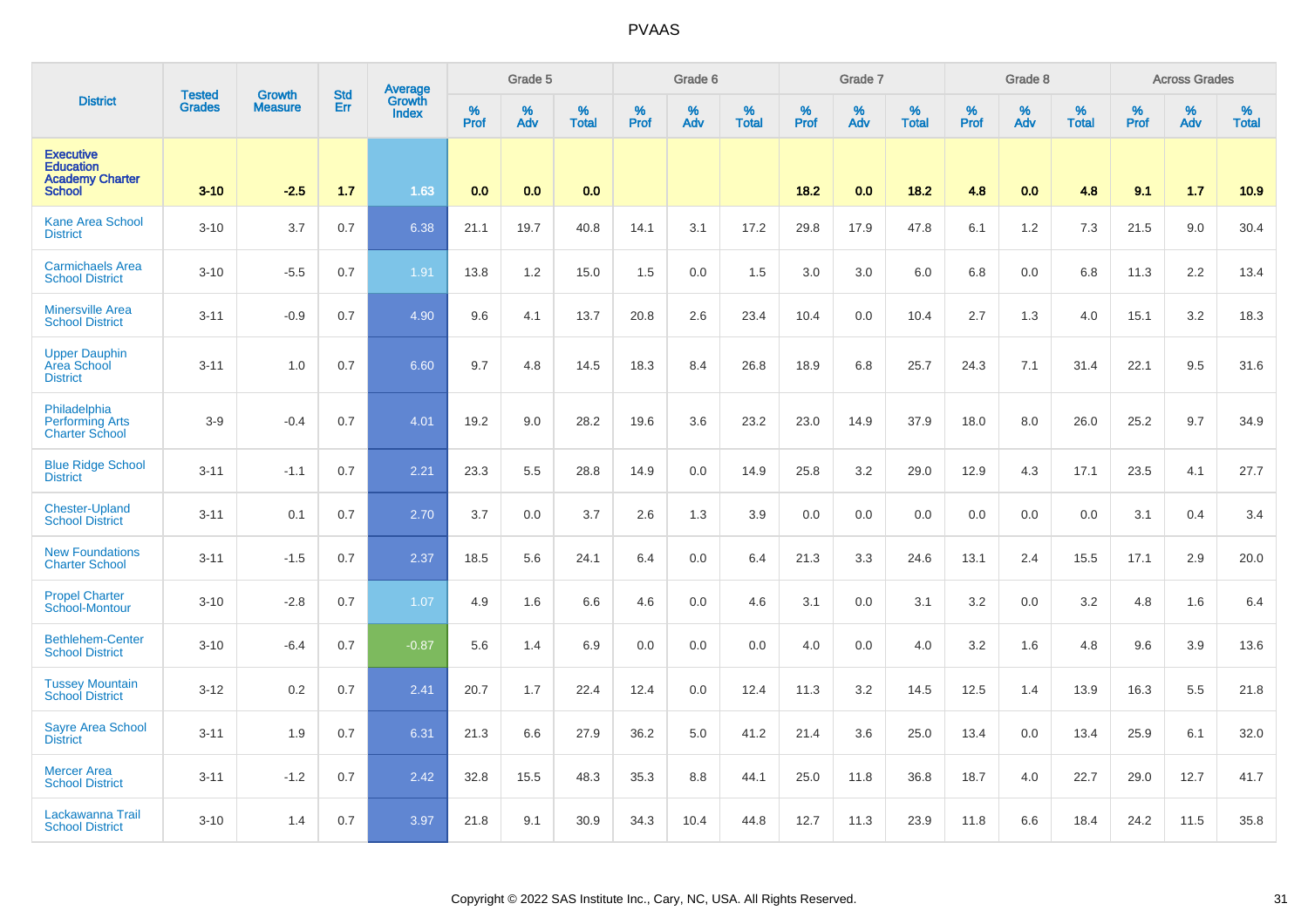|                                                                                 |                                |                                 | <b>Std</b> | <b>Average</b>         |              | Grade 5  |                   |           | Grade 6  |                   |           | Grade 7  |                   |           | Grade 8  |                   |           | <b>Across Grades</b> |                   |
|---------------------------------------------------------------------------------|--------------------------------|---------------------------------|------------|------------------------|--------------|----------|-------------------|-----------|----------|-------------------|-----------|----------|-------------------|-----------|----------|-------------------|-----------|----------------------|-------------------|
| <b>District</b>                                                                 | <b>Tested</b><br><b>Grades</b> | <b>Growth</b><br><b>Measure</b> | Err        | Growth<br><b>Index</b> | $\%$<br>Prof | %<br>Adv | %<br><b>Total</b> | %<br>Prof | %<br>Adv | %<br><b>Total</b> | %<br>Prof | %<br>Adv | %<br><b>Total</b> | %<br>Prof | %<br>Adv | %<br><b>Total</b> | %<br>Prof | %<br>Adv             | %<br><b>Total</b> |
| <b>Executive</b><br><b>Education</b><br><b>Academy Charter</b><br><b>School</b> | $3 - 10$                       | $-2.5$                          | 1.7        | 1.63                   | 0.0          | 0.0      | 0.0               |           |          |                   | 18.2      | 0.0      | 18.2              | 4.8       | 0.0      | 4.8               | 9.1       | $1.7$                | 10.9              |
| Columbia Borough<br><b>School District</b>                                      | $3 - 12$                       | $-4.8$                          | 0.7        | $-0.49$                | 15.1         | 1.4      | 16.4              | 1.4       | 0.0      | 1.4               | 6.2       | 1.5      | 7.7               | 0.0       | 0.0      | 0.0               | 8.7       | 1.4                  | 10.0              |
| <b>Halifax Area</b><br><b>School District</b>                                   | $3 - 11$                       | 0.1                             | 0.7        | 3.46                   | 26.8         | 14.1     | 40.8              | 18.5      | 3.7      | 22.2              | 9.1       | 3.9      | 13.0              | 5.3       | 1.3      | 6.6               | 17.3      | 7.4                  | 24.8              |
| <b>Port Allegany</b><br><b>School District</b>                                  | $3 - 11$                       | 1.7                             | 0.7        | 2.30                   | 20.0         | 5.7      | 25.7              | 7.4       | 1.5      | 8.8               | 17.4      | 2.9      | 20.3              | 13.1      | 9.8      | 23.0              | 16.8      | 5.7                  | 22.5              |
| <b>Memphis Street</b><br><b>Academy Charter</b><br>School @ JP<br><b>Jones</b>  | $5 - 8$                        | 0.7                             | 0.7        | 1.39                   | 0.0          | 3.2      | 3.2               | 0.0       | 0.0      | 0.0               | 0.0       | 0.0      | 0.0               | 0.0       | 0.0      | 0.0               | 0.0       | 0.6                  | 0.6               |
| <b>Montgomery Area</b><br><b>School District</b>                                | $3 - 11$                       | 0.8                             | 0.8        | 4.18                   | 25.7         | 10.8     | 36.5              | 29.0      | 30.6     | 59.7              | 33.3      | 6.9      | 40.3              | 17.2      | 1.7      | 19.0              | 28.4      | 13.2                 | 41.6              |
| <b>Valley View School</b><br><b>District</b>                                    | $3 - 11$                       | $-2.3$                          | 0.8        | 1.14                   | 26.2         | 0.9      | 27.1              | 5.8       | 1.2      | 6.9               | 9.8       | 2.4      | 12.2              | 7.9       | 0.0      | 7.9               | 18.2      | 2.7                  | 20.9              |
| <b>West Branch Area</b><br><b>School District</b>                               | $3 - 11$                       | 0.5                             | 0.8        | 1.82                   | 16.1         | 3.2      | 19.4              | 7.8       | 4.7      | 12.5              | 19.7      | 14.5     | 34.2              | 18.8      | 6.2      | 25.0              | 18.7      | 7.8                  | 26.5              |
| <b>Propel Charter</b><br>School - Braddock<br><b>Hills</b>                      | $3 - 11$                       | $-2.4$                          | 0.8        | 3.05                   | 1.8          | 1.8      | 3.5               | 1.7       | 0.0      | 1.7               | 0.0       | 0.0      | 0.0               | 2.9       | 0.0      | 2.9               | 1.9       | 0.6                  | 2.5               |
| <b>United School</b><br><b>District</b>                                         | $3 - 11$                       | 0.3                             | 0.8        | 3.96                   | 27.0         | 1.6      | 28.6              | 31.8      | 12.7     | 44.4              | 29.2      | 10.8     | 40.0              | 20.9      | 9.0      | 29.8              | 28.1      | 9.4                  | 37.5              |
| Keystone<br><b>Academy Charter</b><br><b>School</b>                             | $3 - 8$                        | 0.8                             | 0.8        | 2.54                   | 12.3         | 5.3      | 17.5              | 9.7       | 4.8      | 14.5              | 12.3      | 1.8      | 14.0              | 6.8       | 1.7      | 8.5               | 12.4      | 2.8                  | 15.1              |
| <b>Sharpsville Area</b><br><b>School District</b>                               | $3 - 11$                       | $-2.3$                          | 0.8        | 2.39                   | 29.0         | 9.7      | 38.7              | 16.4      | 1.5      | 17.9              | 21.9      | 3.1      | 25.0              | 20.0      | 7.1      | 27.1              | 27.3      | 8.8                  | 36.1              |
| <b>Reynolds School</b><br><b>District</b>                                       | $3 - 10$                       | $-3.3$                          | 0.8        | 0.34                   | 13.0         | 1.4      | 14.5              | 18.2      | 1.3      | 19.5              | 14.0      | 10.0     | 24.0              | 11.8      | 1.5      | 13.2              | 15.2      | 2.8                  | 18.0              |
| <b>Central Fulton</b><br><b>School District</b>                                 | $3 - 11$                       | $-0.7$                          | 0.8        | 3.45                   | 30.3         | 6.6      | 36.8              | 15.9      | 1.4      | 17.4              | 13.0      | 14.5     | 27.5              | 12.7      | 14.6     | 27.3              | 24.6      | 8.3                  | 32.8              |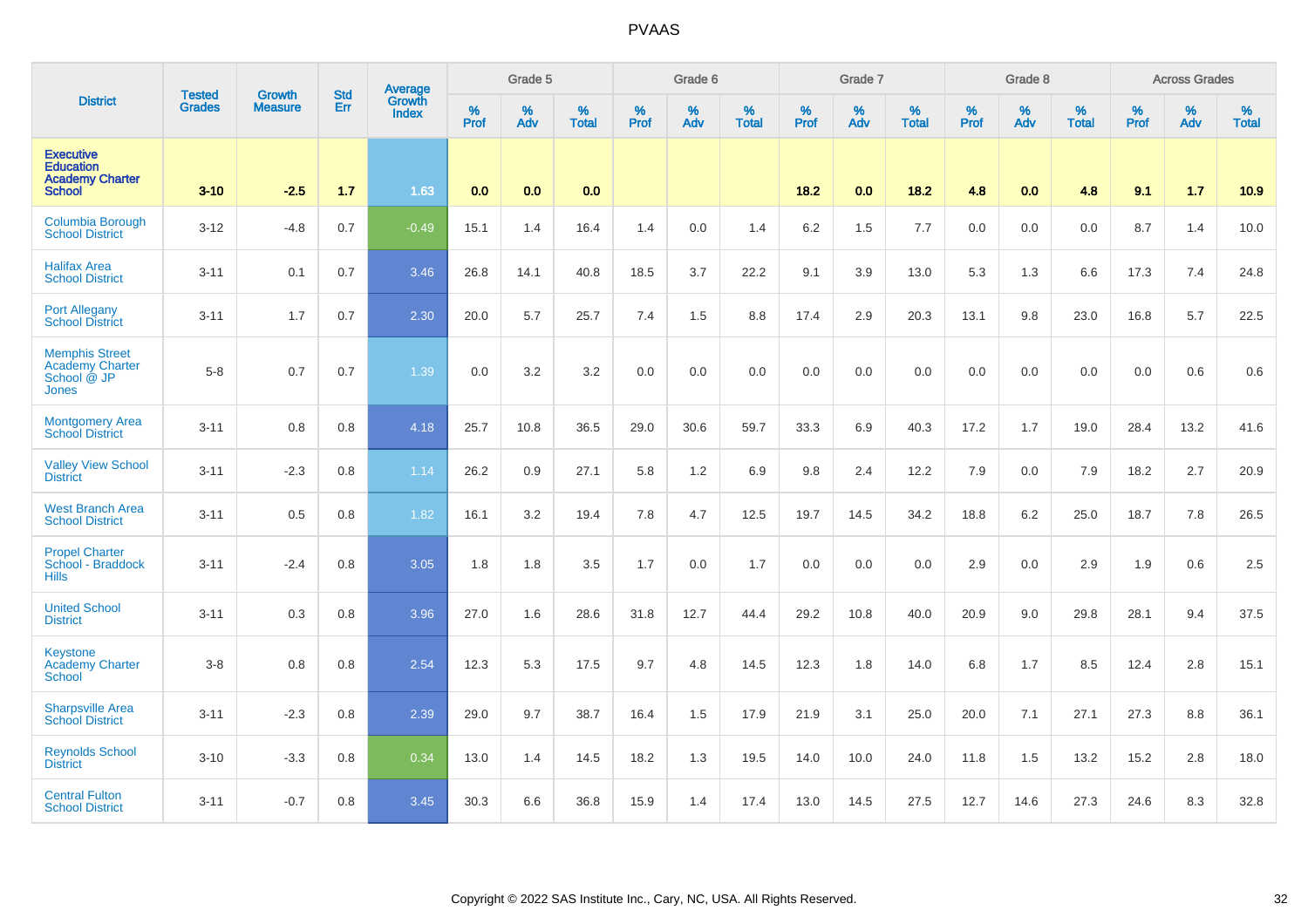|                                                                                 | <b>Tested</b> | Growth         | <b>Std</b> | Average                |              | Grade 5  |                   |           | Grade 6  |                   |           | Grade 7  |                   |           | Grade 8  |                   |           | <b>Across Grades</b> |                   |
|---------------------------------------------------------------------------------|---------------|----------------|------------|------------------------|--------------|----------|-------------------|-----------|----------|-------------------|-----------|----------|-------------------|-----------|----------|-------------------|-----------|----------------------|-------------------|
| <b>District</b>                                                                 | <b>Grades</b> | <b>Measure</b> | Err        | Growth<br><b>Index</b> | $\%$<br>Prof | %<br>Adv | %<br><b>Total</b> | %<br>Prof | %<br>Adv | %<br><b>Total</b> | %<br>Prof | %<br>Adv | %<br><b>Total</b> | %<br>Prof | %<br>Adv | %<br><b>Total</b> | %<br>Prof | %<br>Adv             | %<br><b>Total</b> |
| <b>Executive</b><br><b>Education</b><br><b>Academy Charter</b><br><b>School</b> | $3 - 10$      | $-2.5$         | 1.7        | 1.63                   | 0.0          | 0.0      | 0.0               |           |          |                   | 18.2      | 0.0      | 18.2              | 4.8       | 0.0      | 4.8               | 9.1       | 1.7                  | 10.9              |
| <b>Pittston Area</b><br><b>School District</b>                                  | $3 - 11$      | $-8.4$         | 0.8        | 0.10                   | 5.7          | 0.0      | 5.7               | 4.2       | 0.0      | 4.2               | 4.8       | 3.2      | 7.9               | 7.1       | 1.8      | 8.9               | 10.7      | 3.8                  | 14.4              |
| Conemaugh<br><b>Township Area</b><br><b>School District</b>                     | $3 - 12$      | $-1.5$         | 0.8        | 2.85                   | 51.6         | 22.6     | 74.2              | 23.0      | 16.4     | 39.3              | 29.2      | 20.8     | 50.0              | 28.8      | 5.5      | 34.2              | 34.8      | 23.6                 | 58.4              |
| South Side Area<br><b>School District</b>                                       | $3 - 11$      | 1.2            | 0.8        | 4.65                   | 23.3         | 18.3     | 41.7              | 17.7      | 0.0      | 17.7              | 26.6      | 7.8      | 34.4              | 12.7      | 2.8      | 15.5              | 21.2      | 6.3                  | 27.6              |
| <b>Riverview School</b><br><b>District</b>                                      | $3 - 11$      | $-6.6$         | 0.8        | $-0.07$                | 28.8         | 5.8      | 34.6              | 29.9      | 9.1      | 39.0              | 21.7      | 3.3      | 25.0              | 12.7      | 5.1      | 17.7              | 25.8      | 15.0                 | 40.8              |
| <b>Keystone School</b><br><b>District</b>                                       | $3 - 11$      | $-1.0$         | 0.8        | 1.11                   | 28.4         | 19.4     | 47.8              | 32.1      | 1.9      | 34.0              | 12.3      | 1.4      | 13.7              | 6.4       | 0.0      | 6.4               | 24.1      | 7.6                  | 31.6              |
| <b>Fort Cherry School</b><br><b>District</b>                                    | $3 - 10$      | $-3.8$         | 0.8        | $-0.22$                | 19.3         | 19.3     | 38.6              | 29.8      | 8.8      | 38.6              | 14.3      | 5.4      | 19.6              | 9.3       | 4.6      | 14.0              | 21.9      | 9.6                  | 31.5              |
| <b>Frazier School</b><br><b>District</b>                                        | $3 - 11$      | $-2.4$         | 0.8        | 2.50                   | 7.8          | 0.0      | 7.8               | 17.5      | 2.5      | 20.0              | 15.1      | 10.5     | 25.6              | 3.9       | 0.0      | 3.9               | 16.1      | 4.2                  | 20.3              |
| <b>Boys Latin Of</b><br>Philadelphia<br><b>Charter School</b>                   | $6 - 12$      | 0.1            | 0.8        | 2.29                   |              |          |                   | 0.0       | 0.0      | 0.0               | 3.3       | 0.0      | 3.3               | 1.0       | 0.0      | 1.0               | 1.5       | 0.0                  | 1.5               |
| <b>Ad Prima Charter</b><br><b>School</b>                                        | $3-8$         | 1.5            | 0.8        | 4.76                   | 8.3          | 0.0      | 8.3               | 15.7      | 0.0      | 15.7              | 8.2       | 1.6      | 9.8               | 9.8       | 1.6      | 11.5              | 10.9      | 0.7                  | 11.6              |
| Pan American<br><b>Academy Charter</b><br><b>School</b>                         | $3 - 8$       | 0.3            | 0.8        | 2.25                   | 1.7          | 0.0      | 1.7               | 2.3       | 0.0      | 2.3               | 3.4       | 0.0      | 3.4               | 0.0       | 0.0      | 0.0               | 2.4       | 0.3                  | 2.7               |
| <b>Tacony Academy</b><br><b>Charter School</b>                                  | $3 - 11$      | $-3.3$         | 0.8        | 3.79                   | 4.1          | 1.4      | 5.5               | 2.9       | 0.0      | 2.9               | 6.8       | 0.0      | 6.8               | 5.7       | 2.9      | 8.6               | 5.0       | 1.0                  | 6.0               |
| <b>MaST Community</b><br><b>Charter School III</b>                              | $3-6$         | $-3.6$         | 0.8        | $-2.16$                | 3.8          | 0.0      | 3.8               | 6.8       | 1.5      | 8.3               |           |          |                   |           |          |                   | 8.3       | 2.2                  | 10.5              |
| <b>Green Woods</b><br><b>Charter School</b>                                     | $3-8$         | $-0.3$         | 0.8        | 2.38                   | 16.7         | 3.3      | 20.0              | 27.1      | 11.9     | 39.0              | 16.1      | 5.4      | 21.4              | 17.3      | 3.8      | 21.2              | 21.3      | 8.3                  | 29.6              |
| <b>Old Forge School</b><br><b>District</b>                                      | $3 - 12$      | $-2.1$         | 0.8        | 0.34                   | 11.8         | 2.9      | 14.7              | 11.3      | 0.0      | 11.3              | 19.0      | 4.8      | 23.8              | 5.9       | 0.0      | 5.9               | 14.0      | 2.9                  | 16.9              |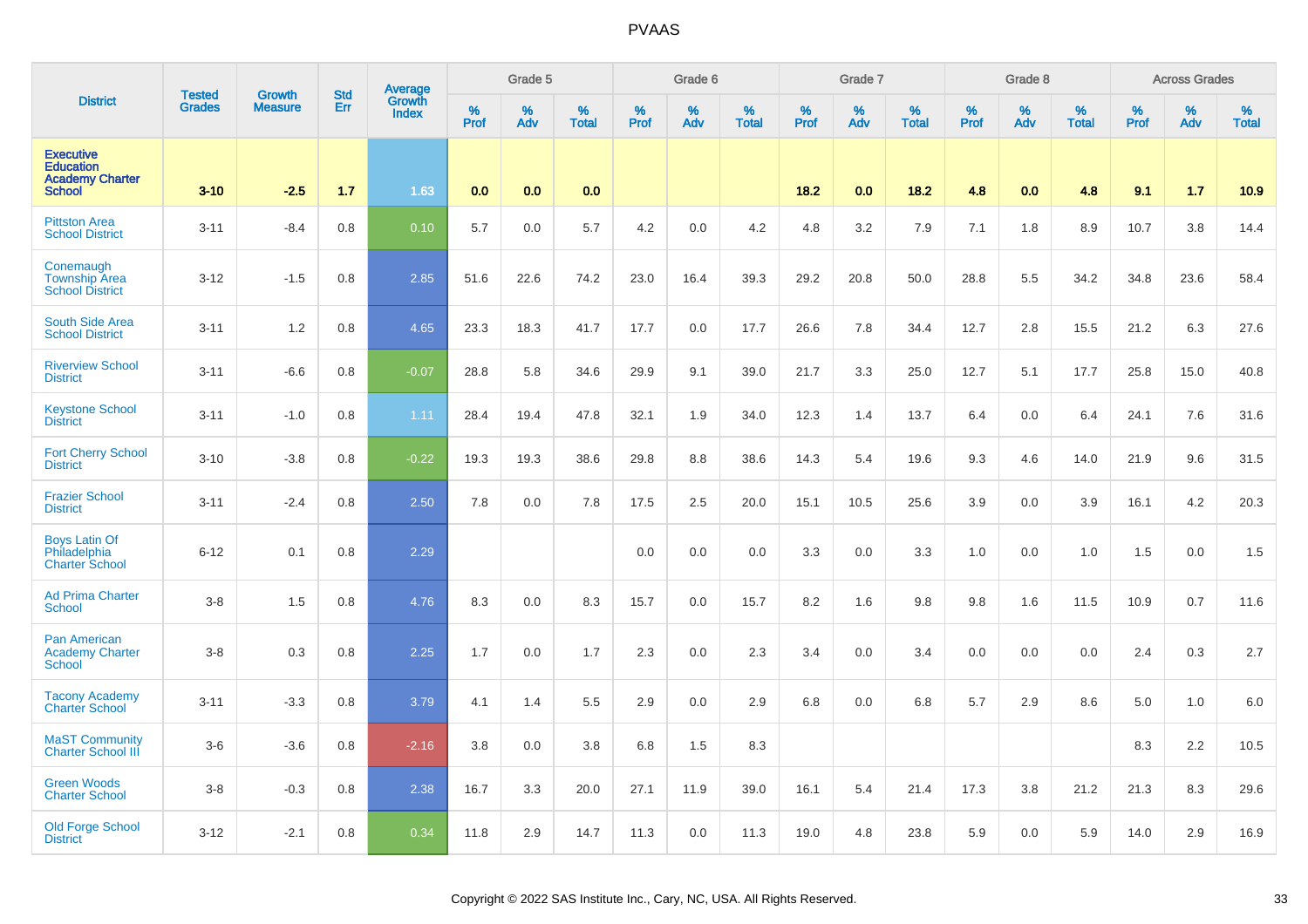|                                                                                 | <b>Tested</b> | <b>Growth</b>  | <b>Std</b> | <b>Average</b><br>Growth |                  | Grade 5  |                   |                  | Grade 6  |                   |                  | Grade 7  |                   |                  | Grade 8     |                   |                  | <b>Across Grades</b> |                   |
|---------------------------------------------------------------------------------|---------------|----------------|------------|--------------------------|------------------|----------|-------------------|------------------|----------|-------------------|------------------|----------|-------------------|------------------|-------------|-------------------|------------------|----------------------|-------------------|
| <b>District</b>                                                                 | <b>Grades</b> | <b>Measure</b> | Err        | <b>Index</b>             | %<br><b>Prof</b> | %<br>Adv | %<br><b>Total</b> | %<br><b>Prof</b> | %<br>Adv | %<br><b>Total</b> | %<br><b>Prof</b> | %<br>Adv | %<br><b>Total</b> | %<br><b>Prof</b> | $\%$<br>Adv | %<br><b>Total</b> | %<br><b>Prof</b> | %<br>Adv             | %<br><b>Total</b> |
| <b>Executive</b><br><b>Education</b><br><b>Academy Charter</b><br><b>School</b> | $3 - 10$      | $-2.5$         | 1.7        | 1.63                     | 0.0              | 0.0      | 0.0               |                  |          |                   | 18.2             | 0.0      | 18.2              | 4.8              | 0.0         | 4.8               | 9.1              | 1.7                  | 10.9              |
| <b>Curwensville Area</b><br><b>School District</b>                              | $3 - 11$      | 1.8            | 0.8        | 4.90                     | 43.9             | 17.1     | 61.0              | 21.4             | 7.1      | 28.6              | 27.1             | 4.3      | 31.4              | 21.7             | 2.9         | 24.6              | 32.0             | 11.2                 | 43.3              |
| <b>Homer-Center</b><br><b>School District</b>                                   | $3 - 11$      | 10.3           | 0.8        | 13.11                    | 31.8             | 17.5     | 49.2              | 36.4             | 4.6      | 40.9              | 20.3             | 0.0      | 20.3              | 26.9             | 13.4        | 40.3              | 27.6             | 7.4                  | 35.0              |
| <b>Allegheny Valley</b><br><b>School District</b>                               | $3 - 11$      | $-1.2$         | 0.8        | 1.14                     | 26.3             | 12.3     | 38.6              | 11.1             | 5.6      | 16.7              | 16.2             | 7.4      | 23.5              | 13.1             | 8.2         | 21.3              | 18.0             | 6.9                  | 24.9              |
| <b>Lakeview School</b><br><b>District</b>                                       | $3 - 11$      | $-3.9$         | 0.8        | 0.54                     | 28.6             | 18.4     | 46.9              | 30.0             | 7.1      | 37.1              | 22.2             | 1.6      | 23.8              | 21.0             | 1.6         | 22.6              | 28.3             | 13.3                 | 41.6              |
| <b>York Academy</b><br><b>Regional Charter</b><br>School                        | $3 - 11$      | $-4.4$         | 0.8        | 1.08                     | 10.0             | 11.7     | 21.7              | 13.6             | 6.8      | 20.3              | 7.3              | 5.4      | 12.7              | 19.3             | 0.0         | 19.3              | 18.4             | 9.5                  | 27.9              |
| <b>Northern Bedford</b><br><b>County School</b><br><b>District</b>              | $3 - 11$      | $-1.5$         | 0.8        | 1.00                     | 24.5             | 8.2      | 32.6              | 30.5             | 1.7      | 32.2              | 19.0             | 1.7      | 20.7              | 9.4              | 3.1         | 12.5              | 24.6             | 5.2                  | 29.8              |
| <b>Purchase Line</b><br><b>School District</b>                                  | $3 - 12$      | 1.0            | 0.8        | 4.29                     | 28.8             | 7.7      | 36.5              | 6.1              | 3.0      | 9.1               | 7.5              | 3.0      | 10.4              | 5.3              | 0.0         | 5.3               | 16.1             | 3.3                  | 19.4              |
| <b>Williams Valley</b><br><b>School District</b>                                | $3 - 11$      | 0.1            | 0.8        | 3.83                     | 31.8             | 6.8      | 38.6              | 5.2              | 0.0      | 5.2               | 8.0              | 1.3      | 9.3               | 9.4              | 1.6         | 10.9              | 12.8             | 1.6                  | 14.4              |
| <b>Penns Manor Area</b><br><b>School District</b>                               | $3 - 12$      | 1.5            | 0.8        | 4.02                     | 12.7             | 4.8      | 17.5              | 14.6             | 0.0      | 14.6              | 18.5             | 1.8      | 20.4              | 16.7             | 8.3         | 25.0              | 19.0             | 3.6                  | 22.6              |
| Aliquippa School<br><b>District</b>                                             | $3 - 11$      | 0.1            | 0.8        | 2.83                     | 1.5              | 0.0      | 1.5               | 0.0              | 1.6      | 1.6               | 6.9              | 0.0      | 6.9               | 0.0              | 0.0         | 0.0               | 2.0              | 0.5                  | 2.6               |
| <b>Newport School</b><br><b>District</b>                                        | $3 - 12$      | 2.2            | 0.8        | 4.70                     | 22.2             | 11.1     | 33.3              | 25.0             | 6.9      | 31.9              | 15.9             | 0.0      | 15.9              | 27.4             | 4.8         | 32.3              | 24.8             | 6.9                  | 31.7              |
| <b>Mahanoy Area</b><br><b>School District</b>                                   | $3 - 10$      | $-0.3$         | 0.8        | 3.34                     | 7.3              | 0.0      | 7.3               | 4.0              | 0.0      | 4.0               | 7.7              | 0.0      | 7.7               | 4.6              | 0.0         | 4.6               | 10.4             | 0.8                  | 11.1              |
| <b>Kutztown Area</b><br><b>School District</b>                                  | $3 - 12$      | $-1.4$         | 0.8        | 3.35                     | 40.3             | 11.9     | 52.2              | 24.2             | 3.2      | 27.4              | 25.6             | 10.3     | 35.9              | 10.8             | 10.8        | 21.5              | 30.0             | 13.3                 | 43.3              |
| Claysburg-Kimmel<br><b>School District</b>                                      | $3 - 11$      | 3.0            | 0.8        | 3.68                     | 29.7             | 6.2      | 35.9              | 30.0             | 2.0      | 32.0              | 21.8             | 1.8      | 23.6              | 10.5             | 1.8         | 12.3              | 24.4             | 5.7                  | 30.1              |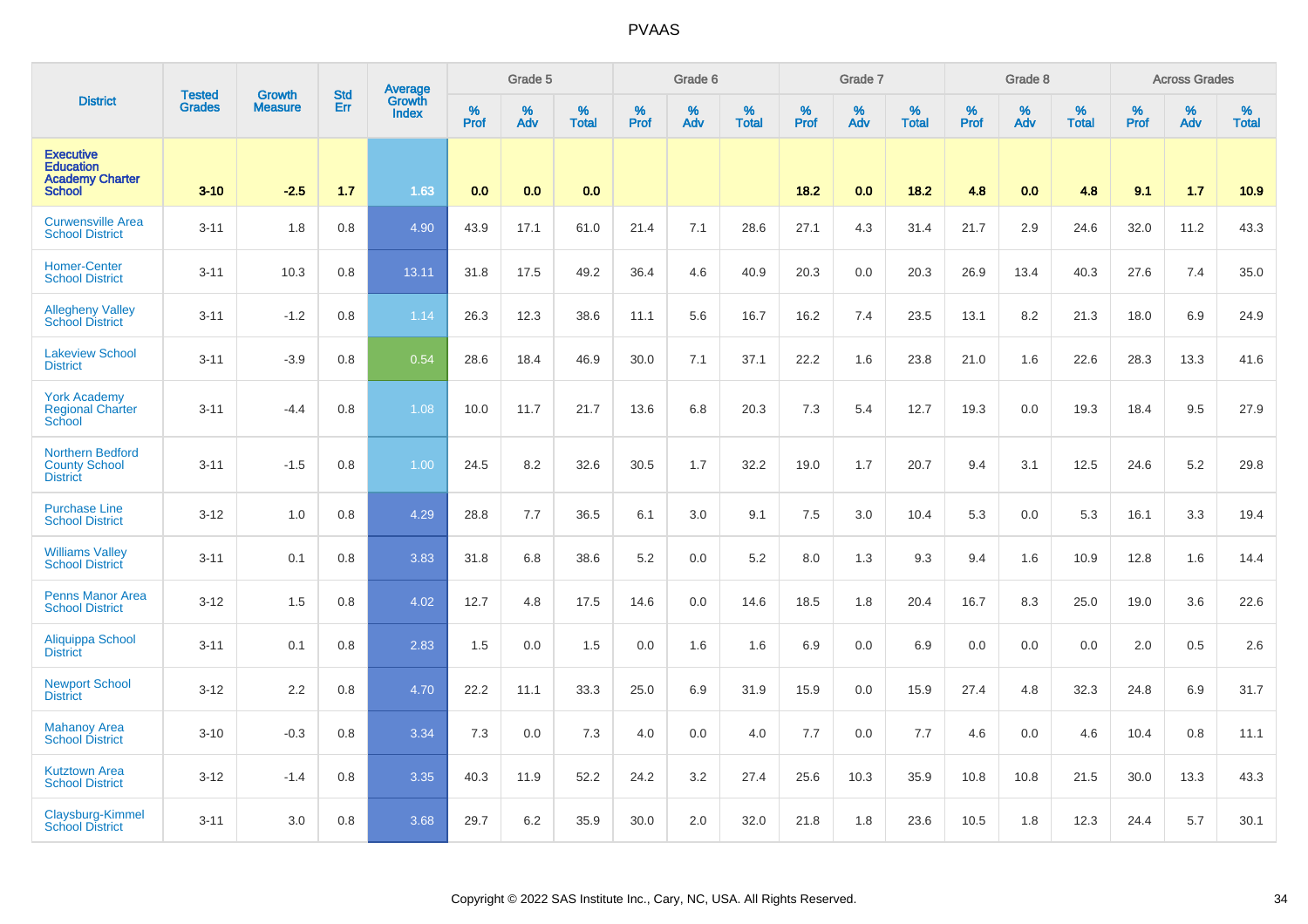|                                                                                 |                                |                                 | <b>Std</b> | Average                |           | Grade 5  |                   |           | Grade 6  |                   |           | Grade 7  |                   |           | Grade 8  |                   |           | <b>Across Grades</b> |                   |
|---------------------------------------------------------------------------------|--------------------------------|---------------------------------|------------|------------------------|-----------|----------|-------------------|-----------|----------|-------------------|-----------|----------|-------------------|-----------|----------|-------------------|-----------|----------------------|-------------------|
| <b>District</b>                                                                 | <b>Tested</b><br><b>Grades</b> | <b>Growth</b><br><b>Measure</b> | Err        | Growth<br><b>Index</b> | %<br>Prof | %<br>Adv | %<br><b>Total</b> | %<br>Prof | %<br>Adv | %<br><b>Total</b> | %<br>Prof | %<br>Adv | %<br><b>Total</b> | %<br>Prof | %<br>Adv | %<br><b>Total</b> | %<br>Prof | %<br>Adv             | %<br><b>Total</b> |
| <b>Executive</b><br><b>Education</b><br><b>Academy Charter</b><br><b>School</b> | $3 - 10$                       | $-2.5$                          | 1.7        | 1.63                   | 0.0       | 0.0      | 0.0               |           |          |                   | 18.2      | 0.0      | 18.2              | 4.8       | 0.0      | 4.8               | 9.1       | 1.7                  | 10.9              |
| <b>Northern Cambria</b><br><b>School District</b>                               | $3 - 11$                       | $-0.4$                          | 0.8        | 3.23                   | 16.4      | 3.6      | 20.0              | 3.8       | 0.0      | 3.8               | 19.6      | 1.8      | 21.4              | 18.2      | 1.5      | 19.7              | 17.9      | 3.6                  | 21.4              |
| <b>Universal Daroff</b><br><b>Charter School</b>                                | $3-8$                          | 6.1                             | 0.8        | 7.55                   | 1.6       | 1.6      | 3.2               | 0.0       | 0.0      | 0.0               | 2.2       | 0.0      | 2.2               | 3.6       | 0.0      | 3.6               | 2.2       | 0.3                  | 2.5               |
| <b>Belmont Charter</b><br><b>School</b>                                         | $3 - 10$                       | $-0.8$                          | 0.8        | 2.15                   | 1.6       | 0.0      | 1.6               | 4.0       | 0.0      | 4.0               | 0.0       | 0.0      | 0.0               | 5.6       | 0.0      | 5.6               | 2.8       | 0.6                  | 3.4               |
| <b>Wilmington Area</b><br><b>School District</b>                                | $3 - 11$                       | $-0.8$                          | 0.8        | 1.83                   | 36.8      | 10.5     | 47.4              | 12.7      | 1.6      | 14.3              | 29.4      | 3.9      | 33.3              | 13.6      | 3.4      | 17.0              | 26.8      | 7.9                  | 34.7              |
| <b>Fairfield Area</b><br><b>School District</b>                                 | $3 - 11$                       | $-1.2$                          | 0.8        | 1.99                   | 32.3      | 1.6      | 33.9              | 19.7      | 1.6      | 21.3              | 18.5      | 0.0      | 18.5              | 16.7      | 3.7      | 20.4              | 25.3      | 6.7                  | 32.0              |
| <b>Jeannette City</b><br><b>School District</b>                                 | $3 - 11$                       | 3.0                             | 0.8        | 3.70                   | 12.5      | 0.0      | 12.5              | 22.6      | 1.9      | 24.5              | 12.9      | 4.8      | 17.7              | 15.4      | 3.8      | 19.2              | 16.1      | 3.6                  | 19.7              |
| <b>Canton Area</b><br><b>School District</b>                                    | $3 - 11$                       | $-0.5$                          | 0.8        | 3.67                   | 34.6      | 11.5     | 46.2              | 32.3      | 3.2      | 35.5              | 9.1       | 1.8      | 10.9              | 4.8       | 0.0      | 4.8               | 23.4      | 6.2                  | 29.6              |
| <b>Greenwood School</b><br><b>District</b>                                      | $3 - 11$                       | 3.3                             | 0.8        | 4.78                   | 30.3      | 13.6     | 43.9              | 32.1      | 7.6      | 39.6              | 9.1       | 1.8      | 10.9              | 25.9      | 14.8     | 40.7              | 28.8      | 15.4                 | 44.2              |
| <b>Smethport Area</b><br><b>School District</b>                                 | $3 - 12$                       | 7.1                             | 0.8        | 8.76                   | 29.2      | 8.3      | 37.5              | 24.6      | 8.8      | 33.3              | 16.9      | 6.2      | 23.1              | 22.6      | 4.8      | 27.4              | 22.1      | 9.4                  | 31.5              |
| <b>Ridgway Area</b><br><b>School District</b>                                   | $3 - 11$                       | 4.4                             | 0.8        | 5.42                   | 36.7      | 20.0     | 56.7              | 42.6      | 18.0     | 60.7              | 25.0      | 13.3     | 38.3              | 28.3      | 5.0      | 33.3              | 30.2      | 18.4                 | 48.6              |
| <b>Meyersdale Area</b><br><b>School District</b>                                | $3 - 11$                       | 1.9                             | 0.8        | 4.25                   | 35.2      | 9.3      | 44.4              | 26.6      | 15.6     | 42.2              | 18.9      | 0.0      | 18.9              | 11.9      | 8.5      | 20.3              | 24.6      | 9.4                  | 34.0              |
| <b>California Area</b><br><b>School District</b>                                | $3 - 10$                       | $-1.0$                          | 0.8        | 3.04                   | 27.3      | 5.4      | 32.7              | 13.8      | 0.0      | 13.8              | 24.6      | 1.8      | 26.3              | 20.4      | 5.6      | 25.9              | 22.4      | 4.3                  | 26.6              |
| <b>Millersburg Area</b><br><b>School District</b>                               | $3 - 11$                       | $-2.3$                          | 0.8        | 3.45                   | 37.2      | 19.6     | 56.9              | 15.1      | 3.8      | 18.9              | 18.8      | 1.6      | 20.3              | 8.1       | 1.6      | 9.7               | 23.6      | 9.2                  | 32.8              |
| <b>Valley Grove</b><br><b>School District</b>                                   | $3 - 10$                       | $-2.4$                          | 0.8        | $-1.21$                | 35.4      | 8.3      | 43.8              | 27.6      | 1.7      | 29.3              | 18.5      | 5.6      | 24.1              | 14.3      | 1.8      | 16.1              | 25.5      | 6.8                  | 32.2              |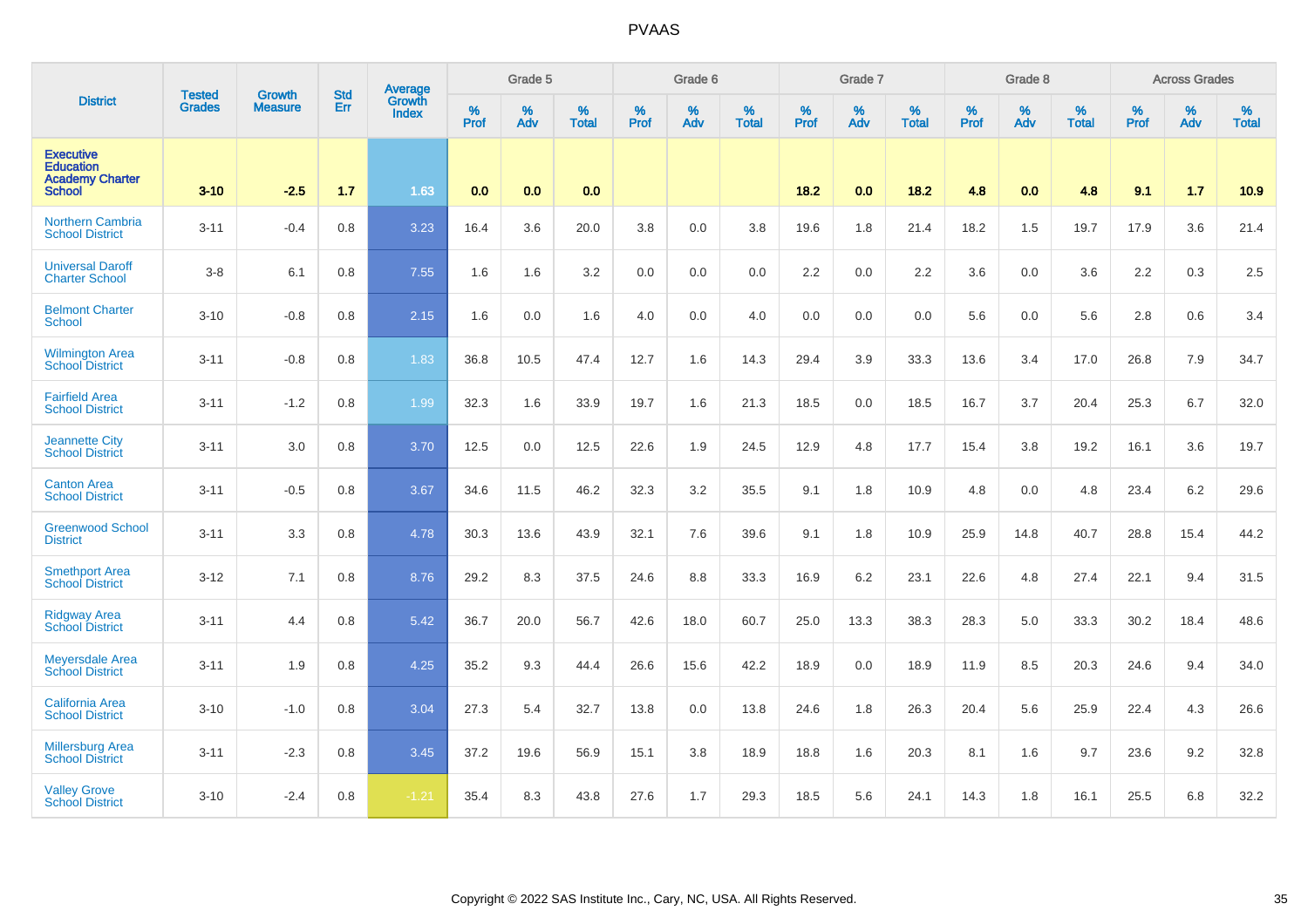|                                                                                 | <b>Tested</b> | <b>Growth</b>  | <b>Std</b> | <b>Average</b><br>Growth |                     | Grade 5     |                   |                  | Grade 6  |                   |                  | Grade 7  |                   |           | Grade 8  |                   |           | <b>Across Grades</b> |                   |
|---------------------------------------------------------------------------------|---------------|----------------|------------|--------------------------|---------------------|-------------|-------------------|------------------|----------|-------------------|------------------|----------|-------------------|-----------|----------|-------------------|-----------|----------------------|-------------------|
| <b>District</b>                                                                 | <b>Grades</b> | <b>Measure</b> | Err        | <b>Index</b>             | $\%$<br><b>Prof</b> | $\%$<br>Adv | %<br><b>Total</b> | %<br><b>Prof</b> | %<br>Adv | %<br><b>Total</b> | %<br><b>Prof</b> | %<br>Adv | %<br><b>Total</b> | %<br>Prof | %<br>Adv | %<br><b>Total</b> | %<br>Prof | $\%$<br>Adv          | %<br><b>Total</b> |
| <b>Executive</b><br><b>Education</b><br><b>Academy Charter</b><br><b>School</b> | $3 - 10$      | $-2.5$         | 1.7        | 1.63                     | 0.0                 | 0.0         | 0.0               |                  |          |                   | 18.2             | 0.0      | 18.2              | 4.8       | 0.0      | 4.8               | 9.1       | 1.7                  | 10.9              |
| <b>Bear Creek</b><br>Community<br><b>Charter School</b>                         | $3 - 8$       | 4.4            | 0.8        | 5.57                     | 30.8                | 9.6         | 40.4              | 19.6             | 13.7     | 33.3              | 23.1             | 5.8      | 28.8              | 18.4      | 0.0      | 18.4              | 27.2      | 7.9                  | 35.1              |
| Northgate School<br><b>District</b>                                             | $3 - 11$      | $-1.8$         | 0.8        | 1.33                     | 19.6                | 7.8         | 27.4              | 15.2             | 1.7      | 17.0              | 10.2             | 0.0      | 10.2              | 12.5      | 4.2      | 16.7              | 15.8      | 4.3                  | 20.1              |
| <b>Tri-Valley School</b><br><b>District</b>                                     | $3 - 10$      | $-6.5$         | 0.8        | $-1.14$                  | 13.2                | 2.4         | 15.7              | 13.2             | 0.0      | 13.2              | 7.3              | 0.0      | 7.3               | 2.4       | 7.3      | 9.8               | 15.8      | 3.7                  | 19.4              |
| <b>Antietam School</b><br><b>District</b>                                       | $3 - 10$      | $-2.5$         | 0.8        | $-0.25$                  | 9.4                 | 1.6         | 10.9              | 10.0             | 3.3      | 13.3              | 5.6              | 0.0      | 5.6               | 5.8       | 0.0      | 5.8               | 8.3       | 1.2                  | 9.5               |
| <b>Mountain View</b><br><b>School District</b>                                  | $3 - 11$      | 5.6            | 0.8        | 7.04                     | 28.3                | 1.7         | 30.0              | 16.3             | 2.0      | 18.4              | 25.9             | 7.4      | 33.3              | 27.1      | 8.5      | 35.6              | 21.4      | 4.2                  | 25.6              |
| <b>Moshannon Valley</b><br><b>School District</b>                               | $3 - 10$      | 2.3            | 0.8        | 2.85                     | 19.6                | 13.0        | 32.6              | 14.8             | 18.5     | 33.3              | 21.0             | 4.8      | 25.8              | 16.9      | 6.2      | 23.1              | 19.9      | 8.5                  | 28.4              |
| <b>Berlin</b><br><b>Brothersvalley</b><br><b>School District</b>                | $3 - 11$      | 2.2            | 0.8        | 3.87                     | 34.0                | 15.1        | 49.1              | 21.2             | 3.0      | 24.2              | 30.8             | 3.8      | 34.6              | 18.8      | 8.3      | 27.1              | 25.8      | 10.8                 | 36.6              |
| Jefferson-Morgan<br><b>School District</b>                                      | $3 - 10$      | $-0.4$         | 0.8        | 4.12                     | 7.1                 | 1.4         | 8.6               | 23.6             | 0.0      | 23.6              | 10.9             | 3.6      | 14.6              | 24.4      | 2.2      | 26.7              | 17.1      | 4.8                  | 21.9              |
| <b>Clairton City</b><br><b>School District</b>                                  | $3 - 11$      | 0.5            | 0.8        | 3.14                     | 6.1                 | 2.0         | 8.2               | 1.5              | 0.0      | 1.5               | 1.6              | 0.0      | 1.6               | 0.0       | 0.0      | 0.0               | 3.5       | 0.3                  | 3.8               |
| <b>Northwest Area</b><br><b>School District</b>                                 | $3 - 10$      | 0.9            | 0.8        | 2.73                     | 17.3                | 1.9         | 19.2              | 19.3             | 3.5      | 22.8              | 7.3              | 1.8      | 9.1               | 5.4       | 0.0      | 5.4               | 13.2      | 1.5                  | 14.8              |
| <b>Clarion Area</b><br><b>School District</b>                                   | $3 - 11$      | $-0.1$         | 0.8        | 2.20                     | 31.2                | 8.3         | 39.6              | 32.1             | 7.1      | 39.3              | 17.9             | 10.4     | 28.4              | 28.1      | 3.5      | 31.6              | 26.5      | 10.2                 | 36.8              |
| Shenandoah<br><b>Valley School</b><br><b>District</b>                           | $3 - 11$      | $-5.1$         | 0.8        | 0.47                     | 11.9                | 3.0         | 14.9              | 19.6             | 2.0      | 21.6              | 1.7              | 3.4      | 5.1               | 3.6       | 0.0      | 3.6               | 12.0      | 3.5                  | 15.5              |
| <b>Young Scholars</b><br><b>Charter School</b>                                  | $6 - 8$       | 2.6            | 0.8        | 3.60                     |                     |             |                   | 1.8              | 0.0      | 1.8               | 4.6              | 0.0      | 4.6               | 0.0       | 0.0      | 0.0               | 2.0       | 0.0                  | 2.0               |
| <b>Conemaugh Valley</b><br><b>School District</b>                               | $3 - 12$      | $-2.6$         | 0.8        | 1.06                     | 13.7                | 3.9         | 17.6              | 22.0             | 4.0      | 26.0              | 18.9             | 7.6      | 26.4              | 9.4       | 1.9      | 11.3              | 20.1      | 6.4                  | 26.5              |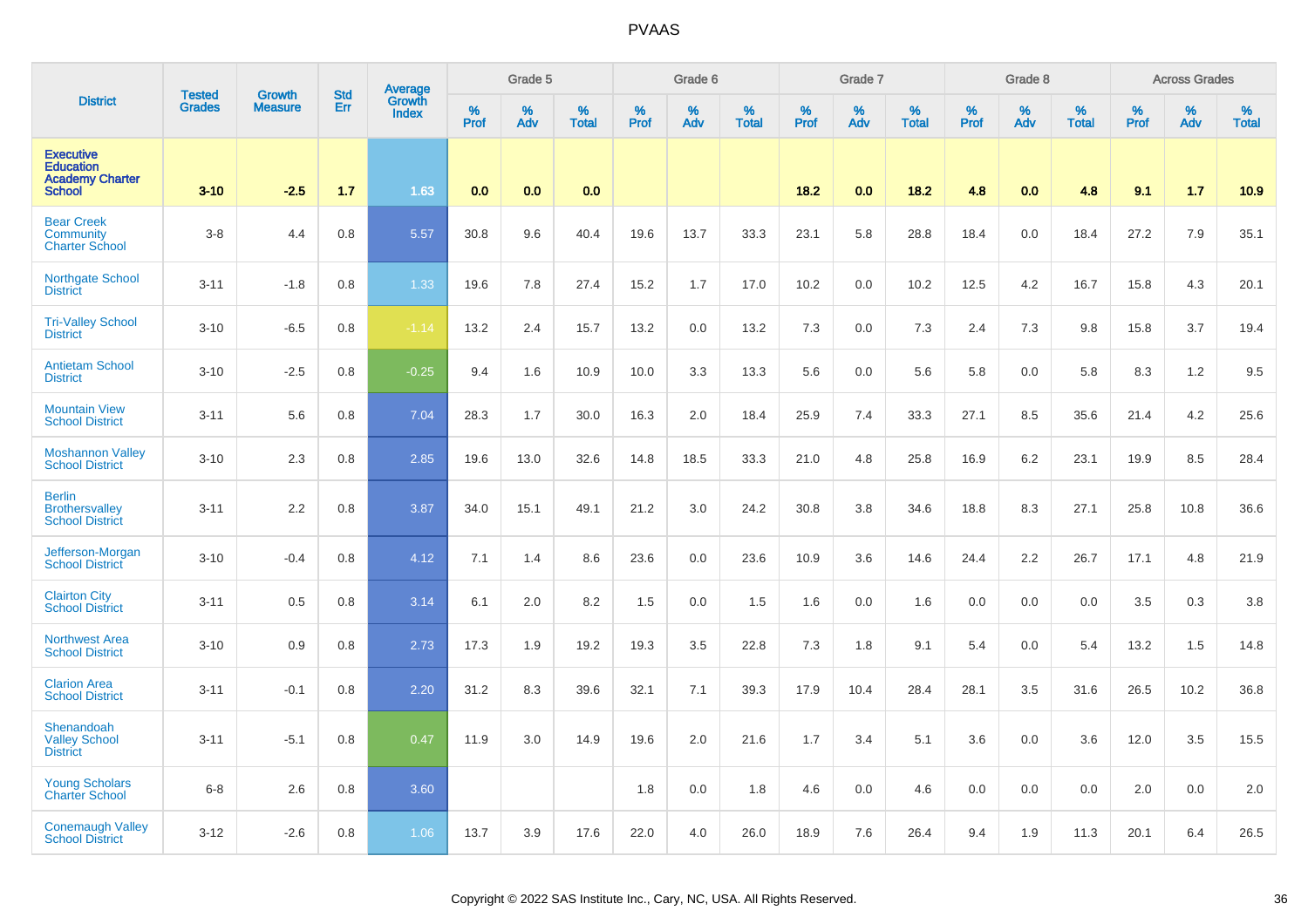|                                                                                 | <b>Tested</b> | Growth         | <b>Std</b> |                                          |           | Grade 5  |                   |           | Grade 6  |                   |           | Grade 7  |                   |           | Grade 8  |                   |           | <b>Across Grades</b> |                   |
|---------------------------------------------------------------------------------|---------------|----------------|------------|------------------------------------------|-----------|----------|-------------------|-----------|----------|-------------------|-----------|----------|-------------------|-----------|----------|-------------------|-----------|----------------------|-------------------|
| <b>District</b>                                                                 | <b>Grades</b> | <b>Measure</b> | Err        | <b>Average</b><br>Growth<br><b>Index</b> | %<br>Prof | %<br>Adv | %<br><b>Total</b> | %<br>Prof | %<br>Adv | %<br><b>Total</b> | %<br>Prof | %<br>Adv | %<br><b>Total</b> | %<br>Prof | %<br>Adv | %<br><b>Total</b> | %<br>Prof | %<br>Adv             | %<br><b>Total</b> |
| <b>Executive</b><br><b>Education</b><br><b>Academy Charter</b><br><b>School</b> | $3 - 10$      | $-2.5$         | 1.7        | 1.63                                     | 0.0       | 0.0      | 0.0               |           |          |                   | 18.2      | 0.0      | 18.2              | 4.8       | 0.0      | 4.8               | 9.1       | 1.7                  | 10.9              |
| <b>Russell Byers</b><br><b>Charter School</b>                                   | $3 - 8$       | 1.5            | 0.8        | 5.07                                     | 3.6       | 0.0      | 3.6               | 0.0       | 0.0      | 0.0               | 0.0       | 0.0      | 0.0               | 0.0       | 0.0      | 0.0               | 3.2       | 1.9                  | 5.2               |
| Antonia Pantoja<br>Community<br><b>Charter School</b>                           | $3 - 8$       | $-3.9$         | 0.8        | $-1.30$                                  | 1.5       | 0.0      | 1.5               | 0.0       | 0.0      | 0.0               | 4.6       | 2.3      | 7.0               | 5.6       | 0.0      | 5.6               | 1.8       | 0.9                  | 2.8               |
| <b>Innovative Arts</b><br><b>Academy Charter</b><br><b>School</b>               | $6 - 11$      | $-1.5$         | 0.8        | 5.73                                     |           |          |                   | 0.0       | 0.0      | 0.0               | 0.0       | 0.0      | 0.0               | 3.4       | 0.0      | 3.4               | 1.4       | 0.0                  | 1.4               |
| <b>Universal Alcorn</b><br><b>Charter School</b>                                | $3 - 8$       | $-0.7$         | 0.8        | 0.93                                     | 7.7       | 1.9      | 9.6               | 3.9       | 0.0      | 3.9               | 8.8       | 0.0      | 8.8               | 5.1       | 0.0      | 5.1               | 6.4       | 1.7                  | 8.1               |
| Portage Area<br><b>School District</b>                                          | $3 - 10$      | 0.3            | 0.8        | 2.06                                     | 28.6      | 7.1      | 35.7              | 30.0      | 10.0     | 40.0              | 25.4      | 9.5      | 34.9              | 17.0      | 7.6      | 24.5              | 29.8      | 12.9                 | 42.6              |
| <b>Glendale School</b><br><b>District</b>                                       | $3 - 10$      | 1.2            | 0.8        | 3.21                                     | 42.9      | 4.8      | 47.6              | 26.4      | 5.7      | 32.1              | 22.7      | 15.2     | 37.9              | 7.8       | 2.0      | 9.8               | 27.0      | 7.8                  | 34.8              |
| <b>Chester Charter</b><br><b>Scholars Academy</b><br><b>Charter School</b>      | $3 - 12$      | $-3.3$         | 0.8        | 2.00                                     | 0.0       | 0.0      | 0.0               | 2.1       | 0.0      | 2.1               | 6.2       | 0.0      | 6.2               | 0.0       | 0.0      | 0.0               | 1.8       | 0.4                  | 2.2               |
| <b>Robert Benjamin</b><br><b>Wiley Community</b><br><b>Charter School</b>       | $3-8$         | 2.8            | 0.8        | 3.93                                     | 7.0       | 2.3      | 9.3               | 0.0       | 0.0      | 0.0               | 7.3       | 0.0      | 7.3               | 4.4       | 0.0      | 4.4               | 5.7       | 1.7                  | 7.4               |
| Commonwealth<br><b>Charter Academy</b><br><b>Charter School</b>                 | $3 - 10$      | $-2.6$         | 0.8        | 1.49                                     | 25.4      | 3.4      | 28.8              | 26.0      | 4.0      | 30.0              | 17.2      | 3.4      | 20.7              | 14.6      | 2.1      | 16.7              | 23.9      | 5.7                  | 29.6              |
| <b>West Middlesex</b><br><b>Area School</b><br><b>District</b>                  | $3 - 10$      | 0.9            | 0.9        | 4.10                                     | 21.7      | 21.7     | 43.5              | 39.3      | 4.9      | 44.3              | 30.0      | 2.0      | 32.0              | 7.1       | 0.0      | 7.1               | 30.3      | 7.4                  | 37.7              |
| <b>Southern Fulton</b><br><b>School District</b>                                | $3 - 11$      | $-2.2$         | 0.9        | 0.85                                     | 21.3      | 6.4      | 27.7              | 15.2      | 10.2     | 25.4              | 12.3      | 1.8      | 14.0              | 5.9       | 3.9      | 9.8               | 18.9      | 4.4                  | 23.3              |
| <b>Coudersport Area</b><br><b>School District</b>                               | $3 - 11$      | 1.4            | 0.9        | 1.96                                     | 35.7      | 3.6      | 39.3              | 16.7      | 4.8      | 21.4              | 18.9      | 5.7      | 24.5              | 15.1      | 3.8      | 18.9              | 22.0      | 5.7                  | 27.7              |
| Susquehanna<br><b>Community School</b><br><b>District</b>                       | $3 - 11$      | $-2.8$         | 0.9        | $-1.20$                                  | 19.6      | 9.8      | 29.4              | 15.5      | 1.7      | 17.2              | 13.3      | 11.1     | 24.4              | 2.0       | 2.0      | 4.1               | 19.6      | 6.3                  | 25.9              |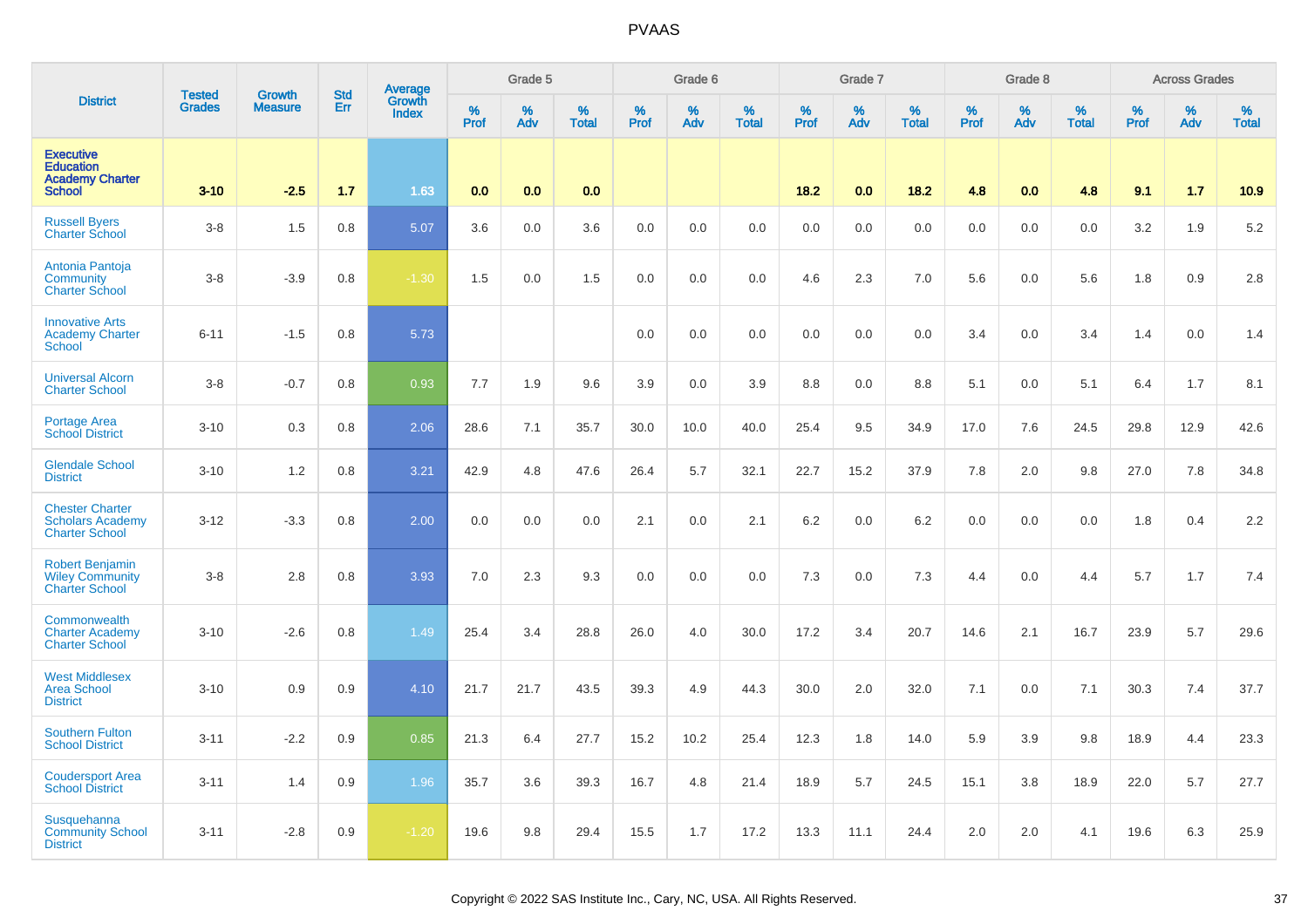|                                                                                 | <b>Tested</b> | Growth         | <b>Std</b> | <b>Average</b><br>Growth |           | Grade 5  |                   |                  | Grade 6  |                   |                  | Grade 7  |                   |           | Grade 8  |                   |           | <b>Across Grades</b> |                   |
|---------------------------------------------------------------------------------|---------------|----------------|------------|--------------------------|-----------|----------|-------------------|------------------|----------|-------------------|------------------|----------|-------------------|-----------|----------|-------------------|-----------|----------------------|-------------------|
| <b>District</b>                                                                 | <b>Grades</b> | <b>Measure</b> | Err        | <b>Index</b>             | %<br>Prof | %<br>Adv | %<br><b>Total</b> | %<br><b>Prof</b> | %<br>Adv | %<br><b>Total</b> | %<br><b>Prof</b> | %<br>Adv | %<br><b>Total</b> | %<br>Prof | %<br>Adv | %<br><b>Total</b> | %<br>Prof | %<br>Adv             | %<br><b>Total</b> |
| <b>Executive</b><br><b>Education</b><br><b>Academy Charter</b><br><b>School</b> | $3 - 10$      | $-2.5$         | 1.7        | 1.63                     | 0.0       | 0.0      | 0.0               |                  |          |                   | 18.2             | 0.0      | 18.2              | 4.8       | 0.0      | 4.8               | 9.1       | 1.7                  | 10.9              |
| <b>Lincoln Leadership</b><br><b>Academy Charter</b><br><b>School</b>            | $3 - 12$      | $-1.2$         | 0.9        | 2.09                     | 0.0       | 0.0      | 0.0               | 2.0              | 0.0      | 2.0               | 4.0              | 2.0      | 6.0               | 0.0       | 0.0      | 0.0               | 3.8       | 0.7                  | 4.4               |
| <b>Juniata Valley</b><br><b>School District</b>                                 | $3 - 11$      | 2.4            | 0.9        | 4.64                     | 23.3      | 4.6      | 27.9              | 5.4              | 3.6      | 8.9               | 21.0             | 5.3      | 26.3              | 12.5      | 2.1      | 14.6              | 18.7      | 5.0                  | 23.8              |
| <b>Benton Area</b><br><b>School District</b>                                    | $3 - 10$      | $-0.9$         | 0.9        | 0.54                     | 24.6      | 11.5     | 36.1              | 17.4             | 4.4      | 21.7              | 13.6             | 3.4      | 17.0              | 10.3      | 2.6      | 12.8              | 21.6      | 7.1                  | 28.7              |
| <b>Clarion-Limestone</b><br><b>Area School</b><br><b>District</b>               | $3 - 12$      | $-1.1$         | 0.9        | 4.00                     | 40.0      | 27.3     | 67.3              | 36.5             | 5.8      | 42.3              | 27.9             | 11.6     | 39.5              | 7.8       | 3.9      | 11.8              | 28.4      | 13.2                 | 41.6              |
| <b>Discovery Charter</b><br><b>School</b>                                       | $3 - 8$       | 2.6            | 0.9        | 2.98                     | 8.5       | 2.1      | 10.6              | 0.0              | 0.0      | 0.0               | 6.6              | 1.6      | 8.2               | 5.4       | 0.0      | 5.4               | 5.2       | 1.1                  | 6.2               |
| <b>Rochester Area</b><br><b>School District</b>                                 | $3 - 11$      | $-1.6$         | 0.9        | 3.19                     | 27.1      | 6.2      | 33.3              | 24.5             | 3.8      | 28.3              | 2.0              | 0.0      | 2.0               | 15.4      | 0.0      | 15.4              | 20.6      | 7.5                  | 28.1              |
| <b>Mariana Bracetti</b><br><b>Academy Charter</b><br><b>School</b>              | $3 - 10$      | $-3.1$         | 0.9        | 2.21                     | 8.6       | 0.0      | 8.6               | 2.2              | 0.0      | 2.2               | 7.3              | 0.0      | 7.3               | 0.0       | 0.0      | 0.0               | 4.4       | 0.0                  | 4.4               |
| <b>Union Area School</b><br><b>District</b>                                     | $3 - 11$      | $-0.6$         | 0.9        | 1.34                     | 40.0      | 12.5     | 52.5              | 32.8             | 5.2      | 37.9              | 26.3             | 3.5      | 29.8              | 17.8      | 0.0      | 17.8              | 30.2      | 7.4                  | 37.6              |
| <b>Morrisville Borough</b><br><b>School District</b>                            | $3 - 11$      | $-6.7$         | 0.9        | $-1.42$                  | 9.8       | 0.0      | 9.8               | 1.9              | 0.0      | 1.9               | 3.9              | 0.0      | 3.9               | 0.0       | 0.0      | 0.0               | 5.1       | 0.6                  | 5.7               |
| <b>Northeast Bradford</b><br><b>School District</b>                             | $3 - 10$      | 1.9            | 0.9        | 4.85                     | 40.0      | 12.5     | 52.5              | 34.8             | 2.2      | 37.0              | 24.0             | 2.0      | 26.0              | 13.8      | 5.2      | 19.0              | 29.7      | 6.0                  | 35.7              |
| <b>Rockwood Area</b><br><b>School District</b>                                  | $3 - 11$      | $-2.1$         | 0.9        | 2.50                     | 34.2      | 12.2     | 46.3              | 16.7             | 21.4     | 38.1              | 15.6             | 2.2      | 17.8              | 12.7      | 7.9      | 20.6              | 19.1      | 9.4                  | 28.5              |
| <b>Hanover Area</b><br><b>School District</b>                                   | $3 - 11$      | $-2.5$         | 0.9        | $-0.79$                  | 3.4       | 3.4      | 6.8               | 10.0             | 4.0      | 14.0              | 5.3              | 1.8      | 7.0               | 0.0       | 0.0      | 0.0               | 7.4       | 1.9                  | 9.3               |
| <b>Saint Clair Area</b><br><b>School District</b>                               | $3-8$         | 1.1            | 0.9        | 4.46                     | 28.3      | 13.2     | 41.5              | 24.0             | 4.0      | 28.0              | 19.2             | 7.7      | 26.9              | 12.5      | 2.5      | 15.0              | 24.2      | 7.2                  | 31.4              |
| <b>Reach Cyber</b><br><b>Charter School</b>                                     | $3 - 11$      | $-2.4$         | 0.9        | $-0.45$                  | 19.4      | 9.7      | 29.0              | 9.1              | 0.0      | 9.1               | 17.0             | 3.8      | 20.8              | 17.5      | 5.3      | 22.8              | 21.3      | 4.7                  | 26.0              |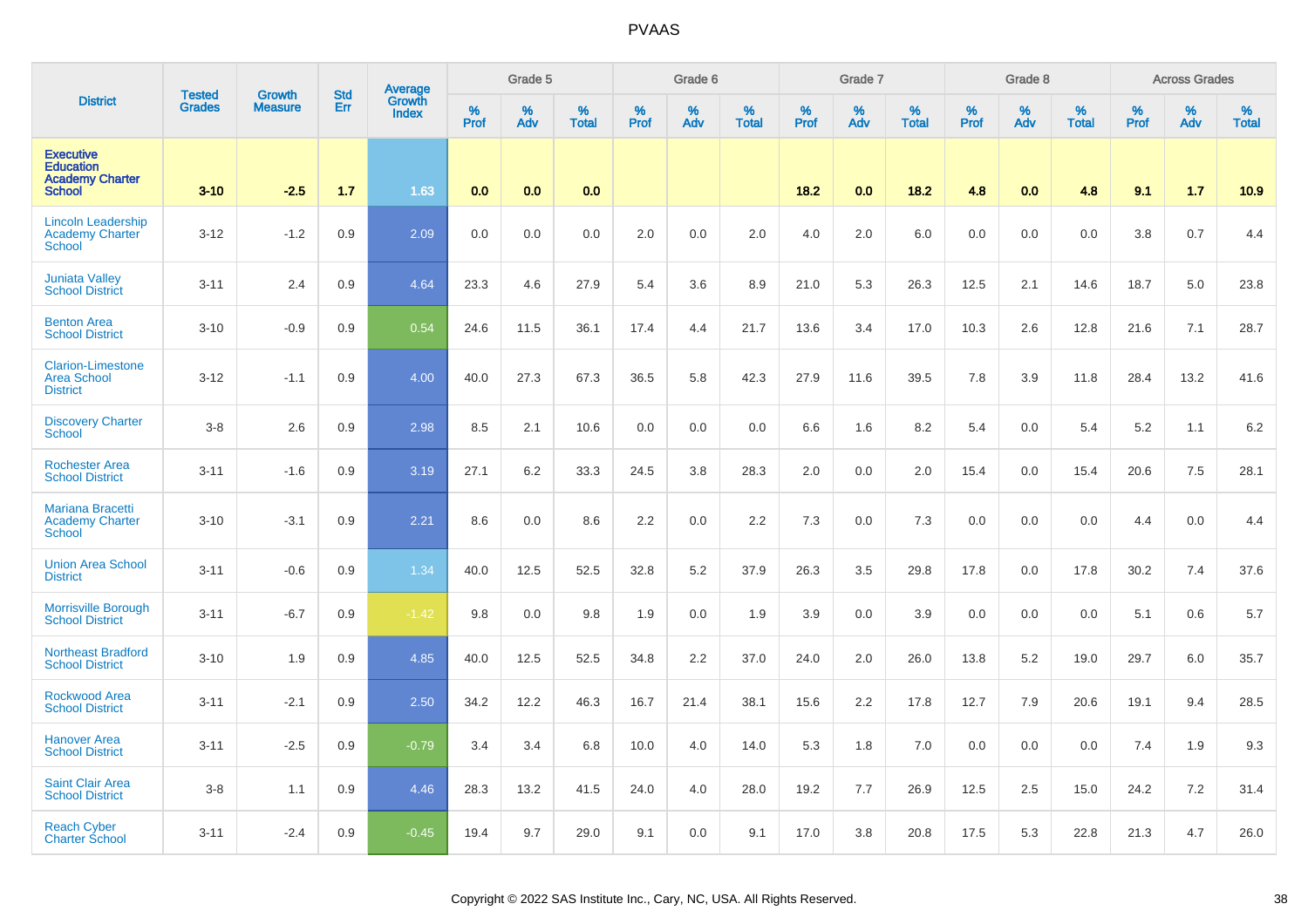|                                                                                 |                                | <b>Growth</b>  | <b>Std</b> | Average                |              | Grade 5     |                   |              | Grade 6  |                   |              | Grade 7  |                      |              | Grade 8  |                      |              | <b>Across Grades</b> |                   |
|---------------------------------------------------------------------------------|--------------------------------|----------------|------------|------------------------|--------------|-------------|-------------------|--------------|----------|-------------------|--------------|----------|----------------------|--------------|----------|----------------------|--------------|----------------------|-------------------|
| <b>District</b>                                                                 | <b>Tested</b><br><b>Grades</b> | <b>Measure</b> | Err        | Growth<br><b>Index</b> | $\%$<br>Prof | $\%$<br>Adv | %<br><b>Total</b> | $\%$<br>Prof | %<br>Adv | %<br><b>Total</b> | $\%$<br>Prof | %<br>Adv | $\%$<br><b>Total</b> | $\%$<br>Prof | %<br>Adv | $\%$<br><b>Total</b> | $\%$<br>Prof | %<br>Adv             | %<br><b>Total</b> |
| <b>Executive</b><br><b>Education</b><br><b>Academy Charter</b><br><b>School</b> | $3 - 10$                       | $-2.5$         | 1.7        | 1.63                   | 0.0          | 0.0         | 0.0               |              |          |                   | 18.2         | 0.0      | 18.2                 | 4.8          | 0.0      | 4.8                  | 9.1          | $1.7$                | 10.9              |
| <b>KIPP Philadelphia</b><br><b>Charter School</b>                               | $3 - 8$                        | 0.0            | 0.9        | 3.74                   | 2.0          | 0.0         | 2.0               | 0.0          | 0.0      | 0.0               | 2.6          | 0.0      | 2.6                  | 6.8          | 0.0      | 6.8                  | 3.6          | 0.0                  | 3.6               |
| <b>Mastery Charter</b><br>School - Thomas<br>Campus                             | $3 - 10$                       | 1.5            | 0.9        | 4.14                   | 10.8         | 0.0         | 10.8              | 7.1          | 2.4      | 9.5               | 7.0          | 0.0      | 7.0                  | 2.2          | 0.0      | 2.2                  | 8.6          | 0.8                  | 9.4               |
| <b>Sto-Rox School</b><br><b>District</b>                                        | $3 - 10$                       | $-0.5$         | 0.9        | 2.11                   | 4.4          | 1.1         | 5.4               | 1.2          | 0.0      | 1.2               | 0.0          | 0.0      | 0.0                  | 0.0          | 0.0      | 0.0                  | 2.8          | 0.5                  | 3.3               |
| South Allegheny<br><b>School District</b>                                       | $3 - 11$                       | $-5.4$         | 0.9        | $-1.61$                | 25.9         | 1.7         | 27.6              | 2.0          | 2.0      | 4.1               | 7.9          | 2.6      | 10.5                 | 12.5         | 2.5      | 15.0                 | 16.9         | 2.7                  | 19.6              |
| <b>Propel Charter</b><br>School-Northside                                       | $3 - 8$                        | $-1.6$         | 0.9        | 0.88                   | 0.0          | 0.0         | 0.0               | 2.4          | 0.0      | 2.4               | 0.0          | 0.0      | 0.0                  | 0.0          | 0.0      | 0.0                  | 0.4          | 0.0                  | 0.4               |
| <b>Roberto Clemente</b><br><b>Charter School</b>                                | $3 - 12$                       | $-4.0$         | 0.9        | 1.79                   | 5.6          | 0.0         | 5.6               | 0.0          | 0.0      | 0.0               | 0.0          | 0.0      | 0.0                  | 0.0          | 0.0      | 0.0                  | 3.0          | 0.0                  | 3.0               |
| <b>Leechburg Area</b><br><b>School District</b>                                 | $3 - 11$                       | $-3.5$         | 0.9        | $-0.64$                | 15.6         | 2.2         | 17.8              | 16.2         | 5.4      | 21.6              | 8.0          | 0.0      | 8.0                  | 23.8         | 7.1      | 31.0                 | 22.5         | 5.9                  | 28.5              |
| <b>Forest City</b><br>Regional School<br><b>District</b>                        | $3 - 12$                       | 1.5            | 0.9        | 4.76                   | 22.2         | 11.1        | 33.3              | 14.3         | 2.0      | 16.3              | 18.9         | 10.8     | 29.7                 | 31.9         | 10.6     | 42.6                 | 22.1         | 10.7                 | 32.8              |
| <b>Millville Area</b><br><b>School District</b>                                 | $3 - 12$                       | 3.8            | 0.9        | 5.21                   | 34.0         | 0.0         | 34.0              | 18.9         | 1.9      | 20.8              | 15.9         | 9.1      | 25.0                 | 18.4         | 2.6      | 21.0                 | 24.6         | 4.7                  | 29.3              |
| <b>Penn Hills Charter</b><br>School of<br>Entrepreneurship                      | $3-8$                          | $-0.2$         | 0.9        | 1.98                   | 11.6         | 2.3         | 14.0              | 13.5         | 10.8     | 24.3              | 15.4         | 2.6      | 18.0                 | 5.3          | 0.0      | 5.3                  | 17.0         | 3.8                  | 20.8              |
| <b>North Clarion</b><br><b>County School</b><br><b>District</b>                 | $3 - 12$                       | 5.1            | 0.9        | 5.51                   | 34.1         | 6.8         | 40.9              | 31.7         | 12.2     | 43.9              | 21.4         | 7.1      | 28.6                 | 15.9         | 11.4     | 27.3                 | 26.5         | 10.6                 | 37.1              |
| Allegheny-Clarion<br><b>Valley School</b><br><b>District</b>                    | $3 - 10$                       | 0.1            | 0.9        | 2.43                   | 19.5         | 7.3         | 26.8              | 14.6         | 1.8      | 16.4              | 4.8          | 0.0      | 4.8                  | 8.6          | 0.0      | 8.6                  | 14.2         | 8.1                  | 22.3              |
| <b>Otto-Eldred School</b><br><b>District</b>                                    | $3 - 11$                       | 7.8            | 0.9        | 8.33                   | 23.8         | 28.6        | 52.4              | 45.0         | 12.5     | 57.5              | 20.0         | 15.6     | 35.6                 | 25.0         | 6.2      | 31.2                 | 28.3         | 13.9                 | 42.2              |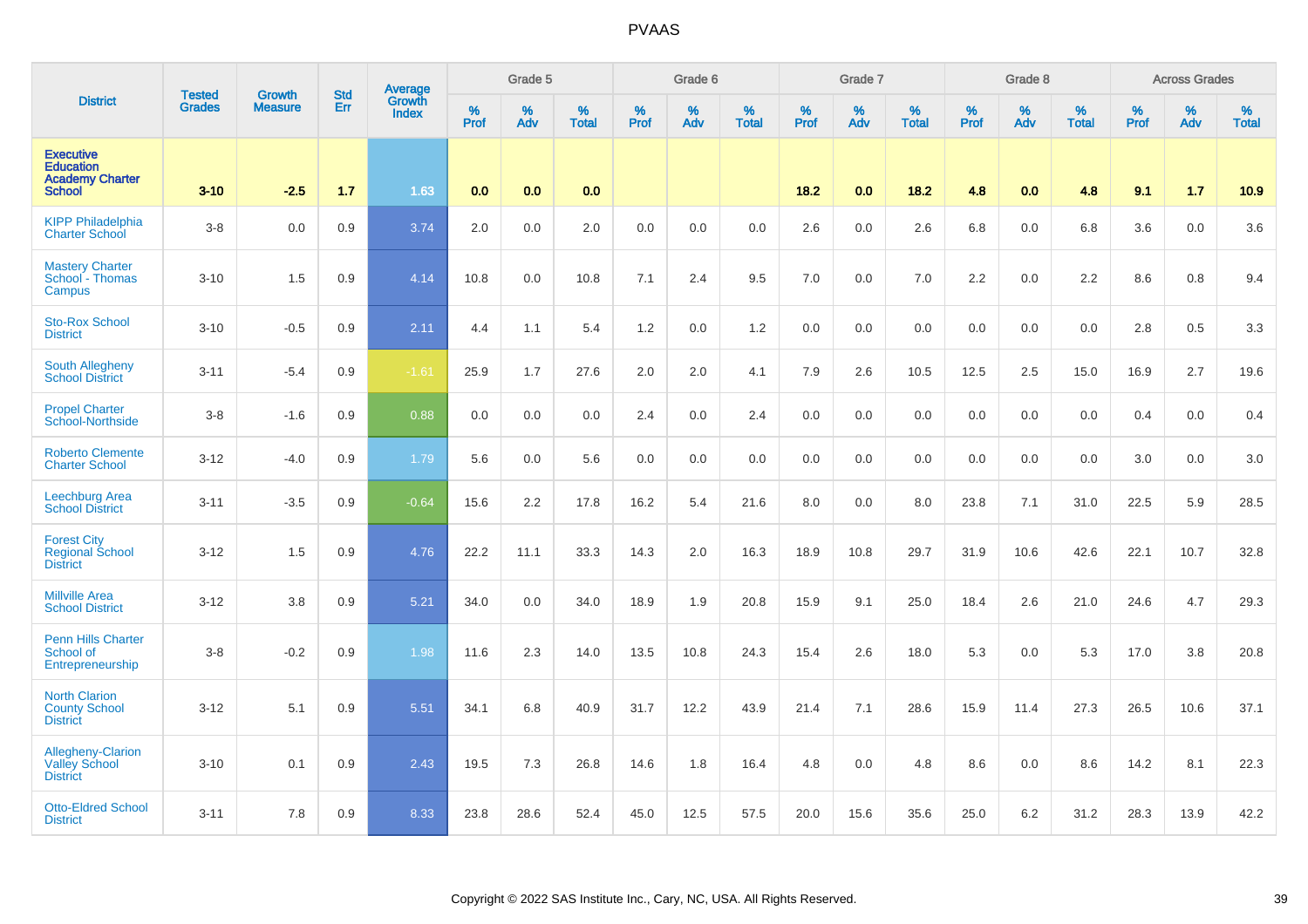|                                                                                 | <b>Tested</b> | Growth         | <b>Std</b> | Average                |                  | Grade 5  |                   |                  | Grade 6  |                   |                  | Grade 7  |                   |           | Grade 8  |                   |           | <b>Across Grades</b> |                   |
|---------------------------------------------------------------------------------|---------------|----------------|------------|------------------------|------------------|----------|-------------------|------------------|----------|-------------------|------------------|----------|-------------------|-----------|----------|-------------------|-----------|----------------------|-------------------|
| <b>District</b>                                                                 | <b>Grades</b> | <b>Measure</b> | Err        | Growth<br><b>Index</b> | %<br><b>Prof</b> | %<br>Adv | %<br><b>Total</b> | %<br><b>Prof</b> | %<br>Adv | %<br><b>Total</b> | %<br><b>Prof</b> | %<br>Adv | %<br><b>Total</b> | %<br>Prof | %<br>Adv | %<br><b>Total</b> | %<br>Prof | %<br>Adv             | %<br><b>Total</b> |
| <b>Executive</b><br><b>Education</b><br><b>Academy Charter</b><br><b>School</b> | $3 - 10$      | $-2.5$         | 1.7        | 1.63                   | 0.0              | 0.0      | 0.0               |                  |          |                   | 18.2             | 0.0      | 18.2              | 4.8       | 0.0      | 4.8               | 9.1       | 1.7                  | 10.9              |
| <b>Community</b><br><b>Academy Of</b><br>Philadelphia<br><b>Charter School</b>  | $3 - 11$      | $-5.7$         | 0.9        | $-0.37$                | 4.9              | 2.4      | 7.3               | 0.0              | 0.0      | 0.0               | 0.0              | 0.0      | 0.0               | 0.0       | 0.0      | 0.0               | 2.4       | 1.0                  | 3.5               |
| <b>Ferndale Area</b><br><b>School District</b>                                  | $3 - 10$      | $-0.9$         | 0.9        | 1.11                   | 27.3             | 0.0      | 27.3              | 19.5             | 7.3      | 26.8              | 31.6             | 2.6      | 34.2              | 11.1      | 8.9      | 20.0              | 21.3      | 7.9                  | 29.1              |
| <b>West Greene</b><br><b>School District</b>                                    | $3 - 11$      | $-1.6$         | 0.9        | 2.26                   | 20.5             | 7.7      | 28.2              | 7.7              | 7.7      | 15.4              | 9.3              | 11.1     | 20.4              | 11.8      | 0.0      | 11.8              | 19.6      | 10.7                 | 30.2              |
| <b>Johnsonburg Area</b><br><b>School District</b>                               | $3 - 11$      | 2.2            | 1.0        | 5.07                   | 17.5             | 7.5      | 25.0              | 21.2             | 12.1     | 33.3              | 18.6             | 7.0      | 25.6              | 15.6      | 2.2      | 17.8              | 25.5      | 10.2                 | 35.7              |
| <b>Propel Charter</b><br>School-Mckeesport                                      | $3 - 8$       | $-3.2$         | 1.0        | 1.02                   | 5.6              | 0.0      | 5.6               | 2.7              | 0.0      | 2.7               | 5.3              | 7.9      | 13.2              | 2.7       | 2.7      | 5.4               | 5.4       | 2.3                  | 7.7               |
| People For People<br><b>Charter School</b>                                      | $3 - 12$      | $-1.1$         | 1.0        | 3.27                   | 0.0              | 0.0      | 0.0               | 0.0              | 0.0      | 0.0               | 2.4              | 0.0      | 2.4               | 0.0       | 0.0      | 0.0               | 1.3       | 0.0                  | 1.3               |
| <b>Farrell Area School</b><br><b>District</b>                                   | $3 - 11$      | 5.3            | 1.0        | 7.64                   | 15.6             | 0.0      | 15.6              | 17.1             | 0.0      | 17.1              | 2.3              | 0.0      | 2.3               | 5.1       | 0.0      | 5.1               | 12.3      | 1.5                  | 13.8              |
| <b>Sugar Valley Rural</b><br><b>Charter School</b>                              | $3 - 11$      | $-0.5$         | 1.0        | 1.21                   | 26.3             | 5.3      | 31.6              | 8.3              | 0.0      | 8.3               | 5.1              | 2.6      | 7.7               | 2.8       | 0.0      | 2.8               | 16.0      | 2.8                  | 18.9              |
| <b>Propel Charter</b><br>School-Homestead                                       | $3 - 11$      | $-2.7$         | 1.0        | $-0.17$                | 2.7              | 0.0      | 2.7               | 0.0              | 5.4      | 5.4               | 2.9              | 0.0      | 2.9               | 0.0       | 0.0      | 0.0               | 2.7       | 1.4                  | 4.1               |
| <b>Union School</b><br><b>District</b>                                          | $3 - 12$      | 3.8            | 1.0        | 7.42                   | 18.2             | 0.0      | 18.2              | 22.0             | 14.6     | 36.6              | 10.5             | 0.0      | 10.5              | 18.2      | 11.4     | 29.6              | 18.6      | 7.7                  | 26.3              |
| <b>Propel Charter</b><br>School - East                                          | $3 - 8$       | $-4.2$         | 1.0        | 1.61                   | 2.5              | 0.0      | 2.5               | 11.4             | 0.0      | 11.4              | 9.4              | 3.1      | 12.5              | 0.0       | 0.0      | 0.0               | 9.4       | 0.5                  | 9.9               |
| <b>Provident Charter</b><br><b>School</b>                                       | $3 - 8$       | 3.6            | 1.0        | 3.98                   | 4.4              | 2.2      | 6.5               | 10.5             | 0.0      | 10.5              | 9.1              | 0.0      | 9.1               | 0.0       | 3.3      | 3.3               | 9.2       | 2.5                  | 11.7              |
| <b>Folk Arts-Cultural</b><br><b>Treasures Charter</b><br><b>School</b>          | $3 - 7$       | $-1.8$         | 1.0        | 1.12                   | 22.7             | 6.8      | 29.6              | 28.9             | 4.4      | 33.3              | 20.4             | 2.3      | 22.7              |           |          |                   | 28.1      | 6.2                  | 34.4              |
| <b>Cameron County</b><br><b>School District</b>                                 | $3 - 12$      | 1.0            | 1.0        | 4.16                   | 48.4             | 0.0      | 48.4              | 29.0             | 2.6      | 31.6              | 7.3              | 2.4      | 9.8               | 13.5      | 0.0      | 13.5              | 30.3      | 6.8                  | 37.2              |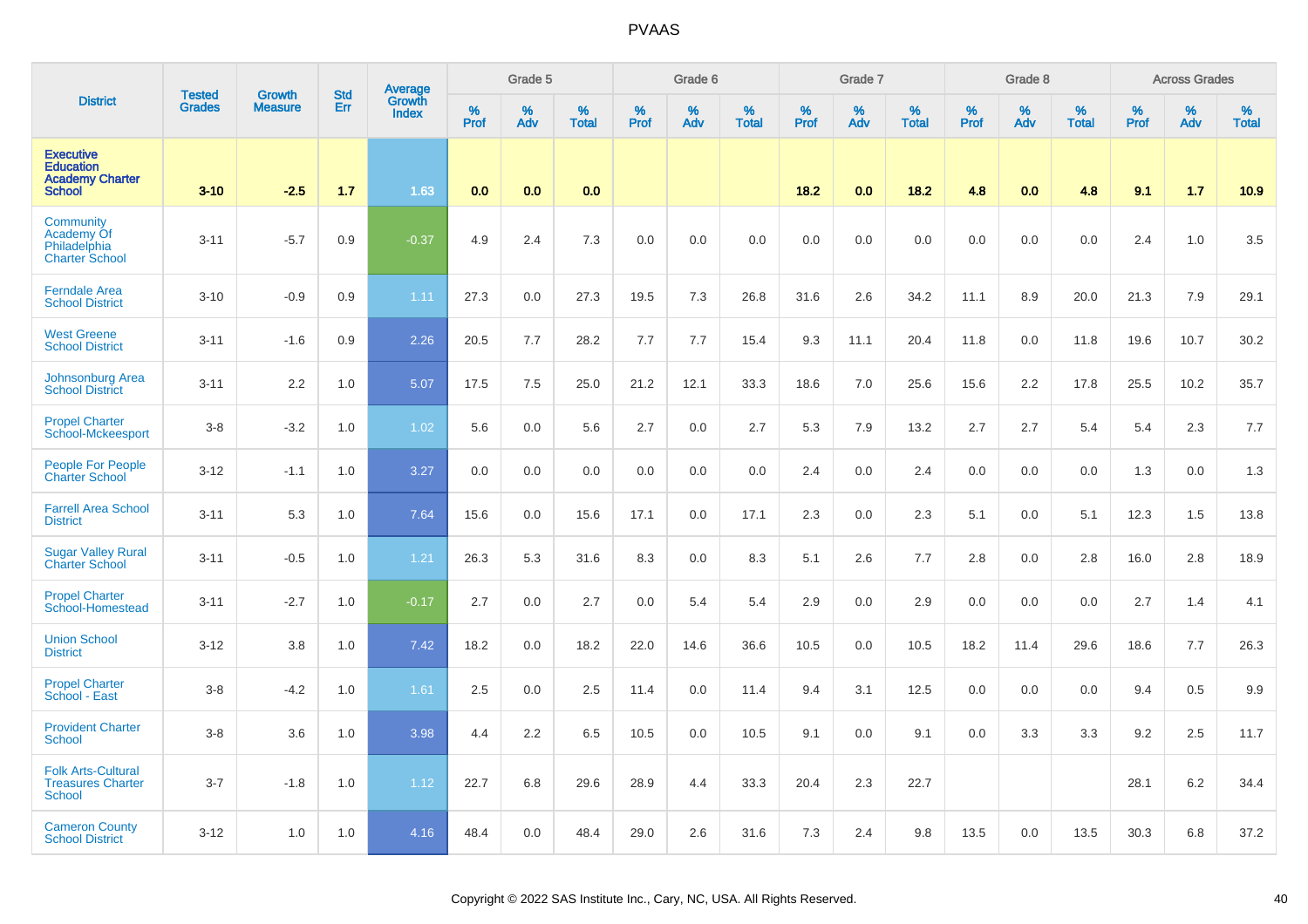|                                                                                 | <b>Tested</b> | Growth         | <b>Std</b> | <b>Average</b><br>Growth |              | Grade 5  |                   |           | Grade 6  |                   |           | Grade 7  |                   |           | Grade 8  |                   |           | <b>Across Grades</b> |                   |
|---------------------------------------------------------------------------------|---------------|----------------|------------|--------------------------|--------------|----------|-------------------|-----------|----------|-------------------|-----------|----------|-------------------|-----------|----------|-------------------|-----------|----------------------|-------------------|
| <b>District</b>                                                                 | <b>Grades</b> | <b>Measure</b> | Err        | <b>Index</b>             | $\%$<br>Prof | %<br>Adv | %<br><b>Total</b> | %<br>Prof | %<br>Adv | %<br><b>Total</b> | %<br>Prof | %<br>Adv | %<br><b>Total</b> | %<br>Prof | %<br>Adv | %<br><b>Total</b> | %<br>Prof | %<br>Adv             | %<br><b>Total</b> |
| <b>Executive</b><br><b>Education</b><br><b>Academy Charter</b><br><b>School</b> | $3 - 10$      | $-2.5$         | 1.7        | 1.63                     | 0.0          | 0.0      | 0.0               |           |          |                   | 18.2      | 0.0      | 18.2              | 4.8       | 0.0      | 4.8               | 9.1       | 1.7                  | 10.9              |
| <b>Blacklick Valley</b><br><b>School District</b>                               | $3 - 11$      | 8.2            | 1.0        | 8.15                     | 24.1         | 6.9      | 31.0              | 34.2      | 10.5     | 44.7              | 16.7      | 0.0      | 16.7              | 14.3      | 4.8      | 19.0              | 22.6      | 9.5                  | 32.1              |
| Southeastern<br><b>Greene School</b><br><b>District</b>                         | $3 - 10$      | $-11.8$        | 1.0        | $-3.05$                  | 34.5         | 13.8     | 48.3              | 32.4      | 2.9      | 35.3              | 8.2       | 4.1      | 12.2              | 25.6      | 2.3      | 27.9              | 26.6      | 12.9                 | 39.5              |
| <b>Sullivan County</b><br><b>School District</b>                                | $3 - 10$      | $-2.9$         | 1.0        | 0.92                     | 21.4         | 0.0      | 21.4              | 30.0      | 4.0      | 34.0              | 18.8      | 0.0      | 18.8              | 9.1       | 0.0      | 9.1               | 22.0      | 4.1                  | 26.0              |
| <b>Southwest</b><br>Leadership<br><b>Academy Charter</b><br>School              | $3 - 8$       | 0.7            | 1.0        | 2.49                     | 2.2          | 0.0      | 2.2               | 2.9       | 0.0      | 2.9               | 5.1       | 0.0      | 5.1               | 0.0       | 0.0      | 0.0               | 5.7       | 1.5                  | 7.2               |
| Williamsburg<br><b>Community School</b><br><b>District</b>                      | $3 - 11$      | 4.8            | 1.0        | 6.37                     | 25.0         | 12.5     | 37.5              | 34.3      | 8.6      | 42.9              | 26.2      | 4.8      | 31.0              | 40.6      | 0.0      | 40.6              | 28.1      | 8.4                  | 36.4              |
| <b>Jenkintown School</b><br><b>District</b>                                     | $3 - 11$      | $-5.2$         | 1.0        | $-0.07$                  | 35.4         | 12.5     | 47.9              | 18.9      | 8.1      | 27.0              | 16.0      | 0.0      | 16.0              | 8.0       | 4.0      | 12.0              | 29.0      | 16.2                 | 45.2              |
| <b>Avella Area School</b><br><b>District</b>                                    | $3 - 12$      | 1.2            | 1.0        | 2.47                     | 17.1         | 2.4      | 19.5              | 36.4      | 6.1      | 42.4              | 17.1      | 2.9      | 20.0              | 21.4      | 10.7     | 32.1              | 22.4      | 9.4                  | 31.8              |
| <b>Lincoln Park</b><br><b>Performing Arts</b><br><b>Charter School</b>          | $7 - 11$      | $-4.4$         | 1.0        | $-0.45$                  |              |          |                   |           |          |                   | 33.9      | 5.4      | 39.3              | 11.5      | 3.4      | 14.9              | 20.3      | 4.2                  | 24.5              |
| Widener<br>Partnership<br><b>Charter School</b>                                 | $3 - 7$       | 2.8            | 1.0        | 2.67                     | 0.0          | 0.0      | 0.0               | 2.5       | 0.0      | 2.5               | 0.0       | 2.3      | 2.3               |           |          |                   | 1.4       | 0.5                  | 1.9               |
| <b>Fannett-Metal</b><br><b>School District</b>                                  | $3 - 11$      | $-2.4$         | 1.0        | 2.68                     | 17.2         | 6.9      | 24.1              | 10.3      | 0.0      | 10.3              | 9.4       | 0.0      | 9.4               | 8.9       | 2.2      | 11.1              | 15.5      | 5.8                  | 21.3              |
| <b>Cornell School</b><br><b>District</b>                                        | $3 - 11$      | $-3.1$         | 1.1        | 4.74                     | 10.0         | 6.7      | 16.7              | 14.0      | 0.0      | 14.0              | 7.7       | 0.0      | 7.7               | 0.0       | 0.0      | 0.0               | 12.2      | 2.8                  | 15.0              |
| <b>Baden Academy</b><br><b>Charter School</b>                                   | $3-6$         | 0.1            | 1.1        | 1.04                     | 20.6         | 4.8      | 25.4              | 22.4      | 8.6      | 31.0              |           |          |                   |           |          |                   | 20.8      | 6.4                  | 27.2              |
| Montessori<br><b>Regional Charter</b><br><b>School</b>                          | $3-6$         | $-2.6$         | 1.1        | $-1.45$                  | 15.0         | 5.0      | 20.0              | 5.1       | 1.7      | 6.8               |           |          |                   |           |          |                   | 11.1      | 6.3                  | 17.3              |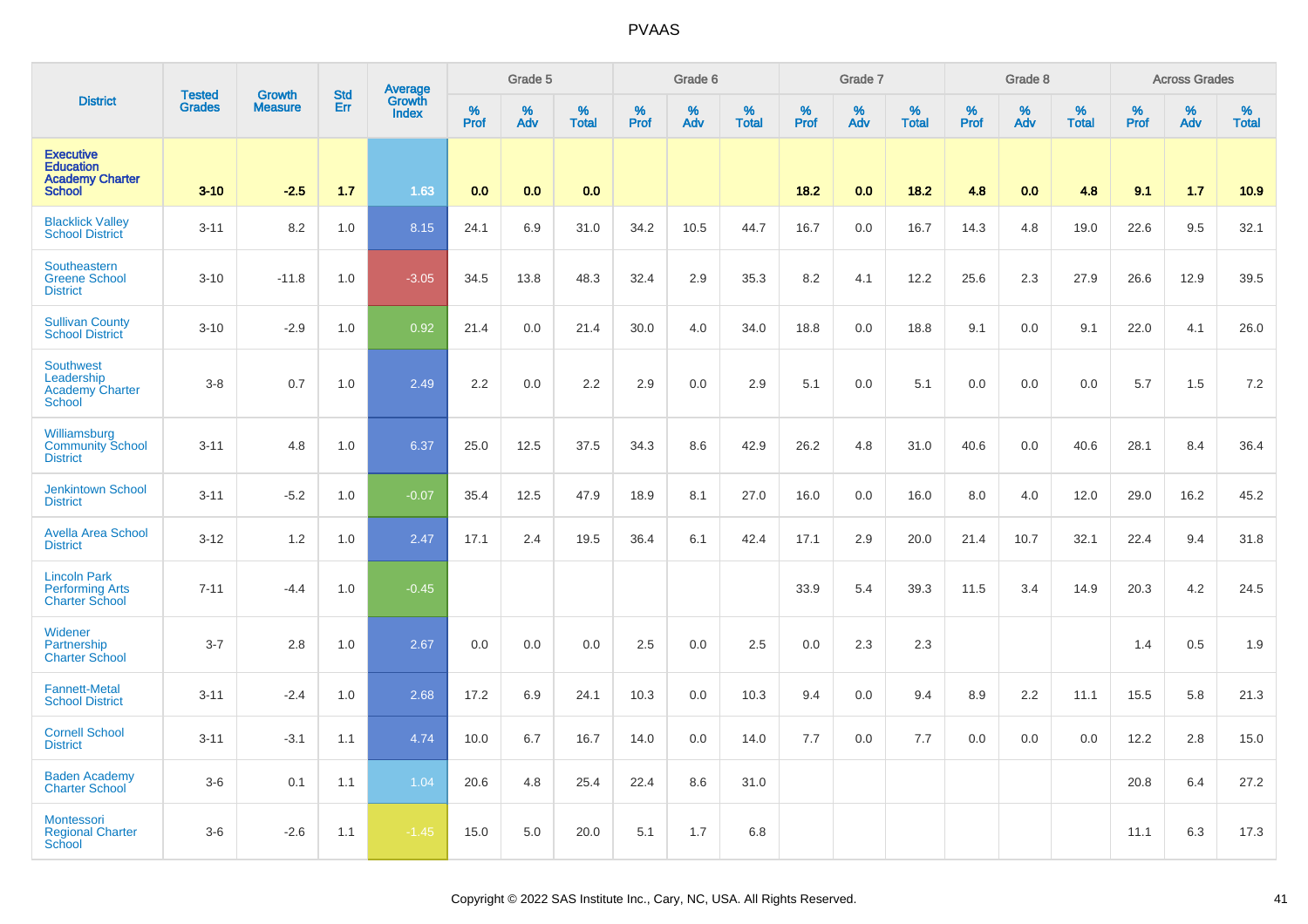|                                                                                   | <b>Tested</b> | <b>Growth</b>  | <b>Std</b> | Average                |           | Grade 5  |                   |                  | Grade 6  |                   |           | Grade 7  |                   |           | Grade 8  |                   |           | <b>Across Grades</b> |                   |
|-----------------------------------------------------------------------------------|---------------|----------------|------------|------------------------|-----------|----------|-------------------|------------------|----------|-------------------|-----------|----------|-------------------|-----------|----------|-------------------|-----------|----------------------|-------------------|
| <b>District</b>                                                                   | <b>Grades</b> | <b>Measure</b> | Err        | Growth<br><b>Index</b> | %<br>Prof | %<br>Adv | %<br><b>Total</b> | %<br><b>Prof</b> | %<br>Adv | %<br><b>Total</b> | %<br>Prof | %<br>Adv | %<br><b>Total</b> | %<br>Prof | %<br>Adv | %<br><b>Total</b> | %<br>Prof | %<br>Adv             | %<br><b>Total</b> |
| <b>Executive</b><br><b>Education</b><br><b>Academy Charter</b><br><b>School</b>   | $3 - 10$      | $-2.5$         | $1.7$      | 1.63                   | 0.0       | 0.0      | 0.0               |                  |          |                   | 18.2      | 0.0      | 18.2              | 4.8       | 0.0      | 4.8               | 9.1       | 1.7                  | 10.9              |
| <b>Mastery Charter</b><br>School - Harrity<br>Campus                              | $3-8$         | $-0.7$         | 1.1        | 2.42                   | 4.6       | 4.6      | 9.1               | 2.3              | 0.0      | 2.3               | 0.0       | 0.0      | 0.0               | 3.1       | 0.0      | 3.1               | 5.5       | 1.0                  | 6.5               |
| <b>Manchester</b><br><b>Academic Charter</b><br><b>School</b>                     | $3 - 8$       | 0.6            | 1.1        | 3.37                   | 3.6       | 0.0      | 3.6               | 3.4              | 0.0      | 3.4               | 3.6       | 0.0      | 3.6               | 0.0       | 0.0      | 0.0               | 4.9       | 0.5                  | 5.4               |
| <b>Young Scholars Of</b><br>Western<br>Pennsylvania<br><b>Charter School</b>      | $3 - 8$       | $-0.4$         | 1.1        | 1.25                   | 6.7       | 6.7      | 13.3              | 5.9              | 5.9      | 11.8              | 20.7      | 3.4      | 24.1              | 8.7       | 0.0      | 8.7               | 12.3      | 4.8                  | 17.1              |
| <b>Commodore Perry</b><br><b>School District</b>                                  | $3 - 11$      | $-5.2$         | 1.1        | 0.56                   | 38.7      | 9.7      | 48.4              | 9.7              | 0.0      | 9.7               | 8.1       | 2.7      | 10.8              | 20.0      | 8.0      | 28.0              | 20.6      | $7.2\,$              | 27.8              |
| <b>Northern Potter</b><br><b>School District</b>                                  | $3 - 12$      | 2.0            | 1.1        | 2.34                   | 26.7      | 3.3      | 30.0              | 9.3              | 2.3      | 11.6              | 29.0      | 12.9     | 41.9              | 11.1      | 0.0      | 11.1              | 18.7      | 7.4                  | 26.1              |
| <b>Mastery Charter</b><br>School - Pickett<br>Campus                              | $6 - 10$      | 1.2            | 1.1        | 2.33                   |           |          |                   | 0.0              | 0.0      | 0.0               | 0.0       | 0.0      | 0.0               | 2.8       | 0.0      | 2.8               | 0.9       | 0.0                  | 0.9               |
| <b>Propel Charter</b><br>School-Pitcairn                                          | $3-8$         | $-5.7$         | 1.1        | $-1.88$                | 0.0       | 0.0      | 0.0               | 7.4              | 0.0      | 7.4               | 0.0       | 0.0      | 0.0               | 0.0       | 0.0      | 0.0               | 5.5       | 0.0                  | $5.5\,$           |
| <b>Monessen City</b><br><b>School District</b>                                    | $3 - 10$      | $-1.5$         | 1.1        | $-0.31$                | 5.3       | 0.0      | 5.3               | 2.6              | 0.0      | 2.6               | 0.0       | 0.0      | 0.0               | 0.0       | 0.0      | 0.0               | 3.9       | 0.6                  | 4.4               |
| <b>Alliance For</b><br><b>Progress Charter</b><br><b>School</b>                   | $3-8$         | $-5.0$         | 1.1        | 2.70                   | 0.0       | 0.0      | 0.0               | 0.0              | 0.0      | 0.0               | 0.0       | 0.0      | 0.0               | 0.0       | 0.0      | 0.0               | 0.6       | 0.0                  | 0.6               |
| <b>Weatherly Area</b><br><b>School District</b>                                   | $3 - 11$      | $-6.9$         | 1.1        | $-1.18$                | 26.9      | 7.7      | 34.6              | 12.1             | 0.0      | 12.1              | 6.9       | 0.0      | 6.9               | 5.6       | 0.0      | 5.6               | 15.1      | 4.0                  | 19.1              |
| <b>Laboratory Charter</b><br><b>School</b>                                        | $3-8$         | $-0.7$         | 1.1        | 2.78                   | 3.2       | 0.0      | 3.2               | 2.3              | 0.0      | 2.3               | 6.4       | 0.0      | 6.4               | 5.0       | 0.0      | 5.0               | 5.3       | 0.0                  | 5.3               |
| <b>Howard Gardner</b><br><b>Multiple</b><br>Intelligence<br><b>Charter School</b> | $3 - 8$       | $-3.7$         | 1.1        | $-1.27$                | 16.7      | 6.7      | 23.3              | 9.4              | 0.0      | 9.4               | 9.1       | 0.0      | 9.1               | 7.4       | 11.1     | 18.5              | 14.7      | 3.5                  | 18.2              |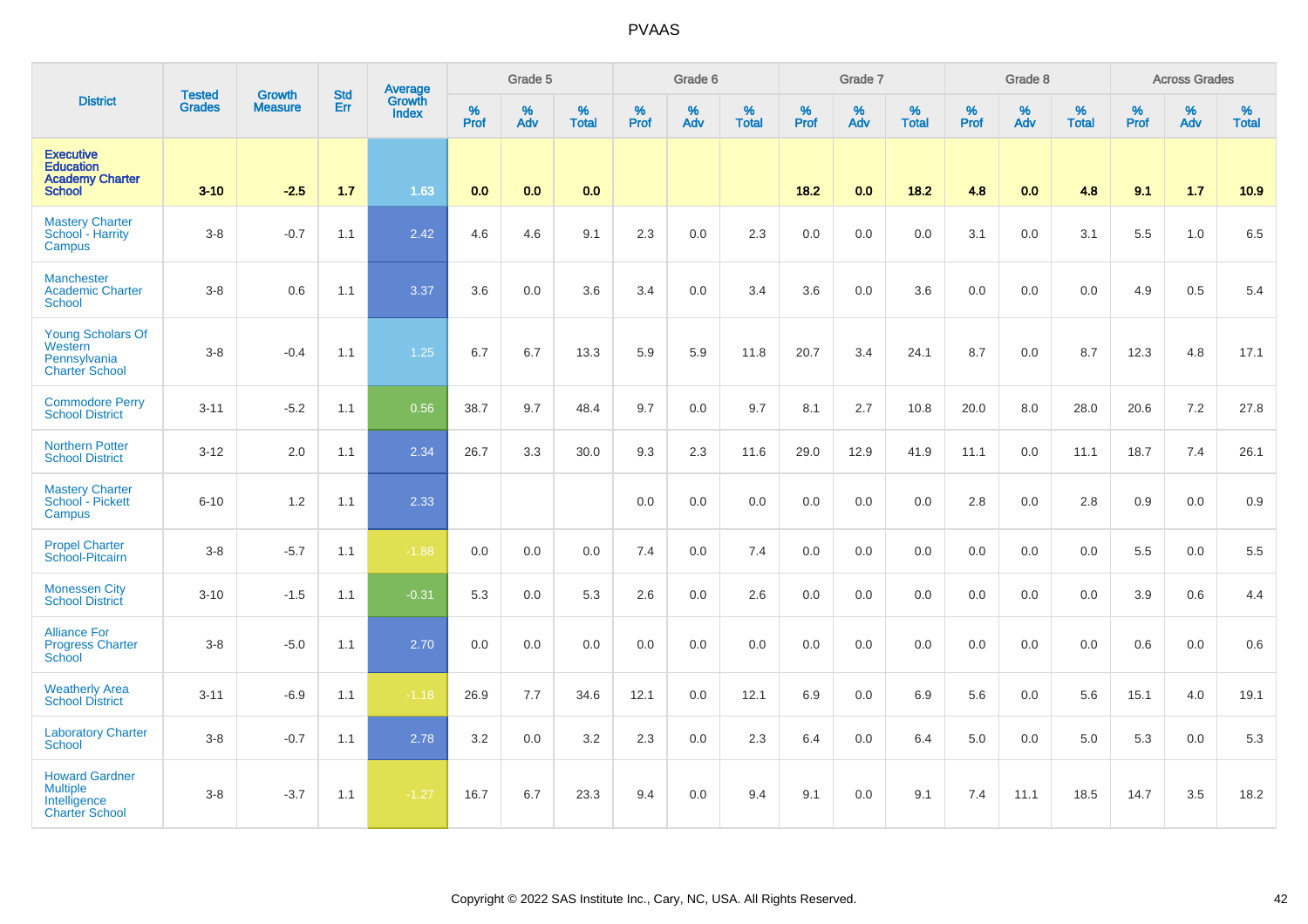|                                                                                 | <b>Tested</b> | <b>Growth</b>  | <b>Std</b> | Average                |           | Grade 5  |                   |           | Grade 6  |                   |           | Grade 7  |                   |           | Grade 8  |                   |           | <b>Across Grades</b> |                   |
|---------------------------------------------------------------------------------|---------------|----------------|------------|------------------------|-----------|----------|-------------------|-----------|----------|-------------------|-----------|----------|-------------------|-----------|----------|-------------------|-----------|----------------------|-------------------|
| <b>District</b>                                                                 | Grades        | <b>Measure</b> | Err        | Growth<br><b>Index</b> | %<br>Prof | %<br>Adv | %<br><b>Total</b> | %<br>Prof | %<br>Adv | %<br><b>Total</b> | %<br>Prof | %<br>Adv | %<br><b>Total</b> | %<br>Prof | %<br>Adv | %<br><b>Total</b> | %<br>Prof | %<br>Adv             | %<br><b>Total</b> |
| <b>Executive</b><br><b>Education</b><br><b>Academy Charter</b><br><b>School</b> | $3 - 10$      | $-2.5$         | 1.7        | 1.63                   | 0.0       | 0.0      | 0.0               |           |          |                   | 18.2      | 0.0      | 18.2              | 4.8       | 0.0      | 4.8               | 9.1       | 1.7                  | 10.9              |
| <b>Arts Academy</b><br><b>Charter School</b>                                    | $5-8$         | $-7.7$         | 1.1        | $-2.90$                | 7.7       | 0.0      | 7.7               | 2.4       | 0.0      | 2.4               | 8.3       | 0.0      | 8.3               | 0.0       | 0.0      | 0.0               | 4.4       | 0.0                  | 4.4               |
| <b>Erie Rise</b><br>Leadership<br><b>Academy Charter</b><br><b>School</b>       | $3 - 8$       | $-0.6$         | 1.1        | 2.06                   | 6.9       | 0.0      | 6.9               | 0.0       | 0.0      | 0.0               | 0.0       | 0.0      | 0.0               | 0.0       | 0.0      | 0.0               | 1.6       | 1.0                  | 2.6               |
| <b>Perseus House</b><br><b>Charter School Of</b><br><b>Excellence</b>           | $6 - 11$      | $-4.8$         | 1.1        | $-1.31$                |           |          |                   | 0.0       | 0.0      | 0.0               | 1.8       | 0.0      | 1.8               | 1.5       | 0.0      | 1.5               | 1.4       | 0.0                  | 1.4               |
| <b>Vision Academy</b><br><b>Charter School</b>                                  | $3-8$         | 1.7            | 1.1        | 3.72                   | 11.1      | 0.0      | 11.1              | 0.0       | 0.0      | 0.0               | 2.9       | 2.9      | 5.9               | 9.5       | 4.8      | 14.3              | 6.4       | 1.6                  | 8.0               |
| <b>Western Beaver</b><br><b>County School</b><br><b>District</b>                | $3 - 11$      | 3.4            | 1.1        | 5.38                   | 12.5      | 12.5     | 25.0              | 32.6      | 11.6     | 44.2              | 29.2      | 4.2      | 33.3              | 27.8      | 2.8      | 30.6              | 26.5      | 9.8                  | 36.3              |
| <b>Oswayo Valley</b><br><b>School District</b>                                  | $3 - 12$      | 0.2            | 1.1        | 2.50                   | 27.6      | 20.7     | 48.3              | 25.9      | 7.4      | 33.3              | 25.9      | 11.1     | 37.0              | 25.8      | 16.1     | 41.9              | 30.6      | 20.6                 | 51.2              |
| <b>KIPP West</b><br>Philadelphia<br><b>Charter School</b>                       | $3 - 8$       | $-2.0$         | 1.2        | 0.29                   | 3.2       | 0.0      | 3.2               | 0.0       | 0.0      | 0.0               | 0.0       | 0.0      | 0.0               | 0.0       | 0.0      | 0.0               | 2.6       | 0.0                  | 2.6               |
| <b>Franklin Towne</b><br><b>Charter</b><br><b>Elementary School</b>             | $3-8$         | $-6.2$         | 1.2        | $-2.25$                | 24.1      | 10.3     | 34.5              | 18.5      | 14.8     | 33.3              | 14.3      | 3.6      | 17.9              | 4.6       | 0.0      | 4.6               | 24.3      | 9.6                  | 33.9              |
| <b>Jamestown Area</b><br><b>School District</b>                                 | $3 - 11$      | 0.7            | 1.2        | 2.23                   | 18.4      | 10.5     | 29.0              | 16.7      | 0.0      | 16.7              | 24.1      | 3.4      | 27.6              | 19.0      | 0.0      | 19.0              | 18.3      | 6.1                  | 24.4              |
| <b>Propel Charter</b><br>School-Hazelwood                                       | $3-8$         | $-1.6$         | 1.2        | 1.36                   | 3.4       | 0.0      | 3.4               | 0.0       | 0.0      | 0.0               | 0.0       | 4.8      | 4.8               | 0.0       | 0.0      | 0.0               | 0.6       | 0.6                  | 1.3               |
| <b>Young Scholars Of</b><br><b>Central PA Charter</b><br><b>School</b>          | $3 - 8$       | 1.7            | 1.2        | 2.40                   | 31.8      | 9.1      | 40.9              | 8.0       | 4.0      | 12.0              | 28.6      | 14.3     | 42.9              | 0.0       | 0.0      | 0.0               | 21.7      | 11.1                 | 32.8              |
| <b>Circle Of Seasons</b><br><b>Charter School</b>                               | $3-8$         | 12.3           | 1.2        | 10.35                  | 20.0      | 5.7      | 25.7              | 16.7      | 6.7      | 23.3              | 25.0      | 11.1     | 36.1              |           |          |                   | 20.9      | 7.9                  | 28.8              |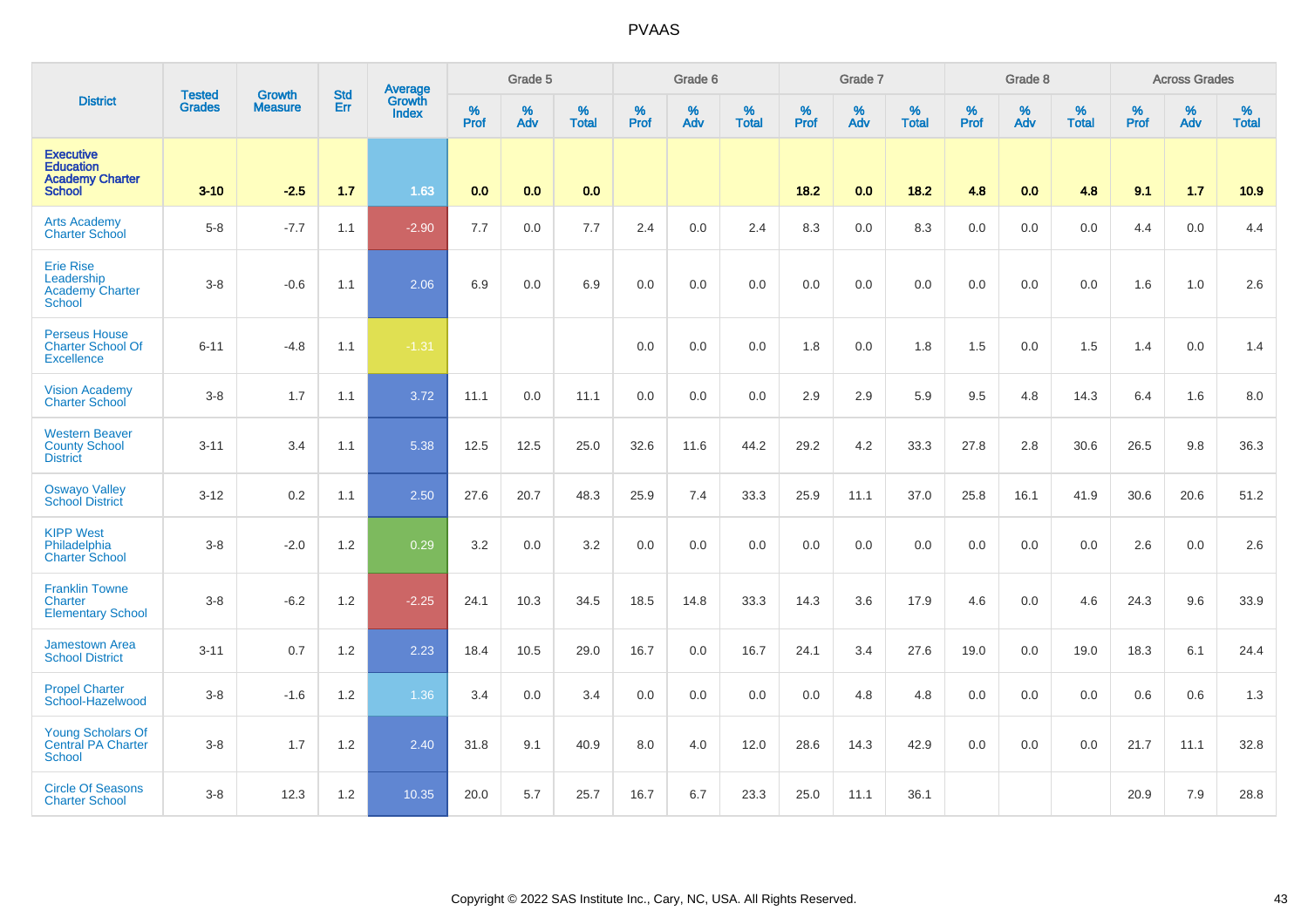|                                                                                 | <b>Tested</b> | <b>Growth</b>  | <b>Std</b> | <b>Average</b><br>Growth |              | Grade 5  |                      |              | Grade 6  |                      |              | Grade 7  |                   |              | Grade 8  |                      |              | <b>Across Grades</b> |                   |
|---------------------------------------------------------------------------------|---------------|----------------|------------|--------------------------|--------------|----------|----------------------|--------------|----------|----------------------|--------------|----------|-------------------|--------------|----------|----------------------|--------------|----------------------|-------------------|
| <b>District</b>                                                                 | <b>Grades</b> | <b>Measure</b> | Err        | <b>Index</b>             | $\%$<br>Prof | %<br>Adv | $\%$<br><b>Total</b> | $\%$<br>Prof | %<br>Adv | $\%$<br><b>Total</b> | $\%$<br>Prof | %<br>Adv | %<br><b>Total</b> | $\%$<br>Prof | %<br>Adv | $\%$<br><b>Total</b> | $\%$<br>Prof | $\%$<br>Adv          | %<br><b>Total</b> |
| <b>Executive</b><br><b>Education</b><br><b>Academy Charter</b><br><b>School</b> | $3 - 10$      | $-2.5$         | 1.7        | 1.63                     | 0.0          | 0.0      | 0.0                  |              |          |                      | 18.2         | 0.0      | 18.2              | 4.8          | 0.0      | 4.8                  | 9.1          | 1.7                  | 10.9              |
| <b>Mastery Charter</b><br>School-Cleveland<br>Elementary                        | $3-8$         | $-1.3$         | 1.2        | 0.25                     | 3.8          | 7.7      | 11.5                 | 5.9          | 0.0      | 5.9                  | 3.6          | 0.0      | 3.6               | 3.8          | 3.8      | 7.7                  | 2.4          | 1.8                  | 4.3               |
| <b>Forest Area School</b><br><b>District</b>                                    | $3 - 11$      | $-0.4$         | 1.2        | 1.03                     | 43.5         | 4.4      | 47.8                 | 19.0         | 0.0      | 19.0                 | 13.8         | 0.0      | 13.8              | 3.1          | 0.0      | 3.1                  | 23.4         | 5.5                  | 29.0              |
| <b>Infinity Charter</b><br>School                                               | $3-8$         | 5.9            | 1.2        | 4.84                     | 40.9         | 31.8     | 72.7                 | 46.2         | 11.5     | 57.7                 | 41.7         | 45.8     | 87.5              | 38.1         | 19.0     | 57.1                 | 38.7         | 29.6                 | 68.3              |
| <b>Mastery Charter</b><br>School - Smedley<br>Campus                            | $3-6$         | $-0.6$         | 1.2        | $-0.35$                  | 1.9          | 0.0      | 1.9                  | 3.5          | 0.0      | 3.5                  |              |          |                   |              |          |                      | 3.5          | 0.0                  | 3.5               |
| <b>Frederick Douglass</b><br><b>Mastery Charter</b><br>School                   | $3-8$         | $-1.0$         | 1.2        | 2.52                     | 4.8          | 0.0      | 4.8                  | $0.0\,$      | $0.0\,$  | 0.0                  | $0.0\,$      | 0.0      | 0.0               | 3.4          | 3.4      | 6.9                  | 1.5          | 0.8                  | 2.3               |
| <b>Mastery Charter</b><br>School - Hardy<br><b>Williams</b>                     | $3 - 11$      | $-0.1$         | 1.2        | 1.30                     | 4.9          | 0.0      | 4.9                  | 11.4         | 2.9      | 14.3                 | 5.6          | 0.0      | 5.6               |              |          |                      | 6.9          | 0.6                  | 7.5               |
| <b>Souderton Charter</b><br><b>School</b><br>Collaborative                      | $3-8$         | 4.0            | 1.3        | 4.28                     | 51.8         | 22.2     | 74.1                 | 44.0         | 24.0     | 68.0                 | 28.6         | 38.1     | 66.7              | 41.2         | 11.8     | 52.9                 | 40.1         | 26.8                 | 66.9              |
| <b>Esperanza Cyber</b><br><b>Charter School</b>                                 | $3 - 11$      | 0.4            | 1.3        | 1.00                     | 0.0          | 0.0      | 0.0                  | 0.0          | 0.0      | 0.0                  | 2.6          | 0.0      | 2.6               | 0.0          | 0.0      | 0.0                  | 1.6          | 0.0                  | 1.6               |
| <b>Midland Borough</b><br><b>School District</b>                                | $3-8$         | 2.3            | 1.3        | 2.65                     | 10.3         | 6.9      | 17.2                 | 13.6         | 0.0      | 13.6                 | 14.3         | 0.0      | 14.3              | 9.5          | 4.8      | 14.3                 | 15.7         | 2.9                  | 18.6              |
| <b>Derry Township</b><br><b>School District</b>                                 | $3 - 10$      | 4.3            | 1.3        | 7.27                     | 39.1         | 28.5     | 67.6                 | 51.5         | 21.2     | 72.7                 | 30.8         | 34.6     | 65.4              | 14.3         | 71.4     | 85.7                 | 37.5         | 30.3                 | 67.8              |
| <b>Universal Vare</b><br><b>Charter School</b>                                  | $6 - 8$       | 1.8            | 1.3        | 3.30                     |              |          |                      | 0.0          | 6.2      | 6.2                  | 3.6          | 0.0      | 3.6               | 6.4          | 0.0      | 6.4                  | 4.7          | 0.9                  | 5.7               |
| Salisbury-Elk Lick<br><b>School District</b>                                    | $3 - 11$      | $-4.2$         | 1.3        | 0.13                     | 29.2         | 12.5     | 41.7                 | 37.5         | 0.0      | 37.5                 | 15.8         | 0.0      | 15.8              | 14.3         | 4.8      | 19.0                 | 28.9         | 5.8                  | 34.7              |
| <b>Galeton Area</b><br><b>School District</b>                                   | $3 - 11$      | 2.7            | 1.3        | 4.78                     | 29.2         | 20.8     | 50.0                 | 23.8         | 4.8      | 28.6                 | 16.0         | 0.0      | 16.0              | 0.0          | 0.0      | 0.0                  | 19.4         | 7.0                  | 26.4              |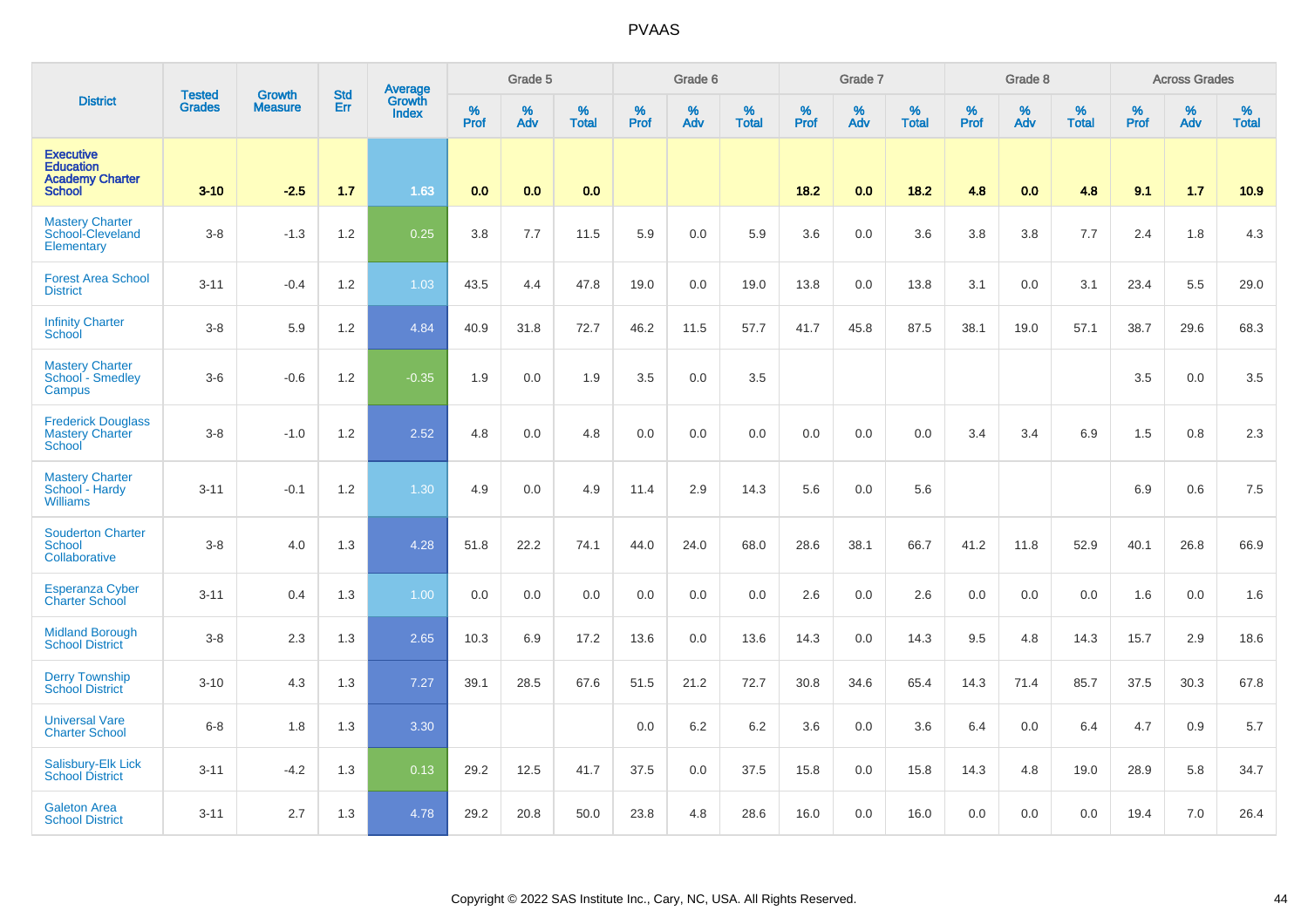|                                                                                 |                                |                                 | <b>Std</b> | Average                |           | Grade 5  |                   |           | Grade 6  |                   |           | Grade 7  |                   |           | Grade 8  |                   |           | <b>Across Grades</b> |                   |
|---------------------------------------------------------------------------------|--------------------------------|---------------------------------|------------|------------------------|-----------|----------|-------------------|-----------|----------|-------------------|-----------|----------|-------------------|-----------|----------|-------------------|-----------|----------------------|-------------------|
| <b>District</b>                                                                 | <b>Tested</b><br><b>Grades</b> | <b>Growth</b><br><b>Measure</b> | Err        | Growth<br><b>Index</b> | %<br>Prof | %<br>Adv | %<br><b>Total</b> | %<br>Prof | %<br>Adv | %<br><b>Total</b> | %<br>Prof | %<br>Adv | %<br><b>Total</b> | %<br>Prof | %<br>Adv | %<br><b>Total</b> | %<br>Prof | %<br>Adv             | %<br><b>Total</b> |
| <b>Executive</b><br><b>Education</b><br><b>Academy Charter</b><br><b>School</b> | $3 - 10$                       | $-2.5$                          | 1.7        | 1.63                   | 0.0       | 0.0      | 0.0               |           |          |                   | 18.2      | 0.0      | 18.2              | 4.8       | 0.0      | 4.8               | 9.1       | 1.7                  | 10.9              |
| <b>Turkeyfoot Valley</b><br>Area School<br><b>District</b>                      | $3 - 12$                       | $-0.8$                          | 1.3        | 1.22                   | 18.2      | 0.0      | 18.2              | 14.3      | 0.0      | 14.3              | 30.0      | 0.0      | 30.0              | 12.5      | 4.2      | 16.7              | 20.0      | 2.6                  | 22.6              |
| <b>Deep Roots</b><br><b>Charter School</b>                                      | $3-6$                          | $-0.9$                          | 1.3        | 2.28                   | 0.0       | 0.0      | 0.0               | 0.0       | 0.0      | 0.0               |           |          |                   |           |          |                   | 1.3       | 0.0                  | 1.3               |
| <b>Mastery Charter</b><br>School-Francis D.<br><b>Pastorius</b><br>Elementary   | $3 - 8$                        | 0.3                             | 1.3        | 0.60                   | 3.8       | 0.0      | 3.8               | 3.7       | 0.0      | 3.7               | 0.0       | 0.0      | 0.0               | 0.0       | 0.0      | 0.0               | 3.1       | 0.0                  | 3.1               |
| <b>Duquesne City</b><br><b>School District</b>                                  | $3 - 8$                        | 1.2                             | 1.3        | 1.95                   | 6.0       | 2.0      | 8.0               | 5.6       | 0.0      | 5.6               |           |          |                   |           |          |                   | 3.4       | 1.7                  | 5.0               |
| Eugenio Maria De<br><b>Hostos Charter</b><br>School                             | $3-8$                          | $-1.0$                          | 1.4        | 0.68                   | 13.0      | 0.0      | 13.0              | 5.6       | 5.6      | 11.1              | 4.4       | 8.7      | 13.0              | 28.6      | 7.1      | 35.7              | 9.3       | 3.4                  | 12.7              |
| <b>Universal Bluford</b><br><b>Charter School</b>                               | $3-6$                          | 4.8                             | 1.4        | 4.14                   | 4.4       | 0.0      | 4.4               | 2.7       | 0.0      | 2.7               |           |          |                   |           |          |                   | 4.3       | 0.0                  | 4.3               |
| <b>Forbes Road</b><br><b>School District</b>                                    | $3 - 11$                       | $-5.7$                          | 1.4        | $-0.81$                | 38.7      | 3.2      | 41.9              | 26.7      | $0.0\,$  | 26.7              | 44.4      | 0.0      | 44.4              | 15.0      | 0.0      | 15.0              | 31.9      | 2.9                  | 34.8              |
| <b>Shade-Central City</b><br><b>School District</b>                             | $3 - 11$                       | 1.4                             | 1.4        | 2.94                   | 18.8      | 0.0      | 18.8              | 26.9      | 0.0      | 26.9              | 20.0      | 10.0     | 30.0              | 34.8      | 0.0      | 34.8              | 29.0      | 3.0                  | 32.1              |
| <b>Tidioute</b><br>Community<br><b>Charter School</b>                           | $3 - 11$                       | $-0.3$                          | 1.4        | 2.22                   | 15.4      | 0.0      | 15.4              | 27.8      | 0.0      | 27.8              | 10.5      | 0.0      | 10.5              | 7.4       | 0.0      | 7.4               | 16.0      | 1.6                  | 17.6              |
| <b>Lincoln Charter</b><br><b>School</b>                                         | $3-5$                          | $-2.5$                          | 1.4        | $-1.78$                | 1.3       | 1.3      | 2.6               |           |          |                   |           |          |                   |           |          |                   | 3.6       | $0.8\,$              | 4.4               |
| Shanksville-<br><b>Stonycreek School</b><br><b>District</b>                     | $3 - 10$                       | 6.4                             | 1.4        | 4.61                   | 28.6      | 0.0      | 28.6              | 25.0      | 4.2      | 29.2              | 20.0      | 5.0      | 25.0              | 22.2      | 0.0      | 22.2              | 26.3      | 1.7                  | 28.0              |
| <b>Mastery Charter</b><br>School - Gratz<br>Campus                              | $7 - 10$                       | 1.0                             | 1.4        | 3.30                   |           |          |                   |           |          |                   | 6.2       | 0.0      | 6.2               | 2.4       | 0.0      | 2.4               | 4.1       | 0.0                  | 4.1               |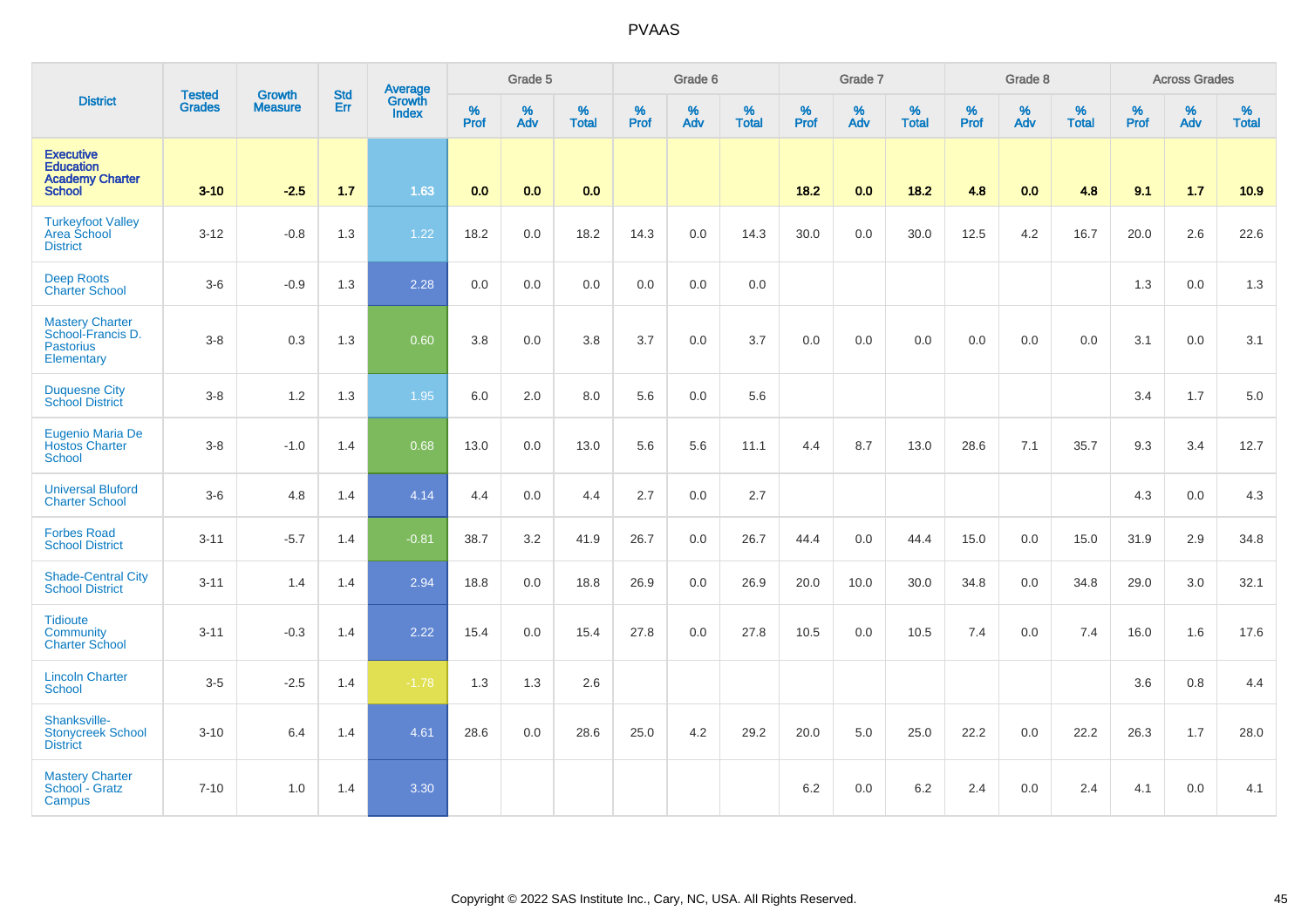|                                                                                 |                                |                                 |                   | Average                |                     | Grade 5  |                   |              | Grade 6  |                   |              | Grade 7  |                   |              | Grade 8  |                   |           | <b>Across Grades</b> |                   |
|---------------------------------------------------------------------------------|--------------------------------|---------------------------------|-------------------|------------------------|---------------------|----------|-------------------|--------------|----------|-------------------|--------------|----------|-------------------|--------------|----------|-------------------|-----------|----------------------|-------------------|
| <b>District</b>                                                                 | <b>Tested</b><br><b>Grades</b> | <b>Growth</b><br><b>Measure</b> | <b>Std</b><br>Err | Growth<br><b>Index</b> | $\%$<br><b>Prof</b> | %<br>Adv | %<br><b>Total</b> | $\%$<br>Prof | %<br>Adv | %<br><b>Total</b> | $\%$<br>Prof | %<br>Adv | %<br><b>Total</b> | $\%$<br>Prof | %<br>Adv | %<br><b>Total</b> | %<br>Prof | %<br>Adv             | %<br><b>Total</b> |
| <b>Executive</b><br><b>Education</b><br><b>Academy Charter</b><br><b>School</b> | $3 - 10$                       | $-2.5$                          | 1.7               | 1.63                   | 0.0                 | 0.0      | 0.0               |              |          |                   | 18.2         | 0.0      | 18.2              | 4.8          | 0.0      | 4.8               | 9.1       | 1.7                  | 10.9              |
| Wilkinsburg<br><b>Borough School</b><br><b>District</b>                         | $3-6$                          | 3.5                             | 1.4               | 5.04                   | 22.5                | 0.0      | 22.5              | 0.0          | 2.4      | 2.4               |              |          |                   |              |          |                   | 12.1      | 2.0                  | 14.1              |
| <b>Aspira Bilingual</b><br><b>Cyber Charter</b><br>School                       | $3 - 11$                       | 4.2                             | 1.5               | 3.82                   |                     |          |                   | 0.0          | 0.0      | 0.0               | 0.0          | 0.0      | 0.0               | 0.0          | 0.0      | 0.0               | 1.6       | 0.0                  | 1.6               |
| <b>Mastery Charter</b><br>School - Clymer<br>Elementary                         | $3-6$                          | 1.9                             | 1.5               | 1.23                   | 0.0                 | 0.0      | 0.0               | 3.8          | $0.0\,$  | 3.8               |              |          |                   |              |          |                   | 2.6       | 0.8                  | 3.4               |
| Insight PA Cyber<br><b>Charter School</b>                                       | $3 - 11$                       | $-6.7$                          | 1.5               | $-1.06$                | 5.6                 | 11.1     | 16.7              | 0.0          | 0.0      | 0.0               | 3.7          | 3.7      | 7.4               | 11.1         | 3.7      | 14.8              | 9.0       | 3.7                  | 12.7              |
| Achievement<br><b>House Charter</b><br>School                                   | $7 - 11$                       | $-0.3$                          | 1.5               | 0.79                   |                     |          |                   |              |          |                   | 20.0         | 0.0      | 20.0              | 7.1          | 2.4      | 9.5               | 11.9      | 1.5                  | 13.4              |
| <b>Mastery Charter</b><br>School -<br>Shoemaker<br>Campus                       | $7 - 10$                       | 1.9                             | 1.6               | 1.76                   |                     |          |                   |              |          |                   | 9.4          | 0.0      | 9.4               | 4.2          | 0.0      | 4.2               | 7.1       | 0.0                  | 7.1               |
| <b>Austin Area School</b><br><b>District</b>                                    | $3 - 11$                       | 10.1                            | 1.6               | 6.38                   | 23.1                | 15.4     | 38.5              | 30.8         | 7.7      | 38.5              | 40.0         | 0.0      | 40.0              | 31.2         | 0.0      | 31.2              | 26.0      | 6.8                  | 32.9              |
| <b>West Philadelphia</b><br>Achievement<br>Charter<br><b>Elementary School</b>  | $3-5$                          | 4.2                             | 1.6               | 2.63                   | 6.7                 | 0.0      | 6.7               |              |          |                   |              |          |                   |              |          |                   | 2.8       | 0.5                  | 3.2               |
| <b>Young Scholars of</b><br><b>Greater Allegheny</b><br><b>Charter School</b>   | $3 - 8$                        | $-1.4$                          | 1.6               | 1.32                   | 10.0                | 0.0      | 10.0              | 6.2          | 0.0      | 6.2               | 10.0         | 0.0      | 10.0              |              |          |                   | 6.6       | 0.0                  | 6.6               |
| <b>Mastery Charter</b><br>School-Mann<br>Campus                                 | $3-6$                          | 1.8                             | 1.6               | 4.14                   | 4.0                 | 4.0      | $8.0\,$           | 5.4          | 2.7      | 8.1               |              |          |                   |              |          |                   | 2.2       | 1.4                  | 3.6               |
| <b>Urban Pathways 6-</b><br><b>12 Charter School</b>                            | $6 - 11$                       | $-1.8$                          | 1.6               | 0.00                   |                     |          |                   | 0.0          | 0.0      | 0.0               | 0.0          | 0.0      | 0.0               | 0.0          | 0.0      | 0.0               | 0.0       | 0.0                  | 0.0               |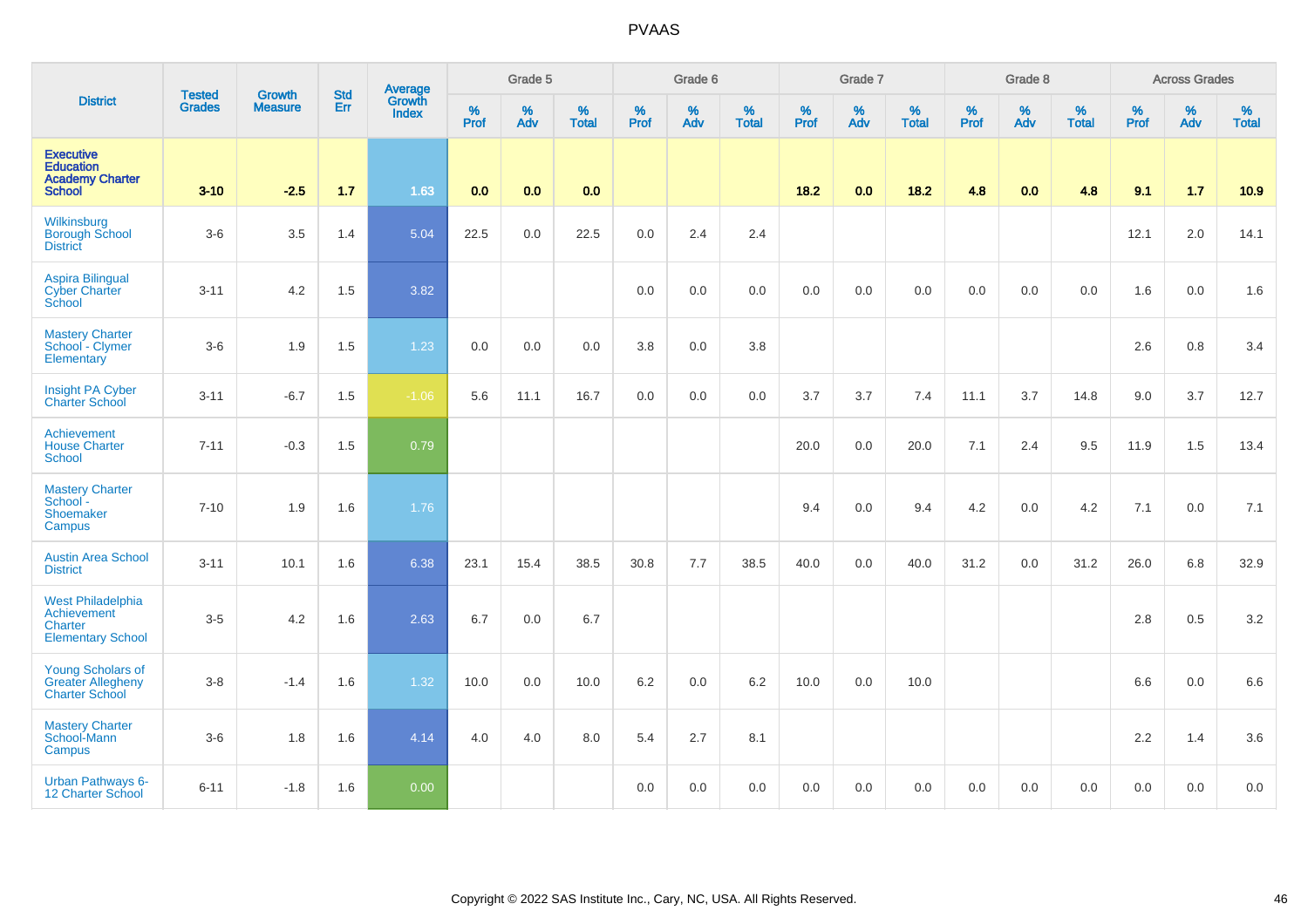|                                                                                          | <b>Tested</b> | <b>Growth</b>  | <b>Std</b> | Average                |                     | Grade 5  |                   |                     | Grade 6  |                   |              | Grade 7  |                   |           | Grade 8  |                   |           | <b>Across Grades</b> |                   |
|------------------------------------------------------------------------------------------|---------------|----------------|------------|------------------------|---------------------|----------|-------------------|---------------------|----------|-------------------|--------------|----------|-------------------|-----------|----------|-------------------|-----------|----------------------|-------------------|
| <b>District</b>                                                                          | <b>Grades</b> | <b>Measure</b> | Err        | Growth<br><b>Index</b> | $\%$<br><b>Prof</b> | %<br>Adv | %<br><b>Total</b> | $\%$<br><b>Prof</b> | %<br>Adv | %<br><b>Total</b> | $\%$<br>Prof | %<br>Adv | %<br><b>Total</b> | %<br>Prof | %<br>Adv | %<br><b>Total</b> | %<br>Prof | %<br>Adv             | %<br><b>Total</b> |
| <b>Executive</b><br><b>Education</b><br><b>Academy Charter</b><br><b>School</b>          | $3 - 10$      | $-2.5$         | 1.7        | 1.63                   | 0.0                 | 0.0      | 0.0               |                     |          |                   | 18.2         | 0.0      | 18.2              | 4.8       | 0.0      | 4.8               | 9.1       | 1.7                  | 10.9              |
| <b>Executive</b><br><b>Education</b><br><b>Academy Charter</b><br><b>School</b>          | $3 - 10$      | $-2.5$         | $1.7$      | 1.63                   | 0.0                 | 0.0      | 0.0               |                     |          |                   | $18.2$       | 0.0      | 18.2              | 4.8       | 0.0      | 4.8               | 9.1       | $1.7$                | 10.9              |
| Independence<br><b>Charter School</b><br>West                                            | $3 - 7$       | $-1.0$         | 1.7        | 1.35                   | 0.0                 | 0.0      | 0.0               | 16.7                | 0.0      | 16.7              | 5.6          | 0.0      | 5.6               |           |          |                   | 6.2       | 1.8                  | 8.0               |
| <b>Harmony Area</b><br><b>School District</b>                                            | $3 - 10$      | 0.9            | 1.7        | 2.79                   | 31.2                | 6.2      | 37.5              | 41.7                | 4.2      | 45.8              | 0.0          | 0.0      | 0.0               |           |          |                   | 27.4      | 7.4                  | 34.7              |
| <b>Global Leadership</b><br><b>Academy Charter</b><br><b>School Southwest</b><br>at Huey | $3 - 8$       | 1.0            | 1.7        | 1.39                   | 0.0                 | 0.0      | 0.0               | 0.0                 | 0.0      | 0.0               |              |          |                   | 0.0       | 0.0      | 0.0               | 0.0       | 0.0                  | 0.0               |
| <b>Hope For</b><br>Hyndman Charter<br>School                                             | $3 - 11$      | 4.1            | 1.8        | 3.10                   |                     |          |                   | 6.2                 | 0.0      | 6.2               | 8.3          | 8.3      | 16.7              | 0.0       | 0.0      | 0.0               | 9.9       | 1.2                  | 11.1              |
| <b>Vida Charter</b><br><b>School</b>                                                     | $3-6$         | 10.1           | 1.8        | 5.60                   | 23.1                | 19.2     | 42.3              | 16.7                | 11.1     | 27.8              |              |          |                   |           |          |                   | 20.4      | 7.8                  | 28.2              |
| La Academia<br>Partnership<br><b>Charter School</b>                                      | $6 - 11$      | $-5.6$         | 1.8        | $-0.91$                |                     |          |                   | 0.0                 | 0.0      | 0.0               | 0.0          | 0.0      | 0.0               | 0.0       | 0.0      | 0.0               | 0.0       | 0.0                  | 0.0               |
| <b>Bucks County</b><br>Montessori Charter<br><b>School</b>                               | $3-6$         | 9.5            | 1.8        | 5.15                   | 16.1                | 25.8     | 41.9              | 42.9                | 28.6     | 71.4              |              |          |                   |           |          |                   | 33.0      | 29.8                 | 62.8              |
| <b>Global Leadership</b><br><b>Academy Charter</b><br><b>School</b>                      | $3-8$         | $-3.1$         | 1.9        | $-0.47$                | 0.0                 | 0.0      | 0.0               |                     |          |                   | 0.0          | 0.0      | 0.0               | 9.1       | 0.0      | 9.1               | 2.5       | 0.0                  | 2.5               |
| <b>Urban Academy Of</b><br><b>Greater Pittsburgh</b><br><b>Charter School</b>            | $3-5$         | $-7.6$         | 1.9        | $-4.05$                | 2.7                 | 0.0      | 2.7               |                     |          |                   |              |          |                   |           |          |                   | 7.3       | 0.0                  | 7.3               |
| <b>Arts Academy</b><br>Elementary<br><b>Charter School</b>                               | $3-5$         | 1.7            | 1.9        | 0.91                   | 5.3                 | 0.0      | 5.3               |                     |          |                   |              |          |                   |           |          |                   | 5.1       | 0.0                  | 5.1               |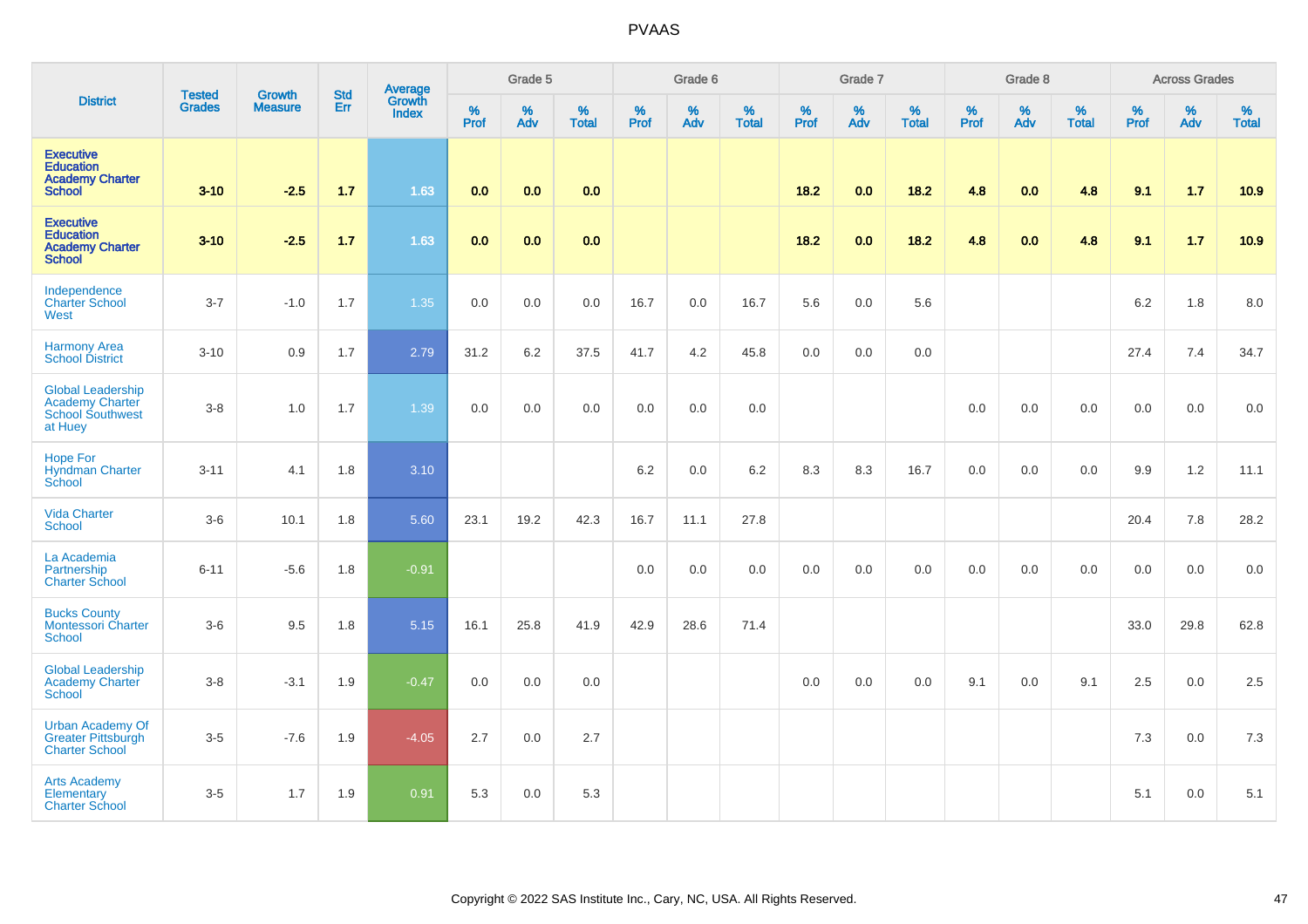| <b>District</b>                                                                 | <b>Tested</b><br><b>Grades</b> | Growth<br><b>Measure</b> | <b>Std</b><br>Err | Average<br>Growth<br><b>Index</b> | Grade 5   |          |                   | Grade 6   |          |                   | Grade 7   |          |                   | Grade 8   |          |                   | <b>Across Grades</b> |          |                   |
|---------------------------------------------------------------------------------|--------------------------------|--------------------------|-------------------|-----------------------------------|-----------|----------|-------------------|-----------|----------|-------------------|-----------|----------|-------------------|-----------|----------|-------------------|----------------------|----------|-------------------|
|                                                                                 |                                |                          |                   |                                   | %<br>Prof | %<br>Adv | %<br><b>Total</b> | %<br>Prof | %<br>Adv | %<br><b>Total</b> | %<br>Prof | %<br>Adv | %<br><b>Total</b> | %<br>Prof | %<br>Adv | %<br><b>Total</b> | %<br>Prof            | %<br>Adv | %<br><b>Total</b> |
| <b>Executive</b><br><b>Education</b><br><b>Academy Charter</b><br><b>School</b> | $3 - 10$                       | $-2.5$                   | $1.7$             | 1.63                              | 0.0       | 0.0      | 0.0               |           |          |                   | 18.2      | 0.0      | 18.2              | 4.8       | 0.0      | 4.8               | 9.1                  | 1.7      | 10.9              |
| Gettysburg<br><b>Montessori Charter</b><br><b>School</b>                        | $3-6$                          | 5.4                      | 1.9               | 2.75                              | 19.0      | 19.0     | 38.1              | 11.1      | 0.0      | 11.1              |           |          |                   |           |          |                   | 19.2                 | 9.6      | 28.7              |
| <b>Gillingham Charter</b><br>School                                             | $3 - 11$                       | $-5.9$                   | 2.0               | $-1.16$                           | 9.1       | 0.0      | 9.1               | 0.0       | 0.0      | 0.0               |           |          |                   | 0.0       | 0.0      | 0.0               | 4.4                  | 1.4      | 5.8               |
| <b>Centre Learning</b><br>Community<br><b>Charter School</b>                    | $5-8$                          | 4.9                      | 2.0               | 2.45                              |           |          |                   |           |          |                   | 25.0      | 12.5     | 37.5              | 0.0       | 17.6     | 17.6              | 24.1                 | 18.5     | 42.6              |
| <b>Seven Generations</b><br><b>Charter School</b>                               | $3 - 5$                        | 2.5                      | $2.0\,$           | 1.26                              | 24.3      | 5.4      | 29.7              |           |          |                   |           |          |                   |           |          |                   | 25.6                 | 5.6      | 31.2              |
| <b>Premier Arts And</b><br><b>Science Charter</b><br><b>School</b>              | $3-5$                          | $-0.1$                   | 2.0               | $-0.05$                           | $0.0\,$   | $0.0\,$  | 0.0               |           |          |                   |           |          |                   |           |          |                   | 3.8                  | $1.0$    | 4.8               |
| <b>Inquiry Charter</b><br>School                                                | $3-5$                          | $-6.8$                   | 2.1               | $-3.27$                           | 8.8       | 2.9      | 11.8              |           |          |                   |           |          |                   |           |          |                   | 11.1                 | 2.8      | 13.9              |
| <b>Fell Charter School</b>                                                      | $3-8$                          | 1.1                      | 2.2               | 1.36                              | 25.0      | 0.0      | 25.0              | 6.7       | 0.0      | 6.7               |           |          |                   |           |          |                   | 17.1                 | 4.0      | 21.0              |
| <b>Lehigh Valley Dual</b><br>Language Charter<br>School                         | $3-8$                          | 3.1                      | 2.3               | 1.36                              | $0.0\,$   | 0.0      | 0.0               | 7.7       | 0.0      | 7.7               |           |          |                   |           |          |                   | 4.2                  | 0.0      | 4.2               |
| <b>Easton Arts</b><br>Academy<br>Elementary<br><b>Charter School</b>            | $3-5$                          | 4.8                      | 2.4               | 1.94                              | 4.2       | 16.7     | 20.8              |           |          |                   |           |          |                   |           |          |                   | 12.6                 | 3.9      | 16.5              |
| <b>Mastery Charter</b><br>School John Wister<br>Elementary                      | $3-5$                          | 3.9                      | 2.6               | 1.52                              | 5.0       | 0.0      | $5.0\,$           |           |          |                   |           |          |                   |           |          |                   | 2.9                  | 0.0      | 2.9               |
| <b>New Day Charter</b><br>School                                                | $7 - 11$                       | 2.2                      | 3.1               | 0.71                              |           |          |                   |           |          |                   |           |          |                   | 0.0       | 0.0      | 0.0               | 0.0                  | 0.0      | 0.0               |
| <b>Center For Student</b><br><b>Learning Charter</b><br>School At<br>Pennsbury  | $6 - 12$                       | $-0.6$                   | 3.1               | $-0.20$                           |           |          |                   |           |          |                   |           |          |                   | 0.0       | 0.0      | 0.0               | 3.4                  | 0.0      | 3.4               |